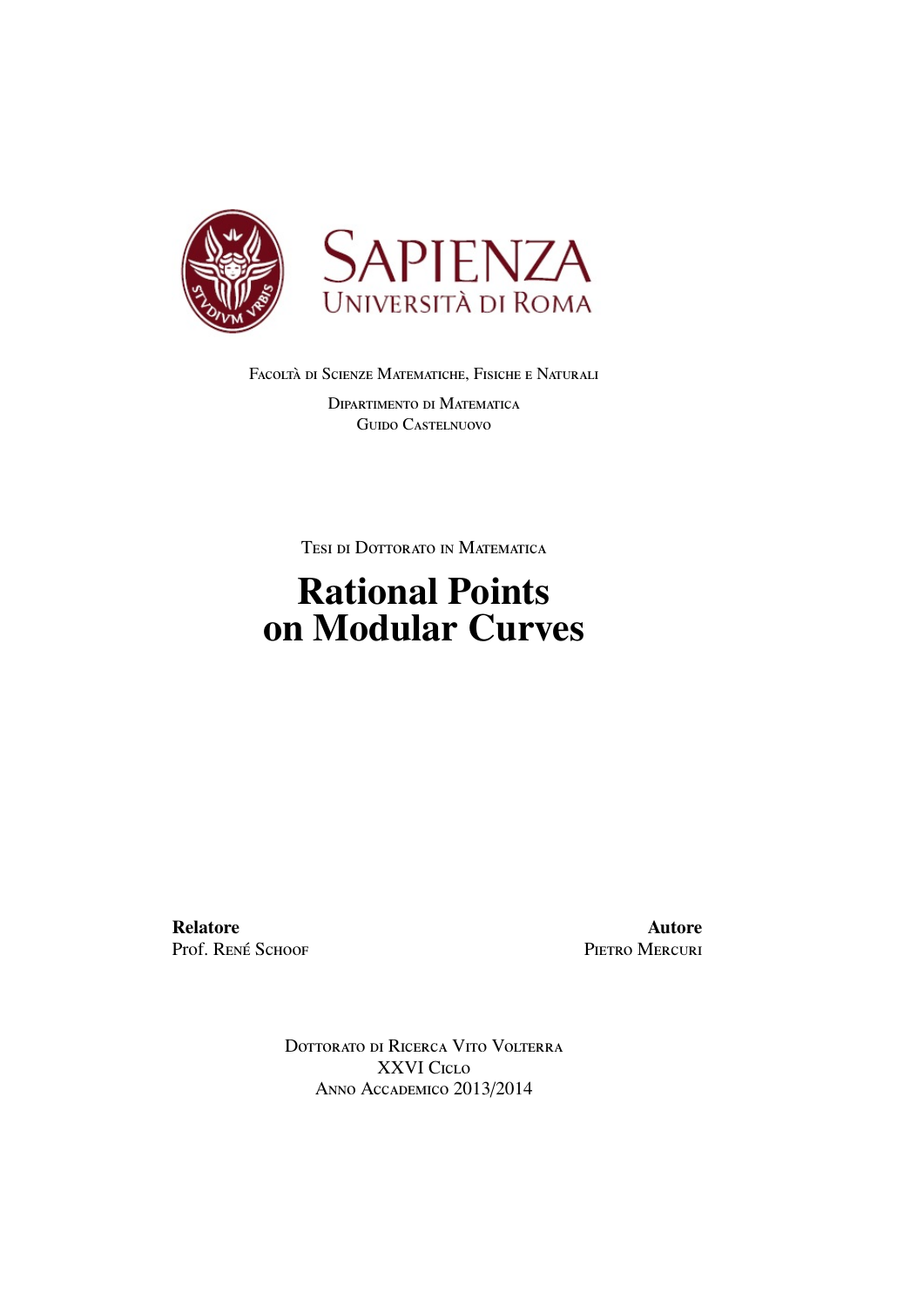A mio nonno

ii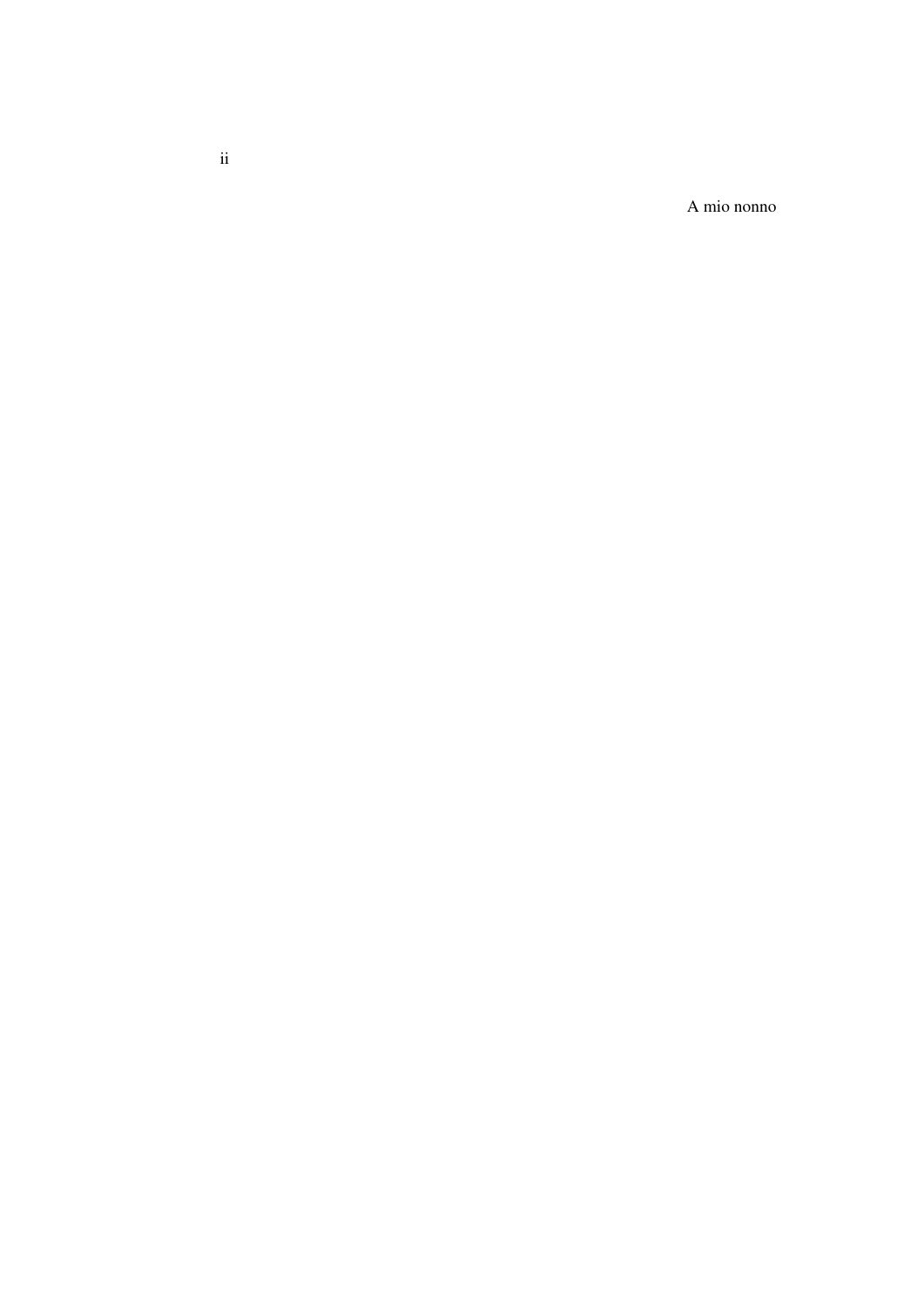# **Contents**

| <b>Introduction</b> |                                                                      |                                                                               | 1  |
|---------------------|----------------------------------------------------------------------|-------------------------------------------------------------------------------|----|
| 1                   | <b>Background</b>                                                    |                                                                               | 5  |
|                     | 1.1                                                                  |                                                                               | 5  |
|                     | 1.2                                                                  |                                                                               | 5  |
|                     | 1.3                                                                  | Complex representations of $GL_2(\mathbb{F}_q)$ and $SL_2(\mathbb{F}_q)$      | 8  |
|                     | 1.4                                                                  | Divisors and Riemann-Roch theorem                                             | 11 |
|                     | 1.5                                                                  | The canonical map and the canonical curve $\dots \dots \dots \dots$           | 13 |
|                     | 1.6                                                                  |                                                                               | 15 |
|                     | 1.7                                                                  |                                                                               | 20 |
|                     | 1.8                                                                  | Modular forms and automorphic forms                                           | 22 |
|                     | 1.9                                                                  |                                                                               | 27 |
|                     |                                                                      | 1.10 Order of automorphic forms and differentials                             | 29 |
|                     | 1.11                                                                 |                                                                               | 31 |
|                     |                                                                      |                                                                               | 32 |
| $\mathbf{2}$        | How compute Fourier coefficients of non-split Cartan invariant forms |                                                                               |    |
|                     |                                                                      |                                                                               | 37 |
|                     | 2.1                                                                  |                                                                               | 37 |
|                     | 2.2                                                                  | Characterization of split and non-split Cartan invariant elements .           | 37 |
|                     | 2.3                                                                  |                                                                               | 47 |
| 3                   |                                                                      |                                                                               | 53 |
|                     | 3.1                                                                  | <b>Explicit equations and other explicit computations</b>                     | 53 |
|                     | 3.2                                                                  | How many Fourier coefficients do we need?                                     | 55 |
|                     | 3.3                                                                  |                                                                               | 57 |
|                     | 3.4                                                                  | Computing the expected rational points $\ldots \ldots \ldots \ldots$          | 61 |
|                     | 3.5                                                                  |                                                                               | 63 |
|                     | 3.6                                                                  | How to use the $E$ -map to find rational points $\dots \dots \dots \dots$     | 65 |
|                     | 3.7                                                                  | List of explicit equations $\ldots \ldots \ldots \ldots \ldots \ldots \ldots$ | 67 |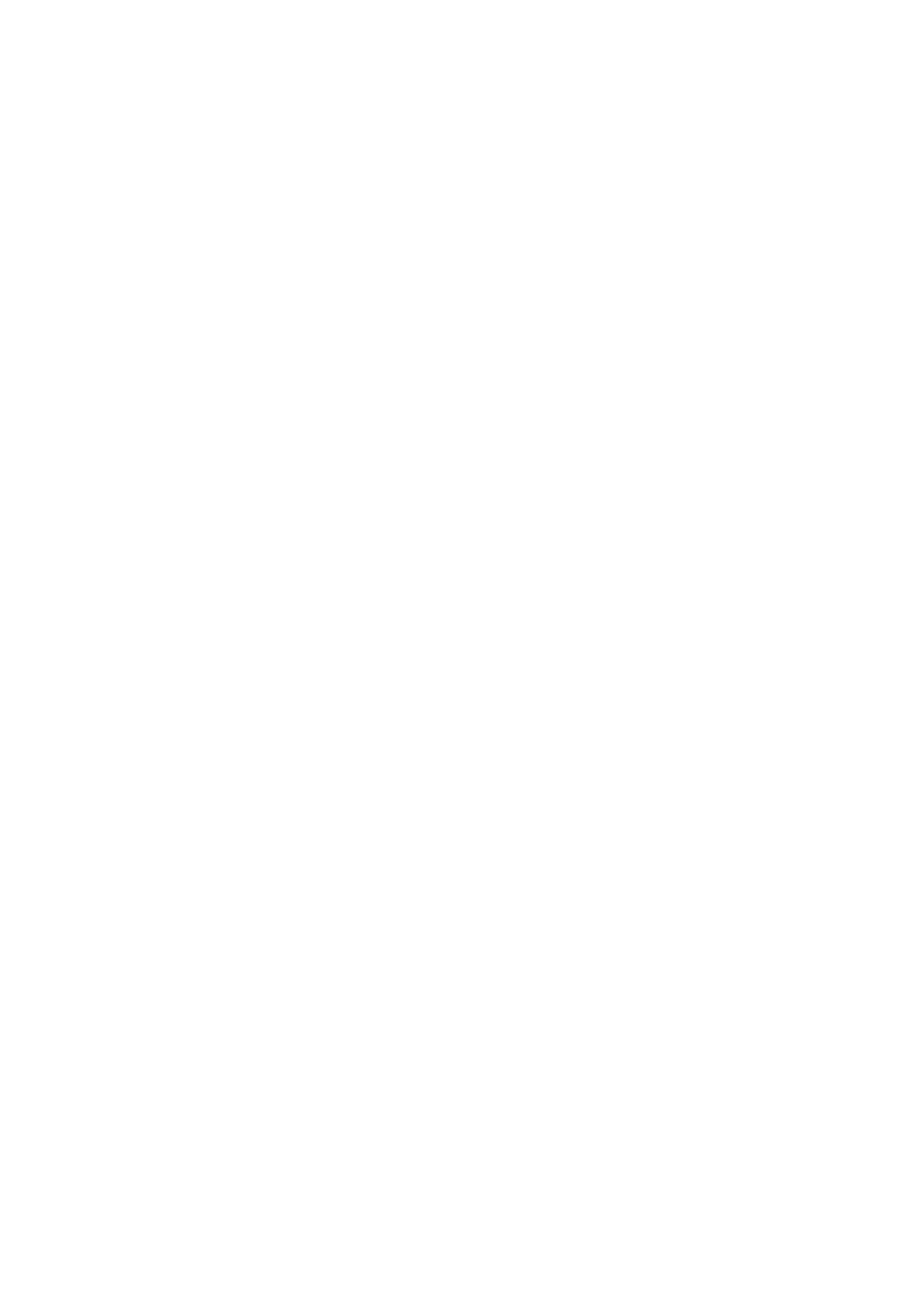# Acknowledgements

I would to give a special thank to René Schoof for the opportunity he gave me to work togheter in these years. It is a pleasure to thank Bas Edixhoven and Burcu Baran for the willingness to help me to develop this work. I would also to thank Andrea Siviero and Alberto Gioia for their support during my stay in Leiden. Finally, I would to thank Daniela Colabuono and my family for their continual sustain and encouragement, and for allowing me the freedom to pursue my own interests.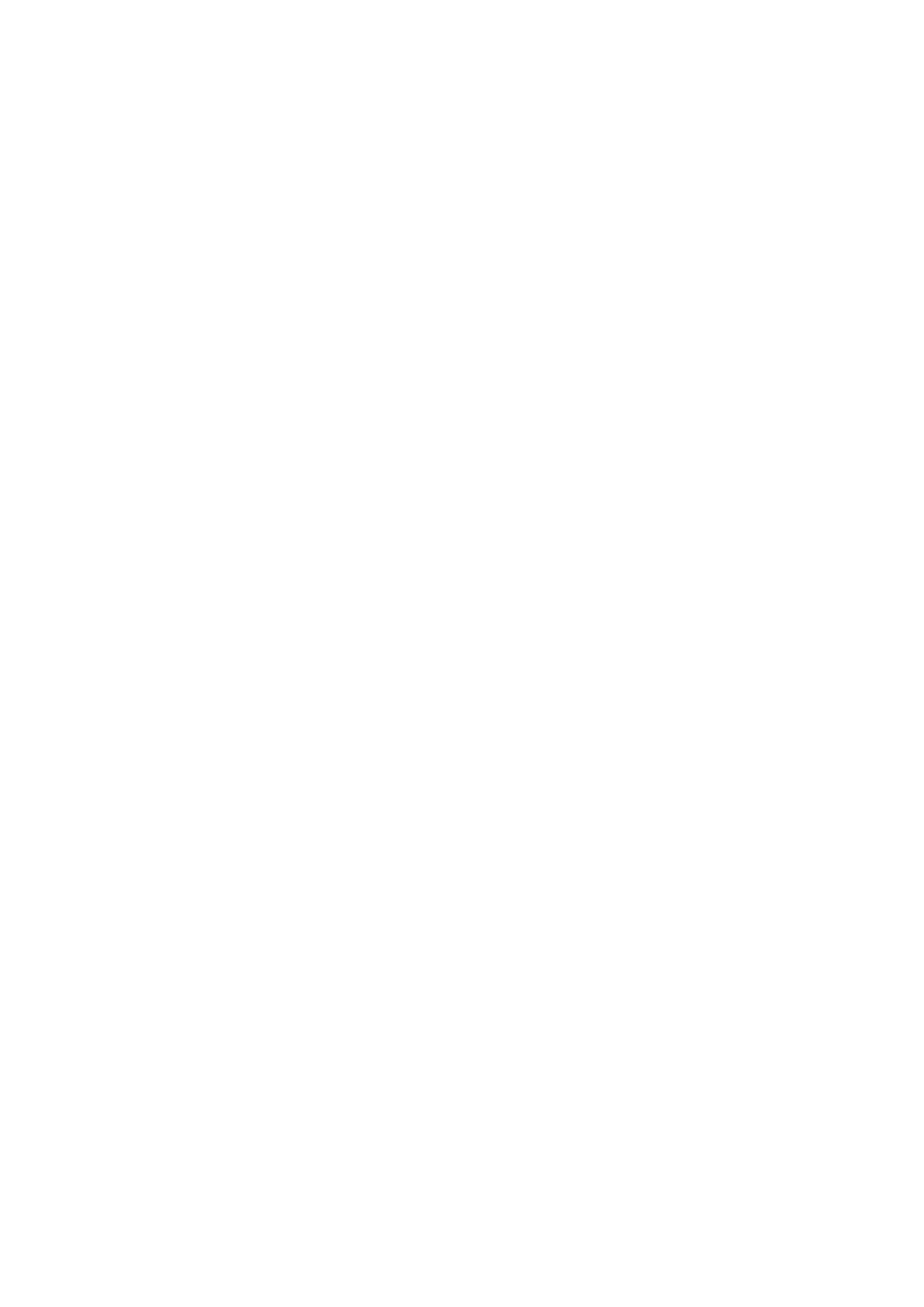## Introduction

An important theorem proved by Serre [44] in 1972 states

Theorem 0.1 (Serre). *Let E be an elliptic curve over* Q *without complex multiplication. There is a positive constant CE, depending on E, such that the representation*

 $\rho_{E,p}$ : Gal( $\overline{\mathbb{Q}}/\mathbb{Q}$ )  $\rightarrow$  GL<sub>2</sub>( $\mathbb{F}_p$ ),

*of the absolute Galois group* Gal( $\overline{Q}/Q$ )*, is surjective for all prime numbers p* >  $C_E$ *.* 

Here  $\rho_{E,p}$  is the representation of Gal( $\overline{Q}/Q$ ) that we get identifying the group  $GL_2(\mathbb{F}_p)$  with the automorphism group  $Aut(E[p])$  of *p*-torsion points  $E[p]$  of elliptic curve *E*.

From Theorem 0.1 follows naturally the formulation of *Serre's uniformity conjecture* over Q.

Conjecture 0.2 (Serre's uniformity conjecture). *There is a positive constant C such that the representation*

$$
\rho_{E,p} \colon \, \mathrm{Gal}(\bar{\mathbb{Q}}/\mathbb{Q}) \to \mathrm{GL}_2(\mathbb{F}_p),
$$

*of the absolute Galois group* Gal $(\bar{Q}/Q)$ *, is surjective for every elliptic curve E over*  $\mathbb Q$  *without complex multiplication and for all prime numbers*  $p > C$ *.* 

The word "uniformity" refers to the independence of the constant *C* from the chosen elliptic curve, in contrast with the previous theorem.

After the results of Serre [44], Mazur [35], Bilu and Parent [10], and Bilu, Parent and Rebolledo [11], we know that Conjecture 0.2 follows from the following conjecture.

Conjecture 0.3. *There is a positive constant C such that, for all prime numbers*  $p > C$ , the modular curve  $X_{ns}^+(p)$  of level p associated to the normalizer of a non-<br>
split Cartan subgroup of  $GI_{\infty}(\mathbb{F})$ , have no rational points, execut the complex *split Cartan subgroup of*  $GL_2(\mathbb{F}_p)$ *, have no rational points, except the complex multiplication points.*

The modular curves  $X_{ns}^+(p)$  are moduli spaces that parametrize elliptic curves with some *p*-torsion data. The complex multiplication points correspond to elliptic curves with complex multiplication and these play a special role.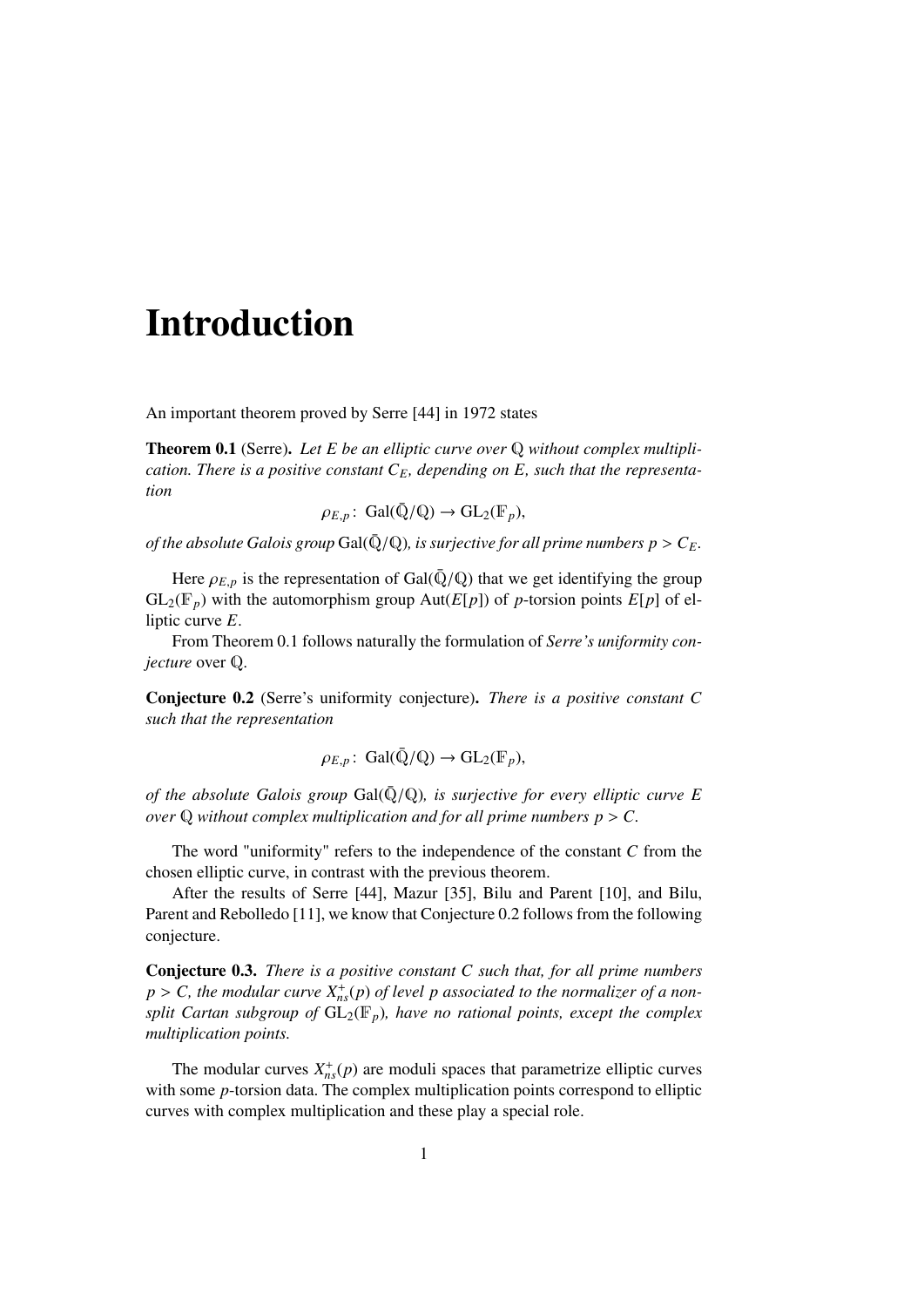The methods used to study the modular curves  $X_0(p)$  of level p associated to a Borel subgroup and the modular curves  $X_s^+(p)$  of level p associated to the normalizer of a split Cartan subgroup don't work for curves  $X_{ns}^+(p)$ . And at the moment, to my knowledge, there are not good ideas to study  $X_{ns}^+(p)$  in general.

All the modular curves  $X_{ns}^{+}(p)$  with prime level  $p < 11$  have genus zero and have infinitely many rational points, so the constant *C* of Conjecture 0.3 is at least 11. The papers of Ligozat [33] in 1977 and Baran [7] in 2012 focus on particular cases of these non-split Cartan modular curves. Ligozat studies the genus 1 curve  $X_{ns}^{+}(11)$ , proving that it has infinitely many rational points, and Baran studies the genus 3 curve  $X_{ns}^+(13)$ . The Ligozat result relies on elliptic curves theory, so his method is not applicable in general to curves with higher genus, but the approach of Baran, that is more numerical, could be generalized.

In this thesis we extend the techniques of Baran [7] to  $X_{ns}^+(p)$  for each prime *p*. For larger *p* the main problem is the fact that the genus of  $X_{ns}^{+}(p)$ , and hence the required number of calculations, grows rapidly with *p*. For example, we know that the genus of  $X_{ns}^{+}(p)$  exceeds 5 when the level is a prime  $p > 13$ . We show an application of these techniques explicitly on the genus 6 modular curve  $X^{+}(17)$ application of these techniques explicitly on the genus 6 modular curve  $X_{ns}^{+}(17)$ .

In the first chapter we recall some well known results that we use in the chapters two and three.

In the second chapter we explain how to compute the Fourier coefficients of a Q-basis of modular forms of weight 2 with respect to the congruence subgroup  $\Gamma_{ns}^{+}(p)$  starting from those of a basis of cusp forms of weight 2 with respect to  $\Gamma_1(p)$ . This method, that uses the representation theory of  $GL_2(\mathbb{Z}/p\mathbb{Z})$ , extends the method of Baran's paper [7].

In the third chapter we describe a way to get explicit equations of projective models for  $X_{ns}^+(p)$  and  $X_0^+(p) := X_0(p)/w_p$ , where  $w_p$  is the Atkin-Lehner opera-<br>tor. This method uses the Fourier coefficients of the associated modular forms of tor. This method uses the Fourier coefficients of the associated modular forms of weight 2 and the canonical embedding. The works of Galbraith [23] and [24] on the modular curves  $X_0^+(p)$  have been useful to implement this method.

We study the modular curves  $X_0^+(p)$  for two main reasons. First, these curves have not been studied thoroughly and there are no methods, at the moment, to determine the rational points. We only know, by Faltings' theorem, that they are finitely many, for levels  $p$  such that the genus is greater than 1. Second, in the study of these curves arise difficulties very similar to those ones that arise in the study of  $X_{ns}^+(p)$ , but the curves  $X_0^+(p)$  are simpler than the non-split Cartan curves. Hence, the study of modular curves  $X_0^+(p)$  could suggest techniques that one can extend to the study of  $X_{ns}^+(p)$ .

Following this philosophy, we describe a method that allows to check if there are rational points whose coordinates, in a suitable model of  $X_0^+(p)$ , are rational numbers with numerators and denominator bounded by  $10^{10000}$  in absolute value. Using this method we checked, for some primes *p*, that there are no rational points on  $X_0^+(p)$  up to the bound above, except the rational cusp and the complex multiplication points. At the moment this method works only for modular curves  $X_0^+(p)$ that admit a non-constant morphism over Q to a genus 1 curve.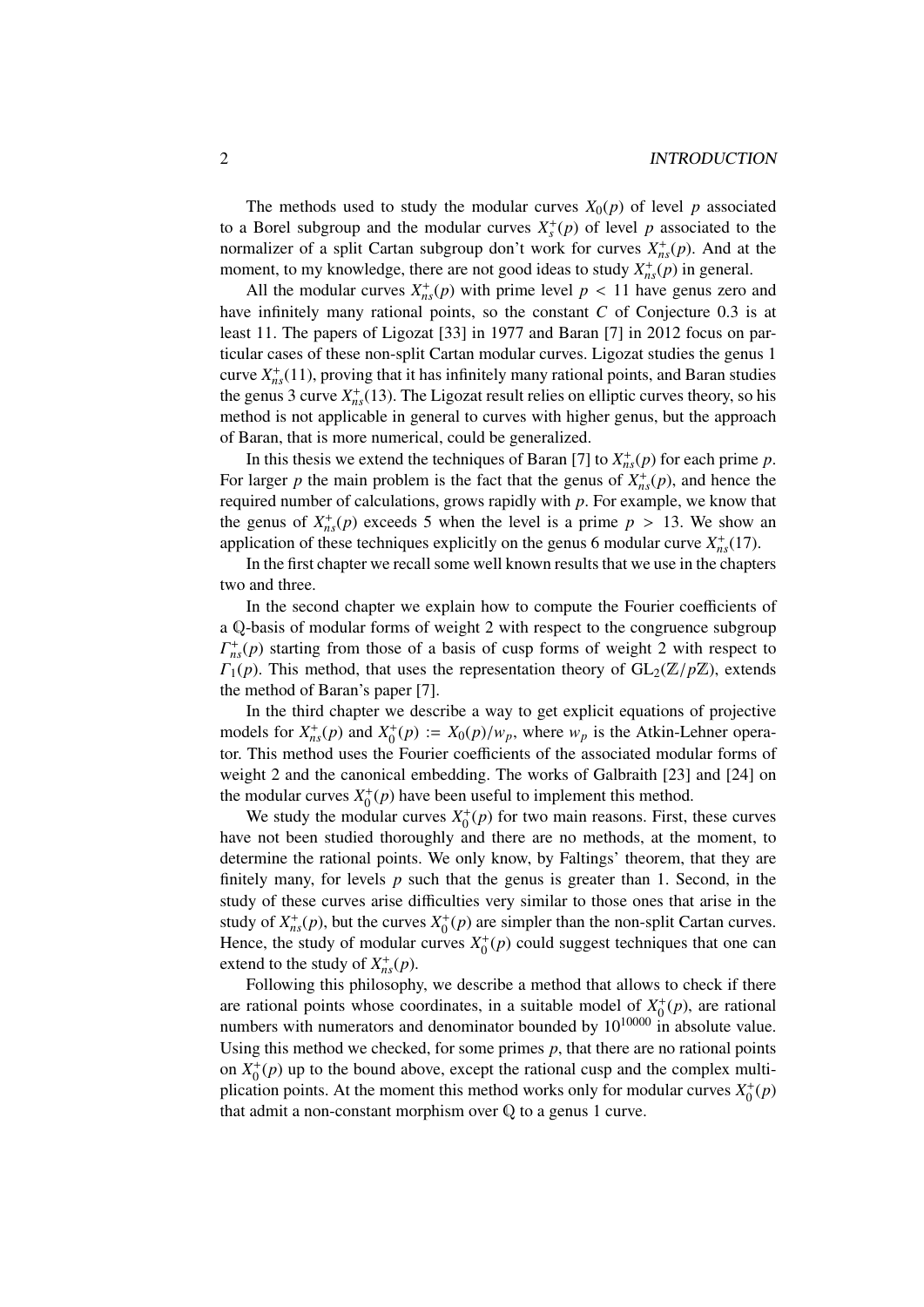In the end of the third chapter we give some tables with some examples of the application of our techniques. We list explicit equations for a projective model of  $X_0^+(p)$  when

*<sup>p</sup>* <sup>=</sup> <sup>163</sup>, <sup>193</sup>, <sup>197</sup>, <sup>211</sup>, <sup>223</sup>, <sup>229</sup>, <sup>233</sup>, <sup>241</sup>, <sup>257</sup>, <sup>269</sup>, <sup>271</sup>, <sup>281</sup>, <sup>283</sup>,

and  $X_{ns}^{+}(17)$ . We list also the genus, the expected rational points and, when it is possible, the results of the search of rational points. The modular curves  $X_0^+(p)$ with level a prime  $p < 163$  have genus  $g < 6$  and they have already been studied, see Galbraith [23] and [24].

All computations have been done using the software packages PARI and MAGMA.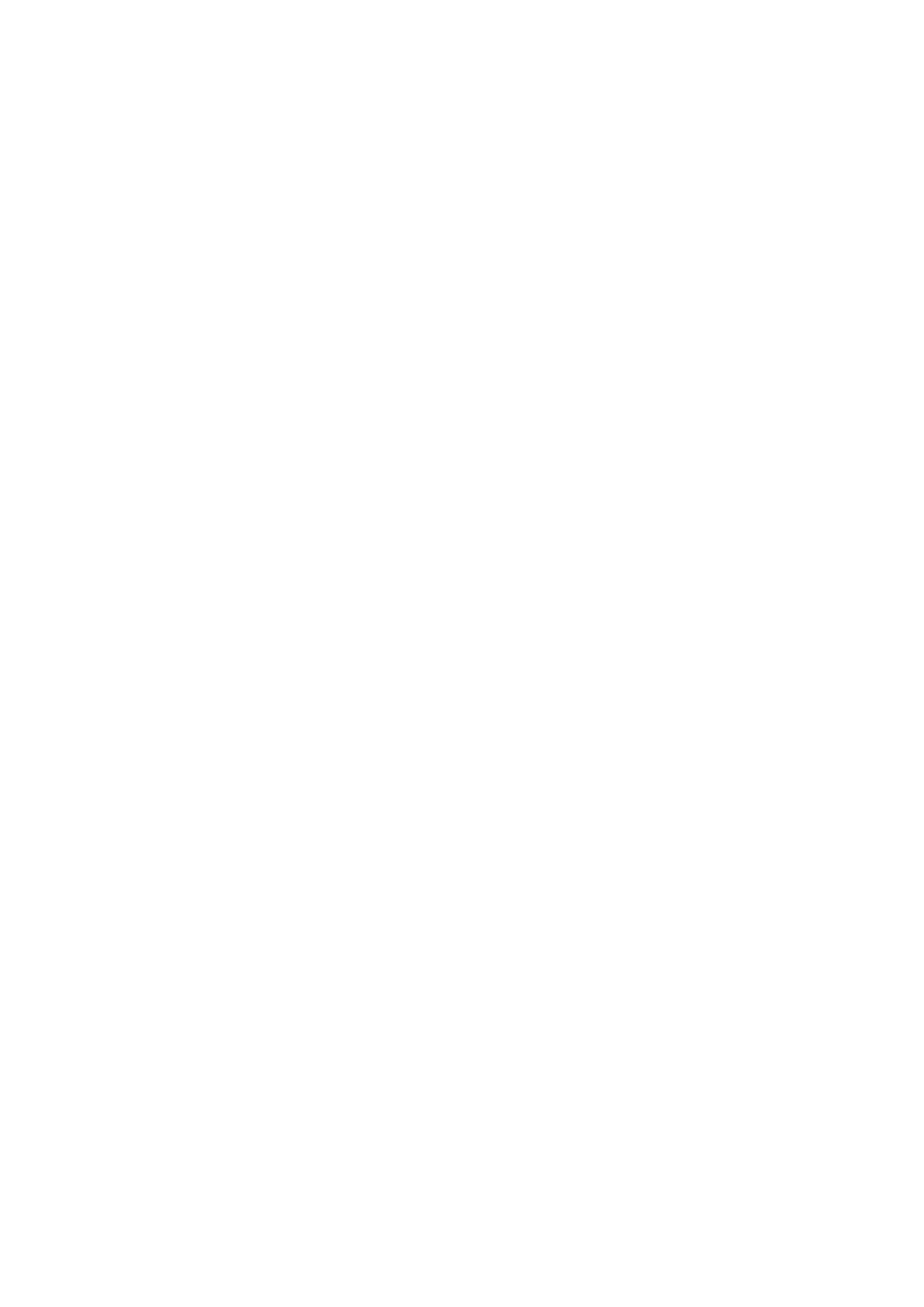## Chapter 1

## Background

## 1.1 Introduction

In this chapter we recall the definitions and the main results of topics we use in the following chapters. Each section is devoted to a different topic and include some related references.

## 1.2 Characters and Gauss sums

Our main references for this section are Serre [42], Diamond and Shurman [18], Shimura [45] (Section 3.6) and Berndt, Evans and Williams [9].

Definition 1.1. Let *G* be an finite abelian group written moltiplicatively. A *character* of *G* is a homomorphism from *G* to the multiplicative group  $\mathbb{C}^*$ . The *dual* of *G* is the group, in multiplicative notation,  $Hom(G, \mathbb{C}^*)$  of all characters of *G* with the pointwise multiplication as group operation. We denote the dual of *G* by  $\hat{G}$ . The pointwise multiplication as group operation. We denote the dual of *G* by *G*ˆ. The dual group  $\hat{G}$  of  $\hat{G}$  is also called the *bidual* of  $G$ .

The character identically equal to one, denoted by 1, is called the *trivial character* and is the identity element of  $\hat{G}$ . Since the group  $G$  is finite, we have that  $\chi(g)$  is a root of unity for all  $g \in G$ . This implies that the group inverse  $\chi^{-1}$  of  $\chi$  in  $\hat{G}$  is the complex conjugate  $\overline{\chi}$  defined as  $\overline{\chi}(g) := \chi(g)$  for all  $g \in G$ . The relation *G* is the complex conjugate  $\overline{\chi}$  defined as  $\overline{\chi}(g) := \overline{\chi(g)}$  for all  $g \in G$ . The relation between a group *G* and its dual  $\hat{G}$  is showed by the following theorem.

**Proposition 1.2. a)** *The groups G and*  $\hat{G}$  *are non-canonically isomorphic.* 

**b**) Let  $\hat{G}$  the dual group of  $\hat{G}$ . The map

$$
\iota \colon G \to \hat{G}
$$

$$
g \mapsto \phi_g,
$$

*defined by*  $\phi_g(\chi) := \chi(g)$ *, is a canonical group isomorphism.*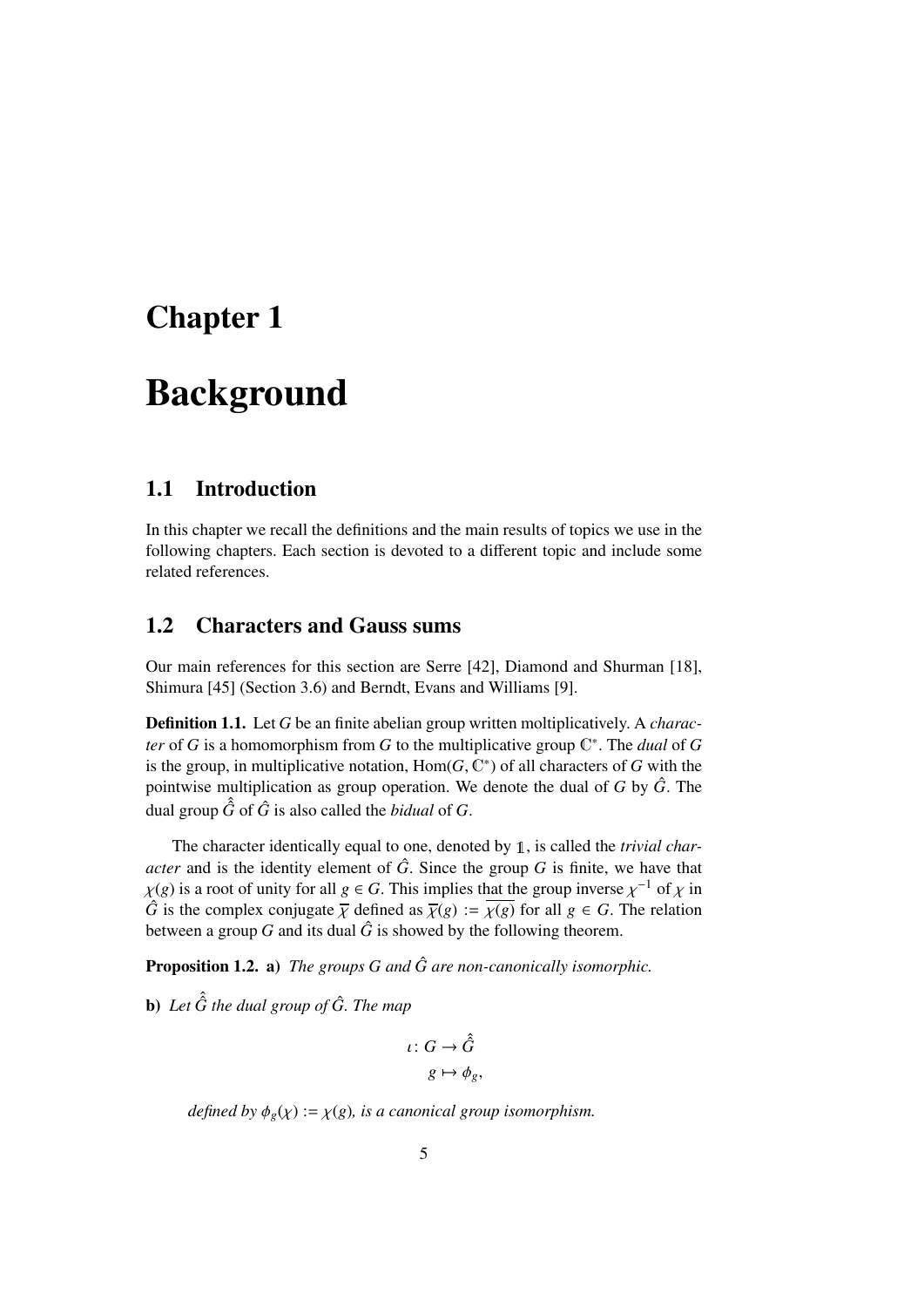For the proof see Serre [42].

Theorem 1.3 (Orthogonality relations). *Let n be the order of G. Then*

$$
\sum_{g \in G} \chi(g) = \begin{cases} n & \text{if } \chi = 1 \\ 0 & \text{if } \chi \neq 1, \end{cases}
$$

*for each*  $\chi \in \hat{G}$  *and* 

$$
\sum_{\chi \in \hat{G}} \chi(g) = \begin{cases} n & \text{if } g = 1 \\ 0 & \text{if } g \neq 1, \end{cases}
$$

*for each*  $g \in G$ *.* 

*Proof.* Let us start proving the first relation. If  $\chi = 1$  the equality is trivial. If  $\chi \neq 1$ , choose  $h \in G$  such that  $\chi(h) \neq 1$ . Then

$$
\chi(h)\sum_{g\in G}\chi(g)=\sum_{g\in G}\chi(h)\chi(g)=\sum_{g\in G}\chi(hg)=\sum_{g\in G}\chi(g),
$$

where in the last equality we use the substitution  $gh \mapsto g$ . Therefore

$$
(\chi(h)-1)\sum_{g\in G}\chi(g)=0,
$$

and, since  $\chi(h) - 1 \neq 0$ , we are done.

For the second relation we apply the first one to the group  $\hat{G}$  and the formula follows from the isomorphism between  $\hat{G}$  and *G*.  $\Box$ 

Definition 1.4. A *Dirichlet character modulo N* is a character of the multiplicative group  $(\mathbb{Z}/N\mathbb{Z})^*$ , where *N* is a positive integer.

Let *d* a positive divisor of a positive integer *N*. We can lift every Dirichlet character  $\chi'$  modulo *d* to a Dirichlet character  $\chi$  modulo *N* in the following way

$$
\chi(n \mod N) := \chi'(n \mod d).
$$

In other terms, if  $\pi_{N,d}$ :  $(\mathbb{Z}/N\mathbb{Z})^* \to (\mathbb{Z}/d\mathbb{Z})^*$  is the classical projection, we define  $\chi := \chi' \circ \pi_{N,d}.$ 

**Definition 1.5.** For each Dirichlet character  $\chi$  modulo *N* there is a smallest positive divisor *d* of *N* such that  $\chi = \chi' \circ \pi_{N,d}$  for some Dirichlet character  $\chi'$  modulo *d*.<br>This number *d* is called the conductor of  $\chi$ . If the conductor of  $\chi$  is *N* itself, we say This number *d* is called the *conductor* of  $\chi$ . If the conductor of  $\chi$  is *N* itself, we say that  $\chi$  is *primitive*.

The fact that *d* is the conductor for a Dirichlet character  $\chi$  modulo *N* is equivalent to the condition that  $\chi$  is trivial on the normal subgroup

$$
\ker(\pi_{N,d}) = \{ n \in (\mathbb{Z}/N\mathbb{Z})^* : n \equiv 1 \mod d \}.
$$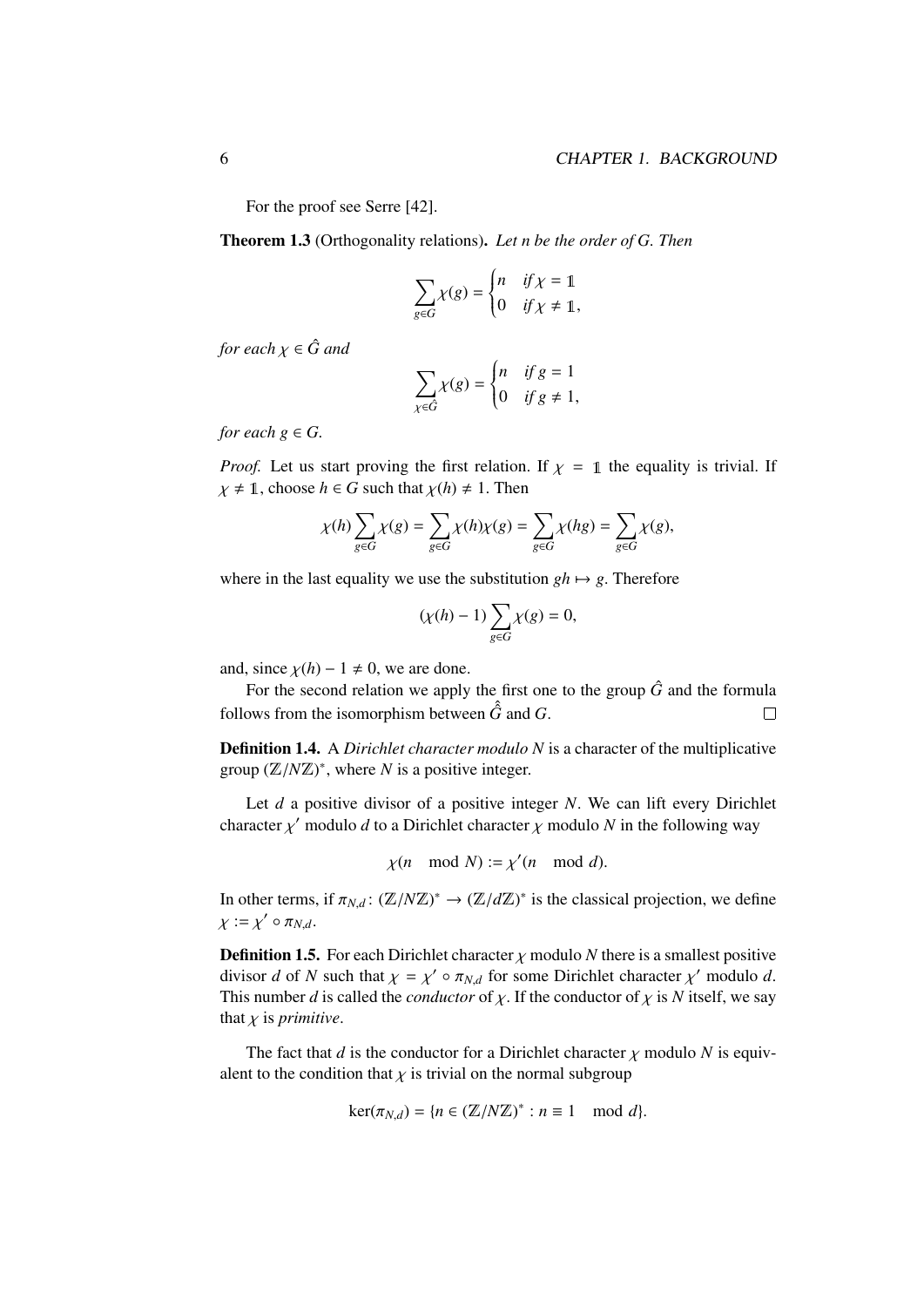Usually one extend the Dirichlet characters to maps defined on the whole  $\mathbb Z$  and with range C. If  $\chi$  is a Dirichlet character modulo *N*, this is done defining  $\chi(n) = 0$ for all  $n \in \mathbb{Z}$  such that  $gcd(n, N) > 1$ . We point out that, if  $\chi$  is a Dirichlet character modulo *N*, we have

$$
\chi(0) = \begin{cases} 1 & N = 1 \\ 0 & N > 1. \end{cases}
$$

**Definition 1.6.** Let *N* a positive integer and  $\chi$  a Dirichlet character modulo *N*. The *Gauss sum* of the character  $\chi$  is the complex number

$$
G(\chi) := \sum_{n=1}^{N-1} \chi(n) \zeta_N^n,
$$

where  $\zeta_N = e^{\frac{2\pi i}{N}}$ .

The following lemma states the basic properties of Gauss sums.

**Lemma 1.7.** Let  $\chi$  be a primitive Dirichlet character modulo N, then the Gauss *sum*  $G(\chi)$  *satisfies the following* 

- **a**)  $\sum_{n=1}^{N-1} \chi(n) \zeta_N^{nk} = \overline{\chi}(k) G(\chi)$  *for all integers k*;
- **b**)  $G(\chi)G(\overline{\chi}) = \chi(-1)N;$
- c)  $\overline{G(\chi)} = \chi(-1)G(\overline{\chi})$ ;
- **d**)  $|G(\chi)|^2 = N$ .
- *Proof.* a) Let *k* be a fixed integer. If  $k = 0$  the formula is trivial, so we assume  $k \neq 0$ .

If  $gcd(N, k) = 1$  then, using the substitution  $nk \mapsto n$ , we have

$$
\sum_{n=1}^{N-1} \chi(n)\zeta_N^{nk} = \sum_{n=1}^{N-1} \chi(nk^{-1})\zeta_N^n = \chi(k^{-1})\sum_{n=1}^{N-1} \chi(n)\zeta_N^n = \overline{\chi}(k)G(\chi),
$$

where  $k^{-1}$  is the inverse of *k* modulo *N*.

Otherwise, if  $gcd(N, k) = d > 1$ , we have

$$
\overline{\chi}(k)G(\chi)=0,
$$

because  $\overline{\chi}(k) = 0$ . Let  $N = dN'$  and  $k = dk'r$ , where *r* is the minimal divisor of *k* such that  $\alpha c d(k', N) = 1$ . In this case we have  $\zeta^{nk} = \zeta^{nhk'}$  and divisor of *k* such that  $gcd(k', N) = 1$ . In this case we have  $\zeta_N^{nk} = \zeta_{N'}^{nhk'}$  and  $gcd(k', N') = 1$ . Hence  $gcd(k', N') = 1$ . Hence

$$
\sum_{n=1}^{N-1} \chi(n)\zeta_N^{nk} = \sum_{n=1}^{N-1} \chi(n)\zeta_{N'}^{nhk'} = \overline{\chi}(k') \sum_{n=1}^{N-1} \chi(n)\zeta_{N'}^{nh} = \overline{\chi}(k') \sum_{n'=1}^{N'-1} \zeta_{N'}^{n'h} \sum_{n=1}^{N-1} \chi(n) = 0,
$$

where in the second equality we use the substitution  $nk' \mapsto n$  and the last is true because  $\chi$  is primitive and we are done.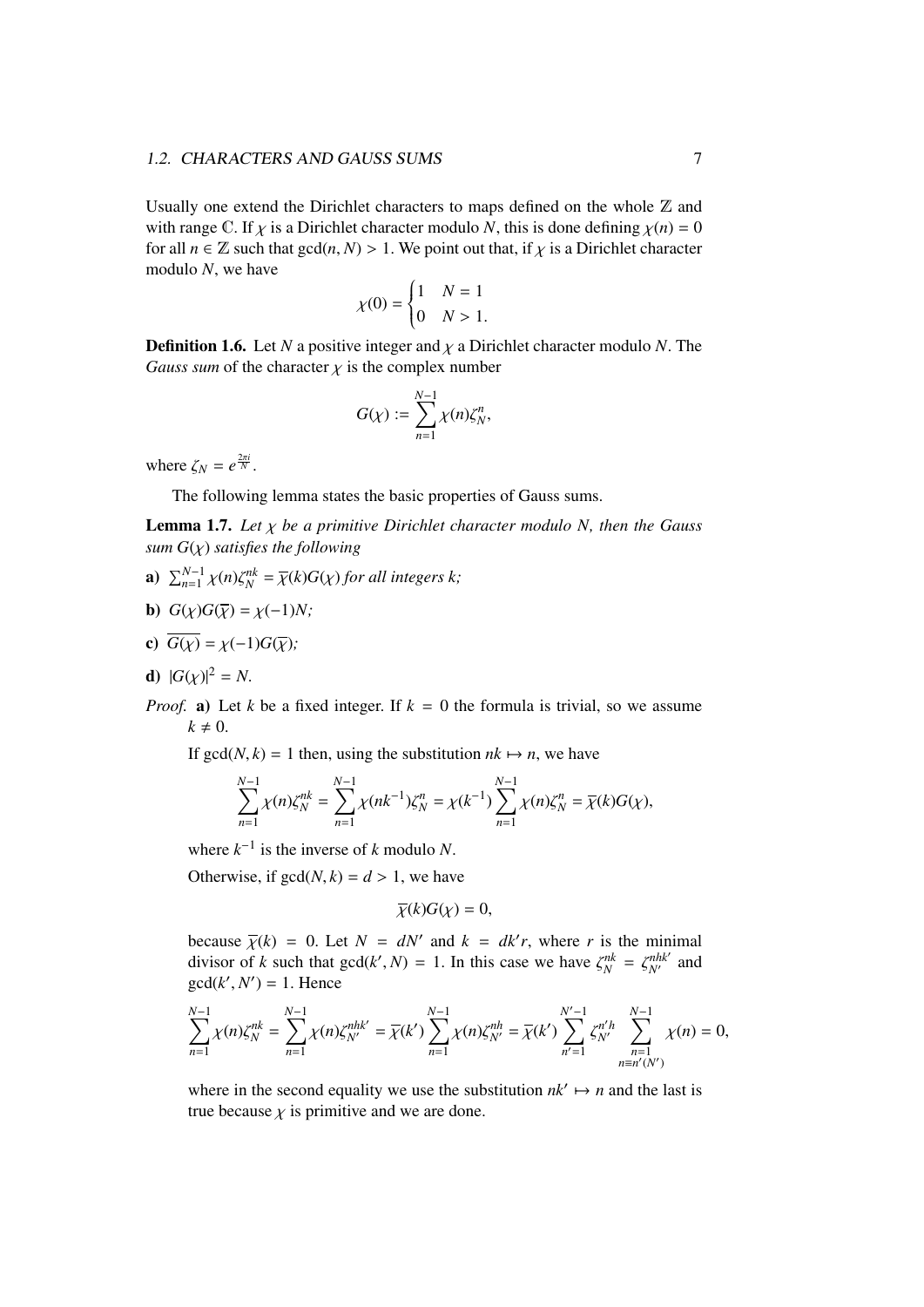b) We have

$$
G(\chi)G(\overline{\chi}) = \sum_{n=1}^{N-1} G(\chi)\overline{\chi}(n)\zeta_N^n = \sum_{n=1}^{N-1} \sum_{m=1}^{N-1} \chi(m)\zeta_N^{mn}\zeta_N^n =
$$
  
= 
$$
\sum_{m=1}^{N-1} \chi(m) \sum_{n=1}^{N-1} \zeta_N^{n(m+1)} = \chi(-1)N,
$$

where the second equality is true by part a) and the last equality is true because

$$
\sum_{k=1}^{N-1} \zeta_N^{ka} = \begin{cases} N & \text{if } a \equiv 0 \mod N \\ 0 & \text{if } a \not\equiv 0 \mod N. \end{cases}
$$

c) We have

$$
\overline{G(\chi)} = \sum_{n=1}^{N-1} \overline{\chi}(n) \zeta_N^{-n} = \chi(-1)G(\overline{\chi}),
$$

where the second equality is true by part a).

d) We have

$$
|G(\chi)|^2 = G(\chi)\overline{G(\chi)} = \chi(-1)G(\chi)G(\overline{\chi}) = N,
$$

where the second equality is true by part c) and the third by part b).

 $\Box$ 

## 1.3 Complex representations of  $GL_2(\mathbb{F}_q)$  and  $SL_2(\mathbb{F}_q)$

Our main references for this section are Piatetski-Shapiro [40] and Fulton and Harris [22].

Let  $q = p^r$  with p an odd prime,  $\mathbb{F}_q$  the finite field with q elements and  $G =$  $GL_2(\mathbb{F}_q)$  the *general linear group* over  $\mathbb{F}_q$ , i.e. the multiplicative group of matrices with entries in  $\mathbb{F}_q$  and with non-zero determinant.

We assume to fix a  $\mathbb{F}_p$ -basis, therefore, the following definitions hold up to the conjugation by the change of basis matrix. Let

$$
SL_2(\mathbb{F}_q) = \left\{ \begin{pmatrix} a & b \\ c & d \end{pmatrix} : a, b, c, d \in \mathbb{F}_q, ad - bc = 1 \right\},\
$$

be the *special linear group* and let

$$
B = \left\{ \begin{pmatrix} a & b \\ 0 & d \end{pmatrix}; a, b, d \in \mathbb{F}_q; ad \neq 0 \right\},\
$$

be the *Borel* subgroup of *G*.

We start with the description of the conjugacy classes of *G*.

Lemma 1.8. *The conjugacy classes of G are:*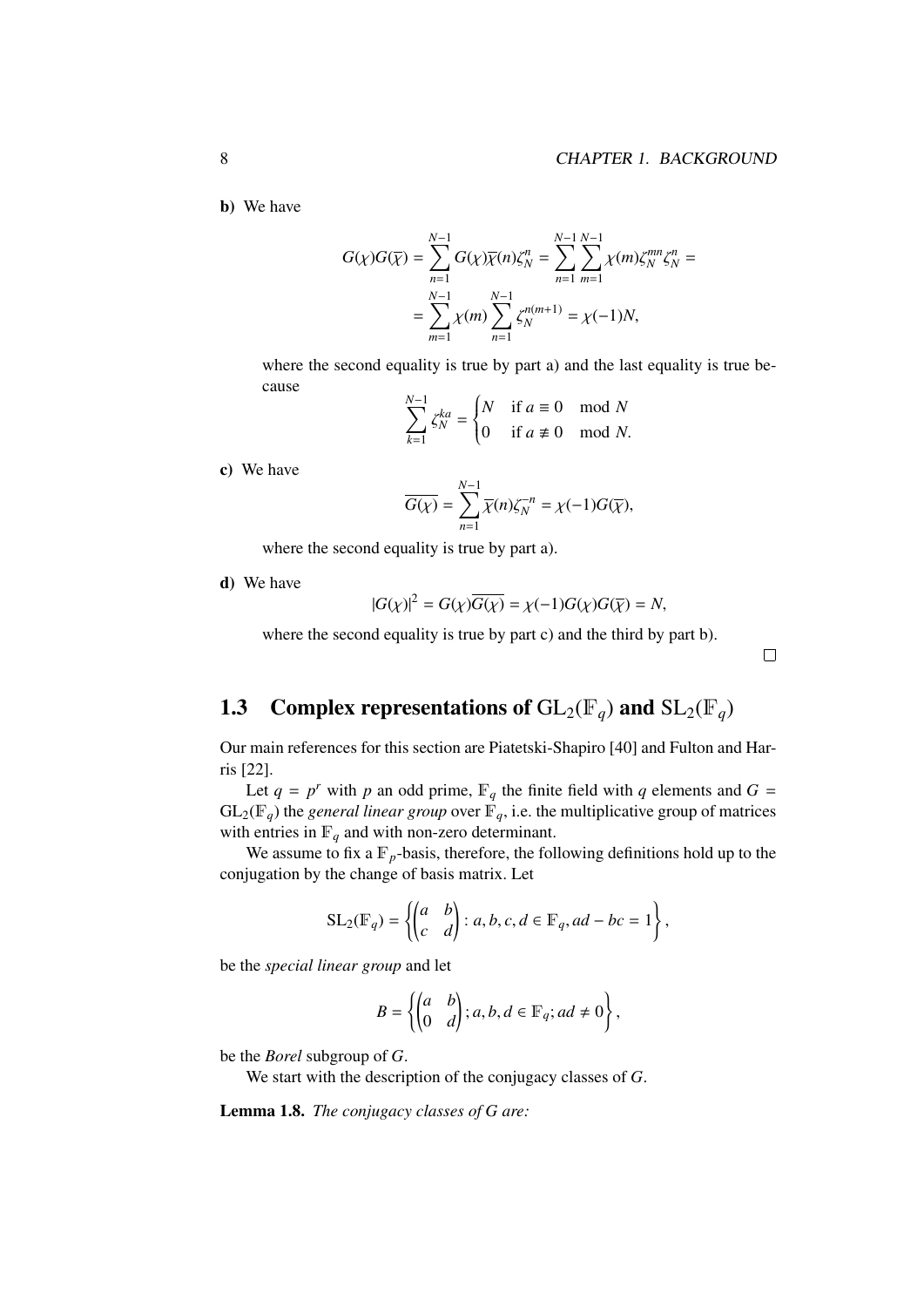- **a**)  $q-1$  *classes, each with one element, represented by*  $r_1(a) = \begin{pmatrix} a & 0 \\ 0 & a \end{pmatrix}$ 0 *a* l, *;*
- **b**)  $q-1$  *classes, each with*  $q^2-1$  *elements, represented by*  $r_2(a) = \begin{pmatrix} a & 1 \\ 0 & a \end{pmatrix}$ 0 *a* ! *;*
- **c**)  $\frac{(q-1)(q-2)}{2}$  classes, each with  $q^2 + q$  elements, represented by  $r_3(a, d) = \begin{pmatrix} a & 0 \\ 0 & d \end{pmatrix}$ 0 *d*  $\backslash$ *, with*  $a \neq d$ *:*
- **d**)  $\frac{q(q-1)}{2}$  classes, each with  $q^2 q$  elements, represented by  $r_4(\lambda) = \begin{pmatrix} 0 & -\text{Norm}(\lambda) \\ 1 & \text{Tr}(\lambda) \end{pmatrix}$ 1  $\text{Tr}(\lambda)$ ! *, where*  $\lambda$  *is a root of a monic quadratic irreducible polynomial over*  $\mathbb{F}_q$

*Proof.* Every element  $g \in G$  has two eigenvalues that satisfy the same quadratic equation

$$
\det(g - xI) = 0,
$$

i.e. the characteristic equation of *g*. So, either they belong both to  $\mathbb{F}_q$  or they don't belong to  $\mathbb{F}_q$ .

If they belong both to  $\mathbb{F}_q$ , by Jordan canonical form we have three different conjugacy classes: if the two eigenvalues are equal and the minimal polynomial is different from the characteristic polynomial we have the *q* − 1 classes represented by  $r_1(a) =$  $\begin{pmatrix} a & 0 \\ 0 & 0 \\ 0 & 0 \\ 0 & 0 \\ 0 & 0 \\ 0 & 0 & 0 \\ 0 & 0 & 0 \\ 0 & 0 & 0 \\ 0 & 0 & 0 & 0 \\ 0 & 0 & 0 & 0 \\ 0 & 0 & 0 & 0 \\ 0 & 0 & 0 & 0 & 0 \\ 0 & 0 & 0 & 0 & 0 \\ 0 & 0 & 0 & 0 & 0 & 0 \\ 0 & 0 & 0 & 0 & 0 & 0 \\ 0 & 0 & 0 & 0 & 0 & 0 \\ 0 & 0 & 0 & 0 & 0 & 0 & 0 \\ 0 & 0 & 0 & 0 & 0 & 0$ 0 *a* ), where  $a \in \mathbb{F}_q^*$ ; if the two eigenvalues are equal and the minimal polynomial is equal to the characteristic polynomial we have the  $q - 1$  classes represented by  $r_2(a)$  =  $\begin{pmatrix} a & 1 \\ a & 1 \end{pmatrix}$ 0 *a* ), where  $a \in \mathbb{F}_q^*$ ; and if the two eigenvalues are different we have the  $\frac{(q-1)(q-2)}{2}$  classes represented by *r*<sub>3</sub>(*a*, *d*) =  $\int a \quad 0$ 0 *d* ! , where  $a, d \in \mathbb{F}_q^*$  and  $a \neq d$ .

If the two eigenvalues don't belong to  $\mathbb{F}_q$ , they belong to the unique, up to field isomorphism, quadratic extension  $\mathbb{F}_{q^2}$ . Since  $\mathbb{F}_q$  is a finite field, then it is perfect and the eigenvalues are distinct. Let  $\lambda$  be one of the eigenvalues of *g* and *v* a non-zero element of  $\mathbb{F}_q^2$ . We have that  $\{v, gv\}$  is a basis, in fact if *v* and *gv* would be linearly dependent over  $\mathbb{F}_q$  we would have  $av = cy$  with  $\alpha \in \mathbb{F}_q$  but would be linearly dependent over  $\mathbb{F}_q$  we would have  $gv = \alpha v$  with  $\alpha \in \mathbb{F}_q$ , but this is impossible because the eigenvalues of *g* are not in  $\mathbb{F}_q$ . Therefore *g* is in the conjugacy class of  $r_4(\lambda) =$  $\begin{pmatrix} 0 & -\text{Norm}(\lambda) \\ 1 & \text{Tr}(\lambda) \end{pmatrix}$  $1 \quad Tr(\lambda)$ ! , where  $\text{Norm}(\lambda) = \det g$  and  $\text{Tr}(\lambda) =$ Tr *g*. Since  $r_4(\lambda)$  and  $r_4(\lambda')$  are conjugate if and only if  $\lambda$  and  $\lambda'$  are roots of the same monic quadratic polynomial and since the elements of  $\mathbb{F}_{q^2} \setminus \mathbb{F}_q$  are  $q^2 - q$ , we have  $\frac{q(q-1)}{2}$  conjugacy classes of this kind.

Since  $r_1(a)$  belongs to the center of *G*, then each class represented by  $r_1(a)$  has one element. The centralizer of  $r_2(a)$  is  $\begin{cases} \begin{pmatrix} x & y \\ 0 & x \end{pmatrix}$  $\left\{ x, x \in \mathbb{F}_q^*, y \in \mathbb{F}_q \right\}$ , hence each class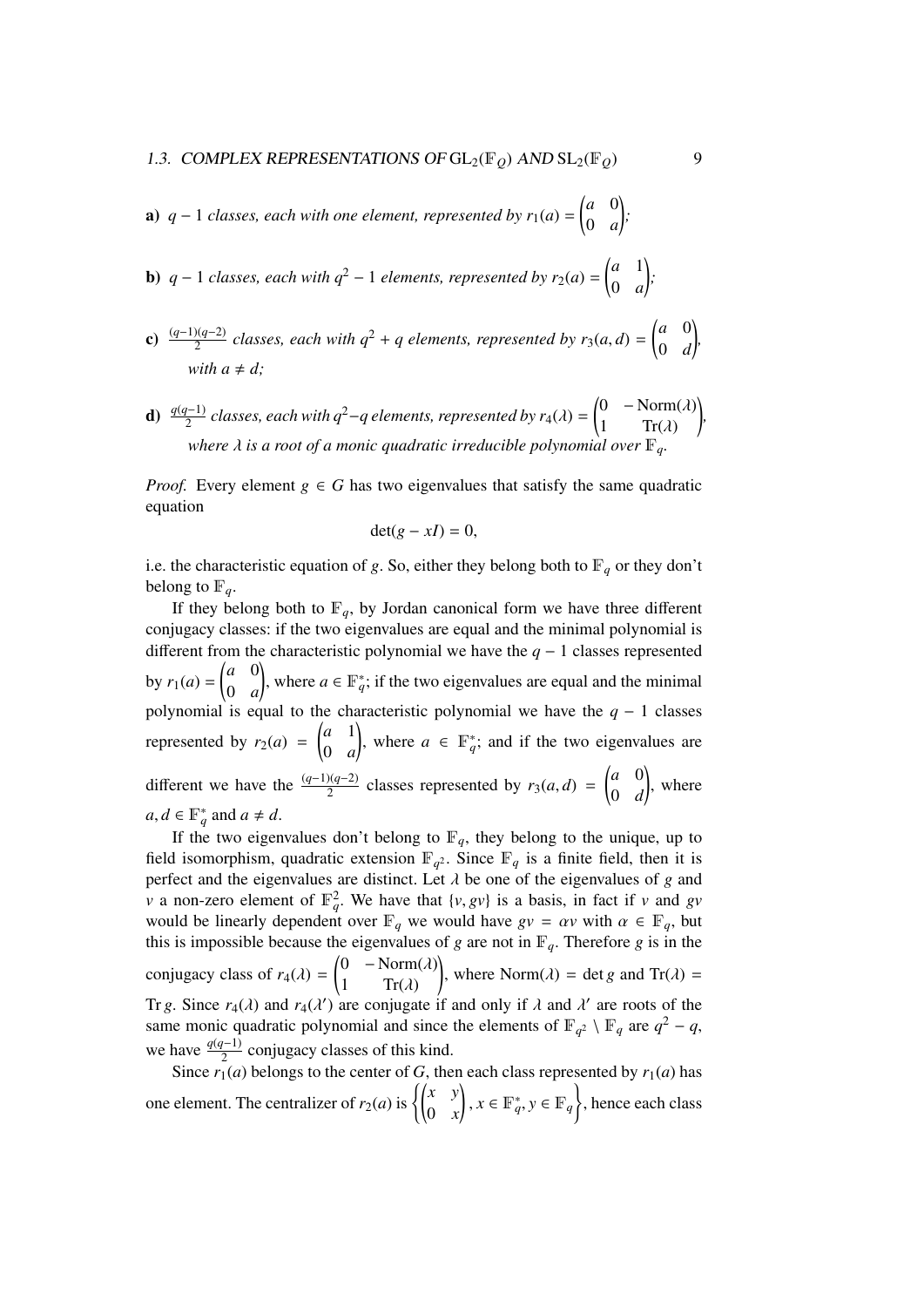represented by  $r_2(a)$  has

$$
[G:C_G(r_2(a))] = \frac{(q-1)^2q(q+1)}{q(q-1)} = q^2 - 1
$$

elements. The centralizer of  $r_3(a, d)$  is  $\begin{cases} \begin{pmatrix} x & 0 \\ 0 & z \end{pmatrix}$  $(x, z \in \mathbb{F}_q^*)$ ) , hence each class represented by  $r_3(a, d)$  has

$$
[G:C_G(r_3(a,d))] = \frac{(q-1)^2 q(q+1)}{(q-1)^2} = q^2 + q
$$

elements. Finally, the elements of  $\mathbb{F}_{q^2} \setminus \mathbb{F}_q$  are  $q^2 - q$ , so each class represented by  $r_4(\lambda)$  has  $q^2 - q$  elements.  $\Box$ 

Now, we know how many irreducible representations we have to find. We know that there is a bijection between the characters  $\mu$  of *B* and the ordered pairs ( $\mu_1, \mu_2$ ) of Dirichlet characters  $\mu_1, \mu_2 \colon \mathbb{F}_q^* \to \mathbb{C}^*$ . Therefore, we have

$$
\mu(\beta) = \mu_1(a)\mu_2(d),
$$

for some Dirichlet characters  $\mu_1, \mu_2$  and for all  $\beta =$  *a b* 0 *d* ! ∈ *B*.

By Piatetski-Shapiro [40] Chapter 2, Section 8, we know that the induced representation Ind<sup>*G*</sup> $\mu$  of *G* is irreducible if and only if  $\mu_1 \neq \mu_2$ , where  $\mu$  corresponds<br>to the pair ( $\mu_1$ ,  $\mu_2$ ). In this case the representation is denoted by  $\alpha$ , and there are to the pair  $(\mu_1, \mu_2)$ . In this case the representation is denoted by  $\rho_{\mu_1, \mu_2}$  and there are  $(q-1)(q-2)$  inneducible approachations of this bind. On the other hand, if  $\mu_1$  is an (*q*−1)(*q*−2)  $\frac{2Q-2}{2}$  irreducible representations of this kind. On the other hand, if  $\mu_1 = \mu_2$  we<br>a Ind<sup>G</sup>  $\mu \approx \alpha$  and  $\theta$  where  $\alpha$  is an irreducible representation of dimenhave  $\text{Ind}_{B}^{G} \mu \cong \rho_{1,\mu_{1}} \oplus \rho_{q,\mu_{1}}$ , where  $\rho_{1,\mu_{1}}$  is an irreducible representation of dimension and  $\rho_{q}$  is an irreducible representation of dimension a. There are  $q = 1$ sion 1 and  $\rho_{q,\mu_1}$  is an irreducible representation of dimension *q*. There are  $q - 1$ <br>irreducible representations for each kind irreducible representations for each kind.

Finally, we know, by Piatetski-Shapiro [40] Chapter 2, Section 13, that the remaining  $\frac{\dot{q}(q-1)}{2}$  irreducible representations are parametrized by Dirichlet characters  $\theta$ :  $\mathbb{F}_q^*$  $q^*_{q^2} \rightarrow \tilde{\mathbb{C}}^*$  such that they don't factor through the norm map and a character of  $\mathbb{F}_q$ , i.e. there are not Dirichlet characters  $\chi: \mathbb{F}_q^* \to \mathbb{C}^*$  such that  $\theta = \chi \circ \text{Norm}$ ,<br>where Norm:  $\mathbb{F}^* \to \mathbb{F}^*$  is the usual norm map. Moreover, the characters  $\theta$  and where Norm:  $\mathbb{F}^*$  $_{q^2}^* \rightarrow \mathbb{F}_q^*$  is the usual norm map. Moreover, the characters  $\theta$  and  $\neg^{-1}$  give isomorphic representations.

We resume the result in the following proposition.

**Proposition 1.9.** With the notation as above we have that the group G has  $q^2 - 1$ *irreducible representations:*

- **a**) *there are*  $q 1$  *of dimension 1, they are denoted by*  $\rho_{1,\mu_1}$ ;
- **b**) *there are q* − 1 *of dimension q, they are denoted by*  $\rho_{q,\mu_1}$ ;
- **c**) there are  $\frac{(q-1)(q-2)}{2}$  of dimension  $q + 1$ , they are denoted by  $\rho_{\mu_1,\mu_2}$ ;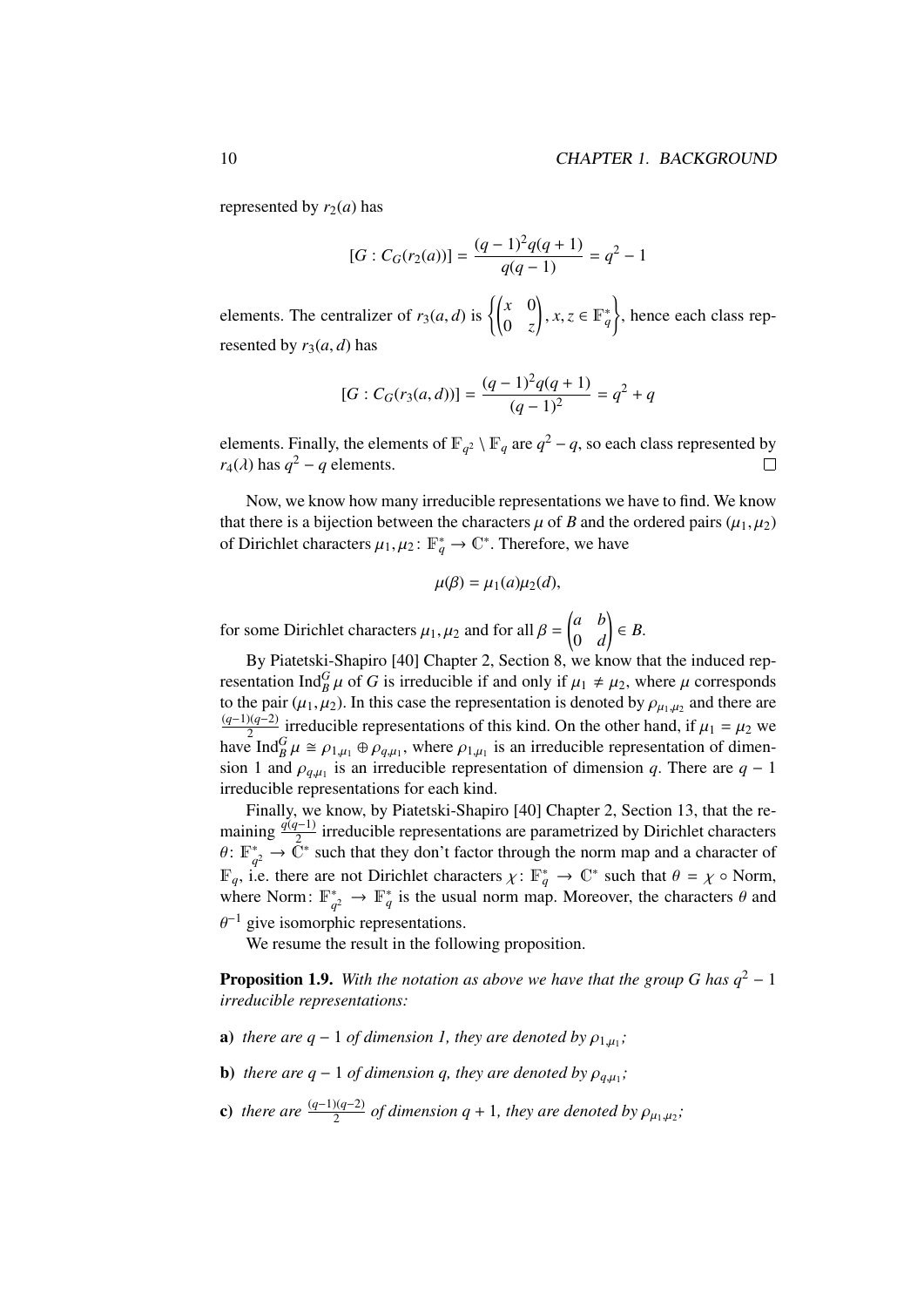#### 1.4. DIVISORS AND RIEMANN-ROCH THEOREM 11

**d**) there are  $\frac{q(q-1)}{2}$  of dimension  $q-1$ , they are denoted by  $\rho_{\theta}$  and  $\theta$  and  $\theta^{-1}$  give *isomorphic representations.*

We call the first three kinds of representations the *principal series* representations and the last one the *cuspidal* representations or *discrete series* representations.

From the irreducible representations of *G* we get, by restriction, the irreducible representations of  $SL_2(\mathbb{F}_q)$ . They are classified by the following proposition.

**Proposition 1.10.** With the notation as above we have that the group  $SL_2(\mathbb{F}_q)$  has *q* + 4 *irreducible representations:*

- **a**) *there is one of dimension 1, it is the restriction of*  $\rho_{1,\mu_1}$ *, every*  $\mu_1$  *gives the same*<br>*representation: representation;*
- **b**) *there is one of dimension q, it is the restriction of*  $\rho_{q,\mu_1}$ *, every*  $\mu_1$  *gives the same*<br>representation: *representation;*
- c) *there are*  $\frac{q-3}{2}$  *of dimension q* + 1*, they are the restriction of*  $\rho_{\mu_1,1}$ *, when*  $\mu_1^2 \neq 1$ <br>*and*  $\mu_2$  and  $\mu_1^{-1}$  give the same representation: and  $\mu_1$  and  $\mu_1^{-1}$  give the same representation;
- **d**) there is one of dimension  $\frac{q+1}{2}$ , it is one of the two irreducible subrepresentations *of the restriction of*  $\rho_{\mu_1,1}$ *, when*  $\mu_1^2 = 1$  *but*  $\mu_1 \neq 1$ *;*
- **e**) there is one of dimension  $\frac{q+1}{2}$ , it is one of the two irreducible subrepresentations *of the restriction of*  $\rho_{\mu_1,1}$ *, when*  $\mu_1^2 = 1$  *but*  $\mu_1 \neq 1$ *;*
- **f**) *there are*  $\frac{q-1}{2}$  *of dimension*  $q-1$ *, they are the restriction of*  $\rho_{\theta}$ *, when*  $\theta^2 \neq \mathbb{1}$  *and*  $\theta$ <sup>-1</sup> *aive the same representation and it depends only on the values of* θ and θ<sup>-1</sup> give the same representation and it depends only on the values of<br>θ on (a + 1) th roots of unity of F s:  $\theta$  *on*  $(q + 1)$ -th roots of unity of  $\mathbb{F}_{q^2}$ ;
- g) there is one of dimension  $\frac{q-1}{2}$ , it is one of the two irreducible subrepresentations *of the restriction of*  $\rho_{\theta}$ *, when*  $\theta^2 = 1$  *but*  $\theta \neq 1$ *;*
- **h**) *there is one of dimension*  $\frac{q-1}{2}$ , *it is one of the two irreducible subrepresentations of the restriction of*  $\rho_{\theta}$ *, when*  $\theta^2 = 1$  *but*  $\theta \neq 1$ *.*

## 1.4 Divisors and Riemann-Roch theorem

Our main reference for this section is Diamond and Shurman [18].

Definition 1.11. Let *C* be a compact Riemann surface. A *divisor* on *C* is a finite formal sum of integer multiples of points of *C*

$$
D=\sum_{P\in C}n_P P,
$$

where  $n_P \in \mathbb{Z}$  and  $n_P = 0$  except for finitely many *P*'s. The free abelian group of points of *C* is the abelian group  $Div(C)$  of all divisors on *C*. Given two divisors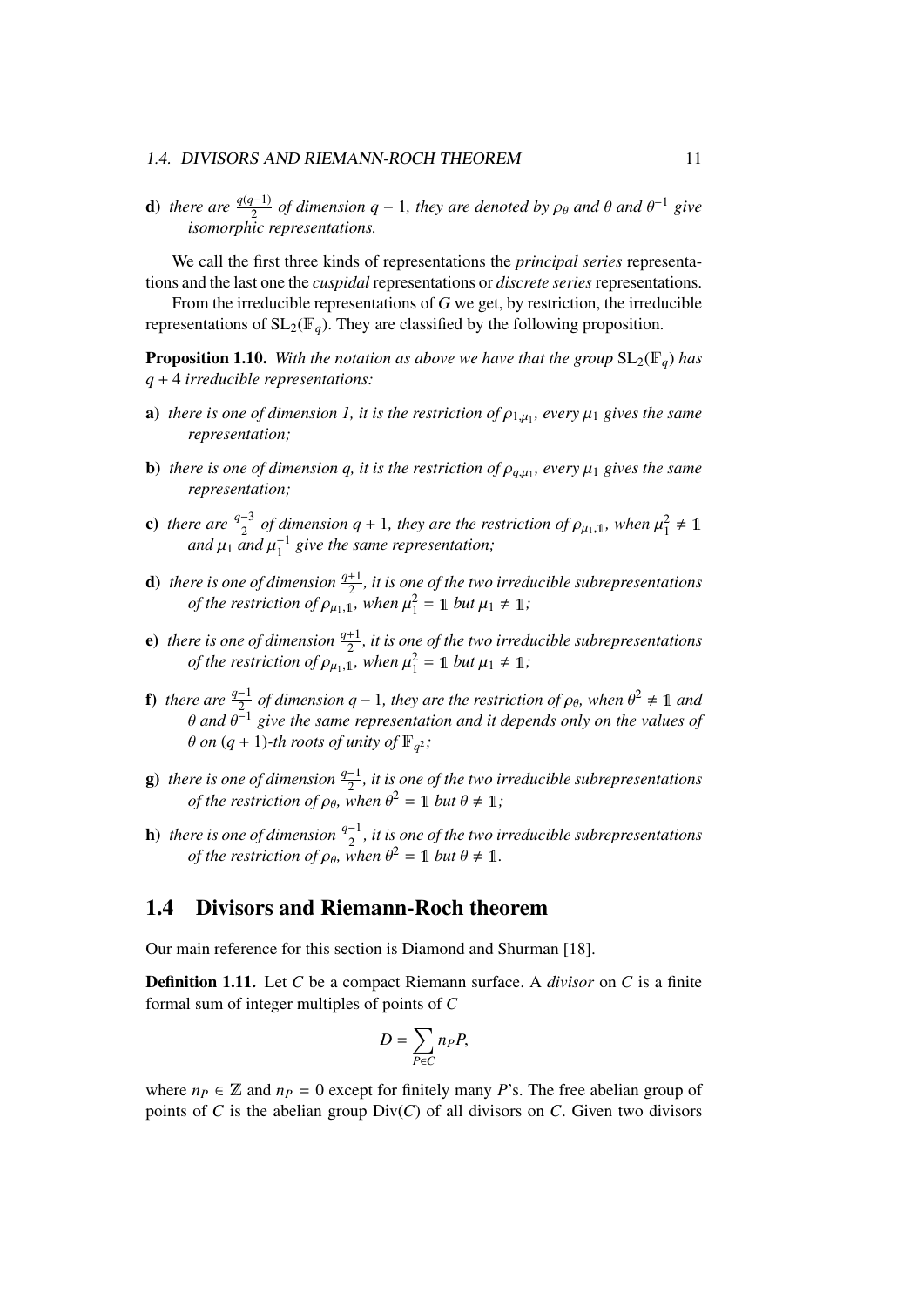$D = \sum n_P P$  and  $D' = \sum n'_P$  $P'_P P$ , we write  $D \ge D'$  if  $n_P \ge n'_P$  $P_P$  for all  $P \in C$ . The *degree* of a divisor *D* is

$$
\deg(D) = \sum_{P \in C} n_P.
$$

The map deg:  $Div(C) \rightarrow \mathbb{Z}$  is a surjective homomorphism of abelian groups. We denote by  $Div^0(C)$  the kernel of the degree map.

Every non-zero meromorphic function *f* on *C* has an associated divisor

$$
\operatorname{div}(f) = \sum_{P \in C} \operatorname{ord}_P(f) P,
$$

where  $\text{ord}_P(f)$  is the usual order of a meromorphic function at the point *P* of the Riemann surface *C*. We know by the theory of Riemann surfaces that the degree of div(*f*) is always zero.

Let *D* be a divisor on *C*, we define the *linear space* of *D*, also called *Riemann-Roch space* of *D*, denoted by *L*(*D*), the C-vector space

*L*(*D*) := {*f* meromorphic function on *C* such that  $f \equiv 0$  or div( $f$ ) ≥ −*D*}.

The idea of these spaces is to consider meromorphic functions with prescribed poles and zeroes or, more precisely, with at most the prescribed poles and at least the prescribed zeroes. The fact that  $L(D)$  is a vector space follows by the property

$$
\operatorname{ord}_P(f_1+f_2)\geq \min\{\operatorname{ord}_P(f_1),\operatorname{ord}_P(f_2)\},\
$$

for every  $P \in C$  and for all meromorphic functions on *C*. Further, the dimension of these spaces is always finite and we denote it by  $\ell(D)$ . The computation of this dimension  $\ell(D)$  is the aim of Riemann-Roch theorem below.

Let *C* be a compact Riemann surface of genus  $g \ge 2$ . Let  $\Omega^1(C)$  be the C-vector space of holomorphic differentials on *C*.

Theorem 1.12 (Riemann, Roch). *Let D be a divisor on a curve C of genus g and let K the canonical divisor of C. Then*

$$
\ell(D) - \ell(K - D) = \deg(D) - g + 1.
$$

For the proof see Griffith and Harris [25] (pag. 243) or, for a more algebraic setting, see Hartshorne [27] Theorem IV.1.3 (pag. 295).

Corollary 1.13. *Let C be a compact Riemann surface of genus g as above, let K be a canonical divisor on C and D a divisor on C. Then*

- a)  $\ell(K) = g$ ;
- **b**) deg( $K$ ) = 2 $g 2$ ;
- c) *if*  $deg(D) < 0$  *then*  $\ell(D) = 0$ ;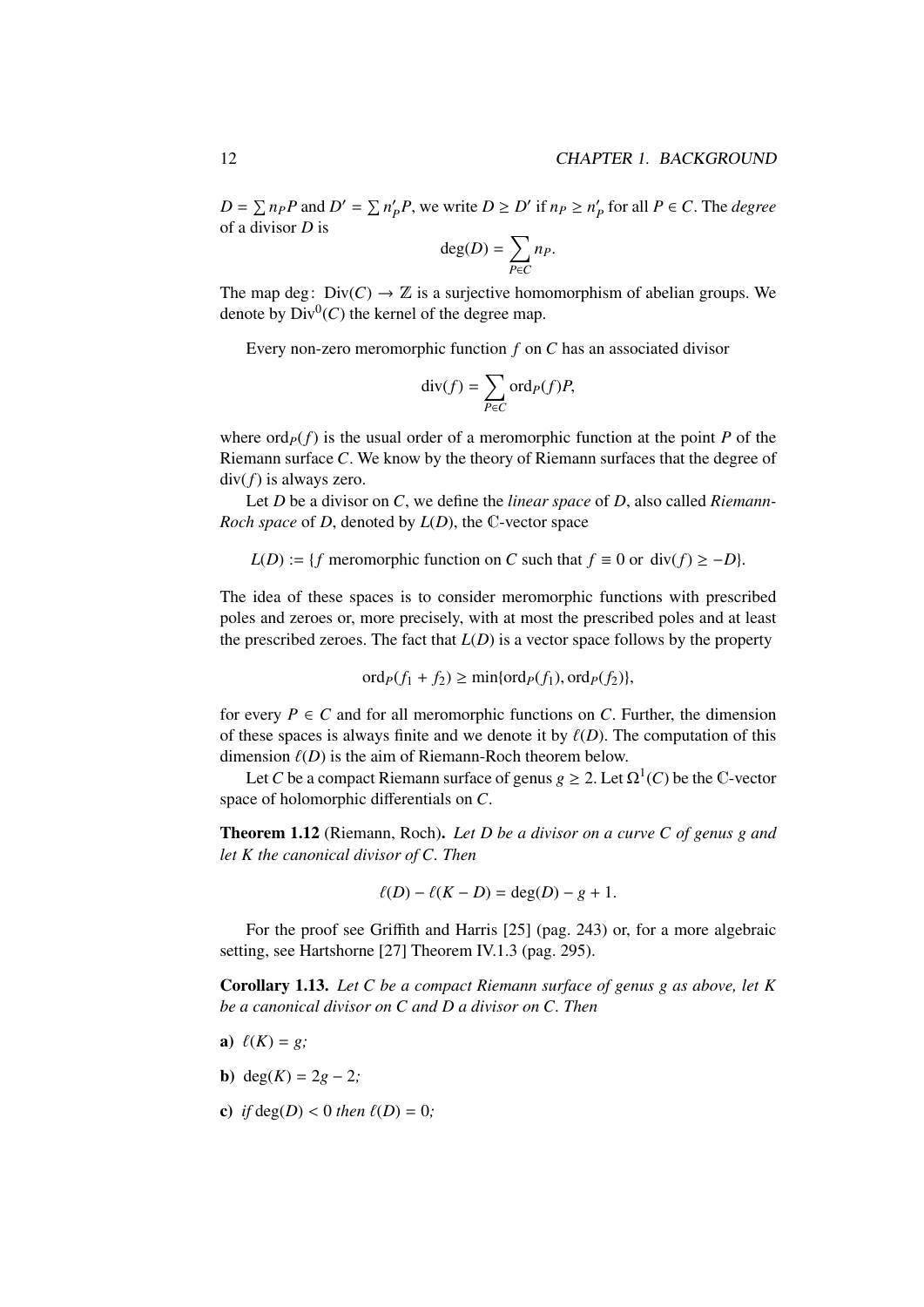- d) *if*  $deg(D) > 2g 2$  *then*  $\ell(D) = deg(D) g + 1$ .
- *Proof.* a) Since  $div(f) \ge 0$  only for constant functions on *C*, then  $\ell(0) = 1$ . Hence, choosing  $D = 0$  in Riemann-Roch formula, we have  $\ell(K) = g$ .
- **b**) Choosing  $D = K$  in Riemann-Roch formula and using a) we have deg( $K$ ) =  $2g - 2$ .
- c) We suppose  $\ell(D) > 0$ , then there is a non-zero  $f \in L(D)$ . Hence div( $f \ge -D$ and taking degrees we find  $deg(D) \ge 0$  that is a contradiction.
- d) The condition deg(*D*) > 2*g* − 2 implies, by **b**) and **c**), that  $\ell(K D) = 0$ . Hence by Riemann-Roch theorem we have  $\ell(D) = \deg(D) - g + 1$ .

 $\Box$ 

We end this section with the definition of Picard group.

Definition 1.14. Let *C* be a compact Riemann surface. A divisor *D* on *C* is *principal* if there is a meromorphic function *f* such that  $div(f) = D$ . Two divisors *D*, *D'* on *C* are linearly equivalent and we denote this by *D*  $\approx$  *D'* if *D*  $\approx$  *D'* is principal. on *C* are *linearly equivalent*, and we denote this by  $D \sim D'$ , if  $D - D'$  is principal.

It is simple to check that the linear equivalence is an equivalence relation.

Definition 1.15. The *Picard group* of *C*, also called the *group class divisor* of *C*, denoted by  $Pic(C)$ , is the quotient of  $Div(C)$  by its subgroup of pricipal divisors. The *degree zero part of the divisor class group* of C, denoted by  $Pic^0(C)$  is the quotient of  $Div^0(C)$  by its subgroup of pricipal divisors of degree zero.

## 1.5 The canonical map and the canonical curve

Our main references for this section are Griffith and Harris [25] and Hartshorne [27].

**Definition 1.16.** Let *C* be a Riemann surface of genus  $g \ge 2$ . Let  $\Omega^1(C)$  be the C-vector space of holomorphic differentials of *C* and let  $\omega_1, \ldots, \omega_g$  be a basis of  $\Omega^1(C)$ . We call the map defined as

$$
\varphi \colon C \to \mathbb{P}^{g-1}(\mathbb{C})
$$

$$
P \mapsto [\omega_1(P), \dots, \omega_g(P)],
$$

the *canonical map* and its image  $\varphi(C)$  is called the *canonical curve*.

*Remark* 1.17*.* The canonical map is well defined by Riemann-Roch theorem, see Hartshorne [27] Lemma IV.5.1 (pag. 341).

To understand the next results of this section, it is useful recall two important kinds of algebraic curves.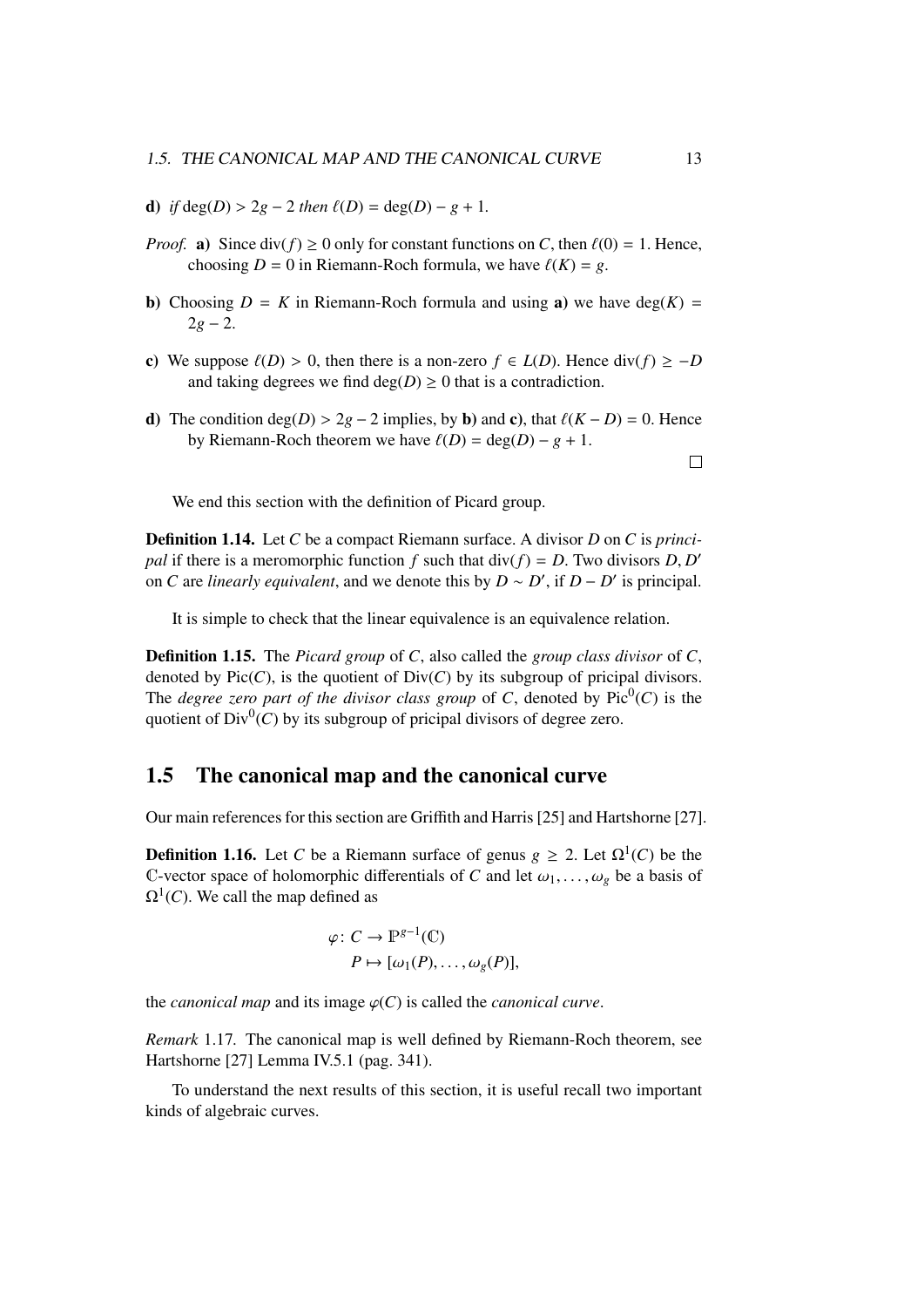Definition 1.18. Let *C* be a complex algebraic curve. The curve *C* is called *hyperelliptic* if there is a map  $\psi_2$ :  $C \to \mathbb{P}^1(\mathbb{C})$  of degree 2. The curve *C* is called *trigonal* if there is a map  $\psi_2$ :  $C \to \mathbb{P}^1(\mathbb{C})$  of degree 3. if there is a map  $\psi_3: C \to \mathbb{P}^1(\mathbb{C})$  of degree 3.

Now we can recall the following proposition that states when the canonical map is injective.

**Proposition 1.19.** With the notation as above we have that if  $g \ge 2$  then the canon*ical map*  $\varphi$  *is injective if and only if C is not hyperelliptic. In this case we call*  $\varphi$  *the canonical embedding.*

For the proof see Hartshorne [27] Proposition IV.5.2 (pag. 341).

Since we are interested in curves with genus  $g \ge 6$ , either the curve *C* is hyperelliptic or the canonical map is injective. The following theorem classifies the different kinds of canonical curves.

Theorem 1.20 (Max Noether, Enriques, Petri). *With the notation as above we have that if*  $g \geq 3$  *and if* C *is not hyperelliptic, then* 

- **a)** *the canonical curve*  $\varphi(C)$  *is entirely cut out by quadric and cubic hypersurfaces;*
- **b**) *the canonical curve*  $\varphi(C)$  *is entirely cut out by quadric hypersurfaces except when it is either trigonal or a plane quintic, where this last case could happen only when*  $g = 6$ .

For the proof see Griffith and Harris [25] (pag. 535) or Saint-Donat [41].

The following proposition tells us that, in our cases, i.e. when the genus  $g \ge 6$ , the canonical curve is never a complete intersection.

**Proposition 1.21.** With the notation as above we have that if C has genus  $g \ge 6$ *then the canonical curve*  $\varphi(C)$  *is not a complete intersection.* 

*Proof.* If *C* is hyperelliptic it is enough to recall, by Hartshorne [27] Proposition IV.5.2 (pag. 341), that a hyperelliptic curve can never be a complete intersection because the canonical map is not an embedding.

If *C* is not hyperelliptic we know by Noether-Enriques-Petri theorem that  $\varphi$ (*C*) cannot be contained in a hyperplane. Let  $d_1, \ldots, d_{g-2}$  be the degrees of the  $g - 2$ hypersurfaces of complete intersection, where  $d_i \ge 2$  for  $i = 1, ..., g-2$ . By Bézout theorem their intersection has degree  $d = \prod_{i=1}^{g-2} d_i$ . Denoting by K a canonical divisor of *C*, we know that deg( $\varphi$ (*C*)) = deg(*K*) = 2*g* − 2. We simply observe that in the lowest case, i.e.  $d_1 = \cdots = d_{g-2} = 2$ , we have  $2g - 2 < d = 2^{g-2}$  for all  $g \ge 6$ <br>and we are done and we are done.  $\Box$ 

Finally, the proposition below gives us a lower bound for the number of quadrics we need to describe the canonical curve in the generic case.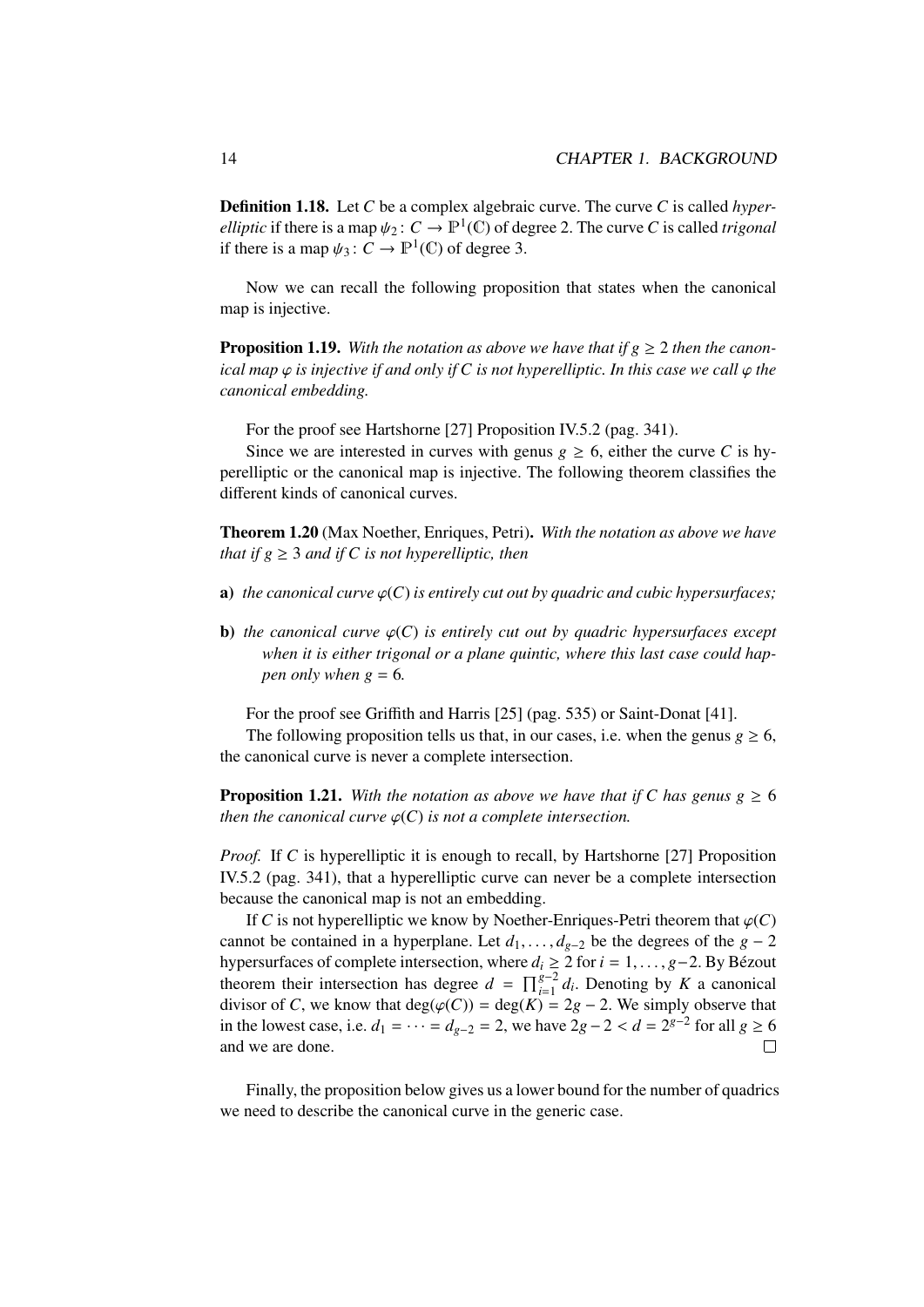Proposition 1.22. *With the notation as above we have that if C is not hyperelliptic, if*  $g \geq 6$  *and if the canonical curve*  $\varphi$ (*C*) *is neither trigonal nor a plane quintic, where this last case could happen only when g* = 6*, then we need at least*

$$
\binom{g+1}{2}-3(g-1)
$$

*quadric hypersurfaces to cut out the canonical curve*  $\varphi$ (*C*).

*Proof.* Let *X* =  $\varphi$ (*C*) be the canonical curve of genus *g* ≥ 6 and  $\mathbb{P} = \mathbb{P}^{g-1}$ . We have the short exact sequence have the short exact sequence

$$
0 \to I_X \to O_{\mathbb{P}} \to O_X \to 0,
$$

where  $I_X$  is the ideal sheaf of *X*. Twisting by  $O_P(2)$  we have the short exact sequence

$$
0 \to I_X(2) \to O_{\mathbb{P}}(2) \to O_X(2) \to 0,
$$

and taking cohomology we have

$$
0 \to H^0(\mathbb{P}, \mathcal{I}_X(2)) \to H^0(\mathbb{P}, \mathcal{O}_{\mathbb{P}}(2)) \to H^0(X, \mathcal{O}_X(2)) \to H^1(\mathbb{P}, \mathcal{I}_X(2)) \to 0,
$$

by Hartshorne [27] Theorem III.5.1 (pag. 225). We know, again by Hartshorne [27] Theorem III.5.1 (pag. 225), that

$$
\dim H^0(\mathbb{P}, O_{\mathbb{P}}(2)) = \binom{g+1}{2},
$$

is the number of homogenous monomials of degree 2 in *g* indeterminates. Reminding that  $O_X(2)$  is the invertible sheaf corresponding to divisor 2K, where K is a canonical divisor of *X*, using Riemann-Roch theorem letting  $D = -K$ , and by Corollary 1.13, we have

$$
\dim H^0(X, O_X(2)) = \ell(2K) = 3(g-1).
$$

Hence we can conclude

$$
\dim H^0(\mathbb{P}, \mathcal{I}_X(2)) \ge \binom{g+1}{2} - 3(g-1).
$$

 $\Box$ 

## 1.6 Elliptic curves

Our main reference for this section is Silverman [47].

Definition 1.23. Let *<sup>K</sup>* be a field. An *elliptic curve over K*, denoted by *<sup>E</sup>*/*K*, is a nonsingular projective cubic plane curve with a distinguished *K*-rational point *O* called *basepoint*. The set of *K*-rational points of *E* is denoted by  $E(K)$ .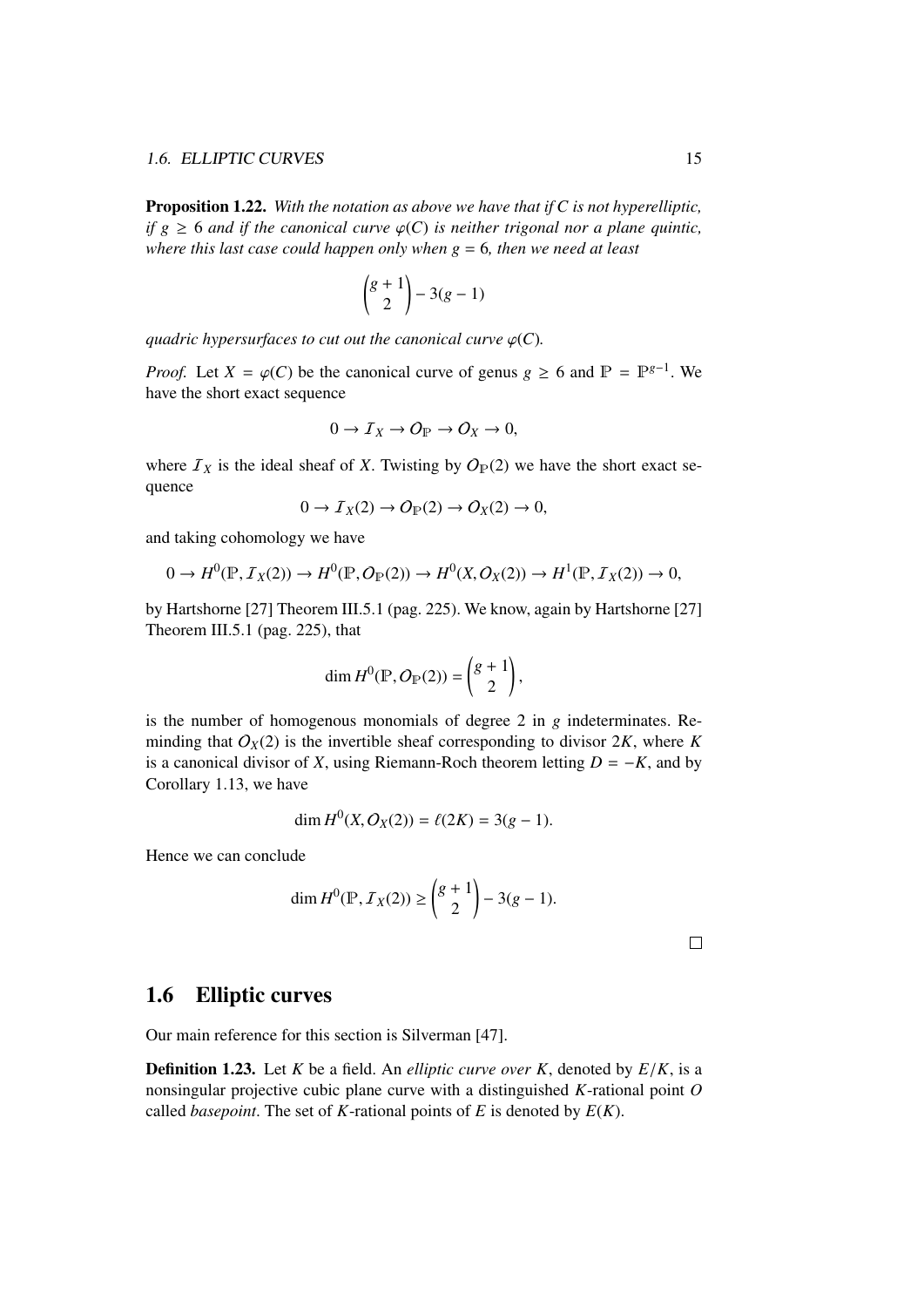A *generalized Weierstrass equation* is an equation of the form

$$
Y^2Z + a_1XYZ + a_3YZ^2 = X^3 + a_2X^2Z + a_4XZ^2 + a_6Z^3,
$$

or, written in non-homogenous coordinates  $x = \frac{X}{Z}$  $\frac{X}{Z}$  and  $y = \frac{Y}{Z}$  $\frac{Y}{Z}$ , of the form

$$
y^2 + a_1xy + a_3y = x^3 + a_2x^2 + a_4x + a_6.
$$

We define the following quantities related to a Weierstrass equation

$$
b_2 := a_1^2 + 4a_2,
$$
  
\n
$$
b_4 := 2a_4 + a_1a_3,
$$
  
\n
$$
b_6 := a_3^2 + 4a_6,
$$
  
\n
$$
b_8 := a_1^2a_6 + 4a_2a_6 - a_1a_3a_4 + a_2a_3^2 - a_4^2,
$$
  
\n
$$
c_4 := b_2^2 - 24b_4,
$$
  
\n
$$
c_6 := -b_2^3 + 36b_2b_4 - 216b_6,
$$
  
\n
$$
\Delta := -b_2^2b_8 - 8b_4^3 - 27b_6^2 + 9b_2b_4b_6,
$$
  
\n
$$
j := \frac{c_4^3}{\Delta},
$$

Definition 1.24. The ∆ defined above is called the *discriminant* of the Weierstrass equation. The *j* defined above is called the *j-invariant*.

Proposition 1.25. *An elliptic curve over a field K could be defined as a generalized Weierstrass equation*

$$
Y^2Z + a_1XYZ + a_3YZ^2 = X^3 + a_2X^2Z + a_4XZ^2 + a_6Z^3,
$$

*with*  $a_1, a_2, a_3, a_4, a_6 \in K$  *and*  $\Delta \neq 0$ *, where the basepoint is*  $O = (0 : 1 : 0)$ *.* 

For the proof see Silverman [47] Proposition 3.1 (pag. 63).

*Remark* 1.26*.* The condition  $a_1, a_2, a_3, a_4, a_6 \in K$  tells us that *E* is defined over *K* and the condition  $\Delta \neq 0$  is equivalent to the nonsingularity of given cubic. In the non-homogenous form the basepoint *O* goes to infinity.

Let *E*/*K* an elliptic curve over *K* and  $\bar{K}$  an algebraic closure of *K*. If char  $\bar{K} \neq 2$ , using the substitution  $y \mapsto \frac{1}{2}(y - a_1x - a_3)$ , we can write the Weierstrass equation as

$$
y^2 = 4x^3 + b_2x^2 + 2b_4x + b_6,
$$

where  $b_2, b_4, b_6 \in K$  are defined above, and we have

$$
b_8 = \frac{b_2b_6 - b_4^2}{4}.
$$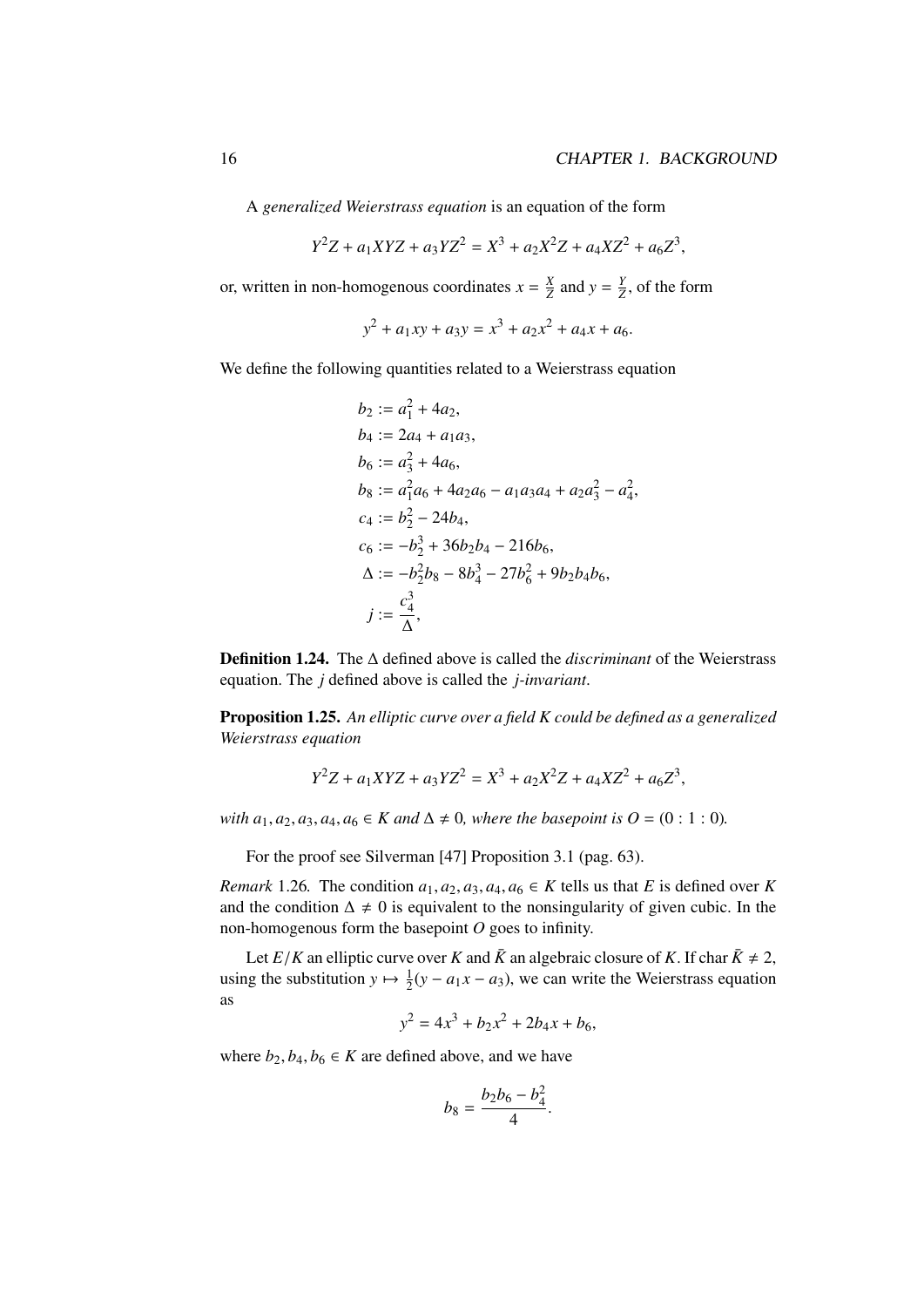If char  $\bar{K} \neq 2, 3$ , we can use the substitution  $(x, y) \mapsto \left(\frac{x-3b_2}{36}\right)$ <br>simpler Weigrstrass equation  $36$ ,  $\frac{y}{108}$  and get the simpler Weierstrass equation

$$
y^2 = x^3 - 27c_4x - 54c_6,
$$

where  $c_4$ ,  $c_6 \in K$  are defined above, and we have

$$
\Delta = \frac{c_4^3 - c_6^2}{1728}.
$$

*Remark* 1.27*.* In this last case of characteristic not 2 or 3, one usually writes the Weierstrass equation of *<sup>E</sup>*/*<sup>K</sup>* as

$$
y^2 = x^3 + ax + b,
$$

with  $a, b \in K$  and

$$
\Delta = -16(4a^3 + 27b^2),
$$
  

$$
j = \frac{1728(4a)^3}{\Delta}.
$$

We can get this form from the previous one using the trasformation  $(x, y) \mapsto$  $(36x, 216y)$  and taking  $a = -\frac{c_4}{48}$  and  $b = -\frac{c_6}{864}$ .

Now we explain how one can define a group structure on an elliptic curve. We start with a lemma and a proposition.

**Lemma 1.28.** Let  $\bar{K}$  an algebraically closed field, C a curve of genus  $g = 1$  over  $\overline{K}$  and let *P* and *Q* points on *C*. Then  $(P) \sim (Q)$  *if and only if*  $P = Q$ .

*Proof.* If  $(P) \sim (Q)$  there is a function *f* in the function field  $\overline{K}(C)$  of *C* such that div(*f*) = (*P*) − (*Q*). But, since *g* = 1, we have  $\ell$ ((*Q*)) = 1 by Corollary 1.13.d to Riemann-Roch theorem. Hence  $f \in L((Q))$ , but constant functions are in  $L((Q))$ too, so *f* is constant and  $P = Q$ .

The converse is trivial observing that constant functions are always in  $\bar{K}(C)$ .  $\Box$ 

**Proposition 1.29.** Let  $\bar{K}$  an algebraically closed field, E an elliptic curve over  $\bar{K}$ *with basepoint O. Then*

**a**) *for each divisor*  $D \in Div^0(E)$  *there is a unique point*  $P \in E(\overline{K})$  *such that* 

$$
D \sim (P) - (O);
$$

**b**) *the map*  $\psi$ :  $Div^0(E) \rightarrow E$  *defined by the association of part a) induces a bijection of sets tion of sets*

$$
\operatorname{Pic}^0(E) \cong E(\bar{K}).
$$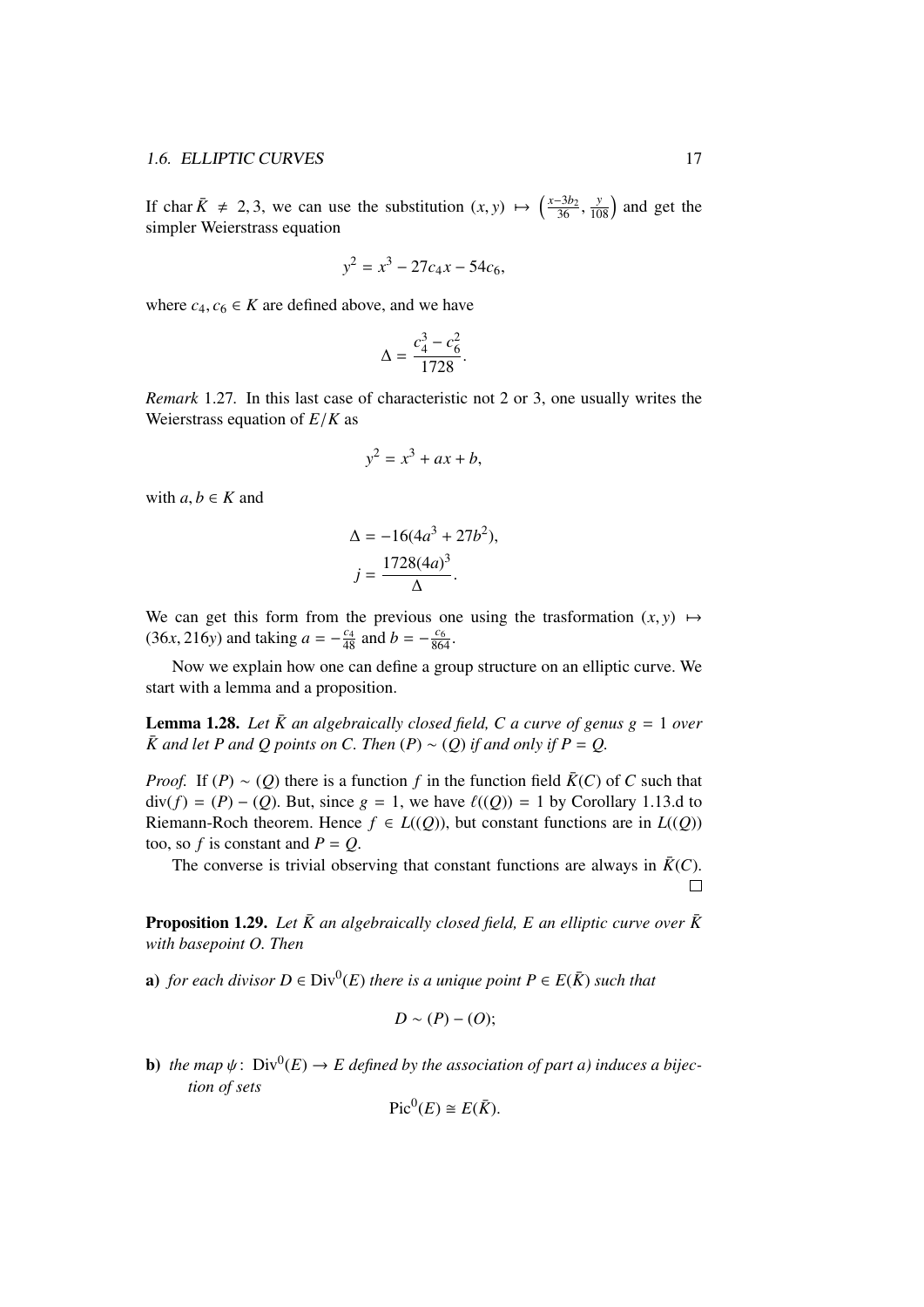*Proof.* a) Since *E* has genus  $g = 1$ , we have  $\ell(D + (O)) = 1$  by Corollary 1.13.d to Riemann-Roch theorem. If  $f \in \overline{K}(E)$  is a non-zero element of  $L(D+(O)),$ we have

$$
\operatorname{div}(f) \ge -D - (O),
$$

and

$$
\deg(\operatorname{div}(f))=0.
$$

Hence there is a point  $P \in E(\overline{K})$  such that

$$
\operatorname{div}(f) = -D - (O) + (P),
$$

and this implies that

$$
D \sim (P) - (O).
$$

So, we have the existence, to prove the uniqueness we suppose that  $P' \in$  $E(\overline{K})$  is a point with the same property of *P*. It follows that

$$
(P) \sim D + (O) \sim (P'),
$$

and, by Lemma 1.28, we have  $P = P'$ .

b) That the map  $\psi$  is surjective is trivial because  $\psi((P) - (O)) = P$  for all  $P \in E(\overline{K})$ . Now we have to prove that  $\psi(D) = \psi(D')$  if and only if  $D \sim D'$  for every  $D, D' \in \text{Div}^0(F)$ . So, let  $D, D' \in \text{Div}^0(F)$  and  $P, P' \in E(\overline{K})$  such that  $\psi(D)$  $D, D' \in Div^0(E)$ . So, let  $D, D' \in Div^0(E)$  and  $P, P' \in E(\overline{K})$  such that  $\psi(D) =$ <br>*P* and  $\psi(D') = P'$ . By definition of  $\psi$  we have *P* and  $\psi(D') = P'$ . By definition of  $\psi$  we have

$$
(P)-(P')\sim D-D',
$$

it follows that  $P = P'$  implies  $D \sim D'$  and that  $D \sim D'$  implies  $(P) \sim (P')$ and by Lemma 1.28 we can conclude that  $P = P'$ .

$$
\qquad \qquad \Box
$$

**Definition 1.30.** Let  $\bar{K}$  an algebraically closed field and E an elliptic curve over  $\bar{K}$ with basepoint  $O$ . We define the group law on  $E$  as the one induced by the bijection of Proposition 1.29.b. With this group law the elliptic curve is an abelian group with neutral element the basepoint *O*.

The main fact about the group operation is the following theorem.

**Theorem 1.31.** Let  $\bar{K}$  an algebraically closed field and E an elliptic curve over  $\bar{K}$ *with basepoint O. The map sum of the group structure defined above on the elliptic curve and the map that sends an element in its inverse, with respect to the group law, are morphisms.*

For the proof see Silverman [47] Theorem 3.6 (pag. 68) or Hartshorne [27] Proposition IV.4.8 (pag. 321). Because of group structure, the most important morphisms between elliptic curves are those which respect this group structure. So, it is useful the following definition.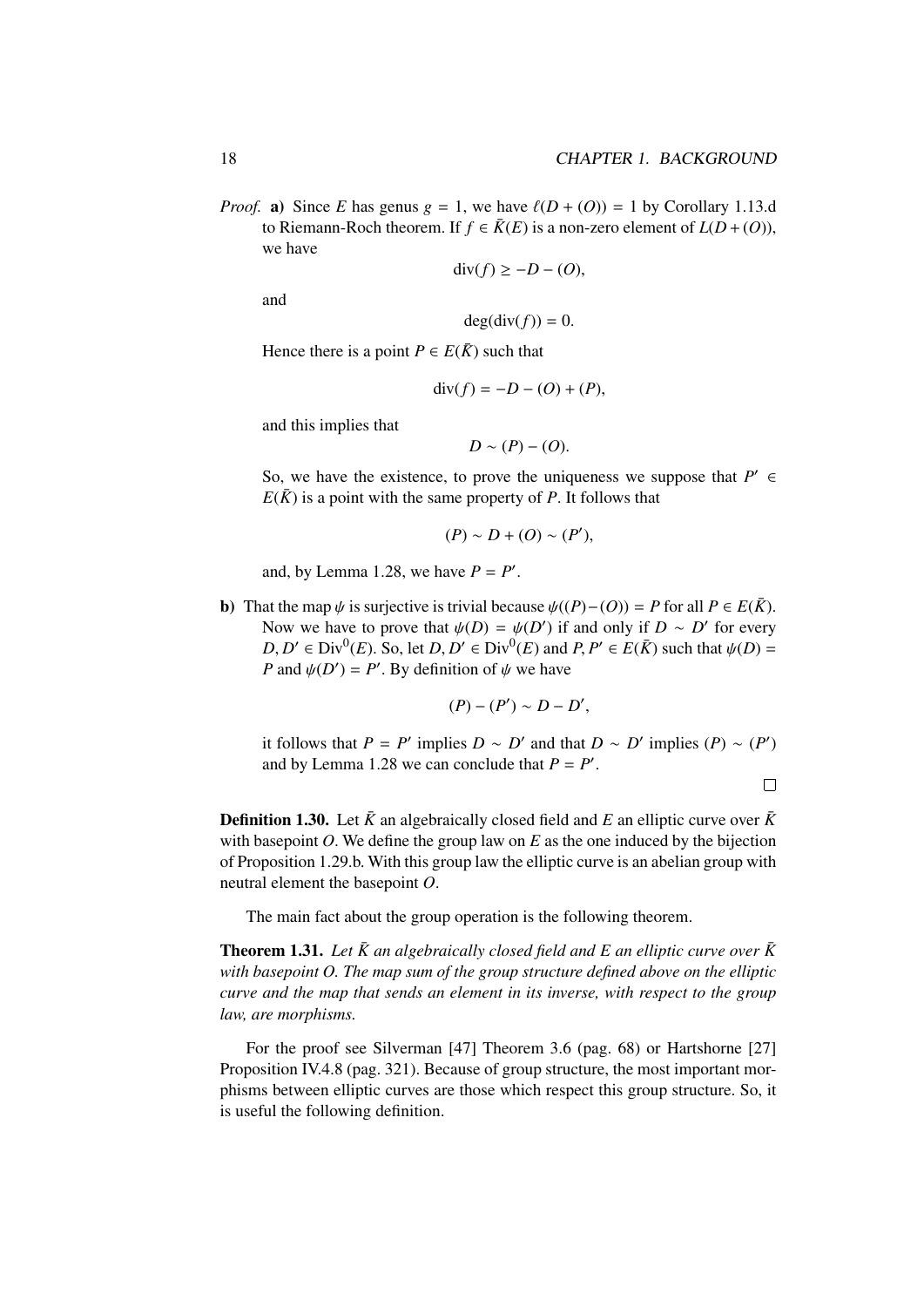**Definition 1.32.** Let  $E_1$  and  $E_2$  be elliptic curves. A morphism

$$
\phi\colon E_1\to E_2,
$$

such that  $\phi$ (*O*) = *O* is called *isogeny*. If  $\phi$  is non-constant then  $E_1$  and  $E_2$  are called *isogenous*.

All the isogenies are group homomorphisms. By Hartshorne [27] Proposition II.6.8, we know that a morphism between nonsingular curves is either constant or surjective and it is a finite morphism. If  $\bar{K}(E_1)$  and  $\bar{K}(E_2)$  are the function fields of  $E_1$  and  $E_2$  respectively, the finiteness of the morphism  $\phi$  implies that the field extension  $\bar{K}(E_1)/\phi^* \bar{K}(E_2)$  of the pullback of  $\bar{K}(E_2)$  under  $\phi$ , has finite degree. This degree is called the *degree* of  $\phi$  and we denote it by deg  $\phi$ . The degree of a constant morphism is defined to be zero.

We denote the set of endomorphisms of *E* over *K* by  $\text{End}_K(E)$ . It is a ring with the addition defined pointwise using the group law on *E* and with the composition as multiplication.

**Definition 1.33.** Let  $\bar{K}$  an algebraically closed field, *E* an elliptic curve over  $\bar{K}$  and *N* a non-zero integer. The *N-torsion subgroup* of *E*, denoted by *E*[*N*], is the set of points of order *N* in *E*, i.e. the set

$$
E[N] := \{ P \in E(\bar{K}) : [N]P = O \},
$$

and this is a subgroup of  $E(\bar{K})$ .

**Theorem 1.34.** Let  $\bar{K}$  an algebraically closed field with characteristic zero,  $E$  an *elliptic curve over*  $\bar{K}$  and  $N$  a non-zero integer. Then

a) *we have a group isomorphism*

$$
E[N] \cong \mathbb{Z}/N\mathbb{Z} \times \mathbb{Z}/N\mathbb{Z};
$$

**b**) *the endomorphism ring*  $\text{End}_{\mathcal{E}}(E)$ *, is isomorphic either to*  $\mathbb{Z}$  *or to an order in an imaginary quadratic field.*

For the proof see Silverman [47] Corollary 6.4 (pag. 89) for part a) and Silverman [47] Corollary 9.4 (pag. 102) for part b).

**Definition 1.35.** We say that an elliptic curve  $E/K$  has complex multiplication, often shortened in CM, if the endomorphism ring of  $E$  is strictly larger than  $\mathbb{Z}$ , i.e. if char  $K = 0$ , we say that *E* has CM when  $\text{End}_K(E)$  is isomorphic to an order in an imaginary quadratic field.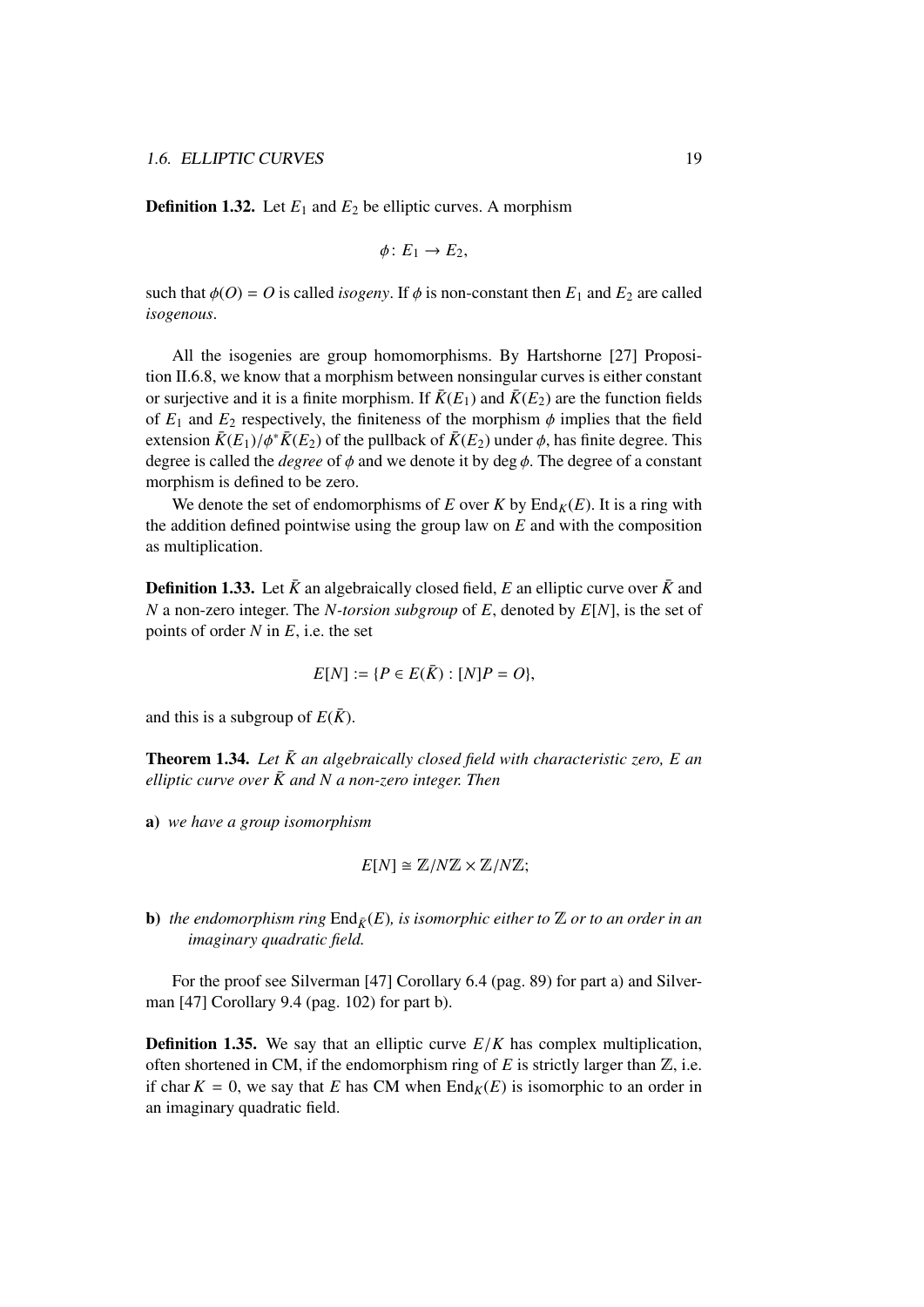### 1.7 Weil height and canonical height

Our main reference for this section is Silverman [47].

In this section we recall the definitions of Weil height on projective spaces and canonical height on elliptic curves. After this we recall a theorem, included in Silverman [48], that estimates the difference between the Weil height and the canonical height on elliptic curves. We use this theorem in Section 3.6.

Let us start introducing heights on projective space. Let  $M_{\mathbb{Q}}$  be the set of all standard absolute values on Q. It contains one archimedean absolute value, the classical one

$$
|x|_{\infty} = \max\{x, -x\}, \quad \text{for every } x \in \mathbb{Q},
$$

and one non-archimedean absolute value for each prime *p* such that

$$
\left|\frac{a}{b}p^n\right|_p = p^{-n}, \quad \text{for every } a, b \in \mathbb{Z} \text{ coprime with } p.
$$

Let *K* be a number field and let  $M_K$  be the set of standard absolute values on *K*, i.e. the absolute values on *K* such that their restriction to  $\mathbb{Q}$  is an element of  $M_{\mathbb{Q}}$ . If  $P = (x_0 : \cdots : x_n)$  is a point of projective space  $\mathbb{P}^n(K)$ , we define the *height of P relatively to K*, or simply the *height* of *P*, as

$$
H_K(P) := \prod_{v \in M_K} \max\{|x_0|_v, \ldots, |x_n|_v\}^{n_v},
$$

where  $n_v$  is local degree of *K* at *v*, i.e.  $n_v = [K_v : \mathbb{Q}_v]$ , where  $K_v$  and  $\mathbb{Q}_v$  are the completions with respect to the absolute value *v* of *K* and Q respectively.

*Remark* 1.36. That the function  $H_K$  is well defined, i.e. it is independet of the coordinates of *P*, follows immediatly by the product formula

$$
\prod_{v\in M_K}|x|_v^{n_v}=1,
$$

for all  $x \in K^*$ .

If  $P = (x_0 : \cdots : x_n) \in \mathbb{P}^n(\overline{\mathbb{Q}})$ , we define the *absolute height* of *P*, or again simply the *height* of *P*, as

$$
H(P):=H_K(P)^{\frac{1}{[K:\mathbb{Q}]}},
$$

where *K* is a number field such that  $P \in \mathbb{P}^n(K)$ .

If we have an element  $x \in K$ , we define

$$
H_K(x) := H_K((x:1)),
$$

and similarly, if  $x \in \overline{Q}$ , we define

$$
H(x) := H((x:1)).
$$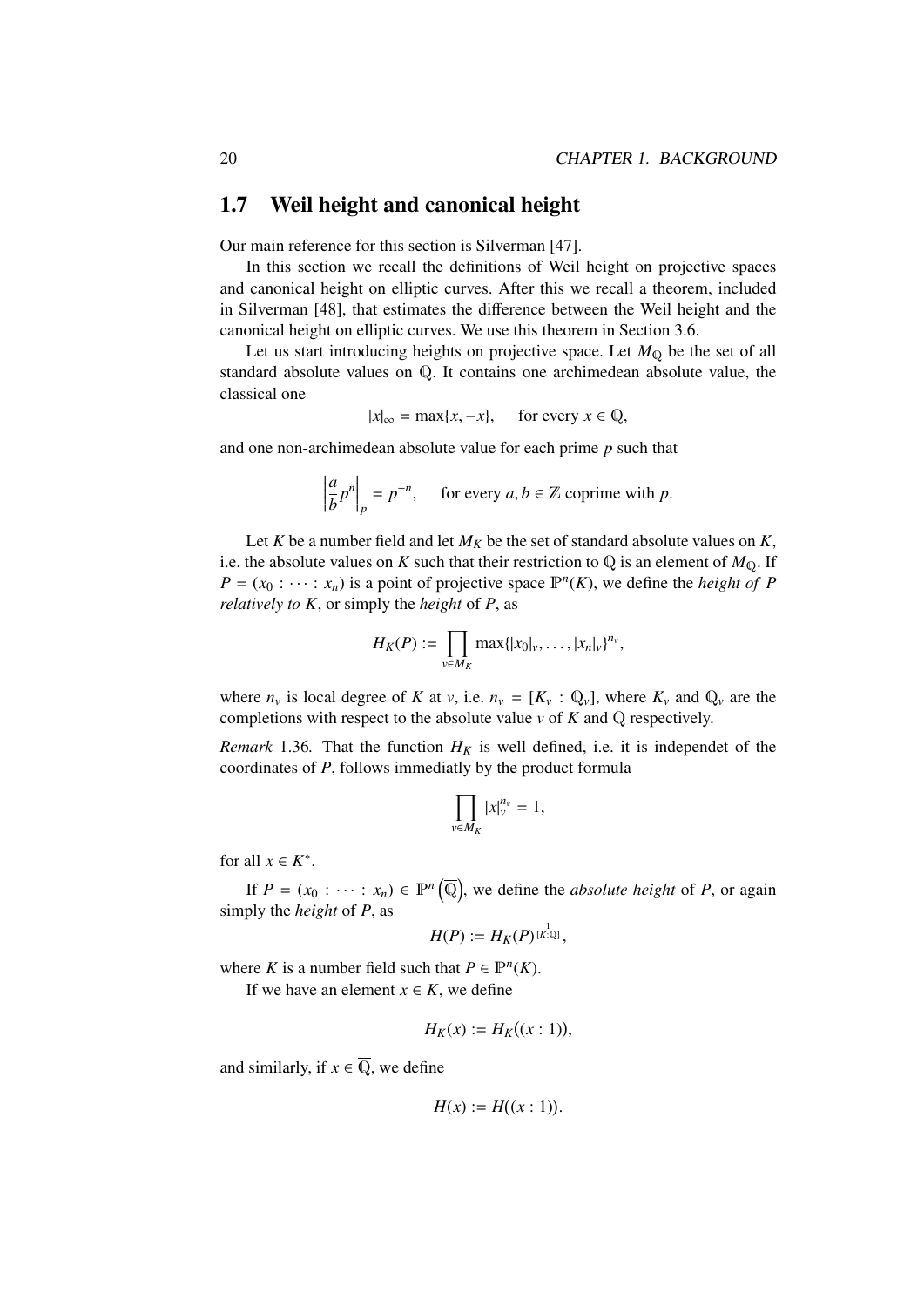Definition 1.37. The *Weil height* is the function

$$
h: \mathbb{P}^n(\overline{\mathbb{Q}}) \to \mathbb{R}
$$

$$
P \mapsto h(P) := \log H(P),
$$

which, more explicitly, is

$$
h(P) = \frac{1}{[K: \mathbb{Q}]} \sum_{v \in M_K} n_v \log (\max\{|x_0|_v, \dots, |x_n|_v\}),
$$

for some *K* that contains the coordinates  $x_0, \ldots, x_n$  of *P*, where  $M_K$  is the set of standard absolute values on *K* and  $n<sub>v</sub>$  is the local degree of *K* as above.

In the theorem 1.41 below it will be useful the archimedean part of Weil height, so we denote it by  $h_{\infty}$  and it is, explicitly,

$$
h_{\infty}(P)=\frac{1}{[K:\mathbb{Q}]} \sum_{v \in M_K^{\infty}} n_v \log \big(\max\{|x_0|_v,\ldots,|x_n|_v\}\big),
$$

where  $M_K^{\infty}$  is the subset of  $M_K$  of all standard archimedean absolute values on *K*. *Remark* 1.38*.* We are interested in the case  $K = \mathbb{Q}$ , when this happens the previous heights become simpler. If  $P = (x_0 : \cdots : x_n) \in \mathbb{P}^n(\mathbb{Q})$  such that  $x_0, \ldots, x_n \in \mathbb{Z}$ <br>and  $\text{gcd}(x_0, \ldots, x_n) = 1$  then and  $gcd(x_0, \ldots, x_n) = 1$  then

$$
H_{\mathbb{Q}}(P) = H(P) = \max\{|x_0|_{\infty}, \ldots, |x_n|_{\infty}\}
$$
  

$$
h_{\infty}(P) = h(P) = \log(\max\{|x_0|_{\infty}, \ldots, |x_n|_{\infty}\}),
$$

this is because, for each prime *p*, we have  $|x_i|_p < 1$  but exactly one that is equal to 1.

Now we move our attention toward elliptic curves. Let *<sup>E</sup>*/*<sup>K</sup>* be an elliptic curve over a number field *K*, we can define a height on it called the canonical height. In order to do this we recall that to every non-constant element *f* of the function field  $\overline{K}(E)$  we can associate a surjective morphism, denoted again by *f*, such that

$$
f: E \to \mathbb{P}^1(\bar{K})
$$
  
\n
$$
P \mapsto \begin{cases} (1:0) & \text{if } P \text{ is a pole of } f \\ (f(P):1) & \text{otherwise.} \end{cases}
$$

Now we define the *height on E relatively to f* , or simply the *height* on *E*, as the function

$$
h_f: E(\bar{K}) \to \mathbb{R}
$$
  

$$
P \mapsto h_f(P) := h(f(P)),
$$

where *h* is the Weil height defined above.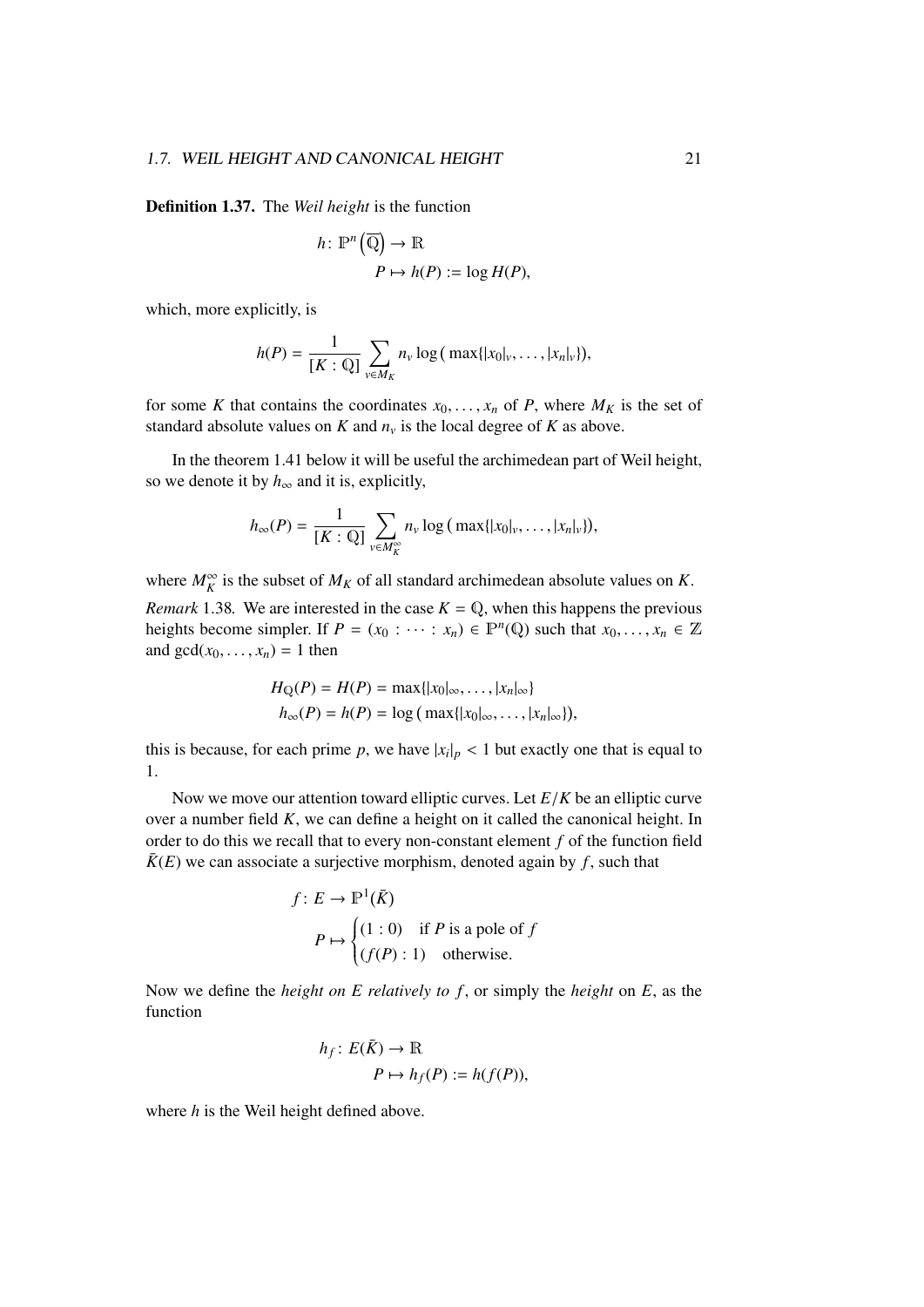**Definition 1.39.** Let *K* a number field,  $E/K$  an elliptic curve and  $f \in K(E)$  a nonconstant even function. The *canonical height*, sometimes called *Néron-Tate height*, is the function

$$
\hat{h} \colon E(\bar{K}) \to \mathbb{R}
$$
\n
$$
P \mapsto \hat{h}(P) := \frac{1}{\deg f} \lim_{n \to \infty} 4^{-n} h_f(\lfloor 2^n \rfloor P).
$$

*Remark* 1.40*.* The canonical height exists and is well defined, i.e. it is independent of the choice of *f* , by Silverman [47] Proposition 9.1.

The following theorem gives us an estimate of the difference between the two heights.

Theorem 1.41. *Let K a number field and E*/*K an elliptic curve given by the Weierstrass equation*

$$
E: y^2 + a_1xy + a_3y = x^3 + a_2x^2 + a_4x + a_6,
$$

*with*  $a_1, a_2, a_3, a_4, a_6 \in K$ . Let  $\Delta_E$  the discriminant of E and  $j_E$  the j-invariant of *E. Let* µ *the function defined as*

$$
\mu(E) := \frac{1}{12}h(\Delta_E) + \frac{1}{12}h_{\infty}(j_E) + \frac{1}{2}h_{\infty}\left(\frac{a_1^2 + 4a_2}{12}\right) + \frac{1}{2}\log \varepsilon_E,
$$

*where*

$$
\varepsilon_E := \begin{cases} 2 & \text{if } a_1^2 + 4a_2 \neq 0 \\ 1 & \text{if } a_1^2 + 4a_2 = 0. \end{cases}
$$

*Then for all*  $P \in E(\overline{K})$  *we have* 

$$
-\frac{1}{24}h(j_E) - \mu(E) - 0.973 \le \hat{h}(P) - \frac{1}{2}h(P_x) \le \mu(E) + 1.07,
$$

*where*  $P_x$  *is the x-coordinate of*  $P$ *.* 

For the proof of this theorem see Silverman [48].

### 1.8 Modular forms and automorphic forms

Our main reference for this section is Diamond and Shurman [18]. Before to define modular forms, we recall some preliminaries notions.

Definition 1.42. We call the *complex upper half-plane* the set

$$
\mathcal{H} := \{z \in \mathbb{C} : \operatorname{Im} z > 0\},\
$$

we call *cusps* the elements of  $\mathbb{P}^1(\mathbb{Q}) = \mathbb{Q} \cup \{\infty\}$  and we call the *extended complex half-plane* the set

 $\mathcal{H}^* := \mathcal{H} \cup \mathbb{Q} \cup \{\infty\},\$ 

i.e. the complex half-plane with the cusps.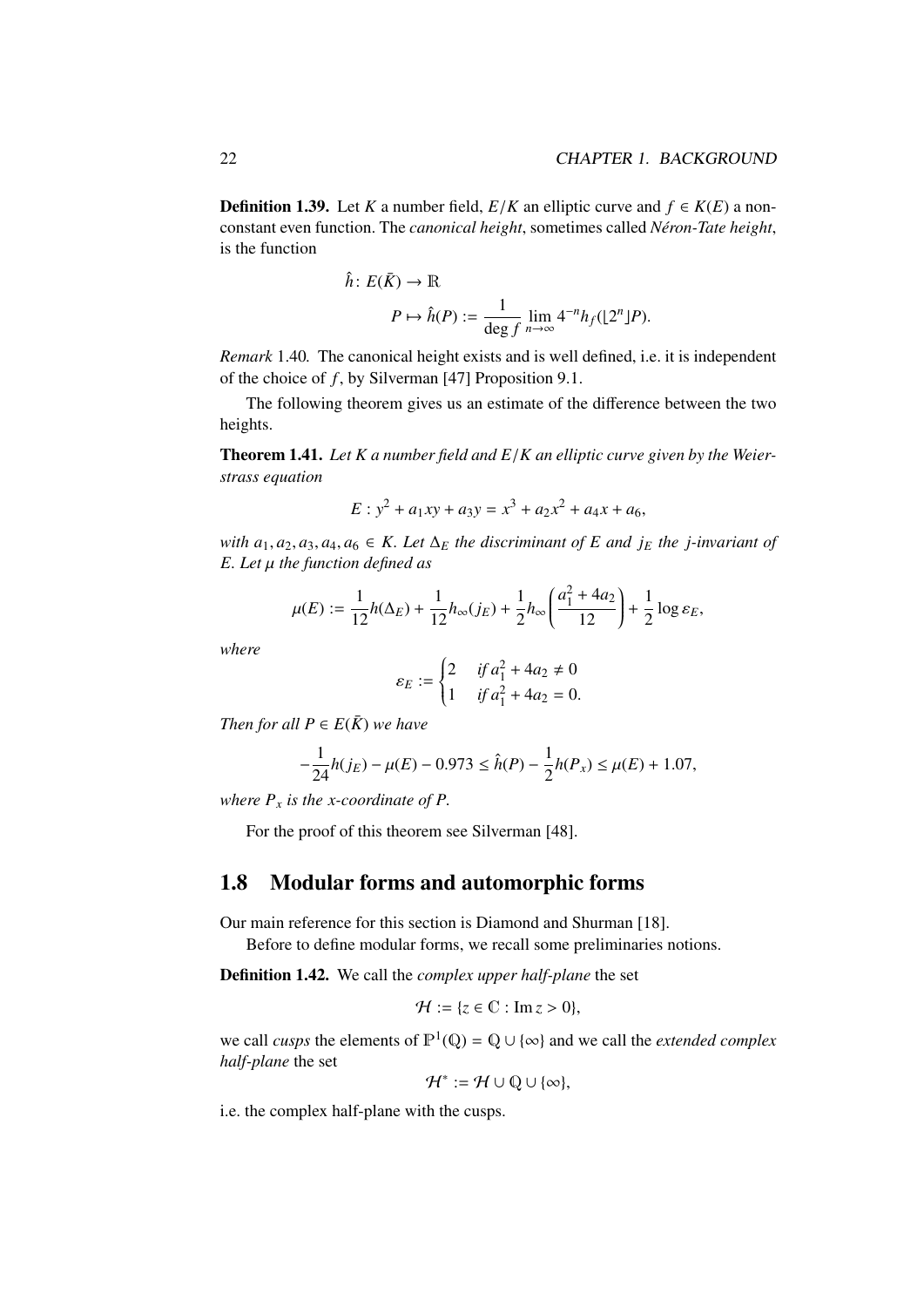The term "cusp" and the reason to their use come from the geometric side of this theory and we will explain this later. Usually we denote by  $\zeta$  elements of  $\mathbb{C}$ , by  $\tau$  elements of  $H$  and by *s* the cusps.

We have the multiplicative matrix group

$$
SL_2(\mathbb{Z}) := \left\{ \begin{pmatrix} a & b \\ c & d \end{pmatrix} : a, b, c, d \in \mathbb{Z}, ad - bc = 1 \right\},\
$$

acts on  $H^*$ . In fact we define

$$
SL_2(\mathbb{Z}) \times \mathcal{H} \to \mathcal{H}
$$

$$
(\gamma, \tau) \mapsto \gamma \tau := \frac{a\tau + b}{c\tau + d},
$$

if  $\gamma$  =  $\begin{pmatrix} a & b \\ c & d \end{pmatrix}$  and this action is well defined because

$$
\operatorname{Im}(\gamma \tau) = \frac{\operatorname{Im} \tau}{|c\tau + d|^2}.
$$

But this action extends to cusps  $\mathbb{P}^1(\mathbb{Q})$  and so we have an action on  $\mathcal{H}^*$ .

*Remark* 1.43*.* Actually, we can define, on  $H$ , an action of

$$
GL_2(\mathbb{R})^+=\left\{\begin{pmatrix}a&b\\c&d\end{pmatrix}: a,b,c,d\in\mathbb{R}; ad-bc>0\right\},\,
$$

in the same way, i.e.  $g\tau = \frac{a\tau + b}{c\tau + d}$  $\frac{a\tau+b}{c\tau+d}$  for every  $g =$  $\begin{pmatrix} a & b \\ c & d \end{pmatrix} \in GL_2(\mathbb{R})^+$ . But we cannot extend this action to  $\mathcal{H}^*$ .

It is known, for example by Apostol [1], that the matrices

$$
T = \begin{pmatrix} 1 & 1 \\ 0 & 1 \end{pmatrix}, \quad S = \begin{pmatrix} 0 & -1 \\ 1 & 0 \end{pmatrix},
$$

generate SL<sub>2</sub>( $\mathbb{Z}$ ). These matrices correspond to trasformations  $\tau \mapsto \tau + 1$  and  $\tau \mapsto -\frac{1}{\tau}$  on *H* respectively. We also have that *T* generates the stabilizer of  $\infty$ .

Definition 1.44. Let *N* be a positive integer. The *principal congruence subgroup of level N* is the subgroup  $\Gamma(N)$  of  $SL_2(\mathbb{Z})$  defined as

$$
\Gamma(N) := \left\{ \begin{pmatrix} a & b \\ c & d \end{pmatrix} \in SL_2(\mathbb{Z}) : \begin{pmatrix} a & b \\ c & d \end{pmatrix} \equiv \begin{pmatrix} 1 & 0 \\ 0 & 1 \end{pmatrix} \mod N \right\},\
$$

where the congruence relation is taken entrywise. A *congruence subgroup* Γ is a subgroup of  $SL_2(\mathbb{Z})$  such that  $\Gamma(N) \subset \Gamma$  for some positive integer *N*. In this case we say that Γ is a *congruence subgroup of level N*.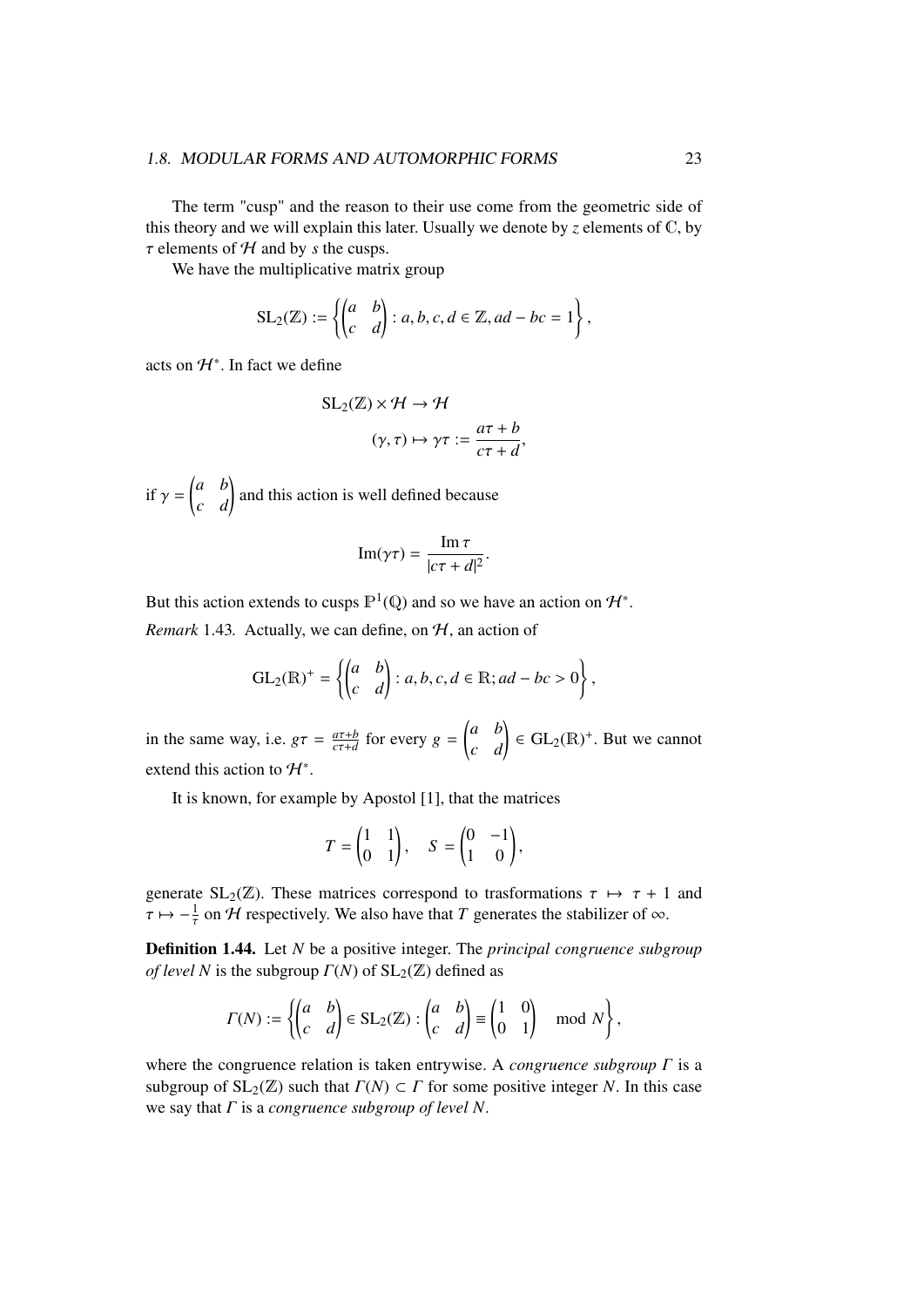*Remark* 1.45*.* It is trivial that  $\Gamma(1) = SL_2(\mathbb{Z})$ .

Since  $\Gamma(N)$  is the kernel of the natural group homomorphism  $SL_2(\mathbb{Z}) \to SL_2(\mathbb{Z}/N\mathbb{Z})$ , then  $\Gamma(N)$  is a normal subgroup of  $SL_2(\mathbb{Z})$ .

Lemma 1.46. *For every positive integer N, the natural group homomorphism*  $SL_2(\mathbb{Z}) \to SL_2(\mathbb{Z}/N\mathbb{Z})$  *is surjective and the index*  $[SL_2(\mathbb{Z}) : \Gamma(N)]$  *is finite.* 

*Proof.* If  $\gamma =$  $\begin{pmatrix} a & b \\ c & d \end{pmatrix} \in SL_2(\mathbb{Z})$  is a lift of an element  $\bar{\gamma} \in SL_2(\mathbb{Z}/N\mathbb{Z})$ , we have that  $gcd(c, d, N) = 1$ . In fact, if  $gcd(c, d, N) = k > 1$  then  $1 = det \gamma = ad - bc$ *k*(*ad'* − *bc'*), but *k* > 1 and *ad'* − *bc'* ∈  $\mathbb{Z}$ , contradiction.

Actually we can choose *c* and *d* such that  $gcd(c, d) = 1$ . If  $gcd(c, d) = k' > 1$ ,  $d_{max} c \neq 0$ , we can choose by Chinese Bemainder Theorem  $d'' = d + tN$ assuming  $c \neq 0$ , we can choose, by Chinese Remainder Theorem,  $d'' = d + tN$ where

$$
t \equiv \begin{cases} 1 & \text{mod } p & \text{if } p \text{ is a prime such that } p \mid k' \\ 0 & \text{mod } p & \text{if } p \text{ is a prime such that } p \mid c \text{ but } p \nmid k'. \end{cases}
$$

If  $c = 0$  in a similar way we can choose  $d'' = 1$ .

But fixed *c* and *d* coprime, it follows by Bézout identity that there are *x* and *y* such that  $ax - by = 1$ . If

$$
x \equiv a + t \mod N,
$$

then

$$
y \equiv c^{-1}((a+t)d-1) \mod N.
$$

It is well known that if  $(x, y)$  is a solution for  $ax - by = 1$ , then also  $(x - k''c, y - k''d)$ <br>is a solution for it, for all  $k'' \in \mathbb{Z}$ ; so if we take is a solution for it, for all  $k'' \in \mathbb{Z}$ ; so if we take

$$
k'' \equiv c^{-1}t \mod N,
$$

we have

$$
x - k''c \equiv a + t - t \equiv a \mod N
$$
  
\n $y - k''d \equiv c^{-1}((a + t)d - 1) - c^{-1}td \equiv c^{-1}(ad - 1) \equiv b \mod N.$ 

Hence, choosing  $a' = x - k''c$  and  $b' = y - k''d$ , we have a lift  $\gamma \in SL_2(\mathbb{Z})$  and we proved the surjectivity of the man proved the surjectivity of the map.

To show that the index  $[\text{SL}_2(\mathbb{Z}) : \Gamma(N)]$  is finite, it is enough to observe that  $SL_2(\mathbb{Z})/ \Gamma(N) \cong SL_2(\mathbb{Z}/N\mathbb{Z})$  by surjectivity just proved.  $\Box$ 

It follows, by the previous lemma, that every congruence subgroup has finite index in  $SL_2(\mathbb{Z})$ . Two of the most important congruence subgroup are

$$
\Gamma_0(N) := \left\{ \begin{pmatrix} a & b \\ c & d \end{pmatrix} \in SL_2(\mathbb{Z}) : \begin{pmatrix} a & b \\ c & d \end{pmatrix} \equiv \begin{pmatrix} * & * \\ 0 & * \end{pmatrix} \mod N \right\},\
$$

and

$$
\Gamma_1(N) := \left\{ \begin{pmatrix} a & b \\ c & d \end{pmatrix} \in SL_2(\mathbb{Z}) : \begin{pmatrix} a & b \\ c & d \end{pmatrix} \equiv \begin{pmatrix} 1 & * \\ 0 & 1 \end{pmatrix} \mod N \right\},\
$$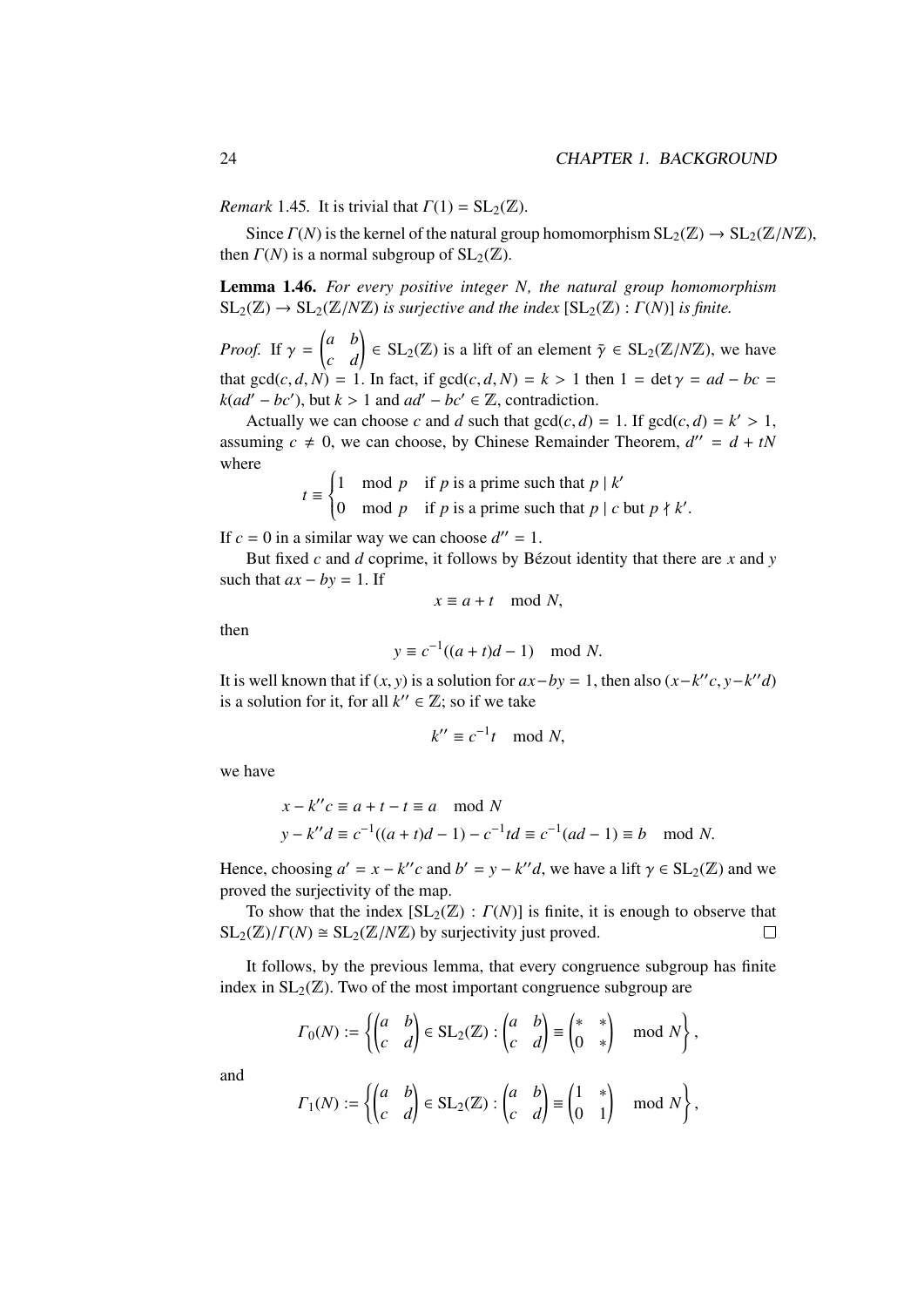where the  $*$  means "any". It is clear that  $\Gamma(N) \subset \Gamma_1(N) \subset \Gamma_0(N)$  and this shows that they are congruence subgroups indeed.

**Definition 1.47.** Let  $H = \{z \in \mathbb{C} : \text{Im } z > 1\}$  be the complex upper half-plane and *f* :  $H \to \mathbb{C}$  a complex valued function on it. For every  $\gamma \in SL_2(\mathbb{Z})$  and for every integer *k*, we define the *weight-k operator* [ $\gamma$ ]<sub>*k*</sub> as

$$
(f[\gamma]_k)(\tau) := (c\tau + d)^{-k} f(\gamma \tau),
$$

if  $\gamma$  =  $\begin{pmatrix} a & b \\ c & d \end{pmatrix}$  and  $\tau \in \mathcal{H}$ .

*Remark* 1.48*.* Since the factor  $c\tau+d$  has not zeroes or poles for  $\tau \in \mathcal{H}$  and  $c, d \in \mathbb{Z}$ , if *f* is meromorphic, then  $f[\gamma]_k$  is meromorphic too. For the same reason we have that if *f* is holomorphic, then  $f[\gamma]_k$  is holomorphic.

*Remark* 1.49*.* One can define the weight-*k* operator for more general matrices in the following way

$$
(f[\gamma]_k)(\tau) := \det(\gamma)^{\frac{k}{2}}(c\tau + d)^{-k} f(\gamma \tau),
$$

for every  $\gamma \in GL_2(\mathbb{R})^+$ , where  $GL_2(\mathbb{R})^+$  is the group of matrices with real entries<br>and positive determinant. Sometimes it is convenient to put the pormalization factor and positive determinant. Sometimes it is convenient to put the normalization factor  $\det(\gamma)^{k-1}$  instead of  $\det(\gamma)^{\frac{k}{2}}$ , but we work mainly with forms of weight 2 so this choice doesn't matter in our work choice doesn't matter in our work.

Let *Γ* be a congruence subgroup of  $SL_2(\mathbb{Z})$ . Since  $\Gamma(N) \subset \Gamma$ , we konw that there is a minimal  $h \in \mathbb{Z}_{>0}$  such that the matrix  $\begin{pmatrix} 1 & h \\ 0 & 1 \end{pmatrix} \in \Gamma$ . Hence, if a function *f* satisfies the relation  $f[\gamma]_k = f$  for all  $\gamma \in \Gamma$ , i.e.  $\hat{f}$  is weight- $k$  invariant with respect to Γ, we have that *f* is *h*Z-periodic and this impies that *f* has a Fourier expansion to the infinity. The reason is the following. Denoting by  $D = \{z \in \mathbb{C} : |z| \leq 1\}$ the complex unit disk and by  $D' = D \setminus \{0\}$  the punctured unit disk, we know, by complex analysis, that the map

$$
\mathcal{H} \to D'
$$
  
\n
$$
\tau \mapsto e^{\frac{2\pi i \tau}{h}} = q,
$$

is *h*Z-periodic, holomorphic and surjective. Hence there is a map

$$
g: D' \to \mathbb{C}
$$

$$
q \mapsto g(q) := f\left(\frac{h\log q}{2\pi i}\right),
$$

that is well defined, by periodicity of  $f$ , and meromorphic, if  $f$  it is. We also have that *g* is holomorphic is *f* it is. This impies that *g* has a Laurent expansion at zero  $g(q) = \sum_{n \in \mathbb{Z}} a_n q^n$  for all  $q \in D'$ . Since  $|q| = e^{-2\pi \operatorname{Im} \tau}$ , we have

$$
\lim_{\mathrm{Im}\,\tau\to+\infty}q=0,
$$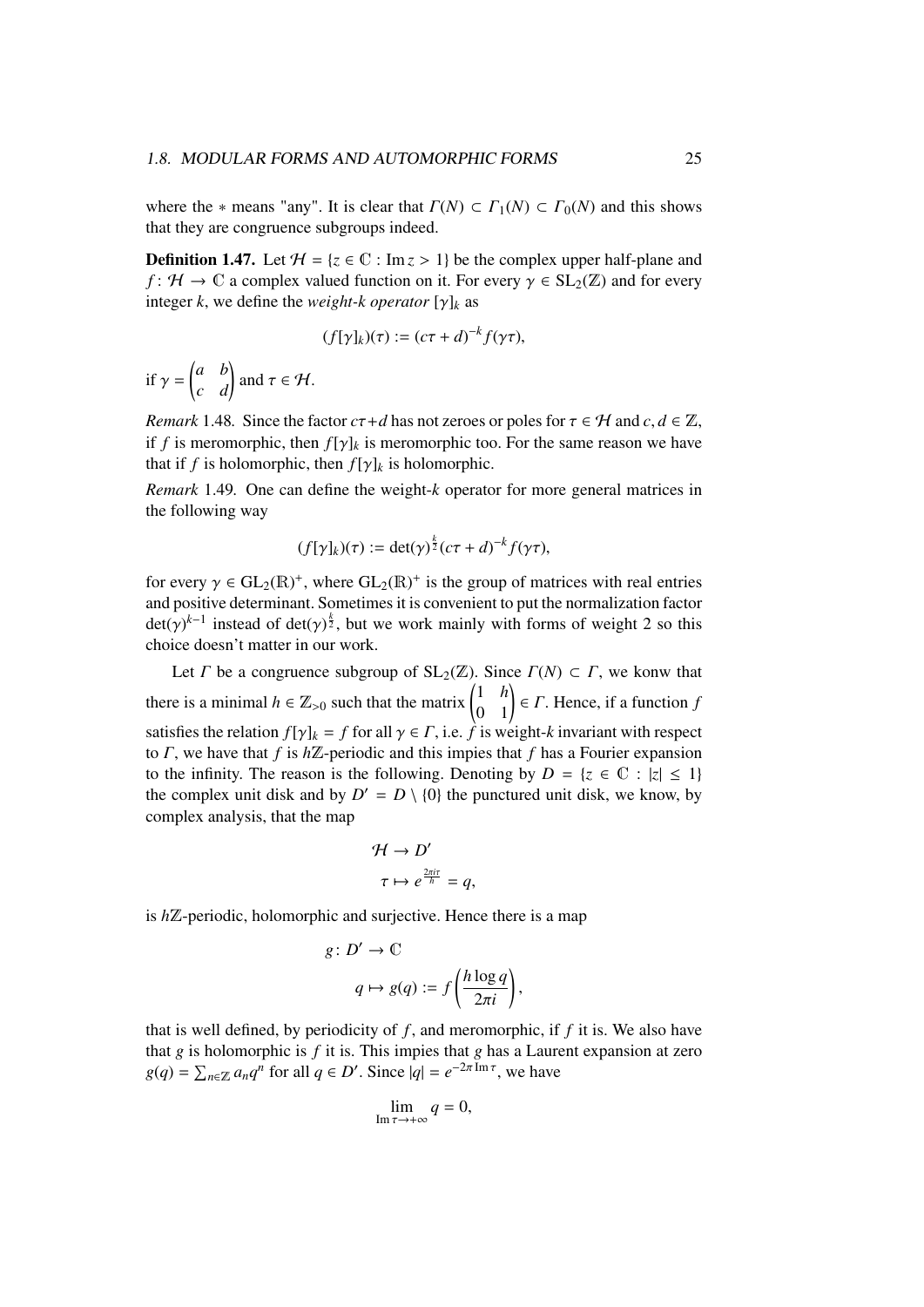so we say that *f* is *meromorphic at*  $\infty$  if *g* extends meromorphically at *q* = 0, i.e. if the Laurent expansion has only finitely many non-zero  $a_n$  with  $n < 0$ . Similarly, we say that *f* is *holomorphic at*  $\infty$  if *g* extends holomorphically at  $q = 0$ , i.e. if the Laurent expansion is such that  $a_n = 0$  for  $n < 0$ . This Laurent expansion is often called *q-expansion* in this setting.

*Remark* 1.50*.* If *f* is weight-*k* invariant with respect to a congruence subgroup Γ, then  $f[\alpha]_k$  is weight-*k* invariant with respect to  $\alpha^{-1}\Gamma\alpha$ , for every  $\alpha \in SL_2(\mathbb{Z})$ . That  $\alpha^{-1}\Gamma\alpha$  is a congruence subgroup is trivial  $\alpha^{-1}\Gamma\alpha$  is a congruence subgroup is trivial.

**Definition 1.51.** Let  $f: \mathcal{H} \to \mathbb{C}$  a function,  $\Gamma$  a congruence subgroup of  $SL_2(\mathbb{Z})$ and *k* an integer. We call *f* a *automorphic form of weight k with respect to* Γ if

- 1.  $f$  is meromorphic on  $H$ ;
- 2.  $f[\gamma]_k = f$  for all  $\gamma \in \Gamma$ ;
- 3. *f*[ $\alpha$ ]<sub>k</sub> is meromorphic at  $\infty$  for all  $\alpha \in SL_2(\mathbb{Z})$ .

The C-vector space of all automorphic forms of weight *k* with respect to the congruence subgroup  $\Gamma$  is denoted by  $\mathcal{A}_k(\Gamma)$ .

Last condition, also called *meromorphy at cusps*, makes sense by remark 1.50 and is necessary to keep finite dimensional the vector space of automorphic forms. A modular form is just a holomorphic automorphic form, holomorphic also at cusps. More formally

**Definition 1.52.** Let  $f: \mathcal{H} \to \mathbb{C}$  a function,  $\Gamma$  a congruence subgroup of  $SL_2(\mathbb{Z})$ and *k* an integer. We call *f* a *modular form of weight k with respect to* Γ if

- 1.  $f$  is holomorphic on  $H$ ;
- 2.  $f[\gamma]_k = f$  for all  $\gamma \in \Gamma$ ;
- 3.  $f[\alpha]_k$  is holomorphic at  $\infty$  for all  $\alpha \in SL_2(\mathbb{Z})$ .

The C-vector space of all modular forms of weight *k* with respect to the congruence subgroup  $\Gamma$  is denoted by  $\mathcal{M}_k(\Gamma)$ .

A cusp form is a modular form that vanishes at cusps, or more formally

Definition 1.53. Let *f* a modular form of weight *k* with respect to the congruence subgroup *Γ*. We call *f* a *cusp form* if  $a_0 = 0$  in the Fourier expansion of  $f[\alpha]_k$  for all  $\alpha \in SL_2(\mathbb{Z})$ . The C-vector space of all cusp forms of weight *k* with respect to the congruence subgroup  $\Gamma$  is denoted by  $\mathcal{S}_k(\Gamma)$  and this is a subspace of  $\mathcal{M}_k(\Gamma)$ .

*Remark* 1.54*.* The third condition of definitions 1.51 and 1.52 and the condition of definition 1.53 are written independently of the congruence subgroup  $\Gamma$ , but it is enough to check the condition for the finitely many representatives of  $SL_2(\mathbb{Z})/\Gamma$ .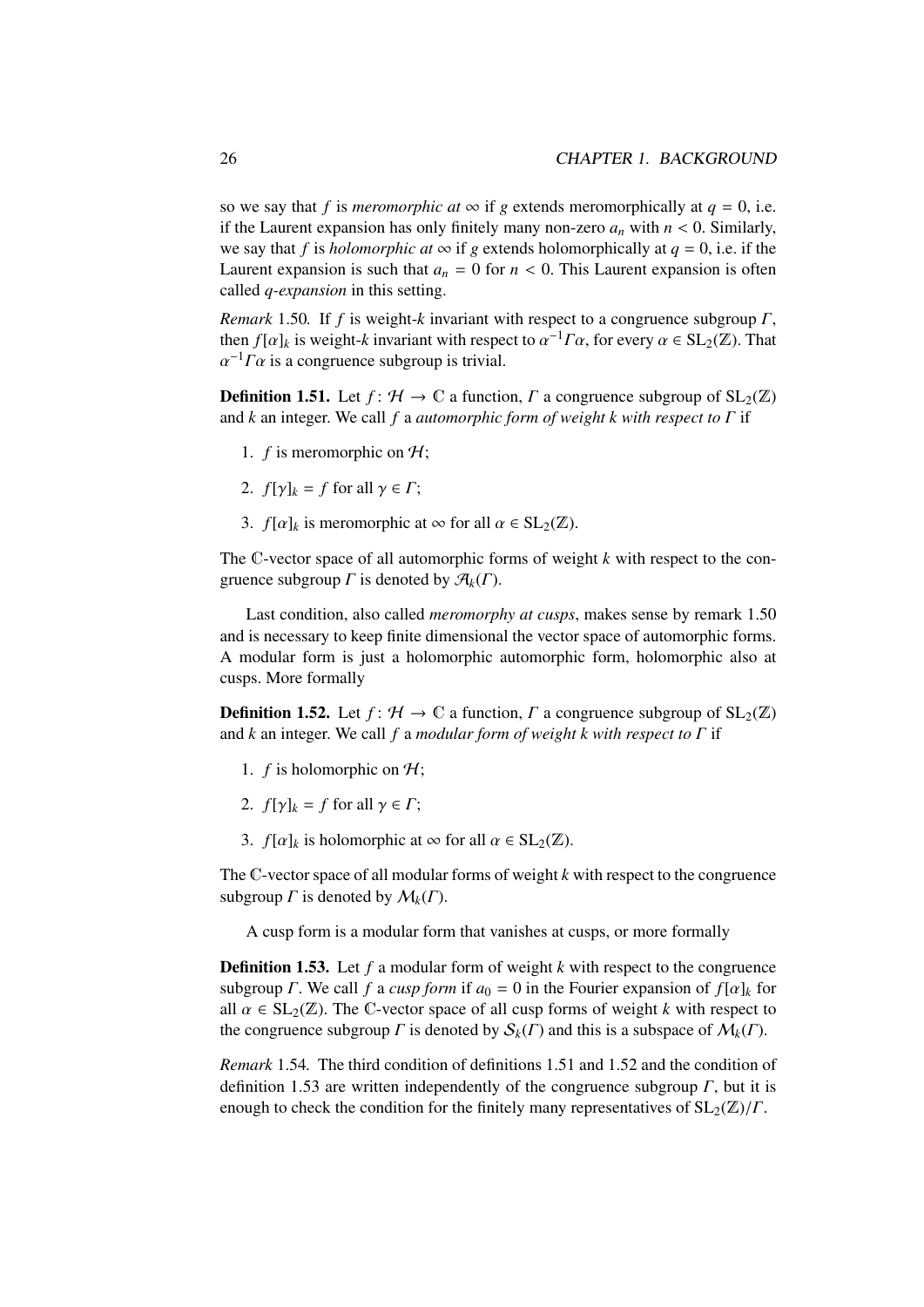*Remark* 1.55*.* Let *f* a modular form of weight *k* with respect to the congruence subgroup *Γ*. For a fixed cusp *s*, possibly  $s = \infty$ , we don't have a unique Fourier expansion of *f* at *s*. If  $\alpha \in SL_2(\mathbb{Z})$  is such that  $\alpha \infty = s$ , we have the Fourier expansion of *f* at *s* defined as the Fourier expansion of  $f[\alpha]_k$  at  $\infty$ . But if  $\beta =$  $\begin{pmatrix} 1 & j \\ 0 & 1 \end{pmatrix}$  with  $j \in \mathbb{Z}$ , we have  $\pm \alpha \beta \infty = s$  too and  $(f[\pm \alpha \beta]_k)(\tau) = (\pm 1)^k (f[\alpha]_k)(\tau + j)$ . So, if *h* is the smallest positive integer such that  $\begin{pmatrix} 1 & h \\ 0 & 1 \end{pmatrix} \in \alpha^{-1} \Gamma \alpha$ , we have

$$
(f[\alpha]_k)(\tau) = \sum_{n=0}^{\infty} a_n q^n,
$$

where  $q = e^{\frac{2\pi i \tau}{h}}$ , but, since  $e^{\frac{2\pi i (\tau + j)}{h}} = e^{\frac{2\pi i j}{h}} q$ , we have also

$$
(f[\pm \alpha \beta]_k)(\tau) = (\pm 1)^k \sum_{n=0}^{\infty} a_n \zeta_h^{nj} q^n,
$$

where  $\zeta_h = e^{\frac{2\pi i}{h}}$  is the *h*-th root of unity. All these expansions are admissible Fourier<br>expansions for *f* at *s*. Hence, if *k* is odd, the value of *f* at *s* is not well defined, but expansions for *f* at *s*. Hence, if *k* is odd, the value of *f* at *s* is not well defined, but it makes sense to ask whether *f* vanishes at *s*, i.e. to ask whether  $a_0 = 0$ .

## 1.9 Modular curves

The main reference for this section is Diamond and Shurman [18].

There are three different ways to define a modular curves: the complex analytic, the algebraic and the moduli space setting. We briefly recall these three points of view.

Using the complex analysis we can define the modular curves as Riemann surfaces.

**Definition 1.56.** Let  $\mathcal{H}^*$  the extended upper half-plane and  $\Gamma$  a congruence subgroup of level *N* as in Section 1.8 above. We define

$$
Y(\Gamma) := \Gamma \backslash \mathcal{H},
$$
  

$$
X(\Gamma) := \Gamma \backslash \mathcal{H}^*.
$$

If  $\Gamma = \Gamma(N), \Gamma_0(N), \Gamma_1(N)$  we denote the sets above respectively by  $Y(N), Y_0(N)$ ,  $Y_1(N)$  and  $X(N)$ ,  $X_0(N)$ ,  $X_1(N)$ .

Proposition 1.57. *Let* H<sup>∗</sup> *the extended upper half-plane and* Γ *a congruence subgroup of level N as in Section 1.8 above. The set Y*(Γ) *have a structure of connected Riemann surface and the set X*(Γ) *have a structure of compact connected Riemann surface.*

For the proof see Diamond and Shurman [18] Chapter 2.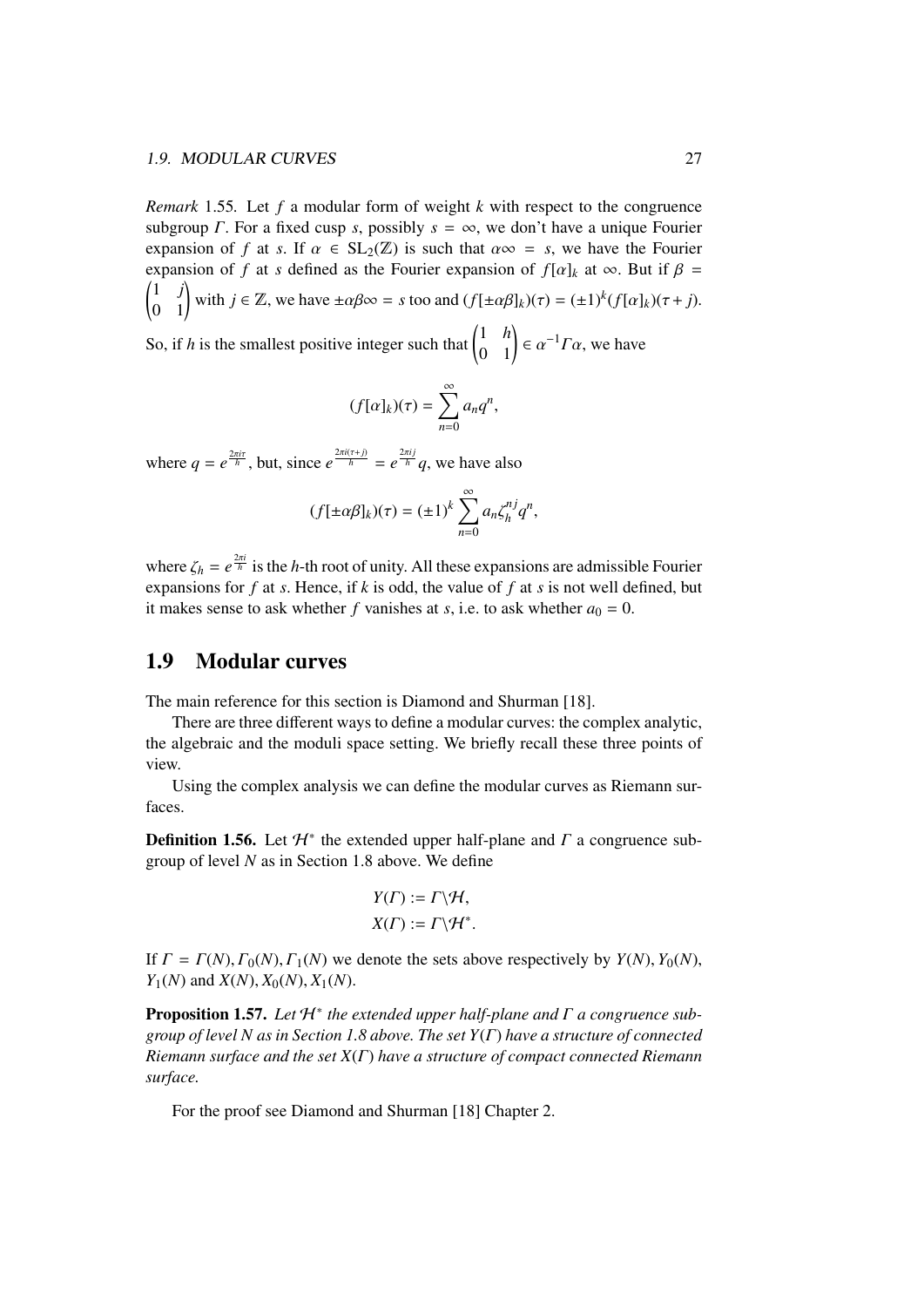*Remark* 1.58*.* The reason to introduce the cusps is to get the compactness property.

This point of view allows to use many transcendental tools to study modular curves. For example we know that ratios of modular forms of same weight with respect to the congruence subgroup  $\Gamma$  are well defined functions on the modular curve *X*(Γ).

The algebraic setting allows to define the modular curves over algebraic extensions of Q or Q itself in some cases. Using this point of view, one can study algebraic and arithmetic properties of modular curves. This approach uses Galois theory and the correspondence between isomorphism classes over *K* of projective algebraic curves over *K* and conjugacy classes over *K* of function fields over *K*, where *K* is a field. See Diamond and Shurman [18] Chapter 7 for more details.

Nevertheless, the more interesting point of view is to see the modular curves as moduli spaces of elliptic curves with some torsion data.

Let  $E$  an elliptic curve over  $\overline{Q}$  and  $N$  a positive integer. By Section 1.6, we know there is a group isomorphism

$$
\phi\colon E[N] \to \mathbb{Z}/N\mathbb{Z} \times \mathbb{Z}/N\mathbb{Z}.
$$

Let *H* be a subgroup of  $GL_2(\mathbb{Z}/N\mathbb{Z})$  and let *N* be a positive integer. We define a relation on the set of ordered pairs  $(E, \phi)$ , where *E* is an elliptic curve over  $\overline{Q}$  and  $\phi$  is the isomorphism above for the fixed *N*, i.e. it is a choice of a basis for the *N*-torsion points of *E*. We have

$$
(E,\phi)\sim (E',\phi')
$$

if and only if the following two conditions hold:

1. there is a curve isomorphism

$$
\iota\colon E\to E';
$$

2. there is a matrix  $h \in H$  such that the following diagram commutes



It is simple to check that the relation just defined is an equivalence relation.

**Definition 1.59.** Let *H* be a subgroup of  $GL_2(\mathbb{Z}/N\mathbb{Z})$  and let *N* be a positive integer. The modular curve associated to *H* is the set

$$
S(H) := \{ (E, \phi) \} / \sim,
$$

where the pairs  $(E, \phi)$  and the equivalence relation  $\sim$  are defined above.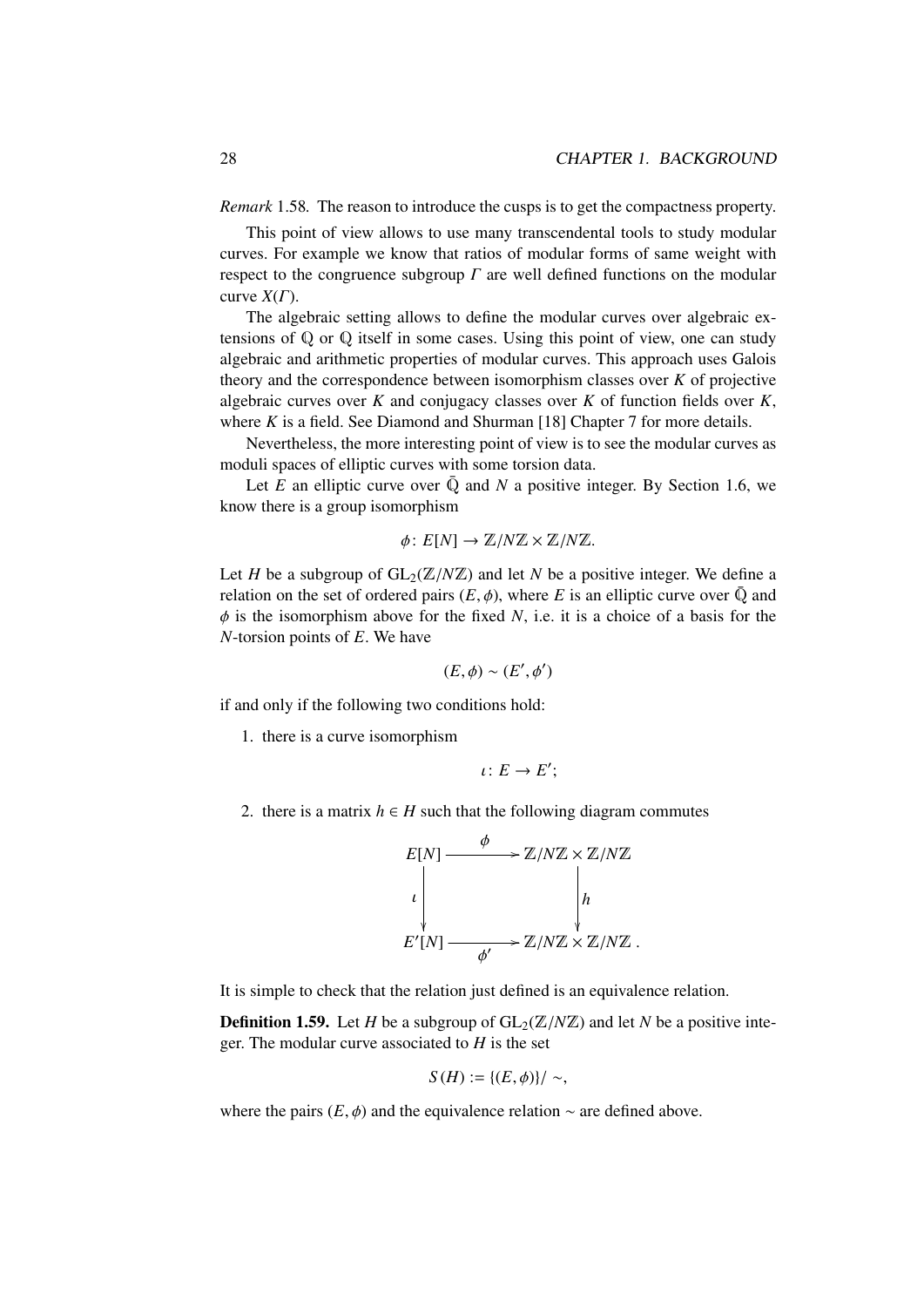We know that the set  $S(H)$  has a structure of algebraic curve defined over an algebraic extension of Q and a structure of Riemann surface when it is defined over  $\mathbb C$ , and these structures are the same we talk above. We can compactify  $S(H)$ adding the cusps and we denote the new curve as  $X_H$ . The cusps could be seen as generalized elliptic curves. See Deligne and Rapoport [17] for more details about this topic.

We can define what a rational point on  $S(H)$  is, using the action of absolute Galois group Gal( $\overline{Q}/Q$ ) on pairs  $(E, \phi)$ . If  $\sigma \in Gal(\overline{Q}/Q)$  we define this action as  $(E, \phi)^\sigma := (E^\sigma, \phi^\sigma)$ . Here  $E^\sigma$  is the action of  $\sigma$  on coefficients of Weierstrass equation defining  $F$  and the action on  $\phi$  is  $\phi^\sigma := \phi \circ \sigma^{-1}$ equation defining *E* and the action on  $\phi$  is  $\phi^{\sigma} := \phi \circ \sigma^{-1}$ .<br>If *F* is defined over 0, the action of  $\sigma \in Gal(\bar{O}/O)$ .

If *E* is defined over Q, the action of  $\sigma \in \text{Gal}(\overline{Q}/Q)$  on *E* is just the action of  $\sigma$  on  $E(\overline{Q})$ , i.e. if  $P = (x, y) \in E(\overline{Q})$  then  $P^{\sigma} := (\sigma(x), \sigma(y))$ . It follows that if  $P \in E[M]$  then  $P^{\sigma} \in E[M]$  $P \in E[N]$  then  $P^{\sigma} \in E[N]$ .

**Definition 1.60.** Let *H* be a subgroup of  $GL_2(\mathbb{Z}/N\mathbb{Z})$ , let *N* be a positive integer and let  $S(H)$  the modular curve associated to *H* as above. A point on  $S(H)$  is *rational* if it is invariant with respect to Gal( $\overline{Q}/Q$ ), i.e. if  $(E, \phi)^{\sigma} \sim (E, \phi)$  for all  $\sigma \in Gal(\overline{Q}/Q)$ . A point on  $S(H)$  is integral if the *i* invariant of the isomorphism  $\sigma \in \text{Gal}(\bar{\mathbb{Q}}/\mathbb{Q})$ . A point on  $S(H)$  is *integral* if the *j*-invariant of the isomorphism class of *E* corresponding to that point belongs to Z.

Using the description above, the rationality condition just defined become:

1. there is a curve isomorphism

$$
\iota\colon E\to E^{\sigma};
$$

2. there is a matrix  $h \in H$  such that the following diagram commutes



It is trivial that the two conditions are satisfied if and only if *E* is defined over Q, hence we have  $E^{\sigma} = E$  and  $\iota = id_E$ , and  $\phi \circ \sigma^{-1} \circ \phi^{-1} \in H$ .

## 1.10 Order of automorphic forms and differentials

The main reference for this section is Diamond and Shurman [18].

We are able to compute the order of an automorphic form  $f$  at a point  $\Gamma \tau$  of the modular curve *X*(Γ) from the knowledge of the order of the form *f* itself at a point  $\tau$  of the extended upper half-plane  $\mathcal{H}^*$ , where  $\tau$  is any representative of  $\Gamma \tau$ .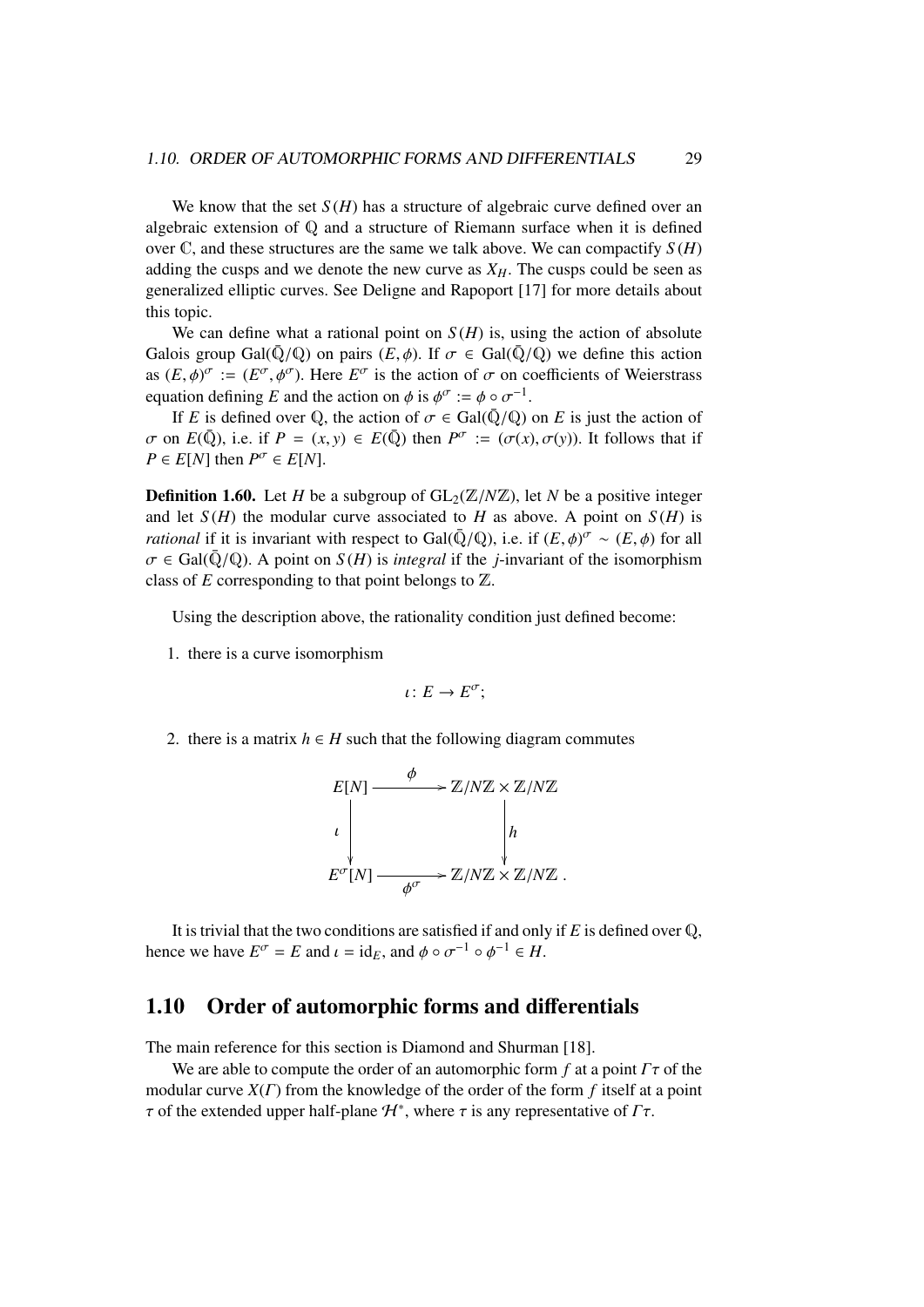Let  $\Gamma$  a congruence subgroup of  $SL_2(\mathbb{Z})$ , let  $f$  an automorphic form of even weight *k* with respect to *Γ*, let  $\tau$  a point of  $H$  such that  $\Gamma \tau$  has period  $e \in \{1, 2, 3\}$ in  $X(\Gamma)$  and let  $s \in \mathbb{Q} \cup \{\infty\}$  such that  $\Gamma s$  is a cusp of  $X(\Gamma)$ . By Diamond and Shurman [18] (Section 3.2) or Shimura [45] (Section 2.4) we know that

$$
\mathrm{ord}_{\Gamma \tau}(f) = \frac{\mathrm{ord}_{\tau}(f)}{e},
$$

for every  $\tau \in \mathcal{H}$  and

$$
\mathrm{ord}_{\Gamma_{S}}(f)=\mathrm{ord}_{S}(f),
$$

for every cusp *s* and the orders are well defined, i.e. they are independent of the chosen representative inside the orbit. We remark that there are not irregular cusps when *k* is even.

In this setting we can define the meromorphic differentials in the following way.

**Definition 1.61.** Let  $\Gamma$  a congruence subgroup of  $SL_2(\mathbb{Z})$  and  $X(\Gamma)$  the associated modular curve. We call *meromorphic di*ff*erentials on X*(Γ) *of degree n*, for a positive integer *n*, the elements of the set

$$
\Omega^{n}(X(\Gamma)) := \{f(\tau)(d\tau)^{n}, f \in \mathcal{A}_{2n}(\Gamma)\}.
$$

The elements  $\omega = \omega(f) = f(\tau)(d\tau)^n$ , where *f* is an automorphic form of one *n* is an *n* is an *n n* is an *n n i n i n i n i n i n i n i n i n i n i n i n i n i n* weight 2*n* with respect to  $\Gamma$  and  $\tau$  varies in  $H$ , are differentials on  $H$  that are well defined as differentials on  $X(\Gamma)$ . It is obvious that  $\Omega^n(X(\Gamma))$  is a C-vector space isomorphic to  $\mathcal{A}_{2n}(\Gamma)$ .

*Remark* 1.62*.* The Definition 1.61 above of meromorphic differentials is equivalent to the usual one of meromorphic differentials on a Riemann surface. See Diamond and Shurman [18] Section 3.3 for details.

The discussion above allows to define and compute the order of a meromorphic differential  $\omega(f)$  at a point  $\Gamma \tau$  of  $X(\Gamma)$  from the order of the associated form f at a point  $\tau$  of  $\mathcal{H}^*$ , where  $\tau$  is any representative of  $\Gamma \tau$ .<br>Let  $\Gamma$  a congruence subgroup of  $\text{SL}_2(\mathbb{Z})$  let

Let  $\Gamma$  a congruence subgroup of  $SL_2(\mathbb{Z})$ , let  $f$  an automorphic form of even weight *k* with respect to *Γ*, let  $\omega = \omega(f)$  the meromorphic differential on *X*(*Γ*) of degree  $\frac{k}{2}$  associated to *f*, let  $\tau$  a point of  $H$  such that  $\Gamma \tau$  has period  $e \in \{1, 2, 3\}$ <br>in  $Y(\Gamma)$  and let  $s \in \{0, 1\}$  (so) such that  $\Gamma s$  is a cusp of  $Y(\Gamma)$ . By Diamond and in  $X(\Gamma)$  and let  $s \in \mathbb{Q} \cup \{\infty\}$  such that  $\Gamma s$  is a cusp of  $X(\Gamma)$ . By Diamond and Shurman [18] (Section 3.3) or Shimura [45] (Section 2.4) we know that

$$
\operatorname{ord}_{\varGamma_{\tau}}(\omega)=\operatorname{ord}_{\varGamma_{\tau}}(f)-\frac{k}{2}\left(1-\frac{1}{e}\right)=\frac{\operatorname{ord}_{\tau}(f)}{e}-\frac{k}{2}\left(1-\frac{1}{e}\right),
$$

for every  $\tau \in \mathcal{H}$  and

$$
\operatorname{ord}_{\varGamma_S}(\omega)=\operatorname{ord}_{\varGamma_S}(f)-\frac{k}{2}=\operatorname{ord}_S(f)-\frac{k}{2},
$$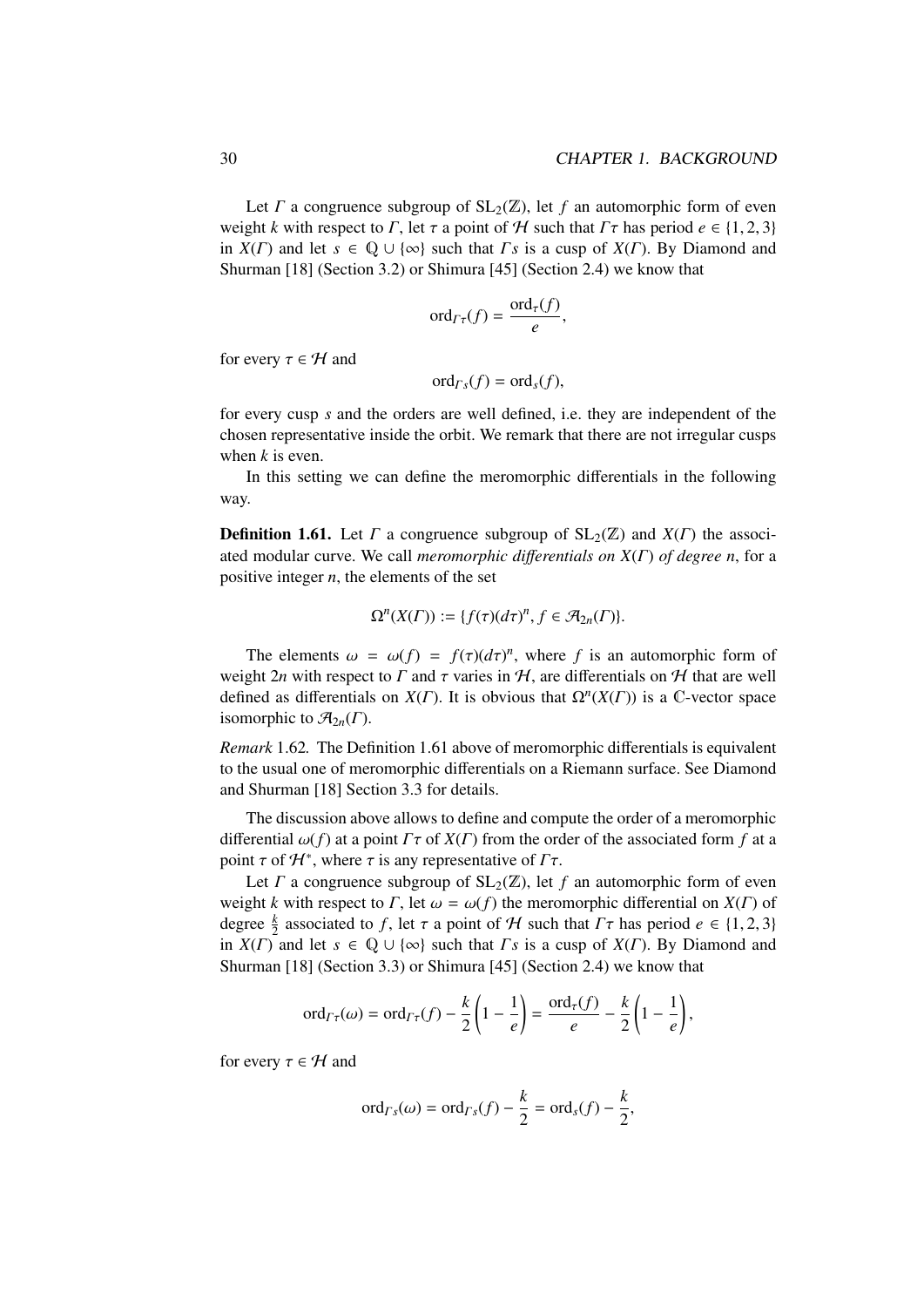for every cusp *s* and the orders are well defined, i.e. they are independent of the chosen representative inside the orbit. When  $k = 2$  they become

$$
\text{ord}_{\Gamma\tau}(\omega) = \frac{\text{ord}_{\tau}(f) + 1}{e} - 1
$$

$$
\text{ord}_{\Gamma_{S}}(\omega) = \text{ord}_{S}(f) - 1.
$$

Moreover, when  $k = 2$  we have also the following result.

**Corollary 1.63.** Let  $\Gamma$  a congruence subgroup of  $SL_2(\mathbb{Z})$  and  $X(\Gamma)$  the associated *modular curve. Then*

$$
\Omega^1_{hol}(X(\Gamma)) \cong \mathcal{S}_2(\Gamma),
$$

*where*  $Ω<sub>hol</sub><sup>1</sup>$  *is the* C-vector space of holomorphic differentials of degree 1.

### 1.11 Twist of cusp forms

Our main references for this section are Shimura [45] and Atkin and Li [3].

Let  $S_k(\Gamma_1(N))$  be the set of cusp forms of weight *k* with respect to  $\Gamma_1(N)$  and let

$$
S_k(N,\phi) = \left\{ f \in S_k(\Gamma_1(N)) \text{ s.t. } f[\gamma]_k = \phi(d)f, \text{ for every } \gamma = \begin{pmatrix} a & b \\ c & d \end{pmatrix} \in \Gamma_0(N) \right\} =
$$
  
=  $\{ f \in S_k(\Gamma_1(N)) \text{ s.t. } \langle d \rangle f = \phi(d)f, \text{ for every } d \in (\mathbb{Z}/N\mathbb{Z})^* \},$ 

where  $\phi$  is a Dirichlet character modulo *N* and  $\langle d \rangle$  is the usual diamond operator.

We recall the main definitions about twisting.

Definition 1.64. Let *f* be a modular form of level *N* and weight *k* with *q*-expansion  $\sum_{n=0}^{\infty} a_n(f) q^n$  and  $\chi$  a Dirichlet character modulo a positive integer *M* possibly<br>different from the level *N*. We call  $\nabla^{\infty}$ , a (*f*) $\nu(n)q^n$  the twist form of *f* by  $\nu$  and different from the level *N*. We call  $\sum_{n=0}^{\infty} a_n(f)\chi(n)q^n$  the twist form of *f* by  $\chi$  and we denote it with  $f \otimes \chi$ . This means that  $f \otimes \chi$  has a *a*-expansion with Fourier we denote it with  $f \otimes \chi$ . This means that  $f \otimes \chi$  has a *q*-expansion with Fourier coefficient  $a_n(f \otimes \chi) = a_n(f)\chi(n)$  for all  $n \in \mathbb{Z}_{\geq 0}$ .

Definition 1.65. Let *h* be a modular form. We call *h primitive* if there are not a modular form *f* and a non-trivial Dirichlet character  $\chi$  such that  $h = f \otimes \chi$ .

We recall, without proof, the main result that we need about twisting of modular forms in Shimura [45] Proposition 3.64 (pag. 92). See also Atkin and Li [3] (Section 3).

**Proposition 1.66.** *Let N*, *s*, *r be positive integers with s*|*N* and let  $M = \text{lcm}(N, r^2, rs)$ .<br>*Let*  $\phi$  and  $\chi$  be primitive Dirichlet characters modulo s and r respectively. Let *Let* φ *and* χ *be primitive Dirichlet characters modulo s and r respectively. Let*  $f \in S_k(N, \phi)$ *. Then*  $f \otimes \chi \in S_k(M, \phi \chi^2)$ *.*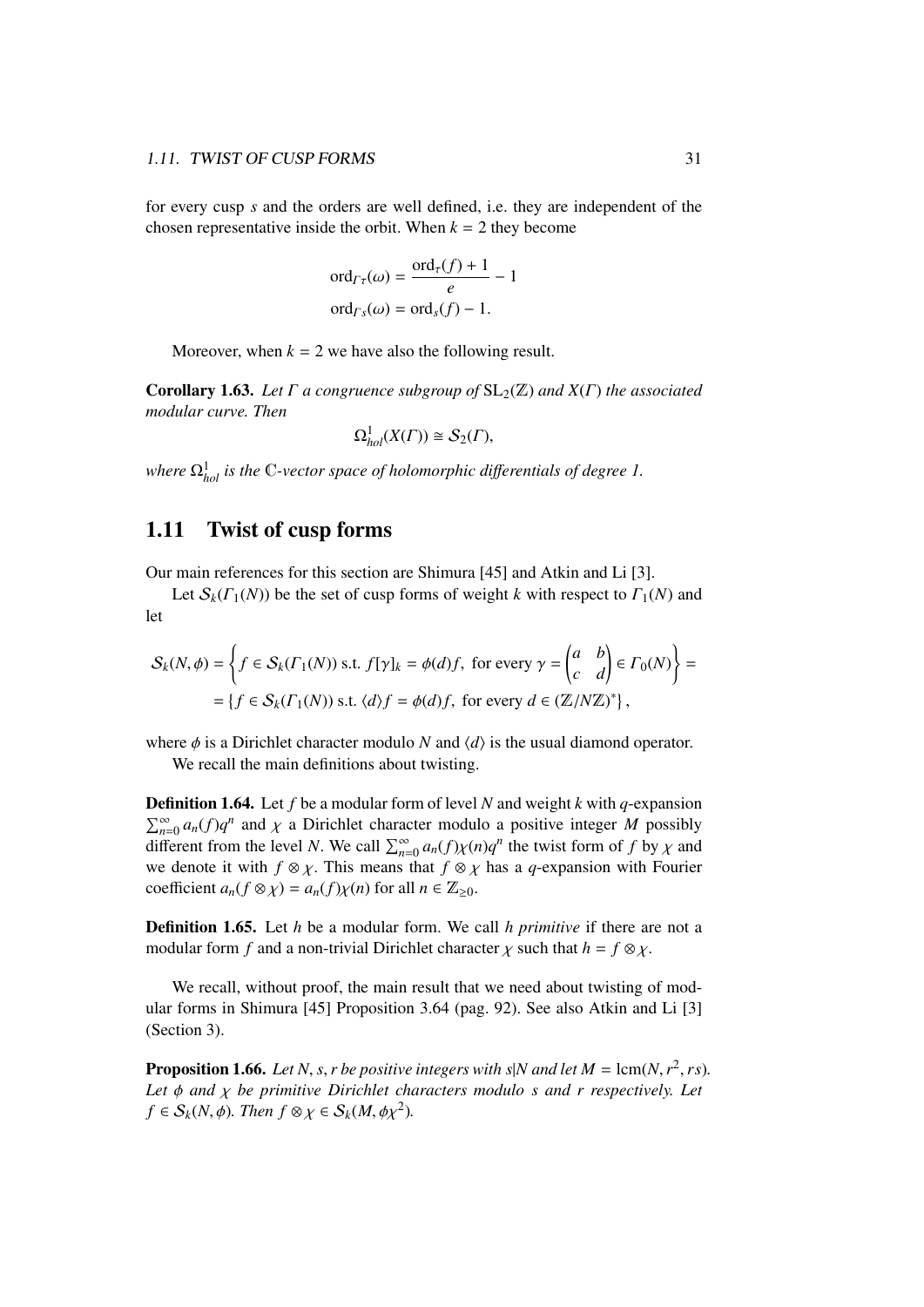In our case  $N = s = r = p$  where p is a prime number and  $k = 2$ . In this case  $M = p^2$  and both  $\phi$  and  $\chi$  are characters modulo *p*. We want to know, given  $f \in S_2(n, \phi)$  and  $\chi$  a primitive character modulo *p*, when the twist form  $h = f \otimes \chi$  $f \in S_2(p, \phi)$  and  $\chi$  a primitive character modulo *p*, when the twist form  $h = f \otimes \chi$ belongs to  $S_2(\Gamma_0(p^2)) = S_2(p^2, \mathbb{1})$ , where  $\mathbb{1}$  is the trivial character modulo *p*. This is true if and only if  $\phi \chi^2 = \mathbb{1}$  or equivalently when  $\chi^2 = \phi^{-1}$ .<br>If  $\phi$  is the trivial character we have  $h \in S_2(\Gamma_2(n^2))$  if an

If  $\phi$  is the trivial character we have  $h \in S_2(\Gamma_0(p^2))$  if and only if  $\chi^2 = \mathbb{1}$  and, since  $\chi$  is primitive, this implies that  $\chi$  is the quadratic character modulo  $p$ . This means that a twist of an element of  $S_2(\Gamma_0(p))$  by the non-trivial quadratic character modulo *p* is an element of  $S_2(\Gamma_0(p^2))$ .

Now we assume  $\phi$  is not trivial. Given an element  $f \in S_2(p, \phi)$  we can obtain two twists:  $h = f \otimes \chi$  and  $h' = f \otimes \chi'$ , where  $\chi^2 = {\chi'}^2 = {\phi}^{-1}$ , hence  $\chi' = \chi \xi$  where ξ is the non-trivial quadratic character modulo *<sup>p</sup>*.

Let  $\sigma \in \text{Gal}(\overline{\mathbb{Q}}/\mathbb{Q})$  an element of the absoute Galois group of  $\mathbb{Q}$ . Since we have the *q*-expansions of *f* and *h* at a rational cusp, then  $\sigma$  acts on *f* and *h* just acting on their Fourier coefficients. So it is obvious that  $h^{\sigma} = f^{\sigma} \otimes \chi^{\sigma}$ , that is<br>Galois conjugates of *h* correspond to twist of Galois conjugates of *f* by Galois Galois conjugates of *h* correspond to twist of Galois conjugates of *f* by Galois conjugates of  $\chi$ . In particular if the character  $\chi' = \chi \xi$  is a Galois conjugate of  $\chi$ <br>there is only one twisted Galois conjugacy class, otherwise there are two twisted there is only one twisted Galois conjugacy class, otherwise there are two twisted Galois conjugacy classes: the class of  $f \otimes \chi$  and the class of  $f \otimes \chi'$ .<br>By Atkin and Li [3] Corollary 3.1 (pag. 231), we know exactle

By Atkin and Li [3] Corollary 3.1 (pag. 231), we know exactly when a twist form of a newform is again a newform. In our case  $N = Q = q = p$  where p is a prime number,  $F_\chi = f \otimes \chi$  is the twist form of  $f \in S_2(p, \phi)$  by the character  $\chi$ such that cond  $\chi = p$ . It follows that  $\varepsilon = \varepsilon_Q = \phi$  and  $M = 1$ . Finally if we choose  $Q' = p^2$  and  $f \otimes \chi \in S_2(\Gamma_0(p^2))$ , that means  $\phi \chi^2 = \mathbb{1}$ , we can conclude that if *f* is a newform then  $f \otimes \chi$  is a newform.

### 1.12 Serre's uniformity conjecture

In this section we illustrate the link between the Serre's uniformity conjecture and the modular curves. The main references for this section are Serre [44], Mazur [37] and Galbraith [24].

The *Serre's uniformity conjecture* over Q is the following.

Conjecture 1.67 (Serre's uniformity conjecture). *There is a positive constant C such that, the representation*

$$
\rho_{E,p} \colon \operatorname{Gal}(\bar{\mathbb{Q}}/\mathbb{Q}) \to \operatorname{GL}_2(\mathbb{F}_p),
$$

*of the absolute Galois group*  $Gal(\bar{Q}/\mathbb{Q})$ *, is surjective for every elliptic curve E over*  $Q$  *without complex multiplication and for all prime numbers*  $p > C$ *.* 

Here  $\rho_{E,p}$  is the representation of Gal( $\overline{Q}/Q$ ) that we get identifying the group  $GL_2(\mathbb{F}_p)$  with the automorphism group  $Aut(E[p])$  of *p*-torsion points  $E[p]$  of the elliptic curve *E*. The word "uniformity" refers to the independence of constant *C* from the chosen elliptic curve.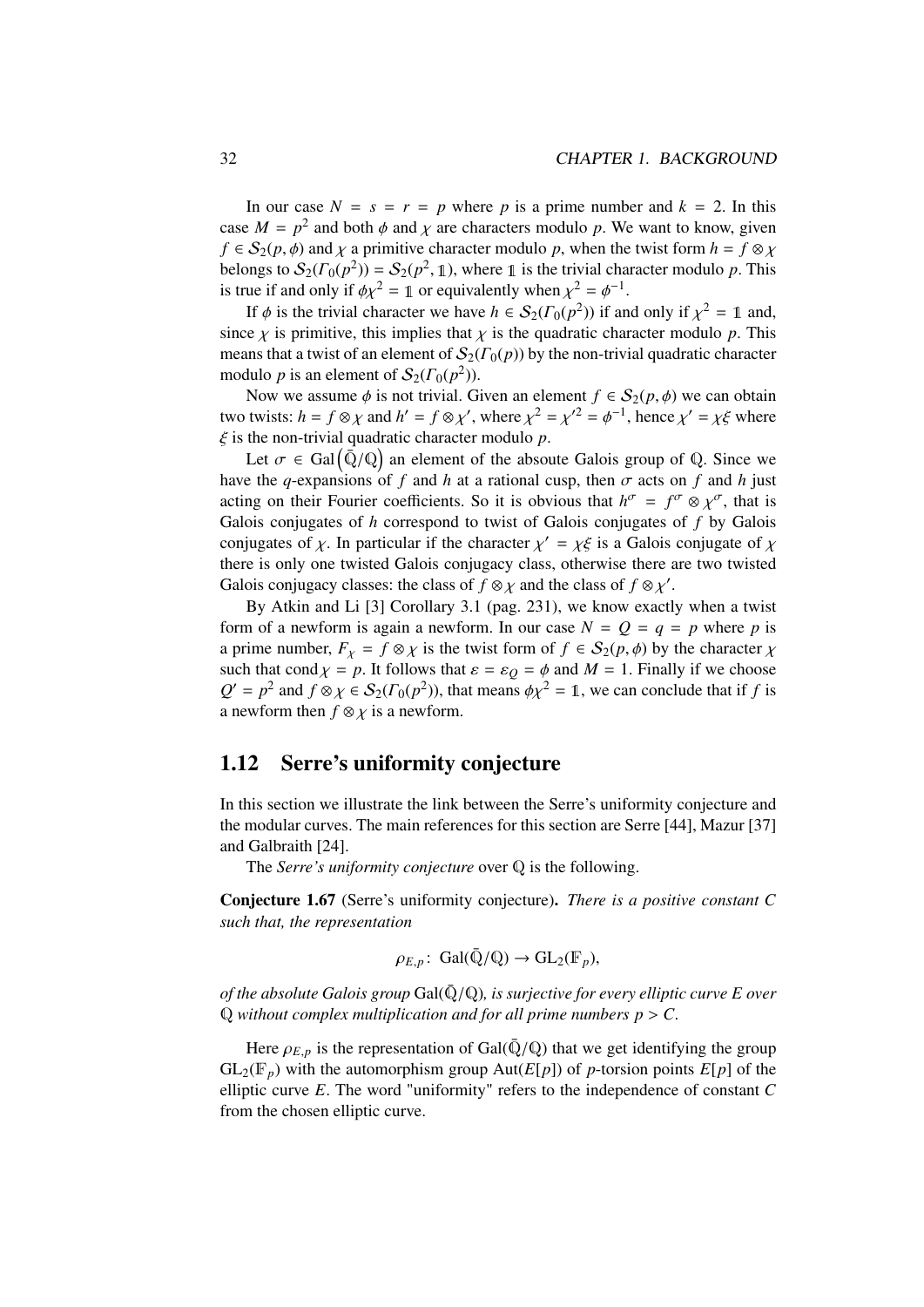Using the moduli space description of modular curves, we know, by Serre [44], that this conjecture follows from the following one.

**Conjecture 1.68.** Let H be a proper subgroup of  $GL_2(\mathbb{F}_p)$  such that  $\det: H \to \mathbb{F}_p^*$ *is surjective. There is a positive constant*  $C_H$  *such that, for all primes*  $p > C_H$ *, the only rational points on the modular curve XH*(*p*) *of level p, defined over* Q*, are the "expected points".*

We explain what the "expected points" are, after we state Theorem 1.69 below. Again by Serre [44], Section 2, we know the following theorem.

**Theorem 1.69.** Let p be a prime number. If H is a subgroup of  $G = GL_2(\mathbb{F}_p)$  such *that*  $\det: H \to \mathbb{F}_p^*$  *is surjective, then we have only five possible cases:* 

- *1.*  $H = G$ :
- *2. H is contained in a Borel subgroup of G;*
- *3. H is contained in a normalizer of a split Cartan subgroup of G;*
- *4. H is contained in a normalizer of a non-split Cartan subgroup of G;*
- *5. H is the inverse image of an exceptional subgroup of*  $PGL_2(\mathbb{F}_p)$ *, i.e. H is the inverse image of a subgroup*  $H_1$  *of*  $PGL_2(\mathbb{F}_p)$  *that is isomorphic either to the symmetric group S* <sup>4</sup>*, or to the alternating groups A*<sup>4</sup> *or A*5*.*

Hence, it is enough to check the Conjecture 1.68 for *H* isomorphic to one of the maximal subgroups above: Borel, normalizer of split Cartan, normalizer of non-split Cartan and exceptional subgroup. If *H* is isomorphic to a Borel subgroup we denote the associated modular curve of level *p* by  $X_0(p)$ , if *H* is isomorphic to the normalizer of a split Cartan subgroup we denote the associated modular curve of level *p* by  $X_s^+(p)$ , and if *H* is isomorphic to the normalizer of a non-split Cartan subgroup we denote the associated modular curve of level *p* by  $X_{ns}^{+}(p)$ .

Depending on which maximal subgroup we consider, the expected rational points are characterized in a little bit different way. A nice point of view is that of Mazur [37] which we recall.

Let  $E/\mathbb{C}$  an elliptic curve over the complex field with complex multiplication. Hence, *E* has a complex quadratic order as endomorphism ring  $O_E := \text{End}_{\mathbb{C}} E$ . We denote by ∆*<sup>E</sup>* the discriminant of *OE*, by *K* the fraction field of *O<sup>E</sup>* and by *c* the conductor of  $O_E$ , i.e. the index  $[O_K: O_E]$  where  $O_K$  is the ring of integers of *K*.

If *E* is isomorphic to the complex torus  $\mathbb{C}/\Lambda_{\tau}$ , where  $\Lambda_{\tau}$  is a lattice of  $\mathbb{C}$  with basis  $\{1, \tau\}$  for a fixed  $\tau \in \mathcal{H}$ , we have  $O_E \cong \mathbb{Z}[\tau]$ .

If the level of  $X_H(p)$  is the prime number p, then the ideal  $pO_F$  of  $O_F$  over the prime ideal  $p\mathbb{Z}$  of  $\mathbb Z$  could have only three different behaviours:

1. the ideal  $pO_E$  ramifies, so there is a prime ideal q such that  $pO_E = q^2$ , in this case ker( $\varphi$ <sub>q</sub>) is a subgroup of order *p* of group of the *p*-torsion points  $E[p]$  of *E*, where  $\varphi_q$  is a generator of the principal ideal q, and the pair  $(E, \text{ker}(\varphi_q))$ is a point on  $X_0(p)$ ;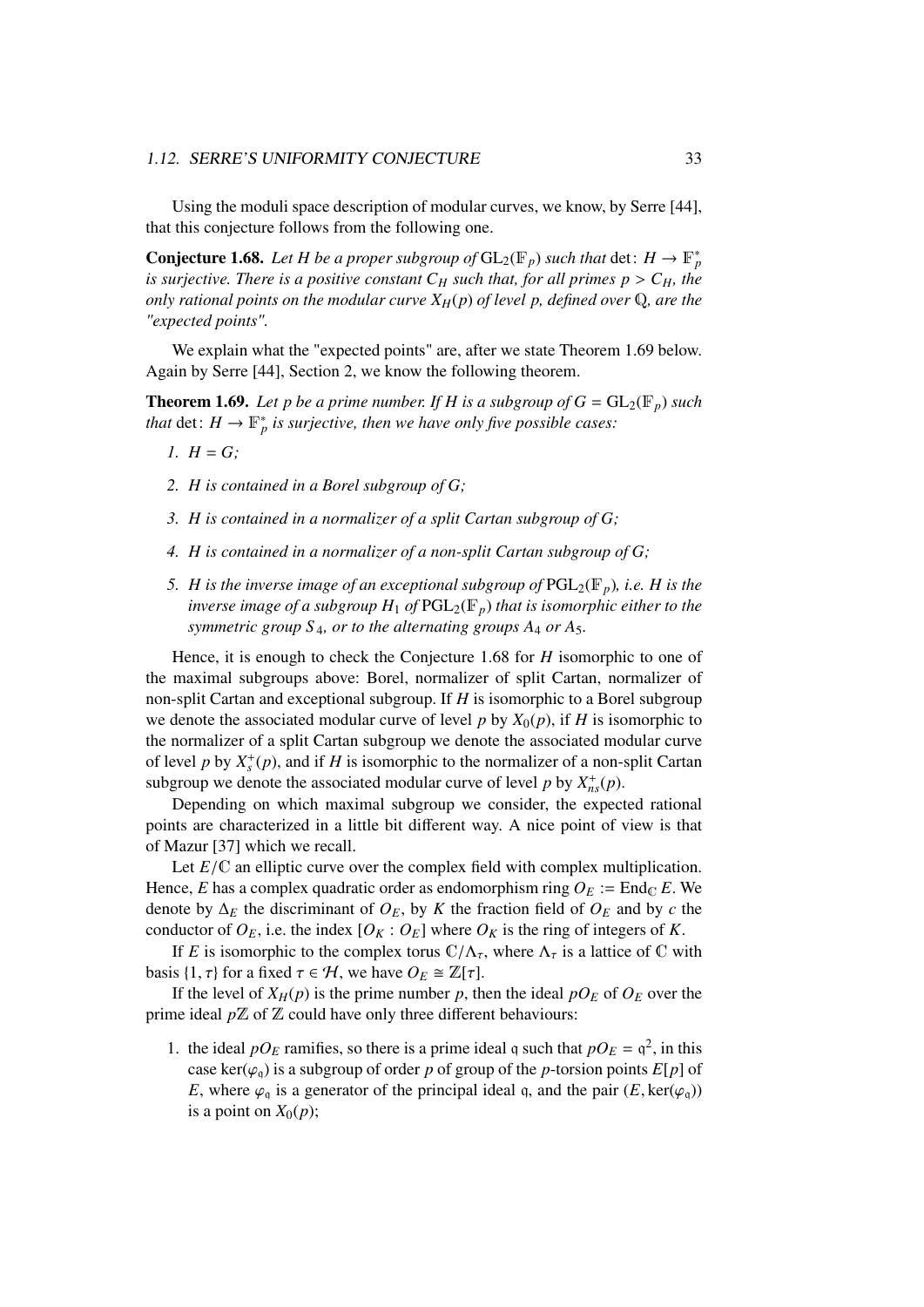- 2. the ideal  $pO<sub>E</sub>$  splits into two prime ideals  $pO<sub>E</sub> = p\bar{p}$ , in this case ker( $\varphi$ <sub>p</sub>) and  $ker(\varphi_{\bar{p}})$  are cyclic subgroups of order *p* of group of the *p*-torsion points  $E[p]$ of *E*, where  $\varphi_p$  and  $\varphi_{\bar{p}}$  are generators of principal ideals p and  $\bar{p}$  respectively, and the pair  $(E, \{\text{ker}(\varphi_p), \text{ker}(\varphi_{\bar{p}})\})$  is a point on  $X_s^+(p)$ ;
- 3. the ideal  $pO<sub>E</sub>$  is inert, so it is still prime in  $O<sub>E</sub>$ , in this case  $O<sub>E</sub>/pO<sub>E</sub>$  is a field that we can consider as a subfield of the endomorphism ring of *p*-torsion points  $E[p]$  of *E* and the pair  $(E, O_E/pO_E)$  is a point on  $X_{ns}^+(p)$ .

To get rational points on modular curves we need that the elliptic curve associated to that point is defined over Q, i.e. we need that its *j*-invariant belongs to Q. Let *E* be an elliptic curve with complex multiplication, let  $O_E$  be its endomorphism ring and let  $j<sub>E</sub>$  be its  $j$ -invariant, we know, by complex multiplication theory, that

$$
[{\mathbb Q}(j_E):{\mathbb Q}]=h_{O_E},
$$

where  $h_{O_E}$  is the class number of the order  $O_E$ . Hence, E is defined over Q if and only if  $O<sub>E</sub>$  has class number one. So, the points above are rational if and only if the class number of the quadratic order  $O_E$  is one.

Definition 1.70. Let *H* be one of the maximal subgroup of *G* of Theorem 1.69. The *expected rational points* on a modular curve  $X_H(p)$ , whose level is a prime p, are:

- 1. the unique two cusps and the elliptic curves with complex multiplication such that the class number of  $O_E$  is one and *p* ramifies in  $O_E$ , if *H* is isomorphic to a Borel subgroup;
- 2. the unique rational cusp among the  $\frac{p+1}{2}$  cusps of the curve and the elliptic curves with complex multiplication such that the class number of  $O_E$  is one and  $p$  splits in  $O_E$ , if  $H$  is isomorphic to the normalizer of a split Cartan subgroup;
- 3. the elliptic curves with complex multiplication such that the class number of  $O_E$  is one and p is inert in  $O_E$ , if H is isomorphic to the normalizer of a non-split Cartan subgroup.

There are no expected rational points in the case of *H* is the inverse image of an exceptional subgroup of  $PGL_2(\mathbb{F}_p)$ .

The non-cuspidal expected rational points are also called *complex multiplication points* or *CM points*.

By Heegner [28], Stark [49] or Baker [5], we know that there are only 13 complex quadratic orders with class number one and their discriminants are

$$
\Delta = -3, -4, -7, -8, -11, -12, -16, -19, -27, -28, -43, -67, -163.
$$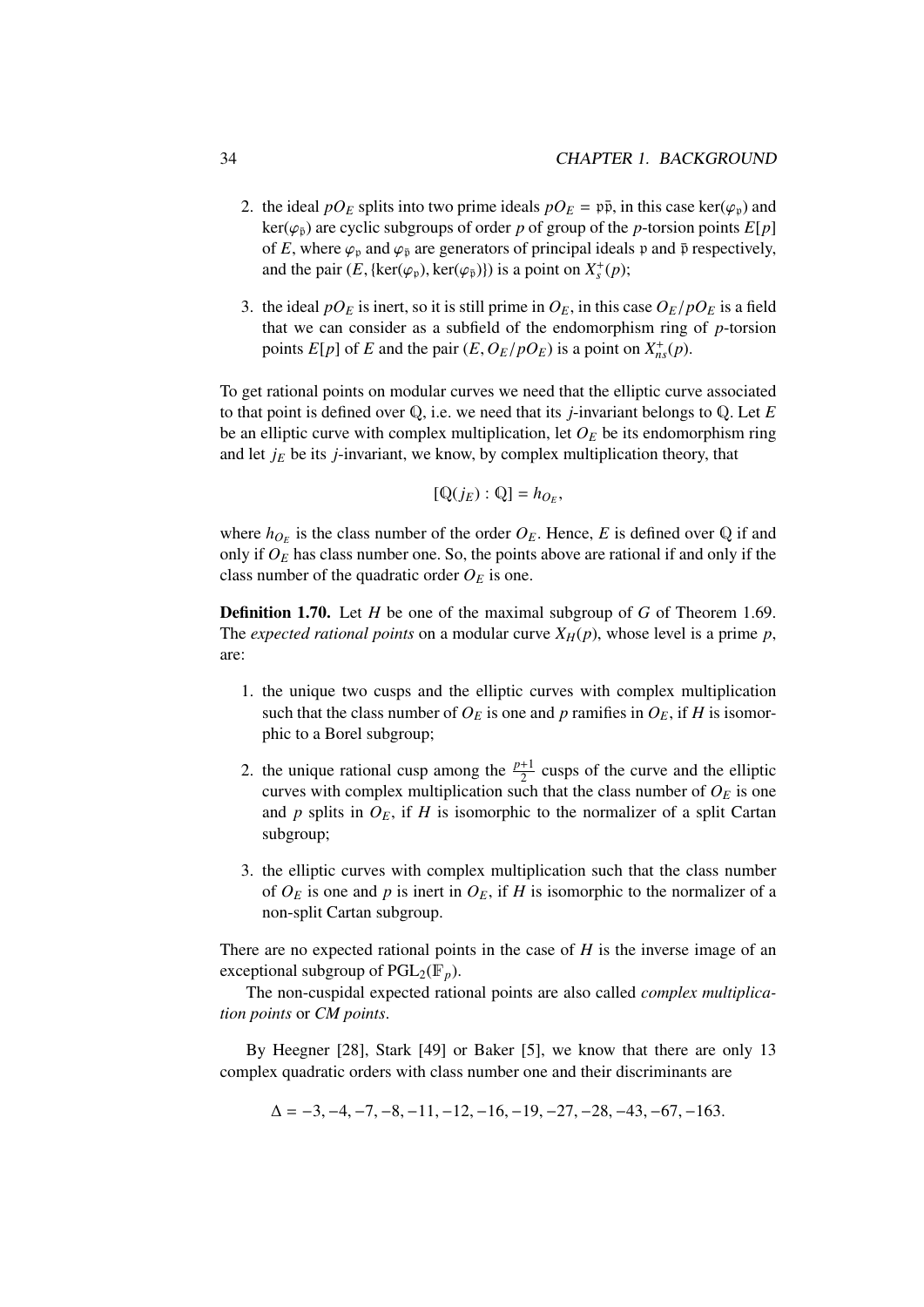This implies that, for each prime number  $p$ , there are 13 non-cuspidal rational points to allocate among the curves  $X_0(p)$ ,  $X_s^+(p)$  and  $X_{ns}^+(p)$ . Since *p* ramifies in a quadratic order if and only if *p* divides the discriminant of the order, these 13 noncuspidal rational points will be distributed only between  $X_s^+(p)$  and  $X_{ns}^+(p)$ , when  $p > 163$ . Further, the CM points are always integral according to Definition 1.60.

What is the present status of Serre's uniformity conjecture? We know that Serre himself proved that it is true for *H* is the inverse image of an exceptional subgroup of  $PGL_2(\mathbb{F}_p)$  taking  $C_H = 13$ . See Mazur [35] Introduction (pag. 36). Few years later, Mazur [35] and [36] proved that the conjecture is true for *H* isomorphic to a Borel subgroup taking  $C_H = 37$ . More recently, by the works of Bilu and Parent [10], and Bilu, Parent and Rebolledo [11], we know that the Serre's conjecture is true for *H* isomorphic to a normalizer of a split Cartan subgroup taking  $C_H = 13$ . So, to prove it, it is enough to prove the following conjecture.

Conjecture 1.71. *There is a positive constant Cns such that, for all prime numbers*  $p > C_{ns}$ , the modular curve  $X_{ns}^+(p)$  of level p associated to the normalizer of a non-<br>
split Cartan subgroup of  $GI_{\alpha}(\mathbb{F})$ , have not rational points, execut the expected *split Cartan subgroup of*  $GL_2(\mathbb{F}_p)$ *, have not rational points, except the expected points.*

So the problem is translated in an arithmetic geometry question. At the moment, to my knowledge, there are not promising approaches to attack this conjecture, but there are some papers that give some numerical evidence for it. The curves  $X_{ns}^{+}(p)$  with level a prime  $p < 11$  have genus zero and they have infinitely many<br>rational points. Ligozat [33] in 1977 studies the genus 1 curve  $X^{+}(11)$  proving rational points. Ligozat [33] in 1977 studies the genus 1 curve  $X_{ns}^+(11)$ , proving that it has infinitely many rational points, and Baran [7] in 2012 studies the genus 3 curve  $X_{ns}^+(13)$ . Bilu and Bajolet [4] in 2012 proved that the curve  $X_{ns}^+(p)$  with level a prime  $11 < p < 71$  has no integral points but the CM points.

In the following chapters we extend the method of Baran to all modular curves  $X_{ns}^{+}(p)$  with level a prime  $p > 13$ . For larger *p* the main problem is the fact that the genus of  $X_{ns}^{+}(p)$  and hence the required number of calculations grows rapidly with *p*. For example, we know that the genus of  $X^+_{ns}(p)$  exceeds 5 when the level is a prime  $p > 13$ . We show an application of these techniques explicitly on the genus 6 modular curve  $X_{ns}^+(17)$ .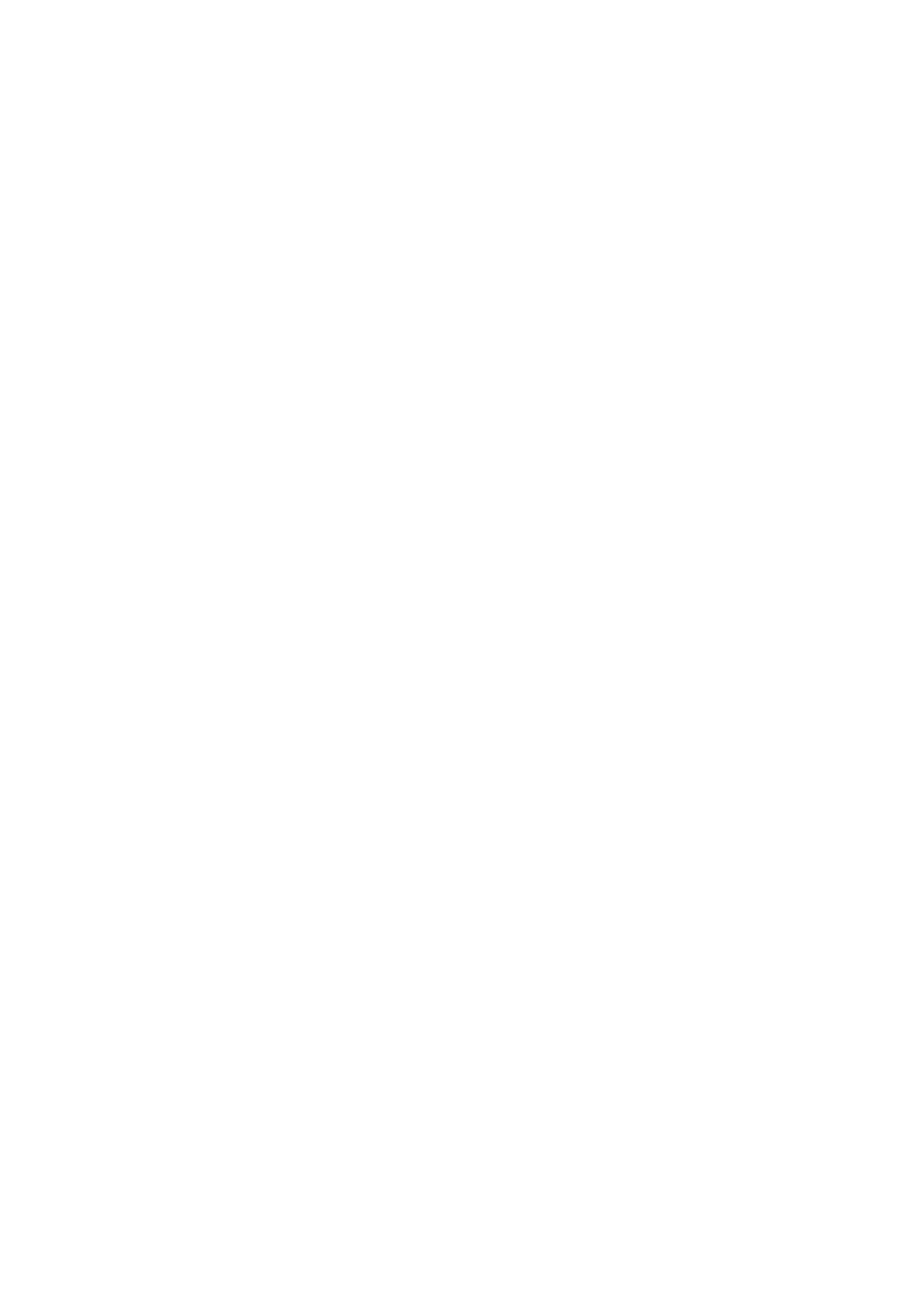# Chapter 2

# How compute Fourier coefficients of non-split Cartan invariant forms

### 2.1 Introduction

In this chapter we denote by  $p$  a rational prime, by  $\mathbb{F}_p$  the finite field with  $p$  elements and by  $G = GL_2(\mathbb{F}_p)$  the general linear group over  $\mathbb{F}_p$ .

Let  $f \in S_2(\Gamma_s(p))$  be the image of a newform in  $S_2(\Gamma_0^+(p^2))$ . We know, by Baran [7] Proposition 3.6, that the *G*-subrepresentation generated by the C[*G*]-span of *f* is an irreducible representation. But it is not true that every such a representation is a cuspidal one. This is the case only when *f* is not a twist of a lower level form, i.e. when *f* is primitive. We know *f* could arise as a twist of an element  $t \in S_2(\Gamma_1(p))$ . Sometimes it is useful to distiguish when  $t \in S_2(\Gamma_0(p))$  and when  $t \in S_2(\Gamma_1(p)) \setminus S_2(\Gamma_0(p))$ , i.e. when the character  $\phi$  of t is trivial or when it is not.

We want to get a form  $h \in S_2(\Gamma_{ns}(p))$  form one  $f \in S_2(\Gamma_s(p))$ . In order to do this we use a representation-theoretical point of view.

# 2.2 Characterization of split and non-split Cartan invariant elements

Let *p* a rational prime,  $\mathbb{F}_p$  the finite field with *p* elements and  $G = GL_2(\mathbb{F}_p)$  the general linear group over  $\mathbb{F}_p$ . We can associate a *G*-representation to every newform of  $\mathcal{S}_2(\Gamma_0(p^2))$ , as we explain in Section 2.3 below, so we use the group representation theory on *G* and our main reference is Piatetski-Shapiro [40].

We assume to fix a  $\mathbb{F}_p$ -basis and we choose a simple form for the subgroups of *G* that we define below. Therefore, the following definitions hold up to the conju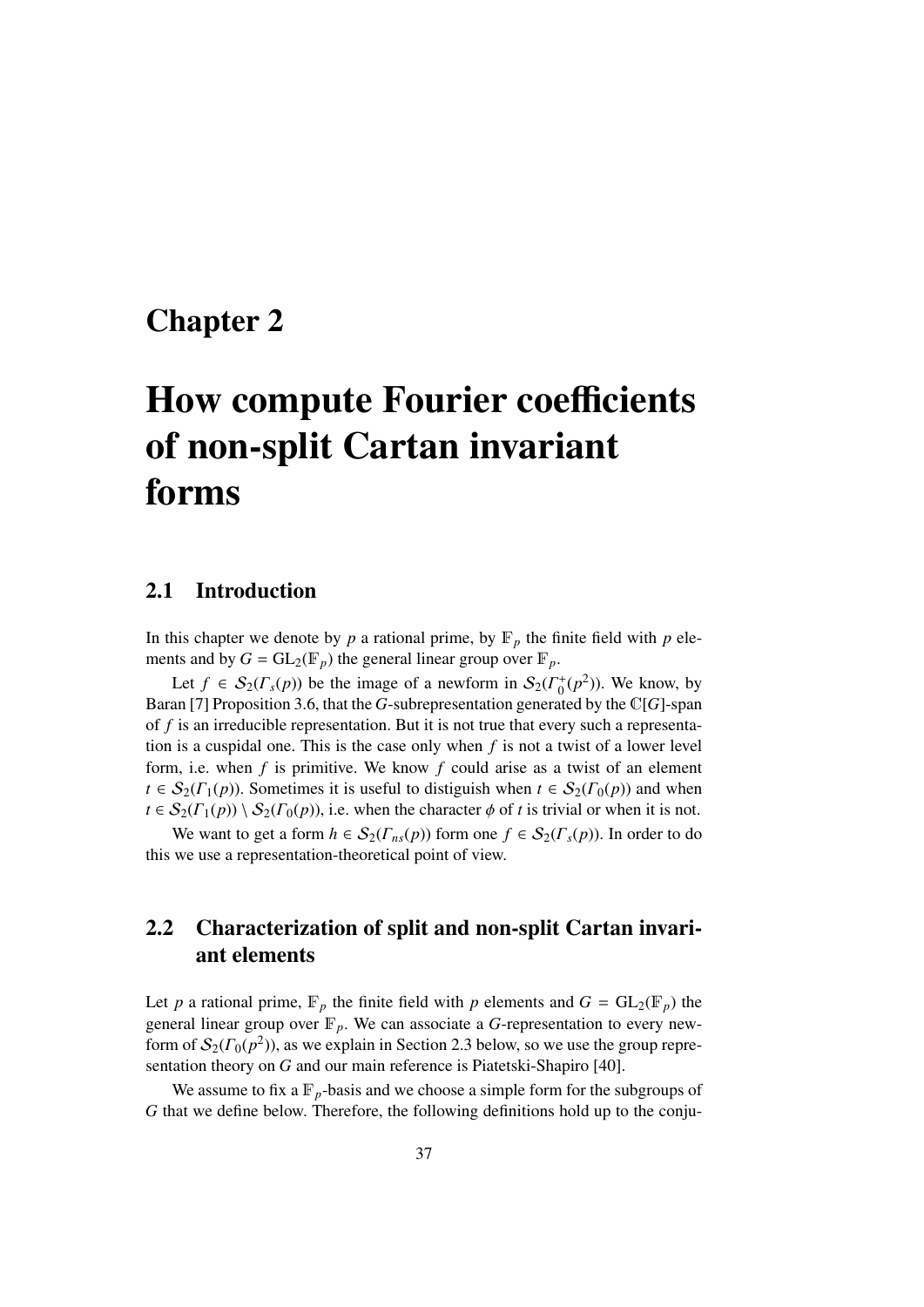gation by the change of basis matrix. Let

$$
B = \left\{ \begin{pmatrix} a & b \\ 0 & d \end{pmatrix}; a, b, d \in \mathbb{F}_p; ad \neq 0 \right\},
$$

be the Borel subgroup of *G*, let

$$
U = \left\{ \begin{pmatrix} 1 & u \\ 0 & 1 \end{pmatrix}; u \in \mathbb{F}_p \right\},\
$$

be the unipotent subgroup of *G*, let

$$
C_s = \left\{ \begin{pmatrix} a & 0 \\ 0 & d \end{pmatrix}; a, d \in \mathbb{F}_p^* \right\},\newline C_s^+ = \left\{ \begin{pmatrix} a & 0 \\ 0 & d \end{pmatrix}; a, d \in \mathbb{F}_p^* \right\} \cup \left\{ \begin{pmatrix} 0 & b \\ c & 0 \end{pmatrix}; b, c \in \mathbb{F}_p^* \right\},\newline
$$

be the split Cartan subgroup and his normalizer respectively and let

$$
C_{ns} = \left\{ \begin{pmatrix} a & b\xi \\ b & a \end{pmatrix}; a, b \in \mathbb{F}_p; a^2 - b^2 \xi \neq 0 \right\},\newline C_{ns}^+ = C_{ns} \cup \begin{pmatrix} 1 & 0 \\ 0 & -1 \end{pmatrix} C_{ns},
$$

be the non-split Cartan subgroup and his normalizer respectively, where  $\xi$  is a fixed quadratic non-residue of  $\mathbb{F}_p$ .

Let

$$
\mu\colon B\to\mathbb{C},
$$

be a character of *B*. We know that

$$
\mu(\beta) = \mu_1(a)\mu_2(d)
$$
, for every  $\beta = \begin{pmatrix} a & b \\ 0 & d \end{pmatrix} \in B$ ,

where  $\mu_1, \mu_2 \colon \mathbb{F}_p^* \to \mathbb{C}$  are two charcters of  $\mathbb{F}_p^*$ .<br>We know the complex irreducible represent

We know the complex irreducible representations of *G* are of four kinds and three of them arise from induced representations from *B*. The irreducible representations which don't arise from *B* are called cuspidal representations and their link with the newforms is already explained by Baran in [7]. Hence we focus our attention to representations arising from *B* and we give an explicit description of them.

Let  $g_{\infty}, g_0, g_1, \ldots, g_{p-1}$  be a set of representatives of  $G/B$ , where

$$
g_{\infty} = \begin{pmatrix} 1 & 0 \\ 0 & 1 \end{pmatrix},
$$
  
\n
$$
g_k = \begin{pmatrix} k & k+1 \\ -1 & -1 \end{pmatrix}, \text{ for } k = 0, 1, \dots, p-1.
$$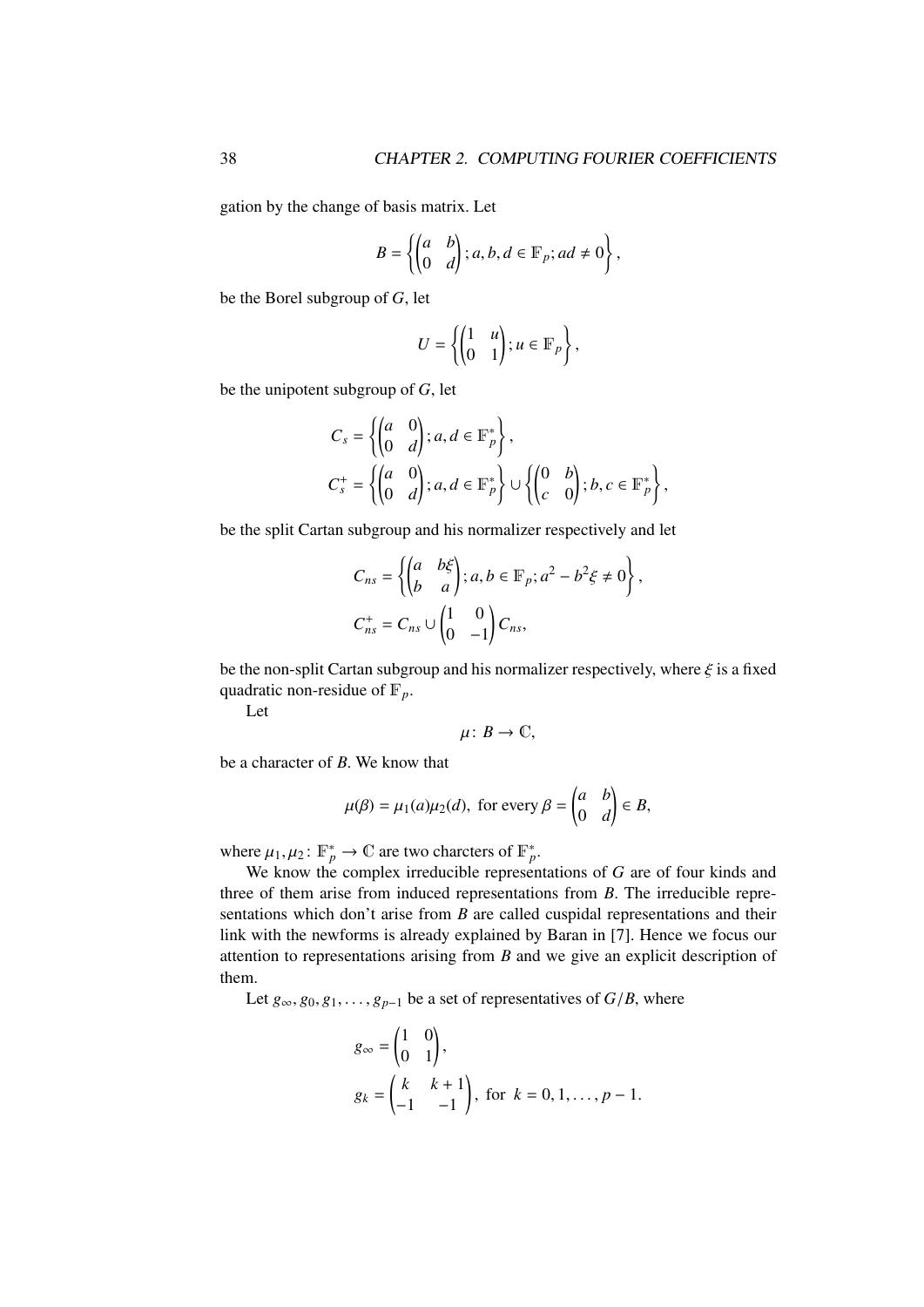Hence we have

$$
G = B \sqcup \left( \bigsqcup_{k=0}^{p-1} g_k B \right).
$$

Let *V* be a complex one dimensional representation of *B* such that  $\beta \cdot v = \mu(\beta)v$  for every  $v \in V$  and for every  $\beta \in B$  and let  $W = \text{Ind}_{B}^{G} V$  the complex representation induced by *V* from *B* to *G*. We can see *W* as a CIG-module using induced by *V* from *B* to *G*. We can see *W* as a  $\mathbb{C}[\tilde{G}]$ -module using

$$
W=\mathbb{C}[G]\otimes_{\mathbb{C}[B]}V,
$$

where

$$
z \cdot (x \otimes v) = x \otimes (zv),
$$
  

$$
g \cdot (x \otimes v) = (gx) \otimes v,
$$
  

$$
(x\beta) \otimes v = x \otimes \mu(\beta)v,
$$

for every  $x, g \in G$ , for every  $v \in V$ , for every  $z \in \mathbb{C}$  and for every  $\beta \in B$ . To understand in explicit terms the action  $g \cdot (x \otimes v)$ , when  $g = \begin{pmatrix} a & b \\ c & d \end{pmatrix} \in G$ , it is enough to compute the action on the basis, i.e. it is enough to compute  $g \cdot (g_k \otimes 1) = (gg_k) \otimes 1$ , for  $k = \infty, 0, 1, \ldots, p - 1$ . The reader can easily check that if  $c = 0$ , i.e.  $g \in B$ , we have

$$
gg_{\infty} = \begin{pmatrix} a & b \\ 0 & d \end{pmatrix} = \begin{pmatrix} 1 & 0 \\ 0 & 1 \end{pmatrix} \begin{pmatrix} a & b \\ 0 & d \end{pmatrix} = g_{\infty}g,
$$
  

$$
gg_k = \begin{pmatrix} \frac{ak-b}{d} & \frac{ak-b}{d} + 1 \\ -1 & -1 \end{pmatrix} \begin{pmatrix} d & d-a \\ 0 & a \end{pmatrix} = g_{\frac{ak-b}{d}} \begin{pmatrix} d & d-a \\ 0 & a \end{pmatrix}, \text{ for } k \neq \infty,
$$

otherwise, if  $c \neq 0$ , we have

$$
gg_{\infty} = \begin{pmatrix} a & b \\ c & d \end{pmatrix} = \begin{pmatrix} -\frac{a}{c} & -\frac{a}{c} + 1 \\ -1 & -1 \end{pmatrix} \begin{pmatrix} -c & \frac{ad}{c} - d - b \\ 0 & -\frac{ad}{c} + b \end{pmatrix} = g_{-\frac{a}{c}} \begin{pmatrix} -c & \frac{ad}{c} - d - b \\ 0 & -\frac{ad}{c} + b \end{pmatrix},
$$
  
\n
$$
gg_{\frac{a}{c}} = \begin{pmatrix} \frac{ad}{c} - b & \frac{ad}{c} + a - b \\ 0 & c \end{pmatrix} = g_{\infty} \begin{pmatrix} \frac{ad}{c} - b & \frac{ad}{c} + a - b \\ 0 & c \end{pmatrix},
$$
  
\n
$$
gg_k = \begin{pmatrix} -\frac{ak}{ck-d} & -\frac{ak}{ck-d} + 1 \\ -1 & -1 \end{pmatrix} \begin{pmatrix} d - ck & d - a + c\frac{ak-b}{ck-d} \\ 0 & a - c\frac{ak-b}{ck-d} \end{pmatrix} =
$$
  
\n
$$
= g_{-\frac{ak-b}{ck-d}} \begin{pmatrix} d - ck & d - a + c\frac{ak-b}{ck-d} \\ 0 & a - c\frac{ak-b}{ck-d} \end{pmatrix}, \text{ for } k \neq \infty, \frac{d}{c}.
$$

It follows that if  $c = 0$  we have

$$
gg_{\infty} \otimes 1 = g_{\infty} \begin{pmatrix} a & b \\ 0 & d \end{pmatrix} \otimes 1 = g_{\infty} \otimes \mu_1(a) \mu_2(d),
$$
  

$$
gg_k \otimes 1 = g_{\frac{ak-b}{d}} \begin{pmatrix} d & d-a \\ 0 & a \end{pmatrix} \otimes 1 = g_{\frac{ak-b}{d}} \otimes \mu_1(d) \mu_2(a), \text{ for } k \neq \infty,
$$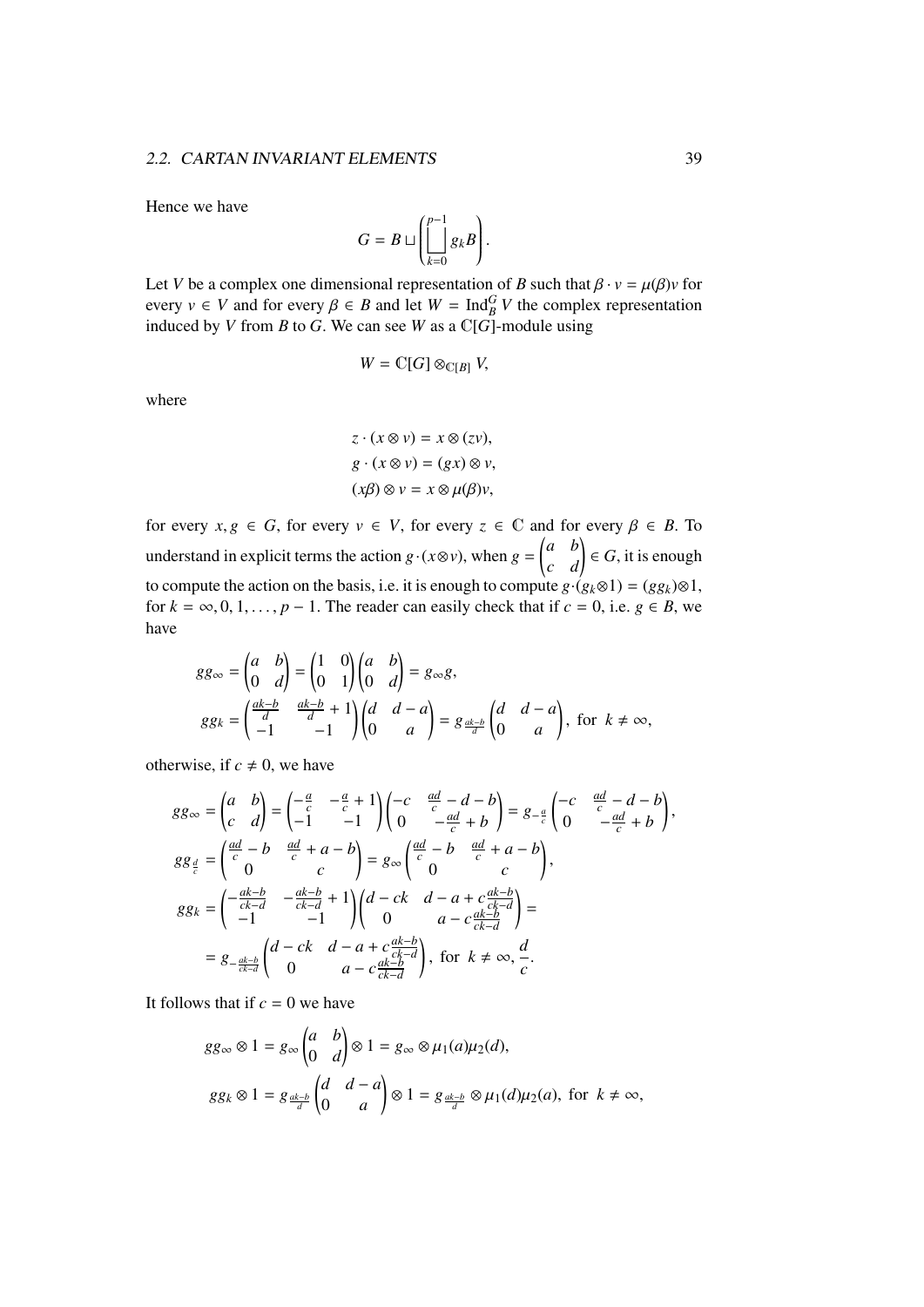otherwise, if  $c \neq 0$ , we have

$$
gg_{\infty} \otimes 1 = g_{-\frac{a}{c}} \begin{pmatrix} -c & \frac{ad}{c} - d - b \\ 0 & -\frac{ad}{c} + b \end{pmatrix} \otimes 1 = g_{-\frac{a}{c}} \otimes \mu_1(-c)\mu_2 \begin{pmatrix} -ad \\ -\frac{ad}{c} + b \end{pmatrix},
$$
  
\n
$$
gg_{\frac{d}{c}} \otimes 1 = g_{\infty} \begin{pmatrix} \frac{ad}{c} - b & \frac{ad}{c} + a - b \\ 0 & c \end{pmatrix} \otimes 1 = g_{\infty} \otimes \mu_1 \begin{pmatrix} \frac{ad}{c} - b \\ \frac{cd}{c} - b \end{pmatrix} \mu_2(c),
$$
  
\n
$$
gg_k \otimes 1 = g_{-\frac{ak-b}{c\lambda-d}} \begin{pmatrix} d - ck & d - a + c\frac{ak-b}{c\lambda-d} \\ 0 & a - c\frac{ak-b}{c\lambda-d} \end{pmatrix} \otimes 1 =
$$
  
\n
$$
= g_{-\frac{ak-b}{c\lambda-d}} \otimes \mu_1(d - ck)\mu_2 \begin{pmatrix} a - c\frac{ak-b}{c\lambda-d} \end{pmatrix}, \text{ for } k \neq \infty, \frac{d}{c}.
$$

We have the fact that *W* is a  $(p + 1)$ -dimensional complex representation that is irreducible if  $\mu_1 \neq \mu_2$  and it splits in two irreducible representations, of dimension one and *p* respectively, if  $\mu_1 = \mu_2$ .

We want a formula that takes as input an element invariant with respect to the action of  $C_s^+$  and gives as output an element invariant with respect to the action of  $C_{ns}^+$ . The way we get this is to characterize the  $C_s^+$ -invariant elements and the  $C_{ns}^+$ -invariant ones, i.e. we characterize the subspaces  $W_{s}^{C_{s}^+}$  and  $W_{s}^{C_{ns}^+}$ .

In the remainder of this section we prove the following proposition.

**Proposition 2.1.** *Let*  $C_s$ ,  $C_{ns}$ ,  $C_s^+$ ,  $C_{ns}^+$  *be the Cartan subgroups and their normal-*<br>*izer* as above, let  $\mathbb{1}$ ,  $\mu$ ,  $\mu_s$ :  $\mathbb{R}^*$   $\rightarrow$   $\mathbb{C}$  be characters of  $\mathbb{R}^*$ , where  $\mathbb{1}$  is the t *izer as above, let*  $\mathbb{1}, \mu_1, \mu_2 \colon \mathbb{F}_p^* \to \mathbb{C}$  *be characters of*  $\mathbb{F}_p^*$ *, where*  $\mathbb{1}$  *is the trivial character. Let*  $\mu: B \to \mathbb{C}$  *be a character of*  $B$  *such that for all*  $\beta = \begin{pmatrix} a & b \\ 0 & d \end{pmatrix}$ 0 *d* ! ∈ *B we have*  $\mu(\beta) = \mu_1(a)\mu_2(d)$ *. Let*  $W = \text{Ind}_{B}^{G} V = \mathbb{C}[G] \otimes_{\mathbb{C}[B]} V$ *, where V* is the Convergentation of *B* of dimension one defined by the character *u* as above *Let* <sup>C</sup>*-representation of B of dimension one defined by the character* µ *as above. Let <sup>g</sup>*∞, *<sup>g</sup>*0, . . . , *<sup>g</sup>p*−<sup>1</sup> *be the above basis of W and let v* <sup>∈</sup> *W an element with coordinates <sup>z</sup>*∞,*z*0, . . . ,*zp*−<sup>1</sup> *with respect to this basis. Then*

a) *if*  $\mu_1 \neq \mu_2$  *we have* 

dim  $W^{C_s} = \delta(u_1u_2, 1)$ , dim  $W^{C_{ns}} = \delta(\mu_1 \mu_2, \mathbb{1}),$ dim  $W^{C_s^+} = \delta(\mu_1 \mu_2, 1) \delta(\mu_1(-1), 1),$ dim  $W^{C_{ns}^+} = \delta(\mu_1 \mu_2, \mathbb{1}) \delta(\mu_1(-1), 1),$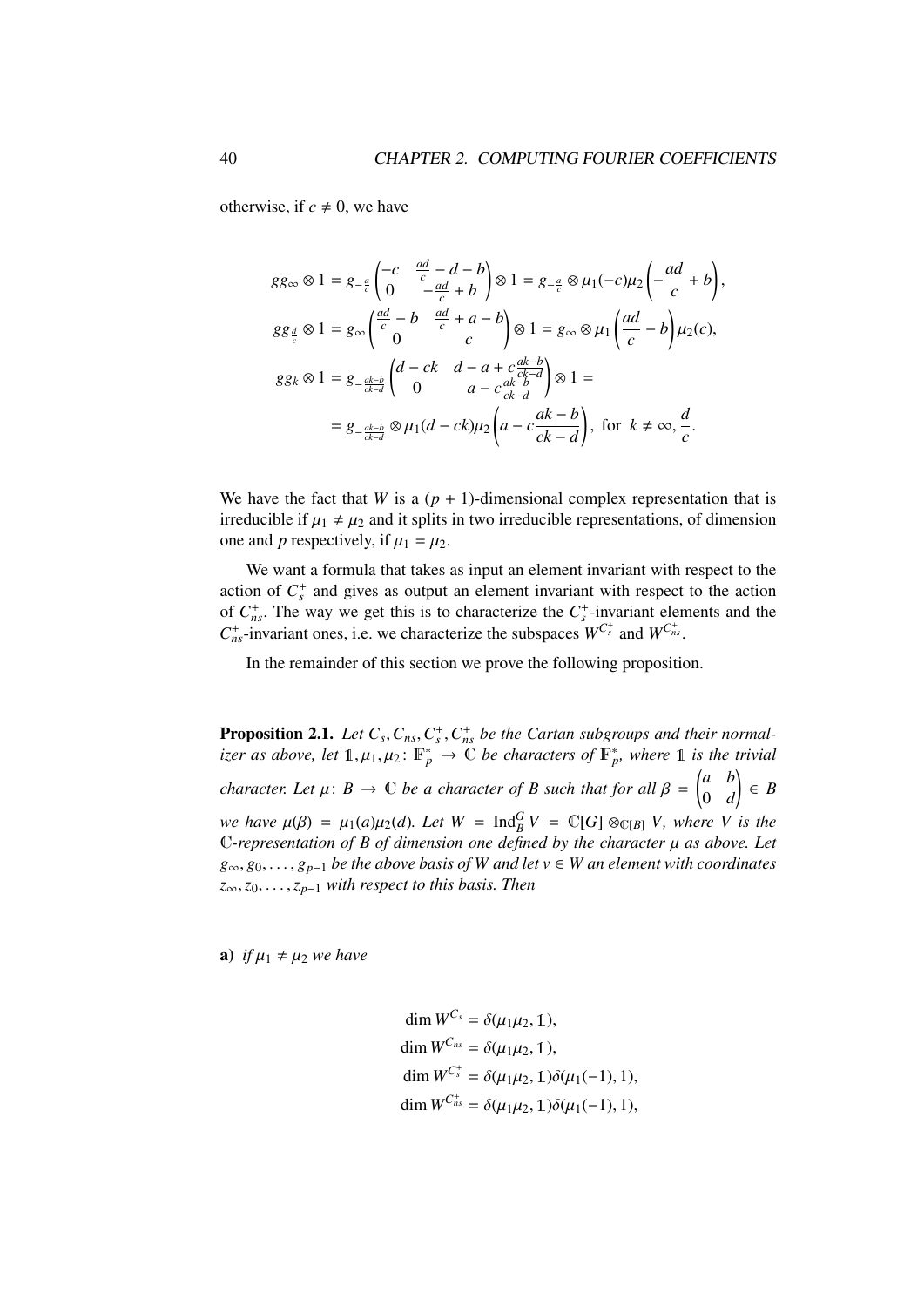*and the characterization of his Cartan-invariant elements is the following*

$$
v \in W^{C_s}
$$
 if and only if  $\begin{cases} z_{\infty} = z_0 = 0 \\ z_k = \mu_1 \left( \frac{1}{k} \right) z_1, & k = 1, ..., p - 1, \end{cases}$  (2.1)

$$
v \in W^{C_{ns}}
$$
 if and only if 
$$
\begin{cases} z_{\infty} = \mu_1 (1 - \xi) z_1 \\ z_k = \mu_1 \left( \frac{1 - \xi}{k^2 - \xi} \right) z_1, \quad k = 0, \dots, p - 1, \end{cases}
$$
 (2.2)

$$
v \in W^{C_s^+}
$$
 if and only if  $\mu_1(-1) = 1$  and  $\begin{cases} z_{\infty} = z_0 = 0 \\ z_k = \mu_1(\frac{1}{k})z_1, \quad k \neq \infty, 0, \end{cases}$  (2.3)

$$
v \in W^{C_{ns}^{+}}
$$
 if and only if  $\mu_1(-1) = 1$  and  $\begin{cases} z_{\infty} = \mu_1 (1 - \xi) z_1 \\ z_k = \mu_1 \left( \frac{1 - \xi}{k^2 - \xi} \right) z_1, \quad k \neq \infty; \end{cases}$  (2.4)

**b**) *if*  $\mu_1 = \mu_2$  *then*  $W = W_1 \oplus W_p$ *, where*  $W_1$  *and*  $W_p$  *are irreducible representations of dimension one and p respectively such that W*<sup>1</sup> *is characterized by the following condition*

$$
v \in W_1 \text{ if and only if } z_{\infty} = z_0 = \dots = z_{p-1},
$$
 (2.5)

*and such that*

$$
\dim W_1^{C_s} = \delta(\mu_1, 1),
$$
  
\n
$$
\dim W_1^{C_{ns}} = \delta(\mu_1, 1),
$$
  
\n
$$
\dim W_1^{C_s^+} = \delta(\mu_1, 1),
$$
  
\n
$$
\dim W_1^{C_{ns}^+} = \delta(\mu_1, 1),
$$
  
\n
$$
\dim W_p^{C_s} = \delta(\mu_1^2, 1) + \delta(\mu_1, 1),
$$
  
\n
$$
\dim W_p^{C_{ns}} = \delta(\mu_1^2, 1) - \delta(\mu_1, 1),
$$
  
\n
$$
\dim W_p^{C_s^+} = \delta(\mu_1^2, 1) \delta(\mu_1(-1), 1),
$$
  
\n
$$
\dim W_p^{C_{ns}^+} = \delta(\mu_1^2, 1) \delta(\mu_1(-1), 1) - \delta(\mu_1, 1),
$$

*moreover, if*  $\mu_1 \neq 1$ *, the characterization of*  $W_p$ *'s Cartan-invariant elements is the following*

$$
v \in W_p^{C_s} \text{ if and only if } \begin{cases} z_{\infty} = z_0 = 0\\ z_k = \mu_1\left(\frac{1}{k}\right)z_1, \quad k \neq \infty, 0, \end{cases}
$$
 (2.6)

$$
v \in W_p^{C_{ns}} \text{ if and only if } \begin{cases} z_{\infty} = \mu_1 \left( 1 - \xi \right) z_1 \\ z_k = \mu_1 \left( \frac{1 - \xi}{k^2 - \xi} \right) z_1, \quad k \neq \infty, \end{cases} \tag{2.7}
$$

$$
v \in W_p^{C_s^+}
$$
 if and only if  $\mu_1(-1) = 1$  and  $\begin{cases} z_{\infty} = z_0 = 0 \\ z_k = \mu_1(\frac{1}{k})z_1, & k \neq \infty, 0, \end{cases}$  (2.8)

$$
v \in W_{p}^{C_{ns}^{+}}
$$
 if and only if  $\mu_1(-1) = 1$  and  $\begin{cases} z_{\infty} = \mu_1 (1 - \xi) z_1 \\ z_k = \mu_1 \left( \frac{1 - \xi}{k^2 - \xi} \right) z_1, \quad k \neq \infty, \end{cases}$  (2.9)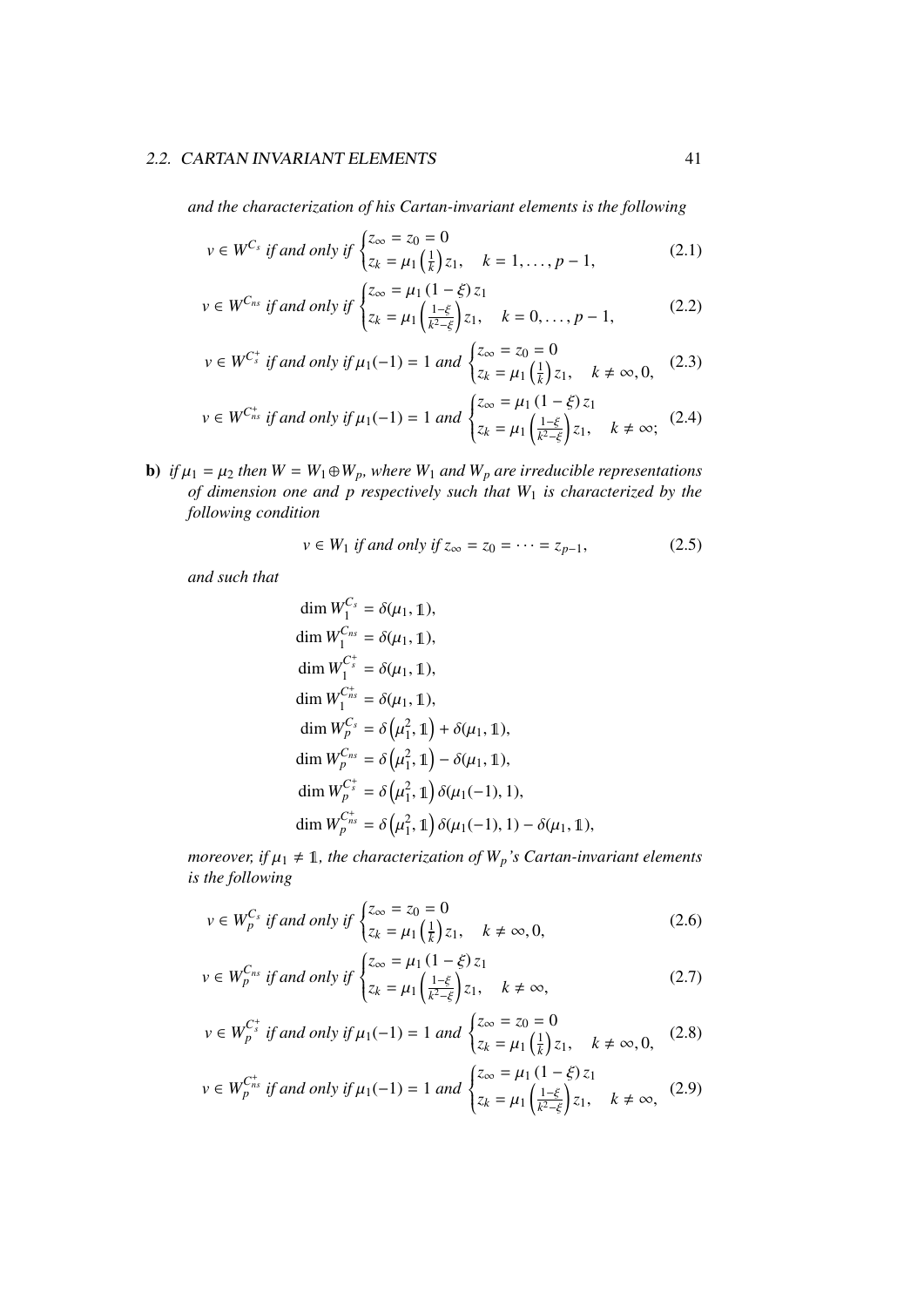*otherwise, if*  $\mu_1 = 1$ *, it is* 

$$
v \in W_p^{C_s}
$$
 if and only if  $z_1 = \cdots = z_{p-1} = -z_{\infty} - z_0$ , (2.10)

$$
v \in W_p^{C_s^+}
$$
 if and only if  $z_1 = \cdots = z_{p-1} = -z_{\infty} = -z_0$ . (2.11)

*Proof.* a) We suppose  $\mu_1 \neq \mu_2$ . Let  $v = \sum_{k \in \mathbb{P}^1(\mathbb{F}_p)} g_k \otimes z_k \neq 0$ , where  $g_k, k \in \mathbb{P}^1(\mathbb{F}_p)$ are the above elements that form a basis for *W* and  $z_k \in \mathbb{C}$  are the coordinates with respect to this basis. So  $v \in W^{C_s}$  if and only if

$$
g\left(\sum_{k\in\mathbb{P}^1(\mathbb{F}_p)}g_k\otimes z_k\right)=\sum_{k\in\mathbb{P}^1(\mathbb{F}_p)}g_k\otimes z_k, \text{ for every } g=\begin{pmatrix} a & 0 \\ 0 & d \end{pmatrix}\in C_s.
$$

Since

$$
g\left(\sum_{k\in\mathbb{P}^1(\mathbb{F}_p)} g_k \otimes z_k\right) = \sum_{k\in\mathbb{P}^1(\mathbb{F}_p)} g g_k \otimes z_k =
$$
  
=  $g_{\infty} \otimes \mu_1(a) \mu_2(d) z_{\infty} + \sum_{k=0}^{p-1} g_{\frac{ak}{d}} \otimes \mu_1(d) \mu_2(a) z_k =$   
=  $g_{\infty} \otimes \mu_1(a) \mu_2(d) z_{\infty} + \sum_{k=0}^{p-1} g_k \otimes \mu_1(d) \mu_2(a) z_{\frac{ak}{a}}$ , using the substitution  $k \mapsto \frac{dk}{a}$ ,

it follows that  $v \in W^{C_s}$  if and only if

$$
\begin{cases} \mu_1(a)\mu_2(d)z_{\infty} = z_{\infty} \\ \mu_1(d)\mu_2(a)z_{\frac{dk}{a}} = z_k, \quad k = 0, \dots, p-1 \end{cases}
$$
, for every  $a, d \in \mathbb{F}_p^*$ 

If we choose  $d = a$  then we get  $\mu_2 = \mu_1^{-1}$ , because at least one of  $z_k, k \in \mathbb{R}^1(\mathbb{R})$  is not zero and because the previous system must hold for every  $\mathbb{P}^1(\mathbb{F}_p)$  is not zero and because the previous system must hold for every  $a \in \mathbb{F}_p^*$ . Therefore

$$
\begin{cases} \mu_1\left(\frac{a}{d}\right)z_{\infty} = z_{\infty} \\ \mu_1\left(\frac{d}{a}\right)z_{\frac{dk}{a}} = z_k, \quad k = 0, \ldots, p-1 \end{cases}
$$
, for every  $a, d \in \mathbb{F}_p^*$ ,

and if we denote  $r = \frac{d}{a}$  we have

$$
\begin{cases} \mu_1\left(\frac{1}{r}\right)z_{\infty} = z_{\infty} \\ \mu_1\left(r\right)z_{rk} = z_k, \quad k = 0, \ldots, p-1 \end{cases}
$$
, for every  $r \in \mathbb{F}_p^*$ .

Since we supposed  $\mu_1 \neq \mu_1^{-1}$  it follows that  $\mu_1$  is not the trivial character, therefore we obtain therefore we obtain

$$
\begin{cases} z_{\infty} = z_0 = 0 \\ \mu_1(r) z_{rk} = z_k, \quad k = 1, \dots, p-1 \end{cases}
$$
, for every  $r \in \mathbb{F}_p^*$ .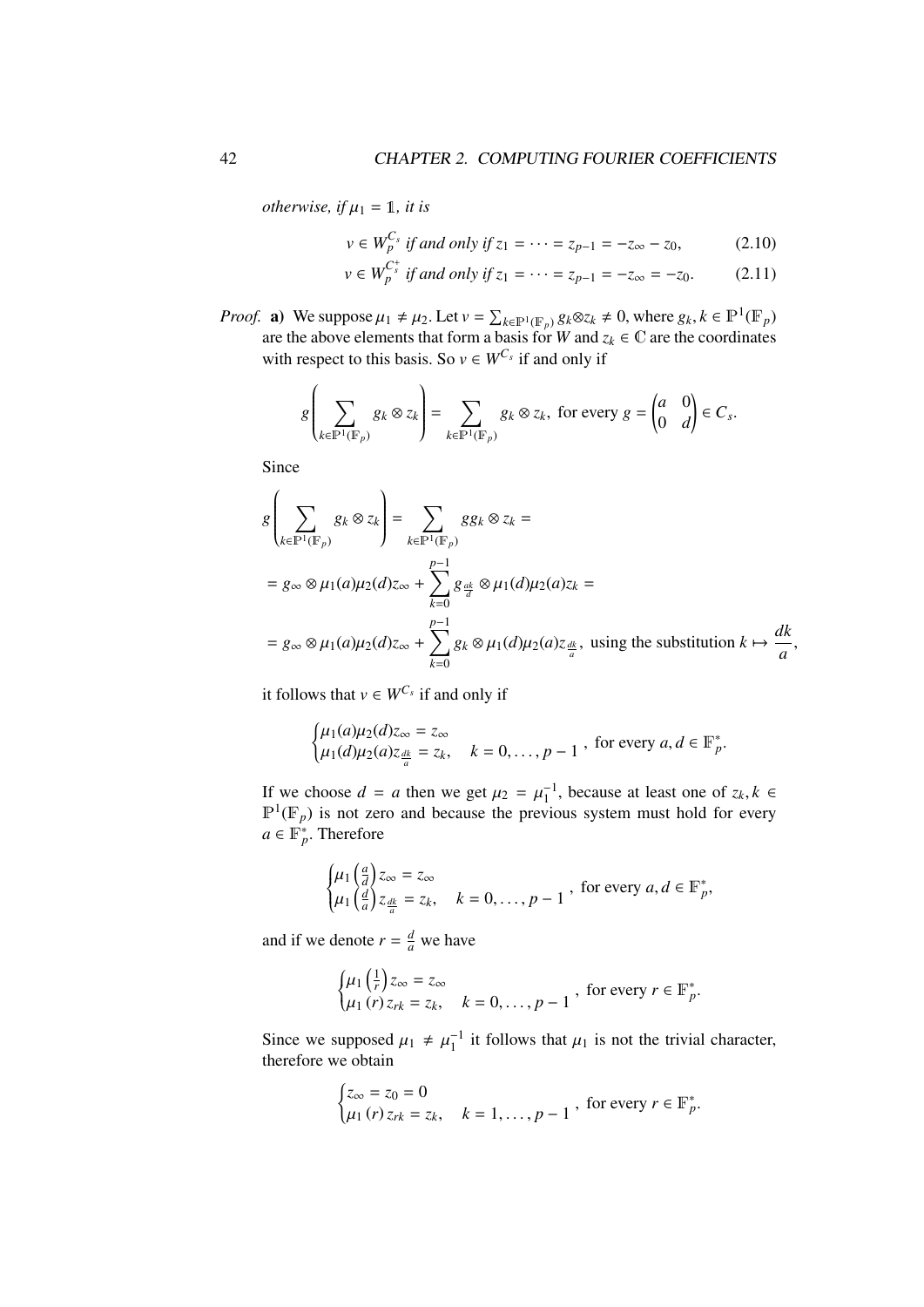#### 2.2. CARTAN INVARIANT ELEMENTS 43

So if we choose  $k = 1$  we can write

$$
\begin{cases} z_{\infty} = z_0 = 0 \\ z_r = \mu_1 \left( \frac{1}{r} \right) z_1, \quad r = 1, \dots, p-1, \end{cases}
$$

or equivalently  $v \in W^{C_s}$  if and only if  $v = \sum_{k=1}^{p-1} g_k \otimes \mu_1\left(\frac{1}{k}\right)z_1$ . Using the same argument when  $g =$  0 *b c* 0 , with *b*, *c*  $\in$   $\mathbb{F}_p^*$  and assuming

 $\mu_2 \neq \mu_1^{-1}$ , we get

$$
\begin{cases} z_{\infty} = \mu_1 \left( -\frac{b}{c} \right) z_0 \\ z_0 = \mu_1 \left( -\frac{c}{b} \right) z_{\infty} \\ z_k = \mu_1 \left( -\frac{b}{ck^2} \right) z_{\frac{b}{ck}}, \quad k = 1, \dots, p-1 \end{cases}
$$
, for every  $b, c \in \mathbb{F}_p^*$ .

Now if we suppose  $v \in W^{C_s}$  and denoting  $s = \frac{b}{c}$  we get

 $\overline{2}$ 

$$
\begin{cases} z_{\infty} = z_0 = 0 \\ z_k = \mu_1(r) z_{rk} \\ z_k = \mu_1\left(-\frac{s}{k^2}\right) z_{\frac{s}{k}} \end{cases}
$$
, for every  $k, r, s \in \mathbb{F}_p^*$ ,

and equaling the right hand side of the last two equations, denoting  $\kappa = rk$ and  $\rho = \frac{s}{rk^2}$ , we obtain

$$
\begin{cases} z_{\infty} = z_0 = 0 \\ z_{\kappa} = \mu_1 \left( -\rho \right) z_{\rho \kappa} \end{cases}
$$
, for every  $\kappa, \rho \in \mathbb{F}_p^*$ ,

so, choosing  $\rho = 1$ , we have the extra condition  $\mu_1(-1) = 1$  on the character. For  $C_{ns}$  we make the same computations and if  $g =$  $\begin{pmatrix} a & b\xi \\ b & a \end{pmatrix}$ , with  $b \neq 0$  (the case  $b = 0$  is trivial), we have

$$
\begin{cases} z_{\infty} = \mu_1 \left( \frac{a^2}{b} - b\xi \right) \mu_2(b) z_{\frac{a}{b}} \\ z_{-\frac{a}{b}} = \mu_1 \left( -b \right) \mu_2 \left( -\frac{a^2}{b} + b\xi \right) z_{\infty} \\ z_{\frac{ak-b\xi}{a-bk}} = \mu_1 \left( a - bk \right) \mu_2 \left( a - b\frac{ak-b\xi}{bk-a} \right) z_k, \quad k \neq \infty, \frac{a}{b}, \end{cases}
$$

for every  $a \in \mathbb{F}_p$  and for every  $b \in \mathbb{F}_p^*$  such that  $a^2 + b^2 \xi \neq 0$ . So we must<br>have  $z \neq 0$  and choosing  $a = 0$  this implies that have  $z_{\infty} \neq 0$  and, choosing  $a = 0$ , this implies that

$$
z_{\infty} = \mu_1 \left(-b\xi\right)\mu_2(b)z_0 = \mu_1\left(b^2\xi\right)\mu_2\left(b^2\xi\right)z_{\infty},
$$

for every *b* ∈  $\mathbb{F}_p^*$  and therefore we have again the condition  $\mu_2 = \mu_1^{-1}$ . Using this condition and denoting  $r = -\frac{a}{2}$  we get this condition and denoting  $r = -\frac{a}{b}$  we get

$$
\begin{cases} z_{\infty} = \mu_1 \left( r^2 - \xi \right) z_{-r} \\ z_r = \mu_1 \left( \frac{1}{r^2 - \xi} \right) z_{\infty} \\ z_{\frac{rk + \xi}{r + k}} = \mu_1 \left( \frac{(r + k)^2}{r^2 - \xi} \right) z_k, \quad k \neq \infty, -r, \end{cases}
$$
, for every  $r \in \mathbb{F}_p$ ,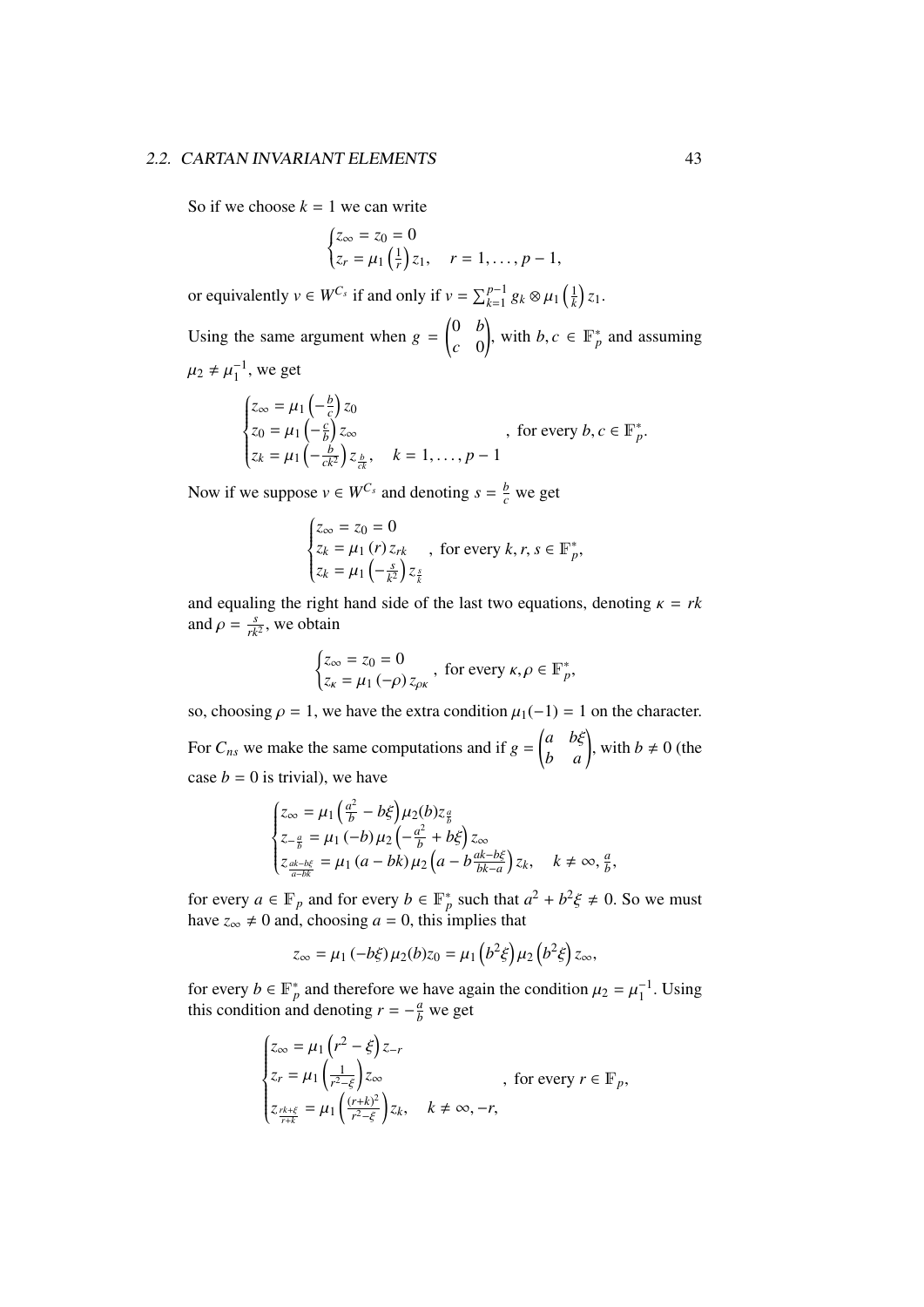and with the substitution  $k \mapsto \frac{k r - \xi}{r - k}$  we have

$$
\begin{cases} z_{\infty} = \mu_1 \left( r^2 - \xi \right) z_{-r} \\ z_r = \mu_1 \left( \frac{1}{r^2 - \xi} \right) z_{\infty} \\ z_k = \mu_1 \left( \frac{r^2 - \xi}{(r - k)^2} \right) z_{\frac{rk - \xi}{r - k}}, \quad k \neq \infty, r \end{cases}
$$
, for every  $r \in \mathbb{F}_p$ .

As for the split Cartan case if we take  $g =$  *<sup>a</sup>* <sup>−</sup>*b*ξ *b* −*a* ), with  $b \neq 0$ , denoting again  $r = -\frac{a}{b}$  $\frac{a}{b}$  and assuming  $\mu_2 = \mu_1^{-1}$  we get

$$
\begin{cases} z_{\infty} = \mu_1 \left( \xi - r^2 \right) z_r \\ z_r = \mu_1 \left( \frac{1}{\xi - r^2} \right) z_{\infty} \\ z_{\frac{rk - \xi}{k - r}} = \mu_1 \left( \frac{(r - k)^2}{\xi - r^2} \right) z_k, \quad k \neq \infty, r, \end{cases}
$$
, for every  $r \in \mathbb{F}_p$ .

As before, joining these conditions with the previous ones which characterize  $W^{C_{ns}}$ , we obtain again the extra condition on the character  $\mu_1(-1) = 1$ . If we want to express all the coordinates in terms of one of them, for example *z*1, we can write

$$
\begin{cases} z_{\infty} = \mu_1 \left( 1 - \xi \right) z_1 \\ z_k = \mu_1 \left( \frac{1 - \xi}{k^2 - \xi} \right) z_1, \quad k = 0, \dots, p - 1. \end{cases}
$$

So if  $\mu_1 \neq \mu_2$  then *W* is irreducible and we have

dim 
$$
W^{C_s} = \delta(\mu_1 \mu_2, \mathbb{1})
$$
,  
\ndim  $W^{C_s^+} = \delta(\mu_1 \mu_2, \mathbb{1})\delta(\mu_1(-1), 1)$ ,  
\ndim  $W^{C_{ns}} = \delta(\mu_1 \mu_2, \mathbb{1})$ ,  
\ndim  $W^{C_{ns}^+} = \delta(\mu_1 \mu_2, \mathbb{1})\delta(\mu_1(-1), 1)$ ,

where  $\delta$  is the usual Kronecker's delta and  $\mathbb{1} : \mathbb{F}_p^* \to \mathbb{C}$  is the trivial character of  $\mathbb{F}_p^*$ of  $\mathbb{F}_p^*$ .

b) Now we study the case  $\mu_2 = \mu_1$ . By Piatetski-Shapiro [40] we know *W* splits in two not isomorphic irreducible representations with dimension one and *p* respectively. We denote the former by  $W_1$  and the latter by  $W_p$ , so  $W =$  $W_1 \oplus W_p$ . In this case the action of an element *g* of *G* on the basis become

$$
gg_{\infty} \otimes 1 = g_{\infty} \otimes \mu_1(\det g),
$$
  
 
$$
gg_k \otimes 1 = g_{\frac{ak-b}{d}} \otimes \mu_1(\det g), \text{ for } k \neq \infty,
$$

if  $c = 0$  and

$$
gg_{\infty} \otimes 1 = g_{-\frac{a}{c}} \otimes \mu_1(\det g),
$$
  
\n
$$
gg_{\frac{d}{c}} \otimes 1 = g_{\infty} \otimes \mu_1(\det g),
$$
  
\n
$$
gg_k \otimes 1 = g_{-\frac{ak-b}{ck-d}} \otimes \mu_1(\det g), \text{ for } k \neq \infty, \frac{d}{c},
$$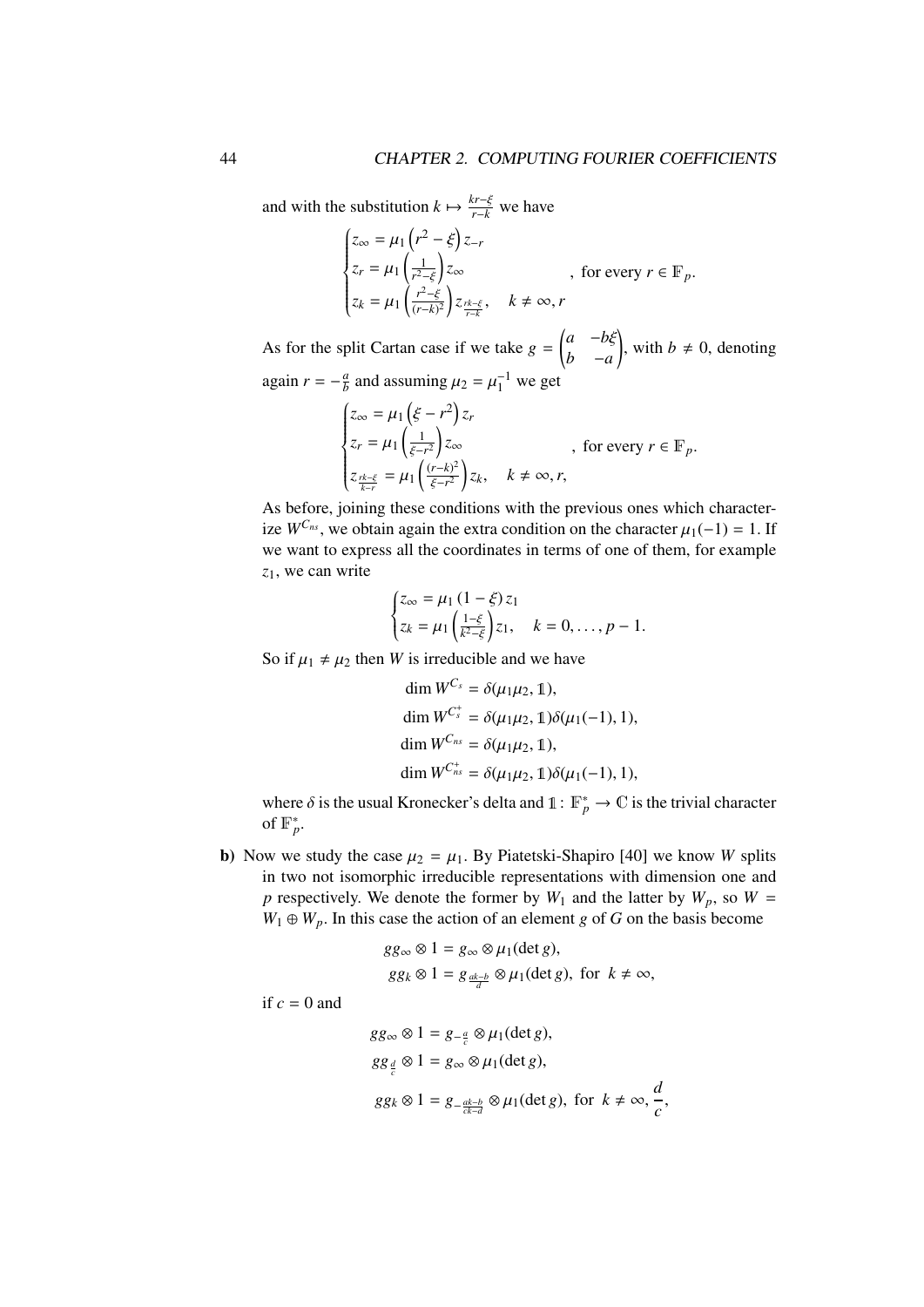### 2.2. CARTAN INVARIANT ELEMENTS 45

if  $c \neq 0$ . It is immediate to observe that the only one dimensional representation is defined by the condition  $z_\infty = z_0 = \cdots = z_{p-1}$ . Hence  $gv = \mu_1(\det g)v$ for every  $g \in G$  and  $v \in W_1$  and from this we deduce

dim 
$$
W_1^{C_s} = \delta(\mu_1, 1)
$$
,  
\ndim  $W_1^{C_s^+} = \delta(\mu_1, 1)$ ,  
\ndim  $W_1^{C_{ns}} = \delta(\mu_1, 1)$ ,  
\ndim  $W_1^{C_{ns}^+} = \delta(\mu_1, 1)$ .

If  $v \in W$  and  $g = \begin{pmatrix} a & 0 \\ 0 & a \end{pmatrix}$ 0 *d*  $\left( \begin{array}{c} \in C_s \text{ we get } v \in W^{C_s} \text{ if and only if } \end{array} \right)$ 

$$
\begin{cases} z_{\infty} = \mu_1 \, (ad) \, z_{\infty} \\ z_{\frac{ak}{d}} = \mu_1 \, (ad) \, z_k, \quad k \neq \infty, \end{cases}
$$
, for every  $a, d \in \mathbb{F}_p^*$ 

Substituting  $k \mapsto \frac{dk}{a}$  we obtain

$$
\begin{cases} z_{\infty} = \mu_1 \, (ad) \, z_{\infty} \\ z_k = \mu_1 \, (ad) \, z_{\frac{dk}{a}}, \quad k \neq \infty, \end{cases}
$$
, for every  $a, d \in \mathbb{F}_p^*$ 

and choosing  $a = d$  we get  $\mu_1^2(a) = 1$  for every  $a \in \mathbb{F}_p^*$  and therefore  $\mu_1^2 = 1$ .<br>We have two cases  $\mu_1 + 1$  or  $\mu_2 = 1$ . In the first case choosing  $a = d$  we get We have two cases  $\mu_1 \neq 1$  or  $\mu_1 = 1$ . In the first case choosing  $a = d$  we get  $z_{\infty} = z_0 = 0$  and denoting  $r = \frac{d}{a}$  we get  $z_k = \mu_1(a^2 r)z_{rk} = \mu_1(r)z_{rk}$ . Hence  $v \in W^{C_s}$  if and only if

$$
\begin{cases} z_{\infty} = z_0 = 0 \\ z_k = \mu_1(r) z_{rk}, \quad k \neq \infty, 0, \end{cases}
$$
, for every  $r \in \mathbb{F}_p^*$ ,

or in terms of *z*<sup>1</sup>

$$
\begin{cases} z_{\infty} = z_0 = 0 \\ z_k = \mu_1 \left( \frac{1}{k} \right) z_1, \quad k \neq \infty, 0. \end{cases}
$$

On the other hand if  $\mu_1 = 1$ , again denoting  $r = \frac{d}{a}$  $\frac{a}{a}$ , we have

$$
\begin{cases} z_k = z_{rk}, & k \neq \infty, 0, \text{ for every } r \in \mathbb{F}_p^*.\end{cases}
$$

So we can write

$$
\dim W_p^{C_s} = \delta\left(\mu_1^2, 1\right) + \delta(\mu_1, 1).
$$

For  $C_s^+$  we take  $g =$  0 *b c* 0  $\Big($   $\in$  *G* and in the same way we have

$$
\begin{cases} z_{\infty} = \mu_1 \left( -bc \right) z_0 \\ z_0 = \mu_1 \left( -bc \right) z_{\infty} \\ z_{\frac{b}{ck}} = \mu_1 \left( -bc \right) z_k, \quad k \neq \infty, 0, \end{cases}
$$
, for every  $b, c \in \mathbb{F}_p^*$ .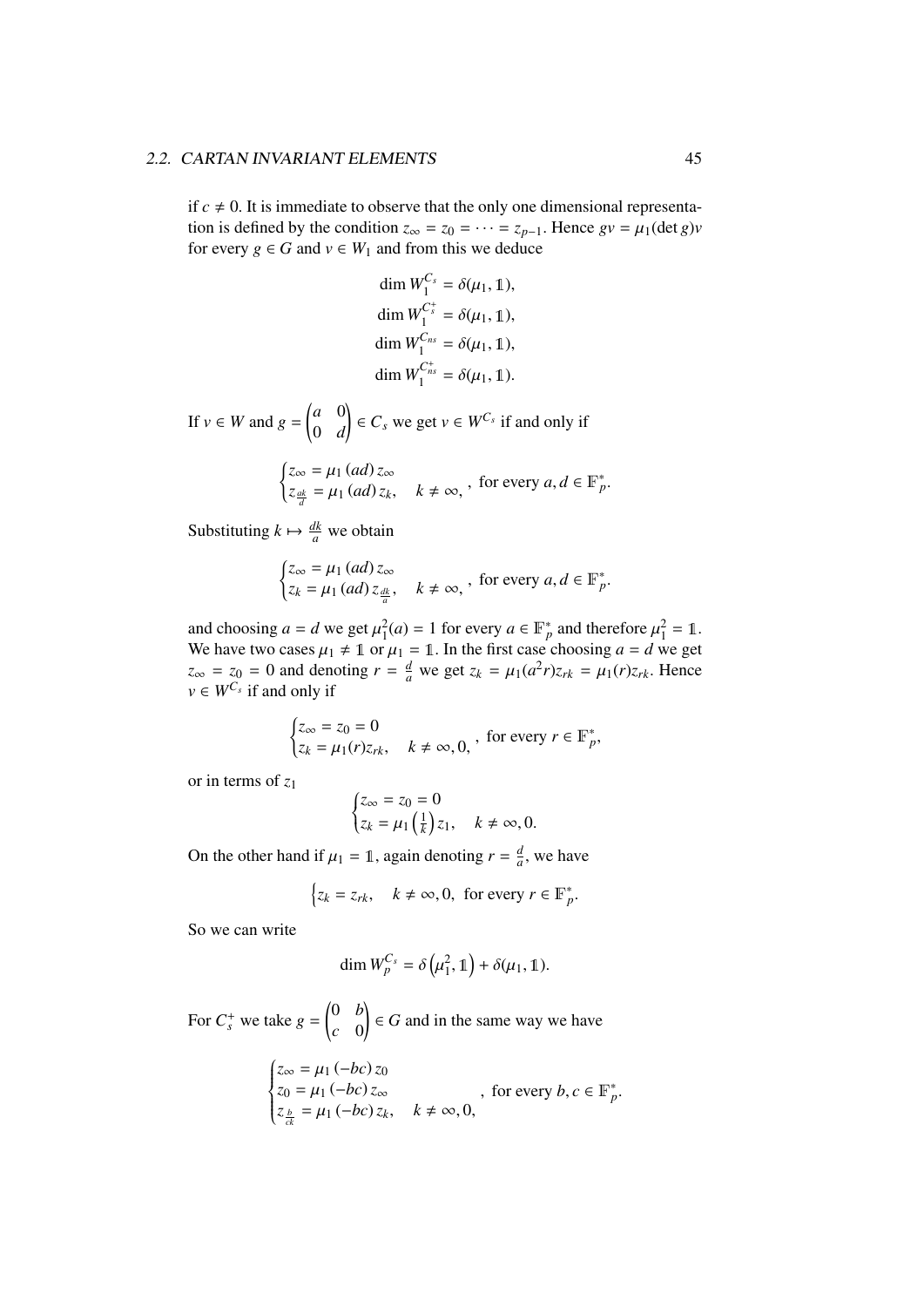Substituting  $k \mapsto \frac{b}{ck}$  we obtain

$$
\begin{cases} z_{\infty} = \mu_1 \left( -bc \right) z_0 \\ z_0 = \mu_1 \left( -bc \right) z_{\infty} \\ z_k = \mu_1 \left( -bc \right) z_{\frac{b}{ck}}, \quad k \neq \infty, 0, \end{cases}
$$
, for every  $b, c \in \mathbb{F}_p^*$ 

If we add to these the conditions the characterize  $W^{C_s}$  and denoting  $s = \frac{b}{c}$ *c* we have, if  $\mu_1 \neq 1$ ,

$$
\begin{cases} z_{\infty} = z_0 = 0 \\ z_k = \mu_1(r) z_{rk}, & k \neq \infty, 0, \\ z_k = \mu_1(-s) z_{\frac{z}{k}}, & k \neq \infty, 0, \end{cases}
$$

for every *r*,  $s \in \mathbb{F}_p^*$  and choosing  $s = k = 1$  we obtain again the extra condition  $u_1(-1) = 1$ . But when  $u_2 = 1$  we have tion  $\mu_1(-1) = 1$ . But when  $\mu_1 = 1$  we have

$$
\begin{cases} z_{\infty} = z_0 \\ z_k = z_{rk}, \quad k \neq \infty, 0, \\ z_k = z_{\frac{s}{k}}, \quad k \neq \infty, 0, \end{cases}
$$

for every  $r, s \in \mathbb{F}_p^*$ , so we can write

$$
\dim W_p^{C_s^+} = \delta\left(\mu_1^2, 1\right) \delta(\mu_1(-1), 1).
$$

And now the last part of these computations. We take  $g =$  $\begin{pmatrix} a & b\xi \\ b & a \end{pmatrix} \in C_{ns}$ , we suppose  $b \neq 0$ , the case  $b = 0$  is trivial, and we denote  $r = -\frac{a}{b}$  $\frac{a}{b}$ . We have

$$
\begin{cases} z_{\infty} = \mu_1 \left( \det g \right) z_{-r} \\ z_r = \mu_1 \left( \det g \right) z_{\infty} \\ z_{\frac{rk+\xi}{r+k}} = \mu_1 \left( \det g \right) z_k, \quad k \neq \infty, -r, \end{cases}
$$
, for every  $r \in \mathbb{F}_p^*$ .

Substituting  $k \mapsto \frac{rk-\xi}{r-k}$  we obtain

$$
\begin{cases} z_{\infty} = \mu_1 \left( \det g \right) z_{-r} \\ z_r = \mu_1 \left( \det g \right) z_{\infty} \\ z_k = \mu_1 \left( \det g \right) z_{\frac{r+\varepsilon}{r+\varepsilon}}, \quad k \neq \infty, r, \end{cases}
$$
, for every  $r \in \mathbb{F}_p^*$ .

Using the first two equations we have  $z_r = \mu_1^2(\det g)z_{-r}$ , for every  $r \in \mathbb{F}_p^*$  and for every  $\hat{z} \in C$ , hence if we take  $r = 0$  we get  $u^2 = 1$  (because if  $z = 0$ ) for every  $g \in C_{ns}$ , hence if we take  $r = 0$  we get  $\mu_1^2 = 1$  (because if  $z_0 = 0$ <br>then  $y = 0$ ). Now if  $\mu_1 = 1$  we have  $z = z_0 = 1$ , that is  $W_1$ . So we then *v* = 0). Now if  $\mu_1 = 1$  we have  $z_{\infty} = z_0 = \dots, z_{p-1}$  that is  $W_1$ . So we suppose  $\mu_1 \neq 1$  and we rewrite the conditions in terms of  $z_1$ 

$$
\begin{cases} z_{\infty} = \mu_1 \left( 1 - \xi \right) z_1 \\ z_k = \mu_1 \left( (1 - \xi)(k^2 - \xi) \right) z_1, \quad k \neq \infty. \end{cases}
$$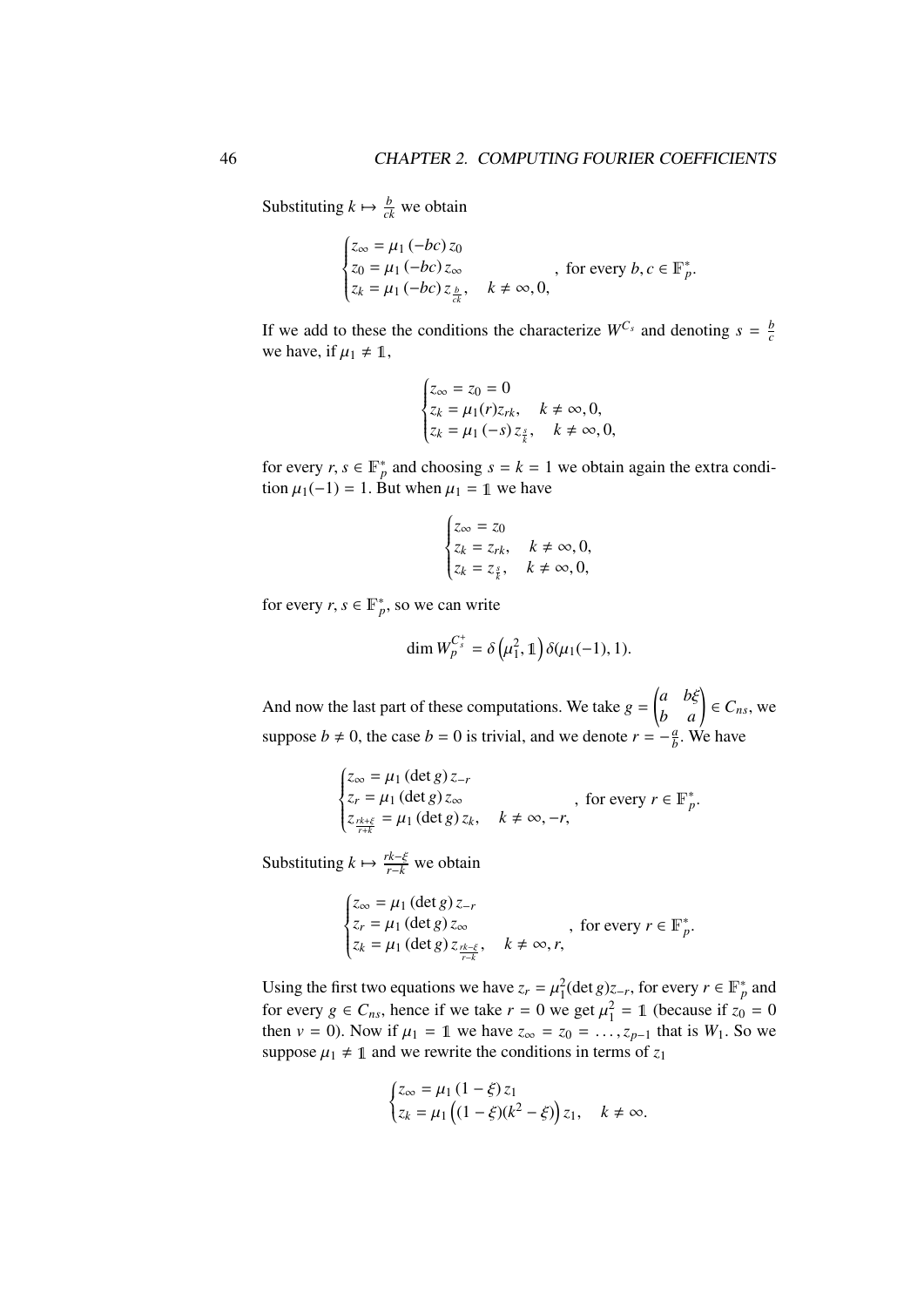Hence we have

$$
\dim W_{p}^{C_{ns}} = \delta\left(\mu_1^2, 1\right) - \delta(\mu_1, 1).
$$

Finally for  $g =$  *<sup>a</sup>* <sup>−</sup>*b*ξ *b* −*a* we get similarly  $z_{\infty} = z_0 = \dots, z_{p-1}$  if  $\mu_1 = 1$  and again the extra condition  $\mu_1(-1) = 1$  if  $\mu_1 \neq 1$ . So we have

$$
\dim W_{p}^{C_{ns}^{+}} = \delta \left( \mu_1^2, 1 \right) \delta(\mu_1(-1), 1) - \delta(\mu_1, 1),
$$

completing the part of interest for us of the dimension table in Edixhoven [20] and the proof.

 $\Box$ 

### 2.3 From representations to cusp forms

In this section we explain the relation between cusp forms and representations of  $G = GL_2(\mathbb{F}_p)$  and  $SL_2(\mathbb{F}_p)$ . This allows to apply the results of Section 2.2 above to cusp forms.

Let  $X(p)$ , for p prime number, be the modular curve which parametrizes elliptic curves with full *p*-level structure. This modular curve is defined over the *p*-th cyclotomic field  $\mathbb{Q}(\zeta_p)$ . There is a natural isomorphism

$$
X(p)_{\mathbb{C}} \cong \coprod_{\mu_p^*} \mathcal{H}^*/\Gamma(p),
$$

where  $\mu_p^*$  is the set of primitive *p*-th roots of unity,  $X(p)_C$  is the analytification of  $Y(p)_C$  is the principal congruence subgroup of  $S1_c(\mathbb{Z})$  of level *n X*(*p*), the group  $\Gamma(p)$  is the principal congruence subgroup of SL<sub>2</sub>( $\mathbb{Z}$ ) of level *p* and  $H^*$  is the extended upper half-plane. This isomorphism is defined over  $\mathbb C$ .

Using the previous isomorphism and Corollary 1.63 we get the isomorphism

$$
\Omega_{hol}^1(X(p)_{\mathbb{C}}) \cong \bigoplus_{\mu_p^*} \mathcal{S}_2(\Gamma(p)),\tag{2.12}
$$

between the C-vector space of holomorphic differentials on  $X(p)_C$  and the direct sum of the C-vector space of cusp forms of weight 2 with respect to Γ(*p*), indexed by the set  $\mu_p^*$  of primitive *p*-th roots of unity.<br>**By Section 1.8** we know there is an act

By Section 1.8 we know there is an action of  $SL_2(\mathbb{Z})$  on  $\mathcal{S}_2(\Gamma(p))$  using the weight-2 operator. This action is actually an action of  $SL_2(\mathbb{F}_p)$  on  $\mathcal{S}_2(\Gamma(p))$ . We have that isomorphism (2.12) above is *G*-equivariant if we identify the right hand with the complex *G*-representation space  $\text{Ind}_{\text{SL}_2(\mathbb{F}_p)}^G \mathcal{S}_2(\Gamma(p))$ . We denote this representation space as  $V(p)$ .

We have that

$$
\Omega_{hol}^1(X_s^+(p)_{\mathbb{C}}) \cong V(p)^{C_s^+}
$$
  

$$
\Omega_{hol}^1(X_{ns}^+(p)_{\mathbb{C}}) \cong V(p)^{C_{ns}^+},
$$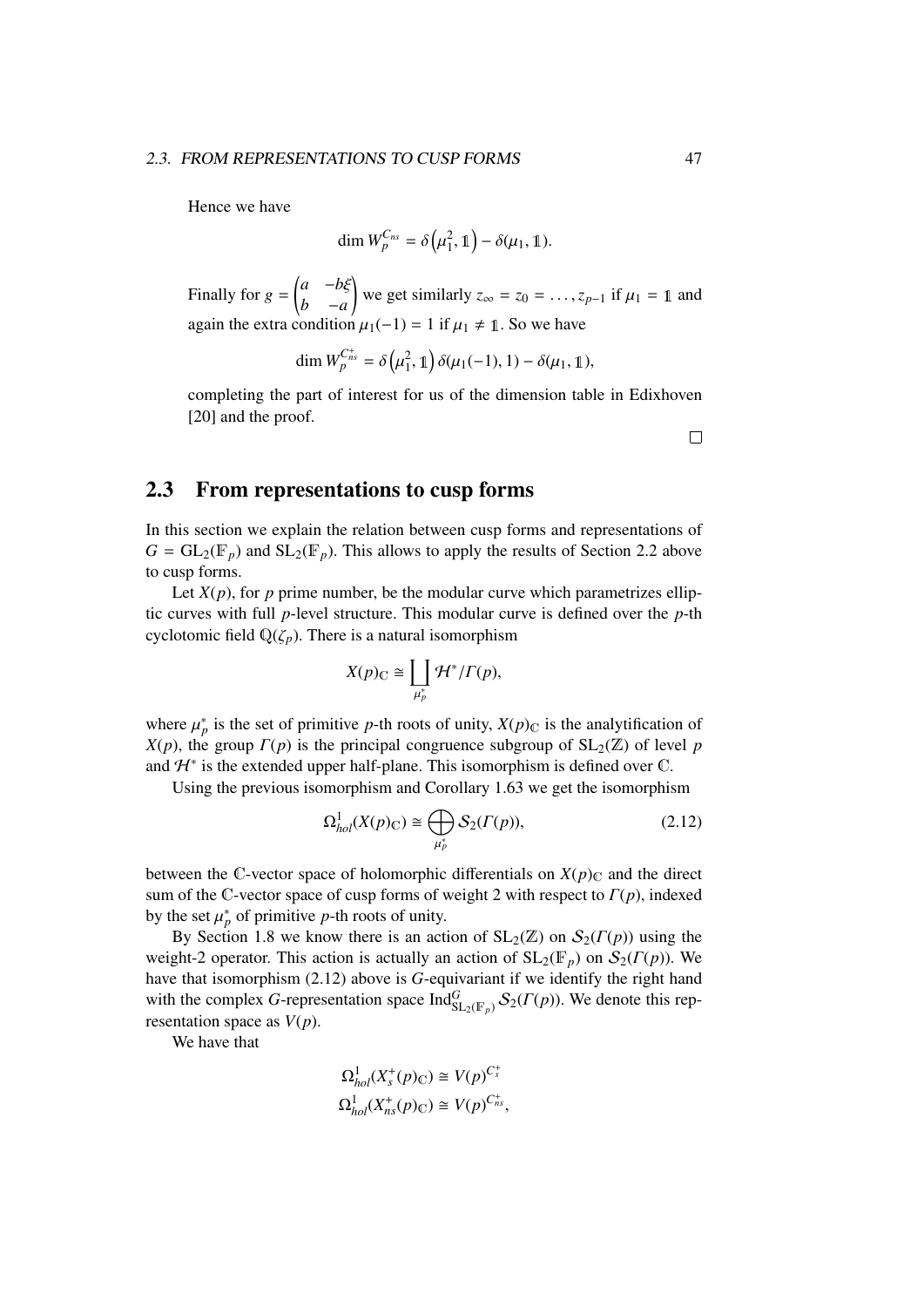where  $V(p)^{C_s^+}$  is the subrepresentation of elements of  $V(p)$  that are invariant with respect to the action of  $C_s^+$  and similarly for  $V(p)^{C_{ns}^+}$ .

We know by Baran [7] Proposition 3.6, that the  $\mathbb{C}[G]$ -span  $V_f$  of a newform  $f \in S_2(\Gamma_0^+(p^2))$ , where *p* is an odd prime, is an irreducible representation. This follows from the strong multiplicity one property.

It is well known that the irreducible representations of *G* are the cuspidal ones and the principal series. The cuspidal representations are parametrized by characters  $\theta$  of  $\mathbb{F}_{p}^{*}$  $_{p^2}^*$  that don't factor through the norm map and a character of  $\mathbb{F}_{p}^*$ , i.e. there are not characters  $\chi: \mathbb{F}_p^* \to \mathbb{C}^*$  such that  $\theta = \chi \circ \text{Norm}$ , where Norm:  $\mathbb{F}_p^*$ <br>the usual narm map. The principal exists representations are persymptotic  $\psi_p^* \to \mathbb{F}_p^*$  is the usual norm map. The principal series representations are parametrized by pairs  $(\mu_1, \mu_2)$  of characters of  $\mathbb{F}_p^*$ . For more details see Section 1.3 above or Piatetski-<br>Shapiro [40] or Fulton and Harris [22] Shapiro [40] or Fulton and Harris [22].

We recall, from Section 1.11, that a modular form is primitive if it is not a twist of a lower level modular form. Let *f* be a newform of  $S_2(\Gamma_0(p^2))$ , we know that, if  $f$  is primitive then  $V_f$  is a cuspidal irreducible representation, on the other hand if *f* is a twist by  $\chi$  of a lower level newform  $g \in S_2(\Gamma_1(p))$  then  $V_f$  is a principal<br>series irreducible representation. More precisely if  $g \in S_2(\Gamma_2(p))$  then  $V_f$  has series irreducible representation. More precisely, if  $g \in S_2(\Gamma_0(p))$  then  $V_f$  has dimension *p* and  $\mu_2 = \mu_1^{-1} = \mu_1 = \chi$ , but if  $g \in S_2(\Gamma_1(p))$  and  $g \notin S_2(\Gamma_0(p))$  then  $V_1$  has dimension  $p + 1$  and  $\mu_2 = \mu_1^{-1} \neq \mu_2 = \chi$ . The irreducible representations of *V<sub>f</sub>* has dimension *p* + 1 and  $\mu_2 = \mu_1^{-1} \neq \mu_1 = \chi$ . The irreducible representations of *G* with dimension 1 never occur in this context *G* with dimension 1 never occur in this context.

Starting with the knowledge of the Fourier coefficients of a basis of newforms for  $S_2(\Gamma_0^+(p^2))$ , we are able to compute the Fourier coefficients of a basis for  $S_2(\Gamma^+_{ns}(p)).$ 

The first step is to observe that there is an isomorphism  $S_2(\Gamma_0^+(p^2)) \cong S_2(\Gamma_s^+(p))$ that doesn't change the Fourier coefficients. We show this in the following lemma.

**Lemma 2.2.** *Let*  $w_N =$  $\begin{pmatrix} 0 & -1 \\ 0 & -1 \end{pmatrix}$ *N* 0 ! *for every positive integer N and let p a prime. The map*

$$
\iota \colon \mathcal{S}_2(\Gamma_0^+(p^2)) \to \mathcal{S}_2(\Gamma_s^+(p))
$$

$$
f \mapsto \iota(f) := pf[w_p]_2
$$

*is an isomorphism and the Fourier coe*ffi*cients of f and* ι(*f*) *are the same.*

*Proof.* We start proving that the map  $\iota$  is well defined. By

$$
\begin{pmatrix} 0 & -1 \\ p & 0 \end{pmatrix} \begin{pmatrix} a & pb \\ pc & d \end{pmatrix} = \begin{pmatrix} d & -c \\ -p^2b & a \end{pmatrix} \begin{pmatrix} 0 & -1 \\ p & 0 \end{pmatrix},
$$

for every *a*, *b*, *c*, *d* ∈  $\mathbb{Z}$  such that  $ad - p^2bc = 1$ , it follows that

$$
f\left[w_p\begin{pmatrix}a & pb\\pc & d\end{pmatrix}\right]_2 = f\left[\begin{pmatrix}d & -c\\ -p^2b & a\end{pmatrix}w_p\right]_2 = f[w_p]_2.
$$

Moreover, by

 $f\begin{bmatrix} a & 0 \\ 0 & a \end{bmatrix}$ 0 *a* \]  $= f,$ <sub>2</sub>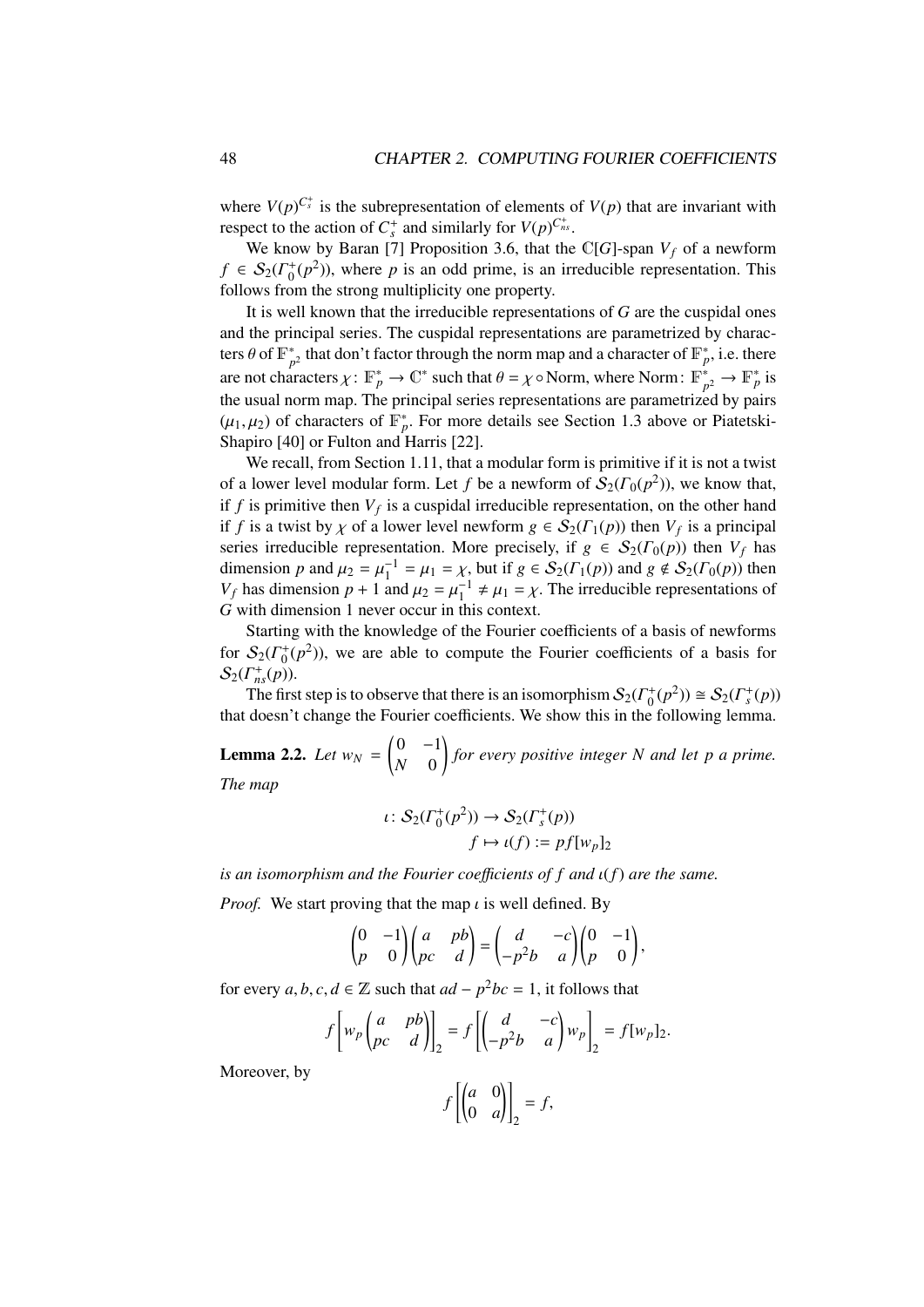### 2.3. FROM REPRESENTATIONS TO CUSP FORMS 49

for every non-zero integer *a*, and by

$$
\begin{pmatrix} 0 & -1 \ p^2 & 0 \end{pmatrix} \begin{pmatrix} 0 & -1 \ p & 0 \end{pmatrix} \begin{pmatrix} pa & b \ c & pd \end{pmatrix} = \begin{pmatrix} p & 0 \ 0 & p \end{pmatrix} \begin{pmatrix} b & -a \ p^2d & -c \end{pmatrix} \begin{pmatrix} 0 & -1 \ p & 0 \end{pmatrix},
$$

for every *a*, *b*, *c*, *d* ∈  $\mathbb{Z}$  such that  $p^2ad - bc = 1$ , it follows that

$$
f\left[w_p\begin{pmatrix}pa & b \\ c & pd\end{pmatrix}\right]_2 = f\left[w_p w_p\begin{pmatrix}pa & b \\ c & pd\end{pmatrix}\right]_2 = f\left[\begin{pmatrix}b & -a \\ p^2d & -c\end{pmatrix}w_p\right]_2 = f[w_p]_2.
$$

So  $\iota$  is well defined.

The C-linearity of  $\iota$  follows by definition of weight-2 operator.

That  $\iota(f) = 0$  implies  $f = 0$  follows trivially by  $\frac{1}{p\tau^2} \neq 0$  for all  $\tau \in \mathcal{H}$ . Thus,  $\iota$  inective is injective.

To prove that *i* is also surjective, we show that if  $g \in S_2(\Gamma_s^+(p))$  then  $g[w_p]_2 \in \Gamma^+(p^2)$ . If this is true we can define  $f := \frac{1}{2}g[w_p]_2 \in S_2(\Gamma^+(p^2))$  and we have  $S_2(\Gamma_0^+(p^2))$ . If this is true we can define  $f := \frac{1}{p} g[w_p]_2 \in S_2(\Gamma_0^+(p^2))$  and we have  $u(f) = g$ , because  $w_p$  is an involution. Hence, we assume  $g \in S_2(\Gamma_s^+(p))$ . By

$$
\begin{pmatrix} 0 & -1 \\ p & 0 \end{pmatrix} \begin{pmatrix} a & b \\ p^2c & d \end{pmatrix} = \begin{pmatrix} d & -pc \\ -pb & a \end{pmatrix} \begin{pmatrix} 0 & -1 \\ p & 0 \end{pmatrix},
$$

for every *a*, *b*, *c*, *d* ∈  $\mathbb{Z}$  such that  $ad - p^2bc = 1$ , it follows that

$$
g\left[w_p\begin{pmatrix}a&b\\p^2c&d\end{pmatrix}\right]_2=g\left[\begin{pmatrix}d&-pc\\-pb&a\end{pmatrix}w_p\right]_2=g[w_p]_2.
$$

Furthermore, we have

$$
g\left[w_p w_{p^2}\right]_2 = g\left[\begin{pmatrix} 0 & 1\\ -1 & 0 \end{pmatrix} w_p\right]_2 = g[w_p]_2,
$$

and we are done.

Finally, we prove the Fourier coefficients invariance. Since  $f \in S_2(\Gamma_0^+(p^2))$ , we have

$$
f(\tau) = (f[w_{p^2}]_2)(\tau) = \frac{1}{p^2 \tau^2} f\left(-\frac{1}{p^2 \tau}\right),
$$

for every  $\tau \in \mathcal{H}$  and where the second equality holds by definition of weight-<br>2 operator for matrices with not unitary determinant, see Pemark 1.49. Hence 2 operator for matrices with not unitary determinant, see Remark 1.49. Hence, substituting  $\tau$  with  $-\frac{1}{p\tau}$  we have

$$
f\left(-\frac{1}{p\tau}\right) = \frac{1}{p^2 \frac{1}{p^2 \tau^2}} f\left(-\frac{1}{-p^2 \frac{1}{p\tau}}\right) = \tau^2 f\left(\frac{\tau}{p}\right).
$$

It follows that

$$
(f[w_p]_2)(\tau) = \frac{1}{p\tau^2} f\left(-\frac{1}{p\tau}\right) = \frac{1}{p} f\left(\frac{\tau}{p}\right).
$$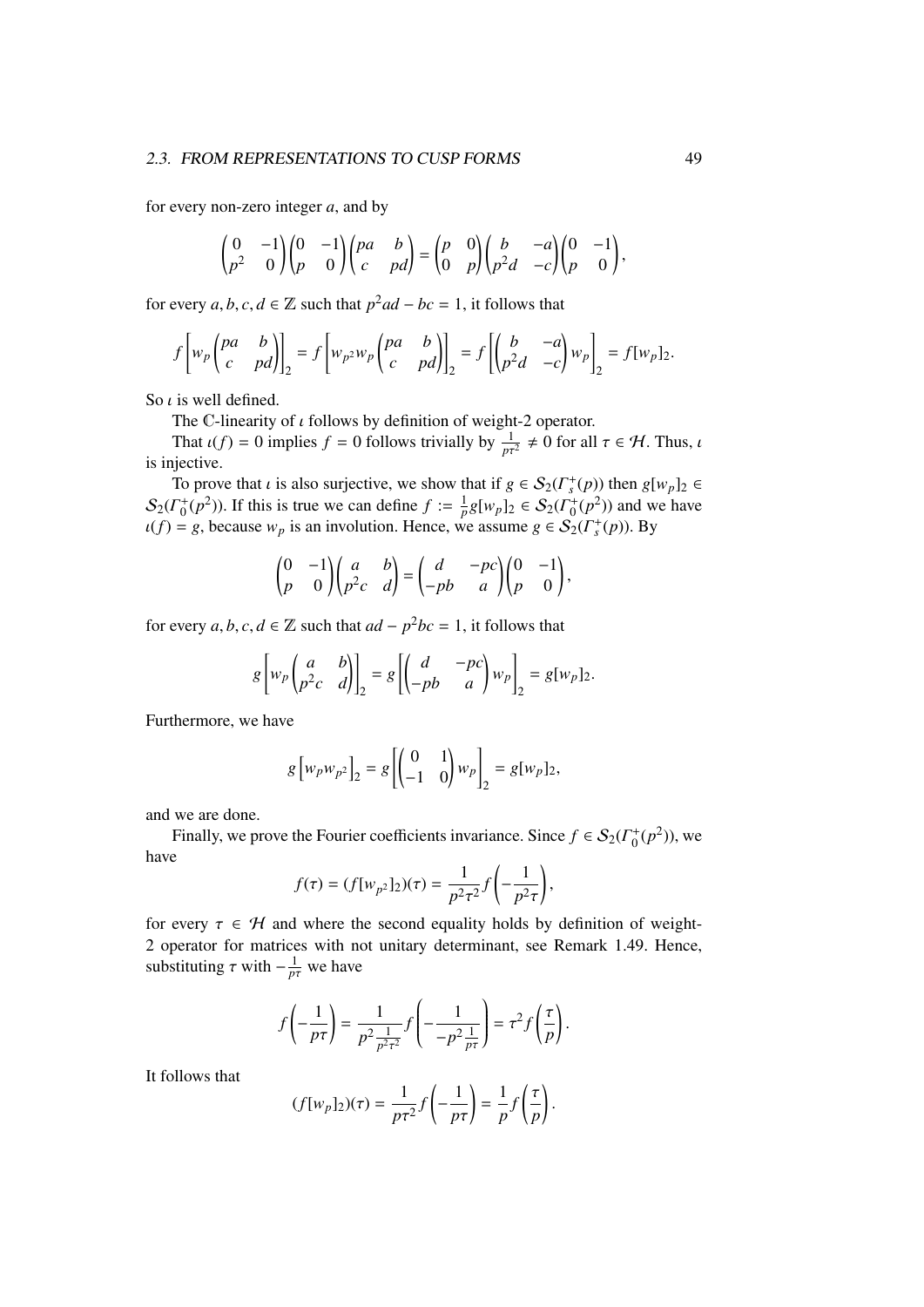This means that if  $f(\tau) = \sum_{n=1}^{\infty} a_n q^n$ , where  $q = e^{2\pi i \tau}$ , then

$$
\iota(f)(\tau) = p(f[w_p]_2)(\tau) = \sum_{n=1}^{\infty} a_n q^n,
$$

where  $q = e^{\frac{2\pi i \tau}{p}}$ , i.e. *f* and  $\iota(f)$  have the same Fourier coefficients, but different *q*'s.

Now, it is enough to show how to compute the Fourier coefficients of a basis for  $S_2(\Gamma^+_{ns}(p))$  from the coefficients of a basis of newforms for  $S_2(\Gamma^+_s(p))$ .

We don't explain how to do this when  $f$  is a primitive newform and hence  $V_f$ is a cuspidal representation, becuase it is already described in Baran [7]. So, we focus on the case of *f* twist of a newform  $g \in S_2(\Gamma_1(p))$ .

If *f* is a twist of a newform  $g \in S_2(\Gamma_1(p))$ , there is a non-trivial Dirichlet character  $\chi: \mathbb{F}_p^* \to \mathbb{C}^*$  such that  $f = g \otimes \chi$ . We know that the pair of characters corresponding to  $V_f$  is  $(\chi, \chi^{-1})$ .<br>Let  $f = g \otimes \chi$  be a twist of a

Let  $f = g \otimes \chi$  be a twist of a newform  $g \in S_2(\Gamma_1(p))$  and a non-trivial Dirichlet character  $\chi: \mathbb{F}_p^* \to \mathbb{C}^*$ , and let

$$
g(\tau)=\sum_{n=1}^{\infty}a_nq^n,
$$

the Fourier expansion of *g*, where  $q = e^{\frac{2\pi i \tau}{p}}$ . We denote by  $\varepsilon_g$  the eigenvalue of *g* with respect to the Atkin-Lehner involution w i.e.  $g(w)$   $h = g$  *g* and  $g = +1$ . Let with respect to the Atkin-Lehner involution  $w_p$ , i.e.  $g[w_p]_2 = \varepsilon_g g$  and  $\varepsilon_g = \pm 1$ . Let

$$
\mathfrak{g}_{\infty}(\tau) := p\varepsilon_g \sum_{n=1}^{\infty} a_n q^{pn},
$$

where the  $a_n$ 's are the Fourier coefficients of *g* and  $q = e^{\frac{2\pi i \tau}{p}}$  and let

$$
g_k(\tau) := \sum_{n=1}^{\infty} a_n \zeta_p^{-kn} q^n,
$$

for  $k = 0, \ldots, p - 1$ , where  $\zeta_p = e^{\frac{2\pi i}{p}}$  is a *p*-th root of unity, the  $a_n$ 's are the Fourier coefficients of *g* and  $q = e^{\frac{2\pi i \tau}{p}}$ . Of course, we have  $g_0 = g$ .

We construct the C-vector space  $V_q$  freely generated by  $g_{\infty}, g_0, \ldots, g_{p-1}$ . This space has dimension  $p + 1$  over  $\mathbb{C}$ .

Using the same notation of Section 2.2 above, we consider the complex one dimensional representation *V* of the Borel subgroup *B* such that  $\beta \cdot v = \chi(\beta)v$  for every  $v \in V$  and for every  $\beta \in B$ , where  $\chi$  is the character used to twist g and get *f*. Furthermore, we consider the complex representation  $W = \text{Ind}_{B}^{G} V$  induced by *V* from *B* to *G*. We see *W* as a C[*G*]-module using

$$
W=\mathbb{C}[G]\otimes_{\mathbb{C}[B]}V.
$$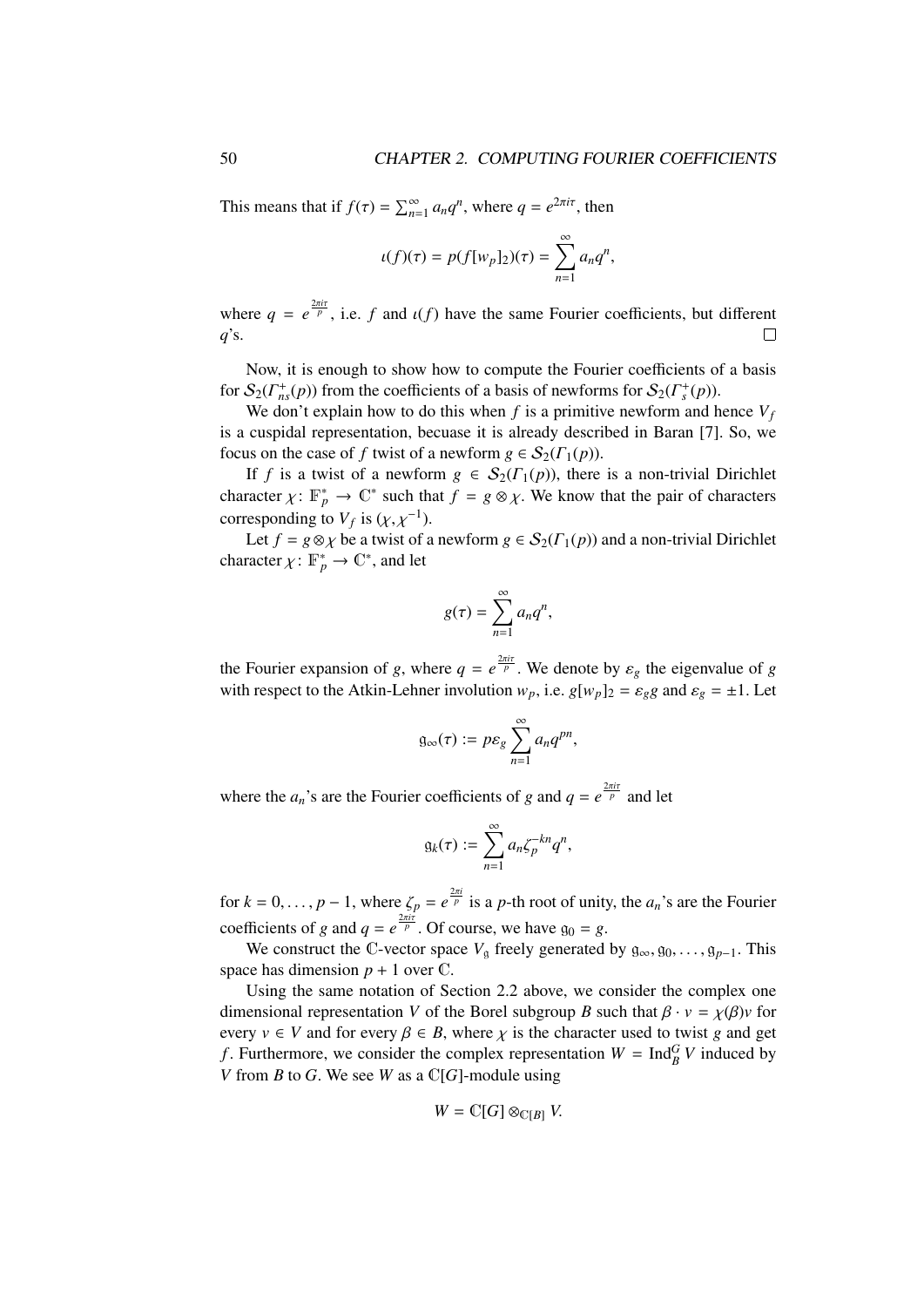A basis of this representation *W* is  $g_{\infty}, g_0, \ldots, g_{p-1}$ , where

$$
g_{\infty} = \begin{pmatrix} 1 & 0 \\ 0 & 1 \end{pmatrix},
$$
  
\n
$$
g_k = \begin{pmatrix} k & k+1 \\ -1 & -1 \end{pmatrix}, \text{ for } k = 0, 1, \dots, p-1.
$$

**Proposition 2.3.** Let W be the complex G-representation defined above. Then  $V<sub>q</sub>$ *is a complex*  $\mathrm{SL}_2(\mathbb{F}_p)$ -representation isomorphic to  $\mathrm{Res}^G_{\mathrm{SL}_2(\mathbb{F}_p)}W.$ 

*Proof.* The map  $(g_k \otimes 1) \mapsto g_k$  for  $k = \infty, 0, \ldots, p - 1$  is C-linear, so it is enough to check that is also  $SL_2(\mathbb{F}_p)$ -equivariant. By definition of  $SL_2(\mathbb{F}_p)$  action we can check the equivariance only for the generators  $S =$  $\begin{pmatrix} 0 & -1 \\ 1 & 0 \end{pmatrix}$  and *T* =  $\begin{pmatrix} 1 & 1 \\ 0 & 1 \end{pmatrix}$  of  $SL_2(\mathbb{Z})$ .

We described the action of *G* on *W* in the Section 2.2 above and we can assume that  $\mu_2 = \mu_1^{-1} = \chi^{-1}$ , where  $\mu_1, \mu_2$  are the character parametrizing the representation *W* and  $\chi$  is the character we used to twist *g*. So we get

$$
Tg_{\infty} \otimes 1 = g_{\infty} \otimes 1,
$$
  
\n
$$
Tg_k \otimes 1 = g_{k-1} \otimes 1, \quad \text{if } k \neq \infty,
$$
  
\n
$$
Sg_{\infty} \otimes 1 = g_0 \otimes 1,
$$
  
\n
$$
Sg_0 \otimes 1 = g_{\infty} \otimes 1,
$$
  
\n
$$
Sg_k \otimes 1 = g_{-\frac{1}{k}} \otimes \chi^2(k), \quad \text{if } k \neq \infty, 0.
$$

On the modular form side, for each  $\tau \in \mathcal{H}$ , we have

$$
(g_{\infty}[T]_2)(\tau) = p\varepsilon_g \sum_{n=1}^{\infty} a_n e^{\frac{2\pi i (\tau + 1)pn}{p}} = p\varepsilon_g \sum_{n=1}^{\infty} a_n e^{\frac{2\pi i \tau pn}{p}} = g_{\infty}(\tau),
$$
  

$$
(g_k[T]_2)(\tau) = \sum_{n=1}^{\infty} a_n \zeta_p^{-kn} e^{\frac{2\pi i (\tau + 1)n}{p}} = \sum_{n=1}^{\infty} a_n \zeta_p^{-kn} e^{\frac{2\pi i \tau n}{p}} \zeta_p^n =
$$
  

$$
= \sum_{n=1}^{\infty} a_n \zeta_p^{-(k-1)n} e^{\frac{2\pi i \tau n}{p}} = g_{k-1}(\tau), \quad \text{if } k \neq \infty,
$$
  

$$
(g_{\infty}[S]_2)(\tau) = \frac{1}{\tau^2} \sum_{n=1}^{\infty} a_n e^{-\frac{2\pi i n}{p\tau}} = p\varepsilon_g \sum_{n=1}^{\infty} a_n e^{2\pi i \tau n} = g_0(\tau),
$$

where the second equality hold by  $g[w_p]_2 = \varepsilon_g g$ , with  $\varepsilon_g = \pm 1$ , depending on *g*. By

$$
(g_{\infty}[S]_2)(\tau) = g_0(\tau),
$$

we have

$$
(g_0[S]_2)(\tau) = g_{\infty}(\tau),
$$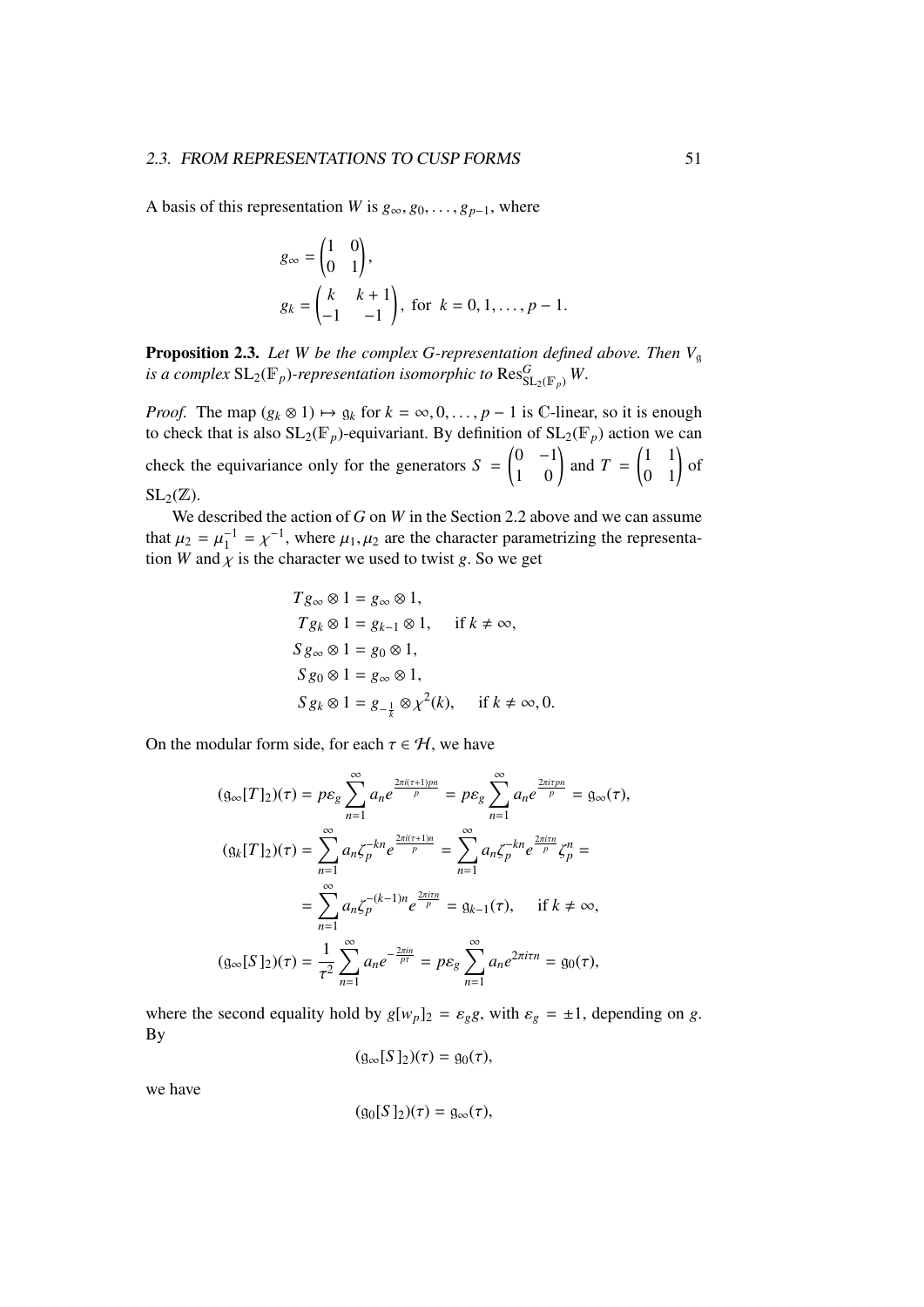$\Box$ 

acting by *S* on both sides and using that *S* is an involution. And finally we have

$$
(g_k[S]_2)(\tau) = \chi^2(k)g_{-\frac{1}{k}}(\tau), \quad \text{if } k \neq \infty, 0.
$$

Therefore, by Proposition 2.1 and by Proposition 2.3 above we get the following formulas.

**Corollary 2.4.** *Let*  $f = g \otimes \chi \in S_2(\Gamma_s^+(p))$  *be a twist of a newform*  $g \in S_2(\Gamma_1(p))$ <br>and a non-trivial character  $\chi: \mathbb{R}^* \to \mathbb{C}^*$ . Let  $\xi$  be a fixed quadratic non-residue *and a non-trivial character*  $\chi: \mathbb{F}_p^* \to \mathbb{C}^*$ . Let  $\xi$  be a fixed quadratic non-residue<br>of  $\mathbb{F}_p$  and let  $g \to g$   $\to g$  the the basis of representation V, defined above. Then *of*  $\mathbb{F}_p$  *and let*  $\mathfrak{g}_{\infty}, \mathfrak{g}_0, \ldots, \mathfrak{g}_{p-1}$  *be the basis of representation*  $V_{\mathfrak{g}}$  *defined above. Then* 

$$
h(\tau):= \mathfrak{g}_{\infty}(\tau)+\sum_{k=0}^{p-1}z_k\mathfrak{g}_k(\tau),
$$

*is a cusp form*  $h \in S_2(\Gamma^+_{ns}(p))$  *if and only if* 

$$
\begin{cases} z_{\infty} = z, \\ z_k = \chi^{-1} \left( k^2 - \xi \right) z, \quad k \neq \infty, \end{cases}
$$

*where*  $z \in \mathbb{C}$  *is an arbitrary constant.* 

By Corollary 2.4 we have that the the cusp forms of  $S_2(\Gamma^+_{ns}(p))$  are the forms *h* such that

$$
h(\tau) := z \left( \mathfrak{g}_{\infty}(\tau) + \sum_{k=0}^{p-1} \chi^{-1} \left( k^2 - \xi \right) \mathfrak{g}_k(\tau) \right),
$$

with the notation as above, for some  $f = g \otimes \chi \in S_2(\Gamma_s^+(p))$  twist of a newform  $g \in S_2(\Gamma_s(p))$  and a non-trivial character  $\chi: \mathbb{R}^* \to \mathbb{C}^*$ . In terms of Fourier coefficients  $\mathcal{S}_2(\Gamma_1(p))$  and a non-trivial character  $\chi: \mathbb{F}_p^* \to \mathbb{C}^*$ . In terms of Fourier coefficients, if

$$
g(\tau)=\sum_{n=1}^{\infty}a_nq^n,
$$

is the Fourier expansion of *g*, where  $q = e^{\frac{2\pi i \tau}{p}}$ , and

$$
h(\tau) = \sum_{n=1}^{\infty} b_n q^n,
$$

is the Fourier expansion of *h*, where again  $q = e^{\frac{2\pi i\tau}{p}}$ , we have

$$
b_n = \begin{cases} \left(\sum_{k=0}^{p-1} \chi^{-1}\left(k^2 - \xi\right) \zeta_p^{-kn}\right) a_n & \text{if } p \nmid n, \\ p \varepsilon_g a_{\frac{n}{p}} + \left(\sum_{k=0}^{p-1} \chi^{-1}\left(k^2 - \xi\right) \zeta_p^{-kn}\right) a_n & \text{if } p \mid n, \end{cases}
$$

where  $\xi$  is the fixed quadratic non-residue of  $\mathbb{F}_p$  and  $\zeta_p = e^{\frac{2\pi i}{p}}$  is a *p*-th root of unity.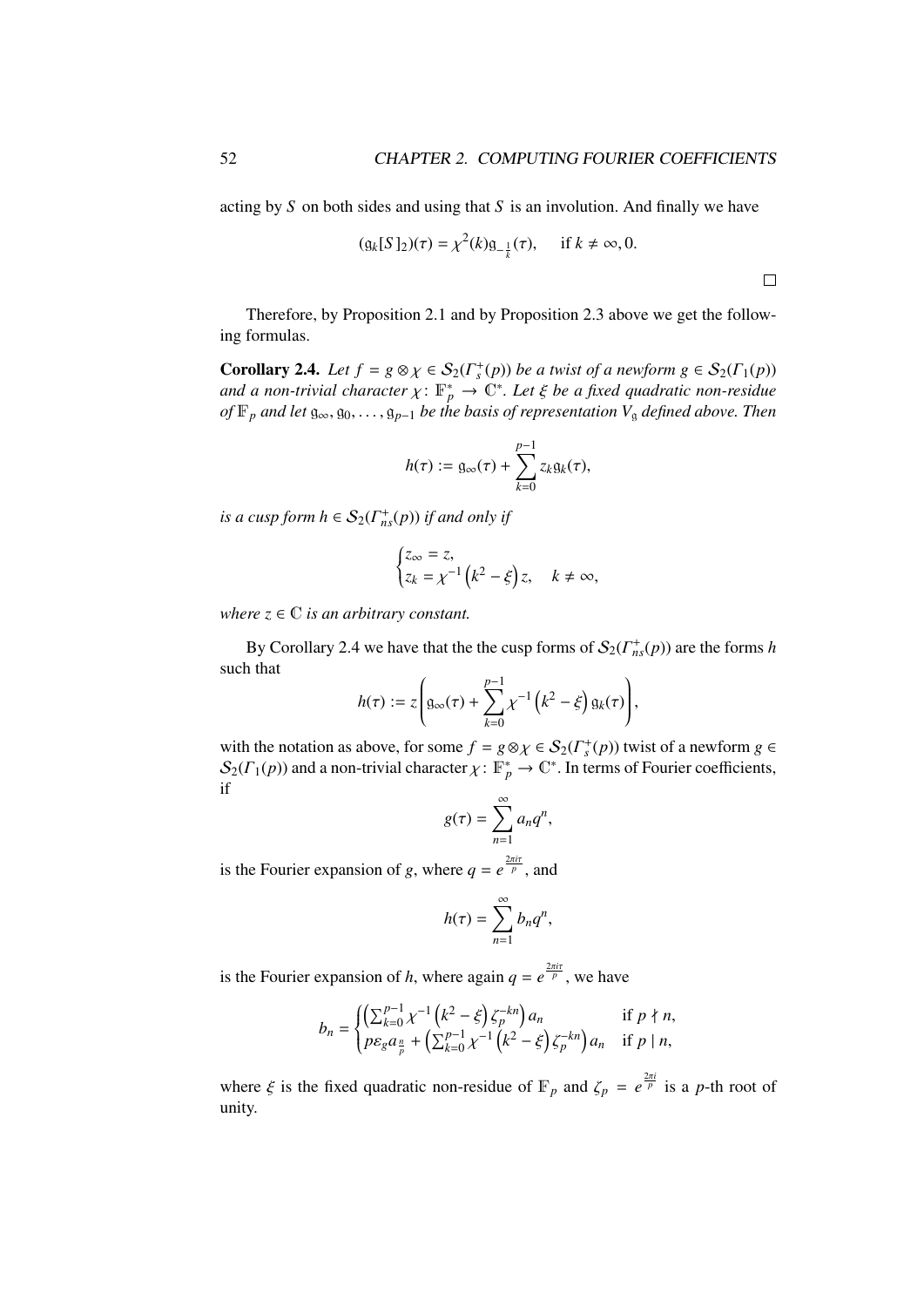# Chapter 3

# Explicit equations and other explicit computations

### 3.1 Introduction

According to Serre's uniformity conjecture we have an explicit description of the finitely many rational points on modular curves  $X_0^+(p)$  and  $X_{ns}^+(p)$ . See Section 1.12 for more details about rational points on modular curves. The expected rational points on  $X_0^+(p)$  are the cusp and the points corresponding to elliptic curves with complex multiplication such that *p* is split or ramifies in their endomorphism ring. We point out that the curve  $X_0^+(p)$  has, for every prime *p*, only one cusp and it is always rational; see for example Ogg [39]. Differently, the expected rational points on  $X_{ns}^{+}(p)$  are the points corresponding to elliptic curves with complex multiplication such that  $p$  is inert in their endomorphism ring; we point out that cusps are never rational in this case. We call an *exceptional* rational point every rational point that is not included in the expected ones.

Usually one can look for exceptional rational points numerically where the height of points is the natural upper bound to choose for this search. If one use a simple brute force enumeration, the value of height, that allows to finish the search in reasonable time, depends on genus of curve, i.e. it depends on the number of variables, and it is very small. Often, it does not reach two digits number in examples we treat. Hence the numerical evidence for Serre's conjecture is very low. In some particular cases, that we explain below in this section, we are able to improve this bound up to 10000 digits number in best istances. To explain this method, we need some data that we briefly recall.

In the table below we list dimensions of rational eigenspaces of Hecke algebra acting on  $S_2(X_0(p))$ , for all prime number  $p \leq 300$  such that the genus of the modular curve  $X_0^+(p)$  is at least 6. For the complete list, up to 300, see [12].

The prime  $p$  is the level, + and  $-$  are the dimensions of spaces of newforms with eigenvalue +1 and −1 respectively, with respect to usual Atkin-Lehner operator *wp*. If these spaces split, we write the dimension of each component. The number of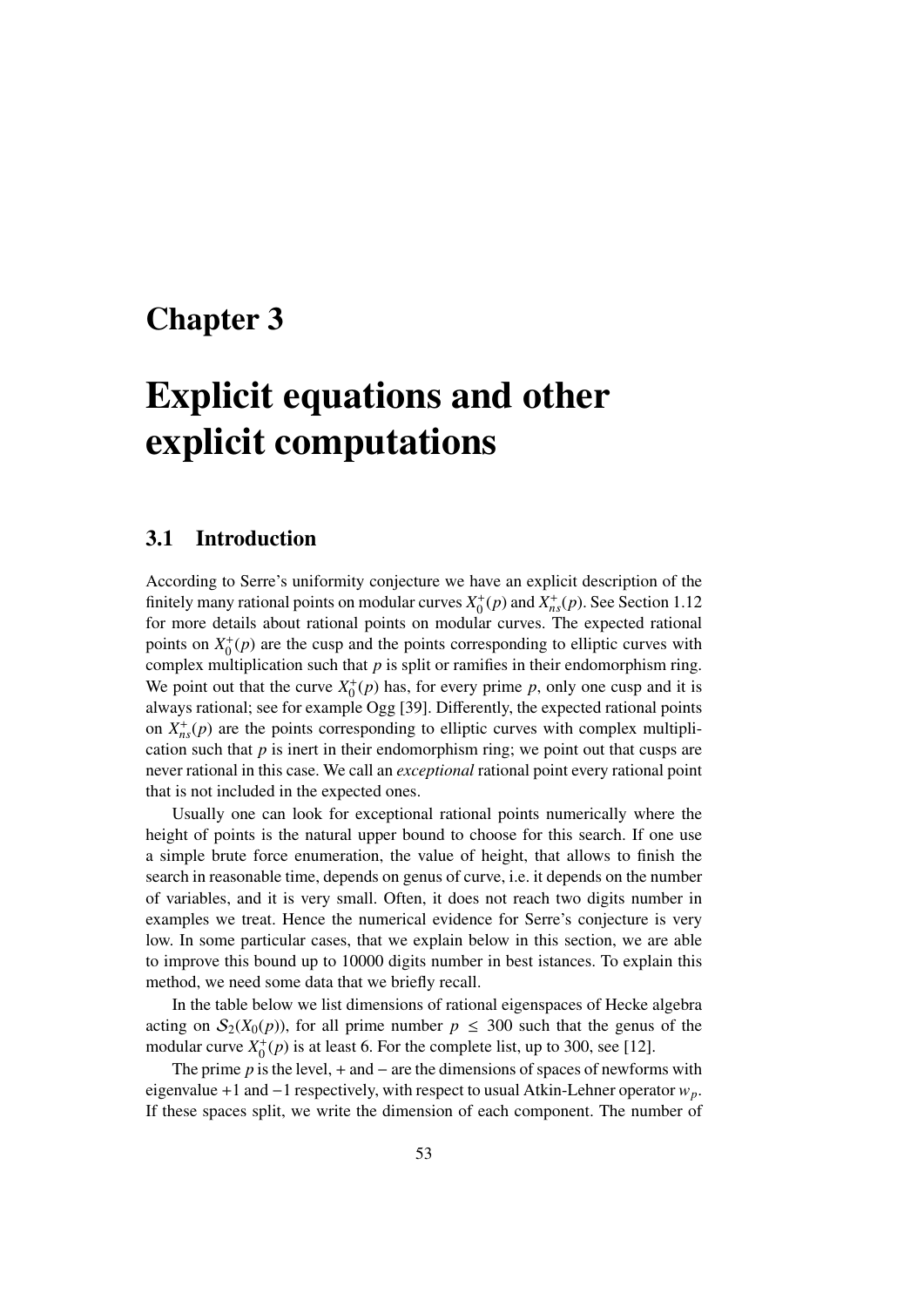| $\boldsymbol{p}$ | $^{+}$       |               |
|------------------|--------------|---------------|
| 163              | $6 = 1 + 5$  | 7             |
| 193              | $7 = 2 + 5$  | 8             |
| 197              | $6 = 1 + 5$  | 10            |
| 211              | $6 = 3 + 3$  | $11 = 2 + 9$  |
| 223              | $6 = 2 + 4$  | 12            |
| 229              | $7 = 1 + 6$  | 11            |
| 233              | 7            | $12 = 1 + 11$ |
| 241              | 7            | 12            |
| 257              | 7            | 14            |
| 269              | $6 = 1 + 5$  | 16            |
| 271              | 6            | 16            |
| 277              | $10 = 1 + 9$ | $12 = 3 + 9$  |
| 281              | 7            | 16            |
| 283              | 9            | 14            |
| 293              | 8            | 16            |

components is also the number of Galois-conjugacy classes of newforms and the corresponding dimensions are the cardinalities of these classes.

We focus on the +-space, i.e. the jacobian of  $X_0^+(p)$ . Since to each Galoisconjugacy class we can associate an abelian variety which dimension is equal to the cardinality of corresponding class, if there is a one-element class then the associated abelian variety is, in fact, an elliptic curve and we denote it by  $E_{(p,+)}$ . We<br>linear by Fighler Shimum theory (see Known [20] Theorem 11.74 and Section 2.5 know by Eichler-Shimura theory (see Knapp [30] Theorem 11.74 and Section 3.5 Lemma 3.6 below) that there is an algebraic map from  $X_0^+(p)$  to  $E_{(p,+)}$ . We call it the *E*-map and we denote it by  $\pi_E$ . It follows that the rational points of  $X_0^+(p)$ <br>belong to the inverse image of rational points of  $F_{\epsilon}$ . belong to the inverse image of rational points of  $E_{(p,+)}$ .<br>
Line Cromon's tables in [15] or the LMEDP or

Using Cremona's tables in [15] or the LMFDB online database [34] to know the Mordell-Weil generators of  $E_{(p,+)}$ , we are able to enumerate the rational points<br>of this elliptic gurus. Haughly we can look for rational points on  $Y^+(x)$  up to g of this elliptic curve. Usually we can look for rational points on  $X_0^+(p)$  up to a fixed height, the *E*-map allows to make bigger this upper bound, without increase in time. In Section 3.6 below we explain in detail how we can do this.

In the non-split case, by Chen [14] or Edixhoven [20], we know that the jacobian  $J_{ns}^+(p)$  of  $X_{ns}^+(p)$  is isogenous to the new part of jacobian  $J_0^+(p^2)$  of  $X_0^+(p^2)$ , i.e. there is an isogeny  $\phi: J_{ns}^+(p) \to J_0^+(p^2)^{new}$ . Hence, if there is a newform  $f \in S_0(Y_0(p^2))$  with integer Fourier coefficients and we eigenvalue equal to +1, then  $S_2(X_0(p^2))$  with integer Fourier coefficients and  $w_p$ -eigenvalue equal to +1, then, as we explained above, there are an elliptic curve  $E_{(p^2,+)}$  and a map from  $X_0^+(p^2)$  to<br>this elliptic curve  $F_{(p^2,+)}$ . The explicit computation of  $F_{(p^2,+)}$  and  $\pi_{(p^2,+)}$ .  $Y_0^+(p)$ this elliptic curve  $E_{(p^2,+)}$ . The explicit computation of *E*-map  $\pi_E : X_{ns}^+(p) \to E_{(p^2,+)}$ <br>is harder because, now  $\pi_D$  is the composition of the map from the modular curve is harder because, now,  $\pi_E$  is the composition of the map from the modular curve  $X_{ns}^{+}(p)$  to its jacobian with the isogeny  $\phi$ , and this fact increase the degree of poly-<br>nomials we look for nomials we look for.

Using online Stein tables [50] we list the modular curves  $X_0(p^2)$ , where p is a prime number, such that  $p^2 < 1000$  and the genus of  $X_0^+(p^2)$  is at least 6. In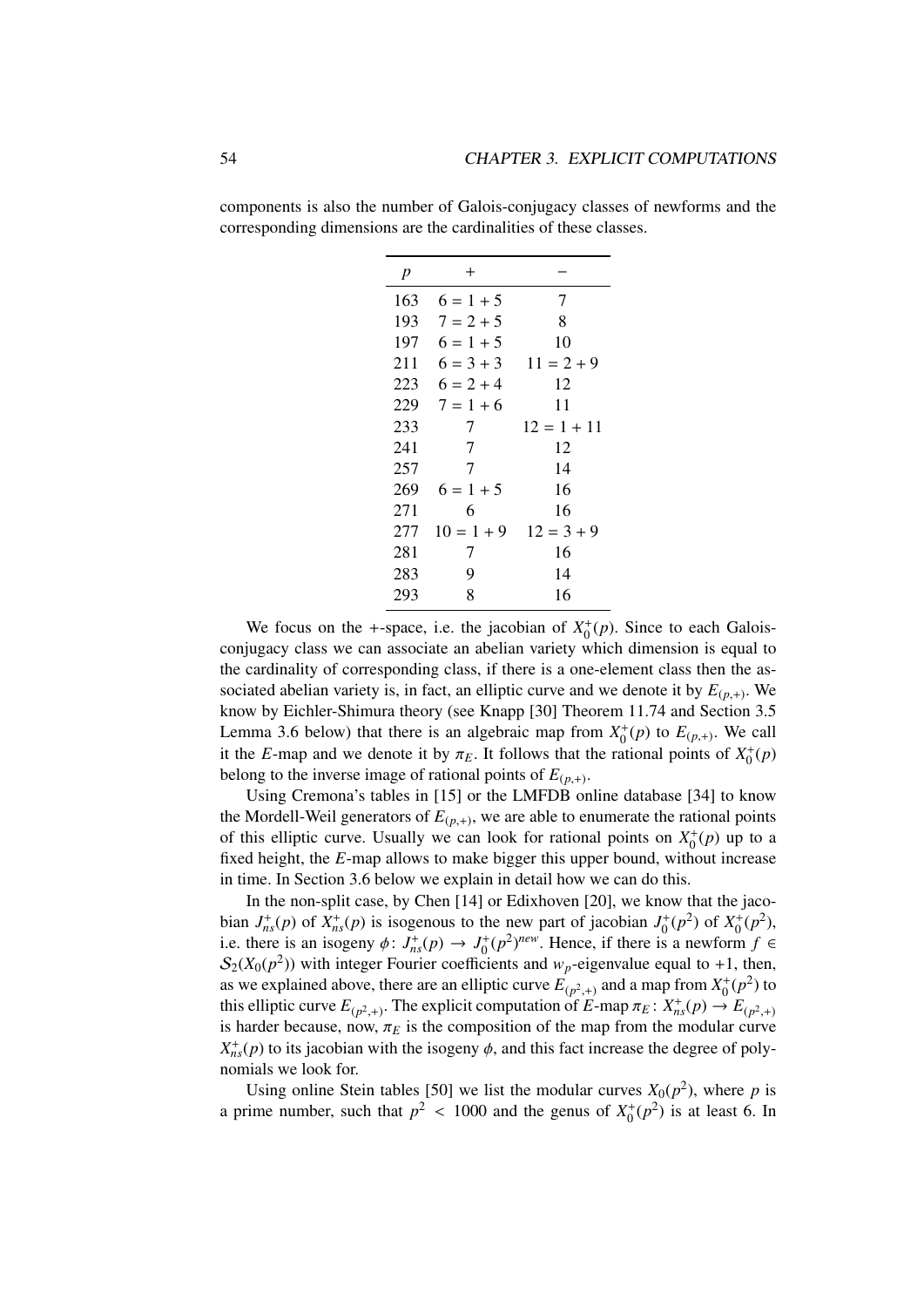particular  $p^2$  is the level, p is the prime factor, + and – are the dimensions of spaces of newforms with eigenvalue +1 and −1 respectively, with respect to usual Atkin-Lehner operator  $w_p$ . If these spaces split, we write the dimension of each component.

|        | $\boldsymbol{p}$ |                                                     |                                       |
|--------|------------------|-----------------------------------------------------|---------------------------------------|
| 289 17 |                  | $7 = 1 + 1 + 2 + 3$                                 | $10 = 1 + 2 + 3 + 4$                  |
| 361 19 |                  | $9 = 1 + 1 + 3 + 4$                                 | $13 = 1 + 1 + 2 + 2 + 2 + 2 + 3$      |
| 529    | 23               | $12 = 2 + 2 + 4 + 4$                                | $20 = 2 + 2 + 2 + 2 + 2 + 2 + 3 + 5$  |
|        |                  | $841 \quad 29 \quad 26 = 2 + 2 + 2 + 3 + 3 + 6 + 8$ | $32 = 2 + 2 + 2 + 6 + 8 + 12$         |
| 961    | $-31$            | $28 = 2 + 2 + 8 + 16$                               | $35 = 2 + 2 + 2 + 2 + 3 + 4 + 8 + 12$ |

In this chapter we explain how we make explicit calculations to get equations for a projective model of some modular curves.

Then we explain how to compute the prescribed rational points and how to improve the basic upper bound using the *E*-map to look for exceptional rational points.

In the end of this chapter we attach tables of some examples. In particular, given a modular curve *X*, we list in Section 3.7 some explicit equations for a projective model of it, its expected rational points and the upper bound used to look for exceptional ones. The considered modular curves are  $X = X_0^+(p)$  for *<sup>p</sup>* <sup>=</sup> <sup>163</sup>, <sup>193</sup>, <sup>197</sup>, <sup>211</sup>, <sup>223</sup>, <sup>229</sup>, <sup>233</sup>, 241, 257, <sup>269</sup>, <sup>271</sup>, <sup>277</sup>, <sup>281</sup>, <sup>283</sup>, 293, and  $X = X_{ns}^{+}(p)$  for  $p = 17$ .

### 3.2 How many Fourier coefficients do we need?

In this section we explain how many Fourier coefficients we should use to prove the found equations are correct and not only numerically approximated. This number depends only on degree of equations, genus and number of elliptic points of the modular curve.

Let *Γ* be a congruence subgroup of  $SL_2(\mathbb{Z})$ , let  $f_1, \ldots, f_g$  be a basis of  $\mathcal{S}_2(\Gamma)$ where *g* is the genus of  $X(\Gamma)$  and let

$$
F = \sum_{i_1=1}^g \cdots \sum_{i_d=1}^g c_{i_1,\dots,i_d} f_{i_1} \dots f_{i_d},
$$

a linear combination of products of *d* elements of this basis, so  $F \in S_{2d}(\Gamma)$ . Let  $\mathcal{A}_k(\Gamma)$  be the field of automorphic forms of weight *k* with respect to  $\Gamma$ , let  $\mathbb{C}(X(\Gamma))$ be the field of meromorphic functions of *X*(Γ) and *h* a nonzero element of it. We know that  $\mathcal{A}_k(\Gamma) \simeq \mathbb{C}(X(\Gamma))h$  for every  $k \in \mathbb{Z}$ . Hence, given the above basis *f*<sub>1</sub>, ..., *f<sub>g</sub>*, we can choose *f*<sub>1</sub> = *f* and write *f<sub>i</sub>* = *h<sub>i</sub>f* where *h<sub>i</sub>*  $\in$   $\mathbb{C}(X(\Gamma))$  for *i* – 2 *a*<sub>*i*</sub> If follows that we can write  $i = 2, \ldots, g$ . It follows that we can write

$$
F=h_Ff^d,
$$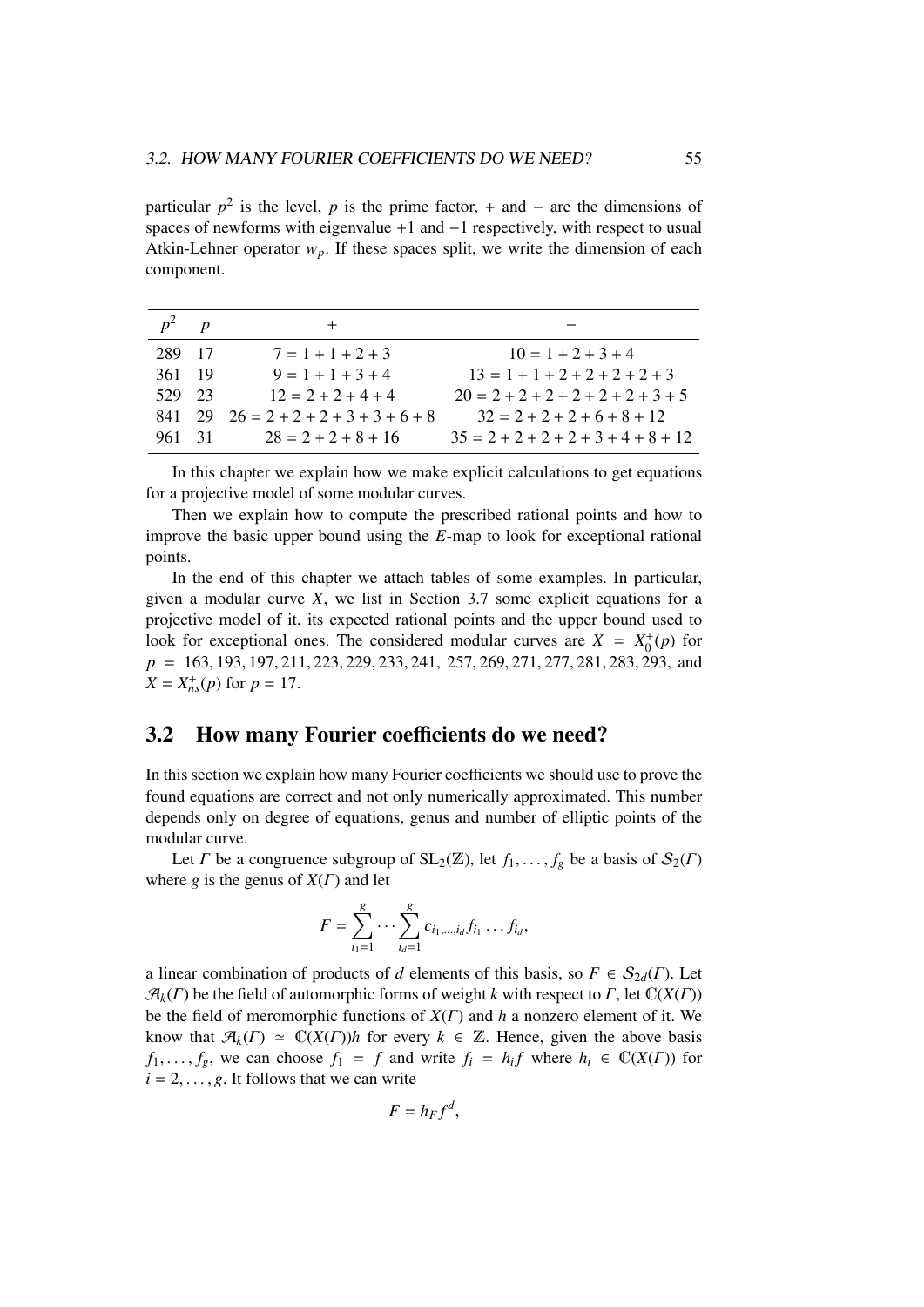where  $h_F \in \mathbb{C}(X(\Gamma))$  and it is explicitly

$$
h_F = \sum_{i_1=1}^g \cdots \sum_{i_d=1}^g c_{i_1,\dots,i_d} h_{i_1} \dots h_{i_d},
$$

where  $h_1 = 1$ .

We want to find a divisor  $D_F$  and a positive integer *m* such that  $h_F \in L(D_F)$ and such that if  $h_F \in L(D_F - m(\infty))$  then  $h_F = 0$  and hence  $F = 0$ . We have

$$
\operatorname{div}(h_F) = \operatorname{div}(F) - d \cdot \operatorname{div}(f),
$$

moreover we know also that

$$
\operatorname{div}(F) \ge \sum_{i=1}^{\varepsilon_{\infty}} Q_i,
$$

because *F* is a cusp form, where  $\varepsilon_{\infty}$  is the number of cusps of  $X(\Gamma)$  and

$$
\operatorname{div}(f) = K + \sum_{P \in Y(\Gamma)} \left( 1 - \frac{1}{e_P} \right) P + \sum_{i=1}^{e_{\infty}} Q_i,
$$

where  $K = \text{div}(\omega)$  is a canonical divisor,  $\omega = \omega(f) = f(\tau)d\tau$  is the holomorphic differential associated to *f* and  $e_P \in \{1, 2, 3\}$  is the period of the point *P*. The divisor is well defined because the number of cusps and elliptic points is finite and for *P* not elliptic we have that the corresponding summand in the second sum is zero. So we can write

$$
\operatorname{div}(h_F) \ge (1-d) \sum_{i=1}^{\varepsilon_{\infty}} Q_i - d \cdot K - d \sum_{P \in Y(\Gamma)} \left(1 - \frac{1}{e_P}\right) P,
$$

hence  $h_F \in L(D_F)$  with

$$
D_F = (d-1)\sum_{i=1}^{\varepsilon_{\infty}} Q_i + d \cdot K + d \sum_{P \in Y(\Gamma)} \left(1 - \frac{1}{e_P}\right) P.
$$

Now we suppose  $h_F \in L(D_F - m(\infty))$ . If deg( $D_F - m(\infty)$ ) < 0 then  $L(D_F - m(\infty))$ is trivial and we are done. So it suffices to observe that

$$
\deg(D_F - m(\infty)) = d - 1 + 2d(g - 1) + d \sum_{P \in Y(\Gamma)} \left(1 - \frac{1}{e_P}\right) - m,
$$

to get a lower bound for *m*

$$
m \ge d(2g-1) + d \sum_{P \in Y(\Gamma)} \left(1 - \frac{1}{e_P}\right),
$$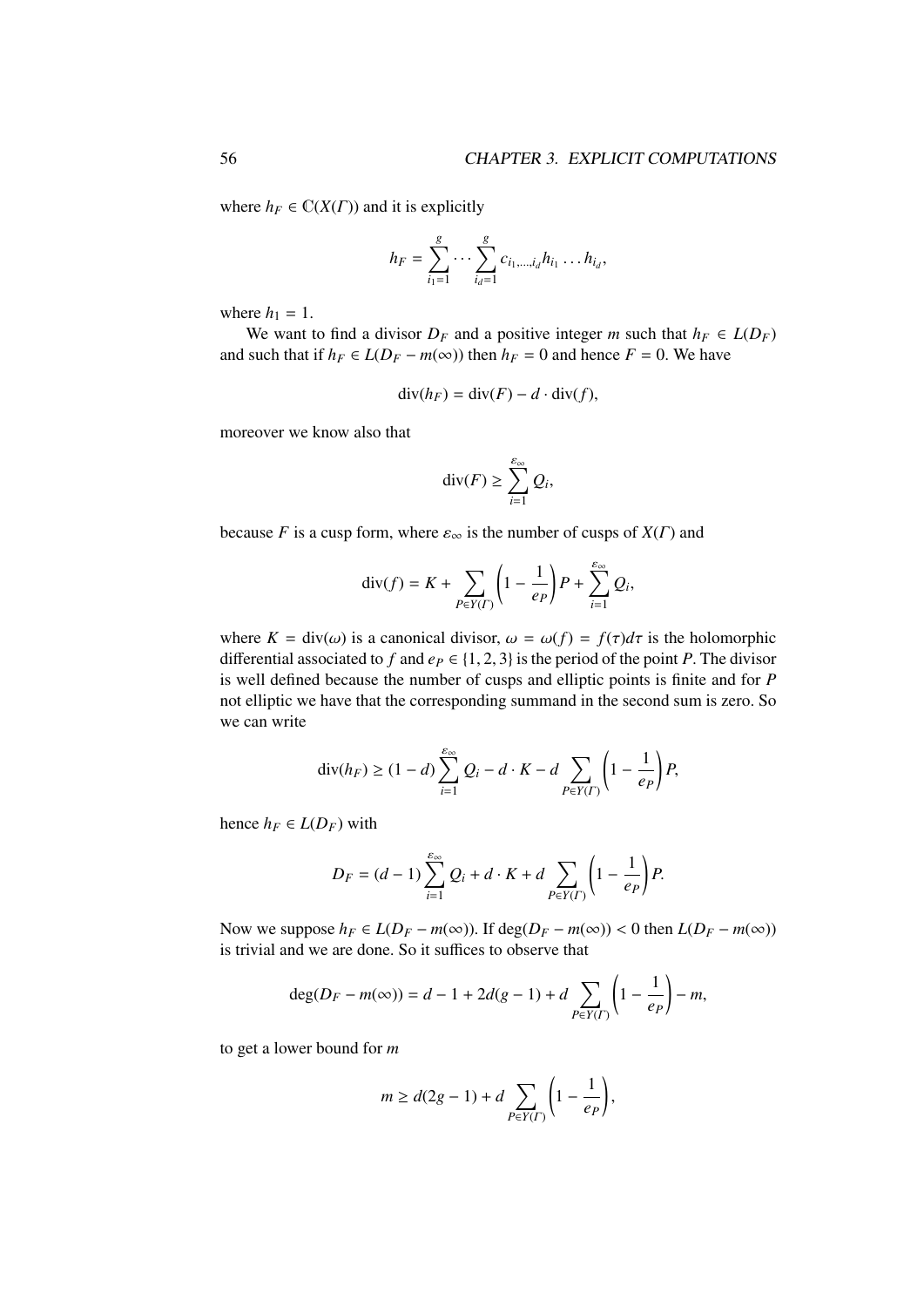### 3.3. METHOD TO GET EXPLICIT EQUATIONS 57

where  $e_P \in \{1, 2, 3\}$  is the period of *P* for every point of the modular curve  $X(\Gamma)$ that is not a cusp, *d* is the degree of *F* as homogenous polynomial in the elements of a basis of  $S_2(\Gamma)$ , and *g* is the genus of  $X(\Gamma)$ . Denoting by  $\varepsilon_2$  and  $\varepsilon_3$  the number of elliptic points on *X*(Γ) of period 2 and 3 respectively, we can rewrite the lower bound in the following way

$$
m \ge d\left(2g - 1 + \frac{1}{2}\varepsilon_2 + \frac{2}{3}\varepsilon_3\right).
$$
 (3.1)

When we cannot compute exactly  $\varepsilon_2$  and  $\varepsilon_3$  we can use as upper bound the index  $[SL_2(\mathbb{Z}) : \Gamma]$  for both of them. In our cases we have always  $d = 2$  and  $g \ge 6$ .

Let *p* a rational prime and *r* a positive integer. We recall the Baran formulas, included in [8] Proposition 7.10, to count the number of elliptic points of period 2 and 3 on  $X_{ns}^+(p^r)$ , when  $p^r \neq 2$ , denoted by  $\varepsilon_2$  and  $\varepsilon_3$  respectively. They are

$$
\varepsilon_2(X_{ns}^+(p')) = \begin{cases} \frac{1}{2}p'\left(1 - \frac{1}{p}\right) & \text{if } p \equiv 1 \mod 4, \\ 1 + \frac{1}{2}p'\left(1 + \frac{1}{p}\right) & \text{if } p \equiv 3 \mod 4, \\ 2^{r-1} & \text{if } p = 2, \end{cases}
$$
  

$$
\varepsilon_3(X_{ns}^+(p')) = \begin{cases} 1 & \text{if } p \equiv 2 \mod 3, \\ 0 & \text{otherwise.} \end{cases}
$$

Hence to compute the quadrics defining  $X_{ns}^{+}(17)$  we need at least 32 Fourier coefficients because the degree is  $d = 2$ , the genus is  $g = 6$  and the number of elliptic points is  $\varepsilon_2 = 8$  and  $\varepsilon_3 = 1$ .

When  $\Gamma = \Gamma_0^+(p)$ , where *p* is a prime greater than 3, we can bound from above  $\varepsilon_2$  and  $\varepsilon_3$  by  $\frac{p+1}{2}$  since

$$
[SL_2(\mathbb{Z}) : \Gamma_0(p)] = p + 1,
$$
  

$$
[\Gamma_0^+(p) : \Gamma_0(p)] = 2,
$$

imply

$$
[\text{SL}_2(\mathbb{Z}) : \Gamma_0^+(p)] = \frac{p+1}{2}.
$$

So, if *d* = 2, the condition on *m* become

$$
m > 4g - 2 + \frac{7}{6}(p+1).
$$

For example, if  $p = 163$  we have  $g = 6$ , hence to compute the quadrics defining  $X_0^+(163)$  it is enough to consider 214 Fourier coefficients.

## 3.3 Method to get explicit equations

Our method to get explicit equations is not supposed to be the best way to do it, but it allows to obtain very nice equations, i.e. equations with very small integer coefficients in absolute value.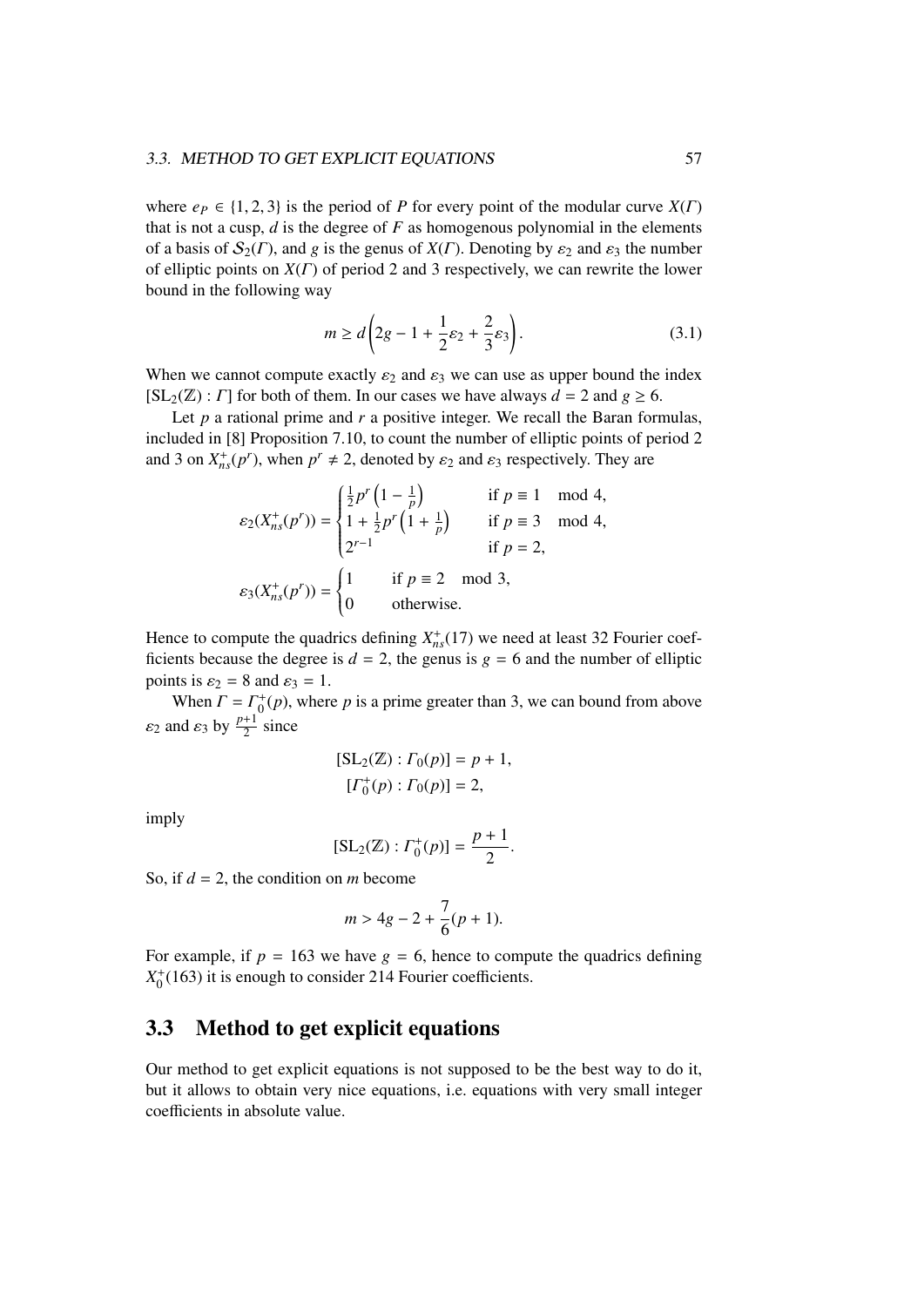Let *Γ* be a congruence subgroup of  $SL_2(\mathbb{Z})$  and let  $f_1, \ldots, f_g$  be a Q-basis of  $S_2(\Gamma)$  where *g* is the genus of  $X(\Gamma)$ .

To get a projective model of *X*(Γ) we use the canonical embedding. We recall the main results about this in Section 1.5. In the modular curve setting the canonical embedding could be express, by Section 1.10, in the following way

$$
\varphi \colon X(\Gamma) \to \mathbb{P}^{g-1}(\mathbb{C})
$$

$$
\Gamma \tau \mapsto [f_1(\tau), \dots, f_g(\tau)],
$$

where  $X(\Gamma)$  is defined over  $\mathbb{C}$ .

We know by Theorem 1.20 the possible forms of equations defining the canonical curve and in this section we assume that we are in the general case, i.e. we assume that it is not hyperelliptic, trigonal or a quintic plane. The hyperelliptic case is already treated in Galbraith [23] Section 4.

If we know that *X*(Γ) is defined over Q, we can look for equations defined over Q. We cannot use Theorem 1.20, because it is proved on algebraically closed fields, but we can use it over  $\mathbb C$  to find equations defined over  $\mathbb C$ . Then, if these equations are defined over Q, we can check by MAGMA that their zero locus *Z* is an algebraic curve with correct genus, i.e. the genus of *X*(Γ) and *Z* is the same. Finally using Hurwitz genus formula, for genus  $g > 1$ , we can conclude that *Z* is isomorphic to  $X(\Gamma)$  over  $\mathbb Q$ .

In the remainder of this section we suppose to know *d*, the degree of the homogenous equations that we want to find, and *m* Fourier coefficients of the *q*expansions of  $f_1, \ldots, f_g$ , where *m* satisfies the condition (3.1) of Section 3.2.

Our method consists of three steps: to build up the matrix of coefficients with entries in Z, to get better equations, and to write down the equations. The second step is not necessary to find the equations but it is the key step to get nicer models.

1. Building up the matrix with entries in  $\mathbb Z$ 

Using a Q-basis of newforms we can build up *M*, the matrix of coefficients. Let us denote by  $\mathcal{B} = \{f_1, \ldots, f_g\}$  this Q-basis. Since the Fourier coefficients of elements of  $\mathcal B$  are algebraic numbers, there is a number field  $\mathfrak F$ , of degree *D* over Q, which contains all coefficients of all elements of B.

We can always multiply by a constant to clean out all denominators of the coordinates, with respect to the basis of  $\mathfrak F$  over  $\mathbb Q$ , of every coefficient of each element of B.

Now, we can produce the matrix  $M = (a_{ij})$  that has *g* rows and *mD* columns, where *m* is the number of Fourier coefficients used and *g* is the cardinality of the basis. The matrix *M* is filled taking, for each row, the entries  $a_{i1}, \ldots, a_{iD}$ equal to the coordinates, with respect to the basis of  $\mathfrak F$  over  $\mathbb Q$ , of the first coefficient of  $f_i$ , the *i*-th element of  $B$ , and so on up to the row is full.

2. Improving equations

Once we have the matrix *M* with integer entries, we look for prime numbers *p* such that rank of *M* is not maximal, i.e. lower than *g* because we have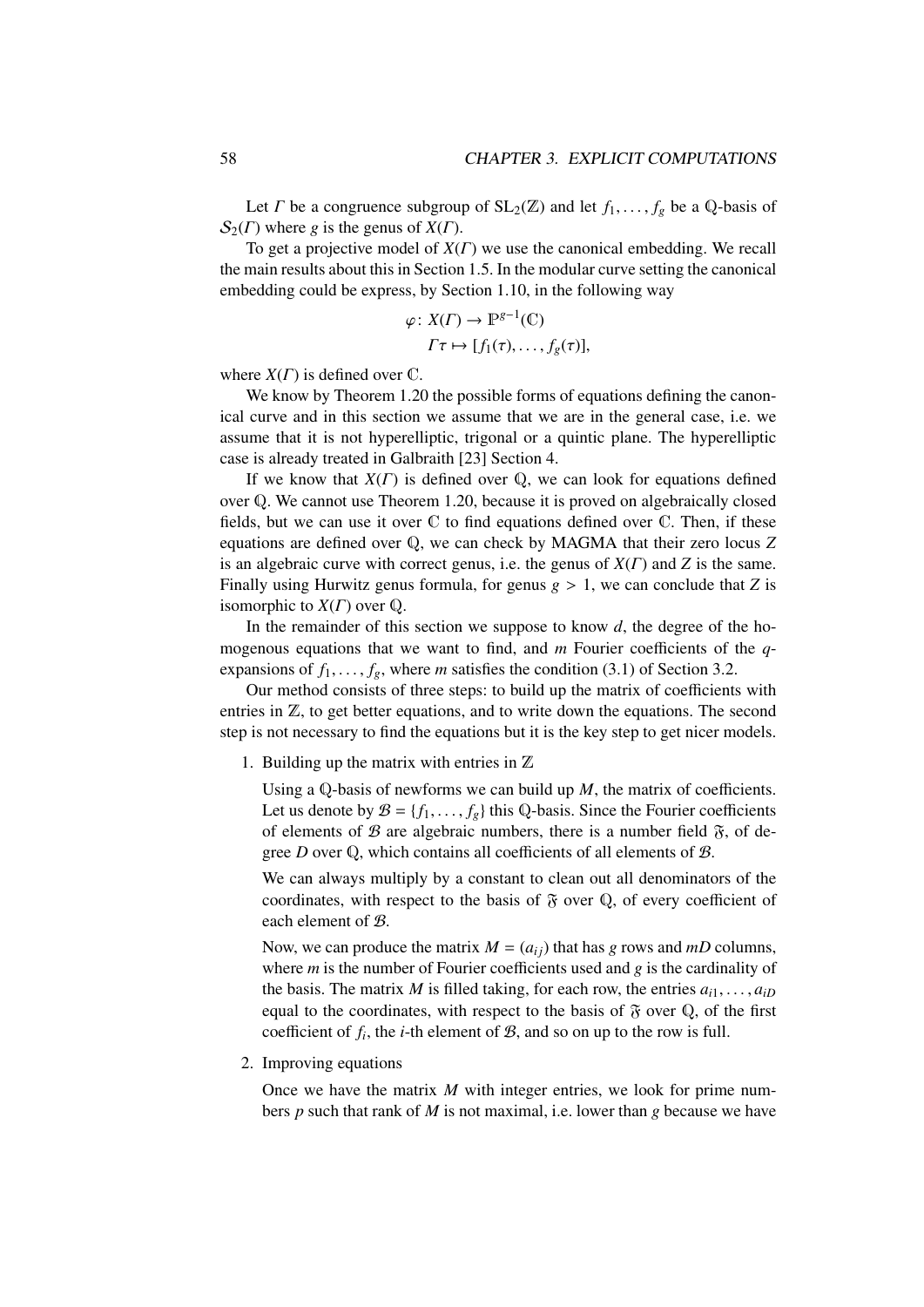### 3.3. METHOD TO GET EXPLICIT EQUATIONS 59

always  $m \geq g$  by condition (3.1) on *m* above. We want to get rid of these primes, because if they stay, the models we find will be singular modulo these primes. So we call these primes *bad primes*.

We describe how to do this in Algorithm 3.1 below within a more general setting.

Without bad primes we apply the LLL-algorithm to reduce considerably the size of matrix entries and we get the matrix *ML*.

3. Finding explicit equations

Now, we rewrite the rows of *M<sup>L</sup>* as *q*-series of modular forms and compute all monomials of degree *d* where the indeterminates are these forms. We build up *M'*, the new matrix of coefficients, that has  $\begin{pmatrix} g+d-1 \\ g \end{pmatrix}$ *d* ! rows (i.e. the number of homogenous monomials of degree *d*) and *dmD* columns.

Finally we compute the kernel of  $M'$  and these are the coefficients of the desired equations.

Sometimes, it could be a good idea apply LLL-algorithm also to the matrix of coefficients of found equations to reduce further such coefficients.

*Algorithm* 3.1. Let  $v_1, \ldots, v_g \in \mathbb{Z}^m$  be Q-linearly independent vectors, where *g* and *m* are positive integers such that  $g \leq m$ . We want to find a Z-basis of

$$
V := \mathrm{span}_{\mathbb{Q}}\{v_1, \ldots, v_g\} \cap \mathbb{Z}^m.
$$

Let  $W := \text{span}_{\mathbb{Z}}\{v_1, \ldots, v_g\}$ , so  $W$  is a subgroup of  $V$ , and let  $J := [V : W]$ .

Let *M* ∈  $\mathbb{Z}^{m \times g}$  the matrix whose columns are the vectors  $v_1, \ldots, v_g$ . If  $\Delta$  is a or of *M* then  $\Delta$  is an integer and  $I \perp \Delta$ minor of *M* then  $\Delta$  is an integer and  $J | \Delta$ .

We want to modify *W* until we have  $J = 1$ , i.e.  $W = V$ .

Step 0 We choose the principal maximal minor ∆ of *M*. We set

 $S_\Delta$  := {prime numbers that divide  $\Delta$ },

now go to Step 1.

**Step 1** If  $S_\Delta = \emptyset$  the algorithm terminate.

If  $S_\Delta \neq \emptyset$  then go to Step 2.

Step 2 We choose the minimal prime number  $p \text{ ∈ } S_\Delta$ . We solve the system of linear congruences

$$
\sum_{i=1}^{g} a_i v_i \equiv 0 \mod p. \tag{3.2}
$$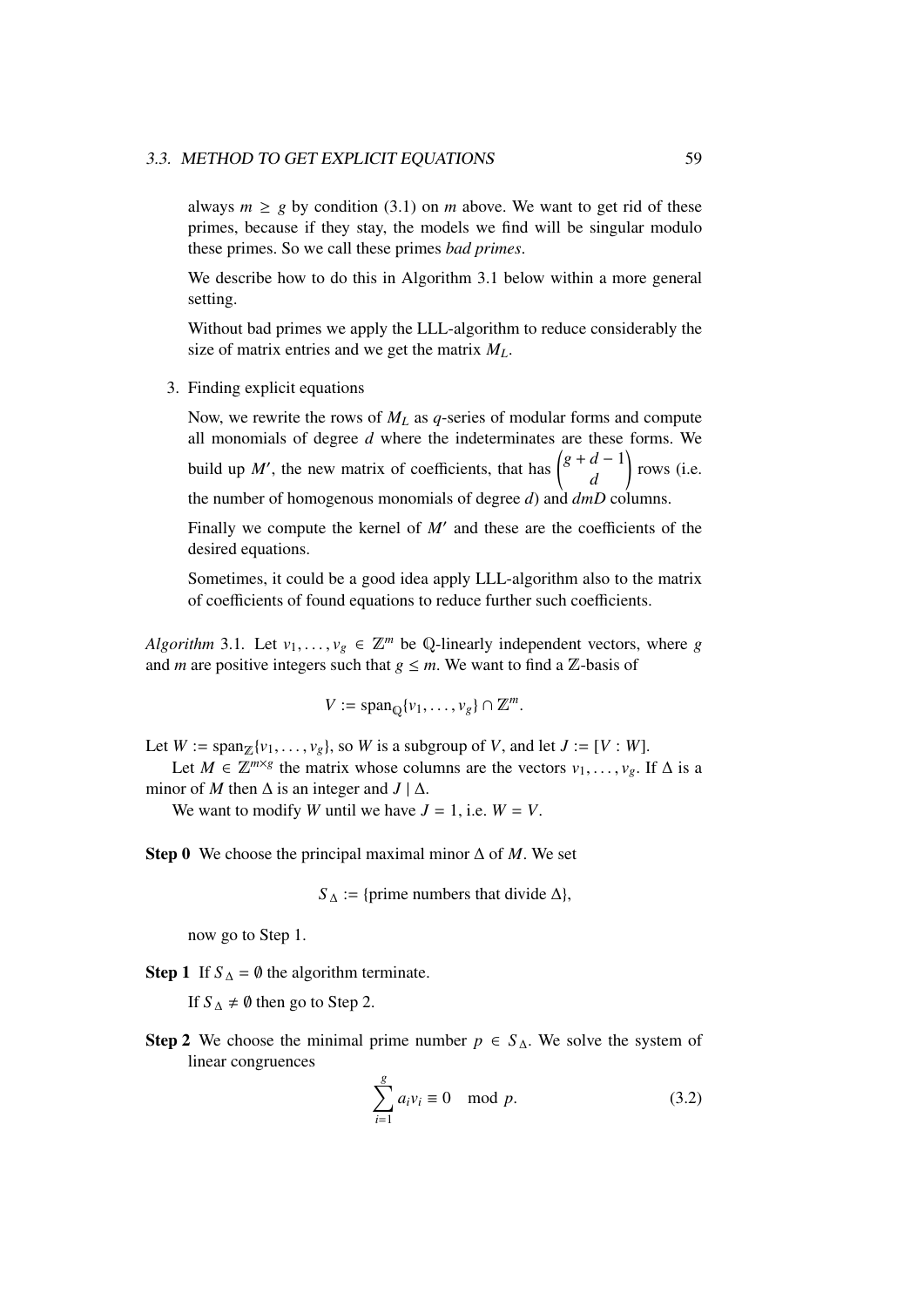If the system (3.2) above has unique solution, the trivial one, i.e. the rank of *M* is maximal modulo *p*, we have  $p \nmid J$ . Hence, we set

$$
S_{\Delta} := S_{\Delta} \setminus \{p\},\
$$

and go to Step 1.

If the system (3.2) above admits non-trivial solutions, i.e. the rank of *M* is not maximal modulo *p*, then go to Step 3

Step 3 Let  $r := \text{rk}(M \mod p)$ , we have  $k := g - r \in \mathbb{Z}_{\geq 0}$  solutions that are linearly independent over the finite field  $\mathbb{F}_p$ . We find a  $\mathbb{F}_p$ -basis  $b_1, \ldots, b_k \in \mathbb{F}_p^g$ <br>such that if we take the matrix *B* with columns the *b*,'s we can choose *b* such that if we take the matrix *B* with columns the  $b_j$ 's we can choose *k* rows, denoted by  $i_1, \ldots, i_k$ , such that  $1 \leq i_1 < \cdots < i_k \leq g$  and such that the submatrix  $k \times k$  of *B* determined by these rows has each element of the principal diagonal equal to 1.

For  $j = 1, ..., k$ , let  $b_j = (\bar{a}_1^j)$  $(\overline{a}_1^j, \ldots, \overline{a}_g^j)$  and we set

$$
w_j := \frac{1}{p}\sum_{i=1}^g \bar{a}_i^j v_i.
$$

Hence, by our choice of *B*, we have  $\bar{a}^j_i$  $i_j^j = 1$  for  $j = 1, ..., k$ , and we set

 $v_{i_j} := w_j$ 

for  $j = 1, \ldots, k$  and then go to Step 0.

*Remark* 3.2*.* In the Step 0 of Algorithm 3.1 above it is not necessary to choose the principal maximal minor, it is good enough any maximal minor. Further, if one choose more than one maximal minor  $\Delta_1, \ldots, \Delta_n$ , one can take  $S_\Delta := \gcd{\{\Delta_1, \ldots, \Delta_n\}}$ .

Now we prove that the problem solved by Algorithm 3.1 above is equivalent to get of rid of bad primes as we want in our procedure to find explicit equations.

**Lemma 3.3.** With the same notation of Algorithm 3.1 above. We have  $W = V$  if *and only if* rk(*M* mod *p*) *is maximal for every prime number p.*

*Proof.* First we suppose there is a prime *p* such that rk(*M* mod *p*) is not maximal. This is equivalent to say that  $v_1, \ldots, v_g$  are  $\mathbb{F}_p$ -linearly dependent, i.e. there are  $\alpha_1, \ldots, \alpha_g \in \mathbb{Z}$ , not all zero modulo p, such that  $\alpha_1v_1 + \cdots + \alpha_gv_g = pw$ , where  $w \in \mathbb{Z}^n$  is a non-zero vector because the *v*<sub>*i*</sub>'s are Q-linearly independent. So, *w* belongs to *V* but not to *W* and therefore  $W \subseteq V$ .

For the other direction we assume there is an element  $w \in V \setminus W$ . In this case there are  $\alpha_1, \ldots, \alpha_g \in \mathbb{Q} \setminus \mathbb{Z}$  such that  $\alpha_1v_1 + \cdots + \alpha_gv_g = w$ . Let *D* be the least common denominator of  $\alpha_1, \ldots, \alpha_g$ , we know that  $D > 1$ , so we can write

$$
D_1v_1+\cdots+D_gv_g=Dw,
$$

where the *D*<sup>*i*</sup>'s are the integers *D* $\alpha$ <sup>*i*</sup>, for  $i = 1, \ldots, g$ . This implies that  $v_1, \ldots, v_g$  are  $\mathbb{F}$  linearly dependent for every prime *n* that divides *D* F*p*-linearly dependent for every prime *p* that divides *D*.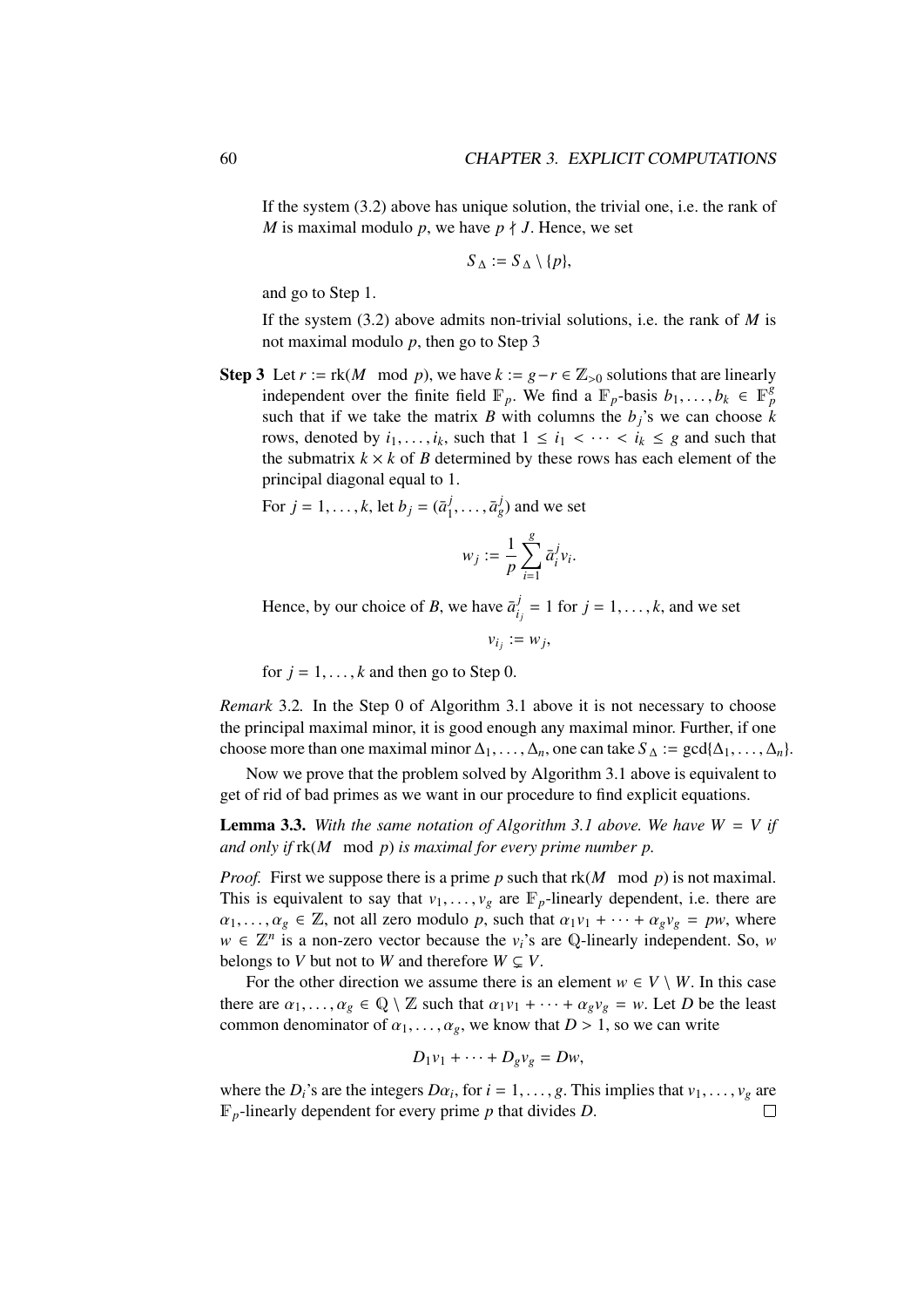The next lemma shows that Algorithm 3.1 finish in finitely many steps, i.e. a bad prime is no more bad after finitely many steps and, if  $\bar{a}^j_i$  $\frac{f}{i_j} = 1$ , no new bad primes are introduced.

Lemma 3.4. *Let M be the matrix in Algorithm 3.1 above and let p be the prime number chose in Step 2. After finitely many iterations of the algorithm the rank of M is maximal modulo p and no new bad primes are introduced.*

*Proof.* We denote by  $M_{(t)}$  the matrix *M* after *t* iterations of the algorithm and we use a similar notation for each matrix involved. We suppose that  $M_{(t)}$  has not maximal rank modulo the prime *p*. Without loss of generality we can assume that the rows  $i_1, \ldots, i_k$  of Step 3 are the first *k* rows and the submatrix  $k \times k$  including these rows is the identity matrix  $I_k$ . So, we can write the matrix  $B_{(t)}$  as the block matrix

$$
B_{(t)}=\left(\frac{I_k}{B'_{(t)}}\right).
$$

Let  $T_{(t)}$  the  $g \times g$  matrix

$$
T_{(t)} = \left(\begin{array}{c|c} \frac{1}{p}I_k & 0 \\ \frac{1}{p}B'_{(t)} & I_{g-k} \end{array}\right),\,
$$

therefore we can write

$$
M_{(t+1)}:=M_{(t)}T_{(t)}
$$

Now, it is simple to see that for a maximal minor  $\Delta_{(t+1)}$  of  $M_{(t+1)}$ , i.e. a minor of order *g*, we have

$$
\Delta_{(t+1)} = \Delta_{(t)} \det T = \frac{1}{p^k} \Delta_{(t)},
$$

where  $\Delta(t)$  is the maximal minor of  $M(t)$  corresponding to the same rows of  $\Delta(t+1)$ , and this prove the lemma.

*Remark* 3.5. From the proof of Lemma 3.4 above follows that if  $\bar{a}^j_i$  $j_i$   $\neq \pm 1$ , i.e. the top left block of matrix  $T_{(t)}$  has, at least, one element divisible by a prime number q, then the matrix  $M_{(t+1)} := M_{(t)}T_{(t)}$  has not maximal rank modulo *q*. So, in this way, we introduce bad primes and the algorithm will not finish. Hence the condition  $\bar{a}_i^j$  $i_j$  =  $\pm 1$  is necessary to the finiteness of algorithm, but we choose  $\bar{a}_i^j$  $i_j$ <sup>*j*</sup> = 1 just for simplicity of exposition.

## 3.4 Computing the expected rational points

In this section we illustrate a trivial way to find numerically the expected rational points on a modular curve of kind  $X_0^+(p)$  or  $X_{ns}^+(p)$ , for *p* prime. We assume to have explicit equations for a projective model of the modular curve considered and to know as many Fourier coefficients as necessary of the basis  $f_1, \ldots, f_g$  of newforms used to find the explicit equations, where *g* is the genus of the modular curve. It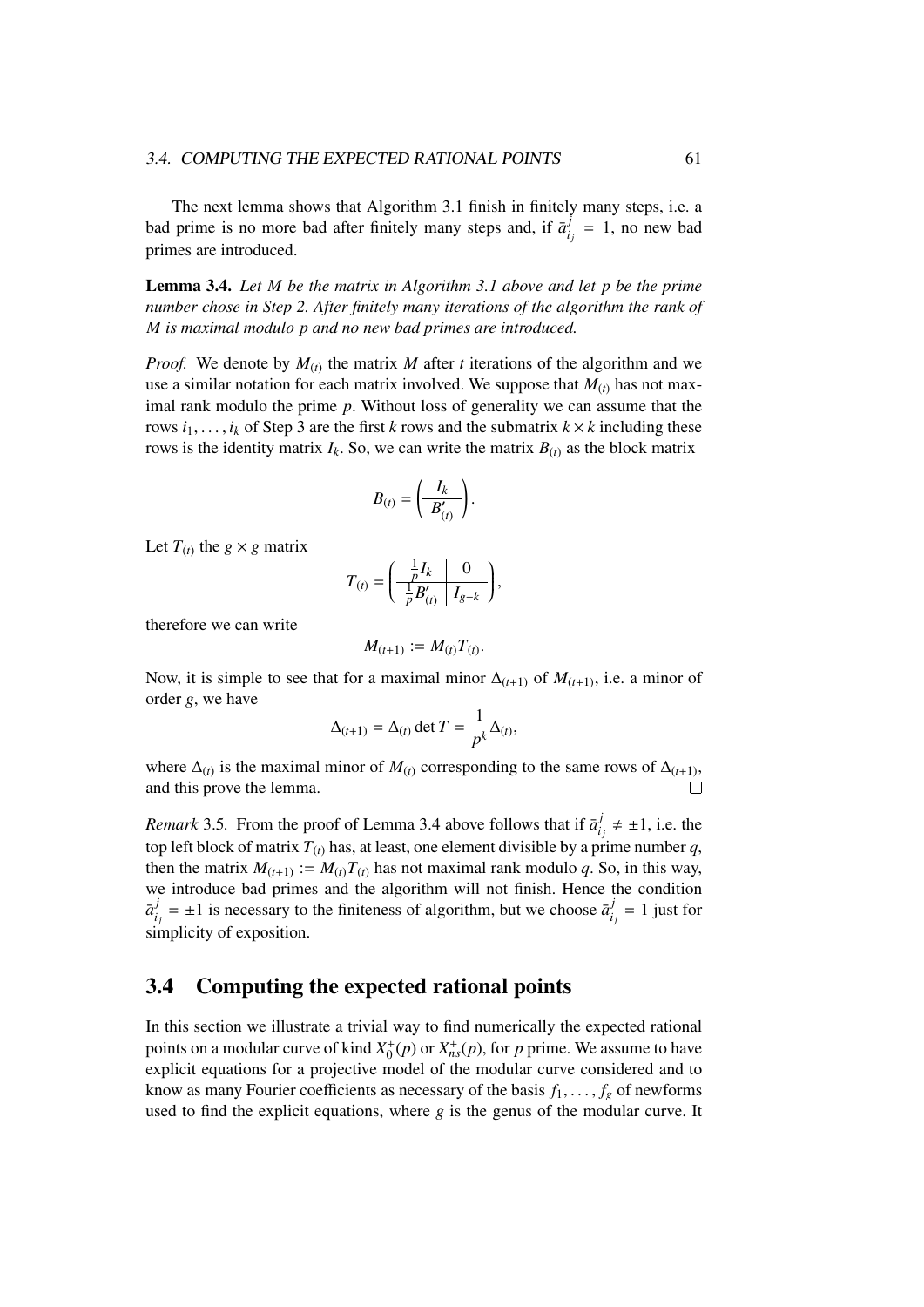is obvious that the coordinates of the rational points will depend on the equations used to describe the curve.

It is well known that the class number one discriminants, for orders in imaginary quadratic number fields, are

$$
\Delta = -3, -4, -7, -8, -11, -12, -16, -19, -27, -28, -43, -67, -163,
$$

see, for example, Stark [49], Baker [5] or Baran [6] and [8]. By classical algebraic number theory we know that to every discriminant  $\Delta$  corresponds a square-free number theory we know that to every discriminant  $\Delta$  corresponds a square-free<br>number *D* that defines a quadratic number field  $K(\sqrt{D})$  containing the order  $O_{\Delta}$ associated to  $\Delta$ . The index  $[O_K : O_{\Delta}]$ , where  $O_K$  is the ring of integers of K, is usually denoted by *f* and if  $f = 1$  we call the discriminant  $\Delta$  a *fundamental discriminant*. We recall the relation between ∆ and *D*

$$
\Delta = \begin{cases} Df^2 & \text{if } D \equiv 1 \mod 4 \\ 4Df^2 & \text{if } D \equiv 2,3 \mod 4, \end{cases}
$$

and since  $\Delta \equiv 0, 1 \mod 4$  we can also recover *D* from  $\Delta$  (let  $\Delta = Ds$  where *s* is<br>the same part of  $\Delta$  if  $D = 1 \mod 4$  then  $f = \sqrt{5}$  also  $f = \sqrt{s}$ ). We recall also the square part of  $\Delta$ , if  $D \equiv 1 \mod 4$  then  $f = \sqrt{ }$  $\overline{s}$ , else  $f = \frac{\sqrt{s}}{2}$  $\frac{\sqrt{3}}{2}$ ). We recall also that a basis of  $O_{\Delta}$  is 1,  $\tau$  where

$$
\tau = \begin{cases} \left(\frac{1+\sqrt{D}}{2}\right)f & \text{if } D \equiv 1 \mod 4\\ \sqrt{D}f & \text{if } D \equiv 2,3 \mod 4. \end{cases}
$$

We table below these data for the class number one discriminants (some  $\tau$ 's are not the same of the previous formula but are equivalent).

| Δ     | D      |                | $f(D \mod 4)$ | $\tau$                                                                   |
|-------|--------|----------------|---------------|--------------------------------------------------------------------------|
| $-3$  | $-3$   | $\overline{1}$ | 1             | $rac{1}{2} + \frac{\sqrt{3}}{2}i$                                        |
| $-4$  | $-1$   | 1              | 3             | $\vec{i}$                                                                |
| $-7$  | $-7$   | 1              | $\mathbf{1}$  | $rac{1}{2} + \frac{\sqrt{7}}{2}i$                                        |
| $-8$  | $-2$   | 1              | 2             | $\sqrt{2}i$                                                              |
| $-11$ | $-11$  | 1              | 1             | $rac{1}{2} + \frac{\sqrt{11}}{2}i$                                       |
| $-12$ | $-3$   | $\overline{2}$ | $\mathbf{1}$  | $\sqrt{3}i$                                                              |
| $-16$ | $-1$   | $\overline{2}$ | 3             | 2i                                                                       |
| $-19$ | $-19$  | 1              | $\mathbf{1}$  | $rac{1}{2} + \frac{\sqrt{19}}{2}i$                                       |
| $-27$ | $-3$   | 3              | 1             | $rac{1}{2} + \frac{3\sqrt{3}}{2}i$                                       |
| $-28$ | $-7$   | $\overline{2}$ | 1             | $\sqrt{7}i$                                                              |
| $-43$ | $-43$  | 1              | 1             | $rac{1}{2} + \frac{\sqrt{43}}{2}i$<br>$rac{1}{2} + \frac{\sqrt{67}}{2}i$ |
| $-67$ | $-67$  | 1              | 1             |                                                                          |
| -163  | $-163$ | 1              | $\mathbf{1}$  | $rac{1}{2} + \frac{\sqrt{163}}{2}i$                                      |

Let *E* be an elliptic curve with complex multiplication such that the discriminant  $\Delta_E$  of its endomorphism ring  $O_E$  is a class number one discriminant, i.e.  $\Delta_E$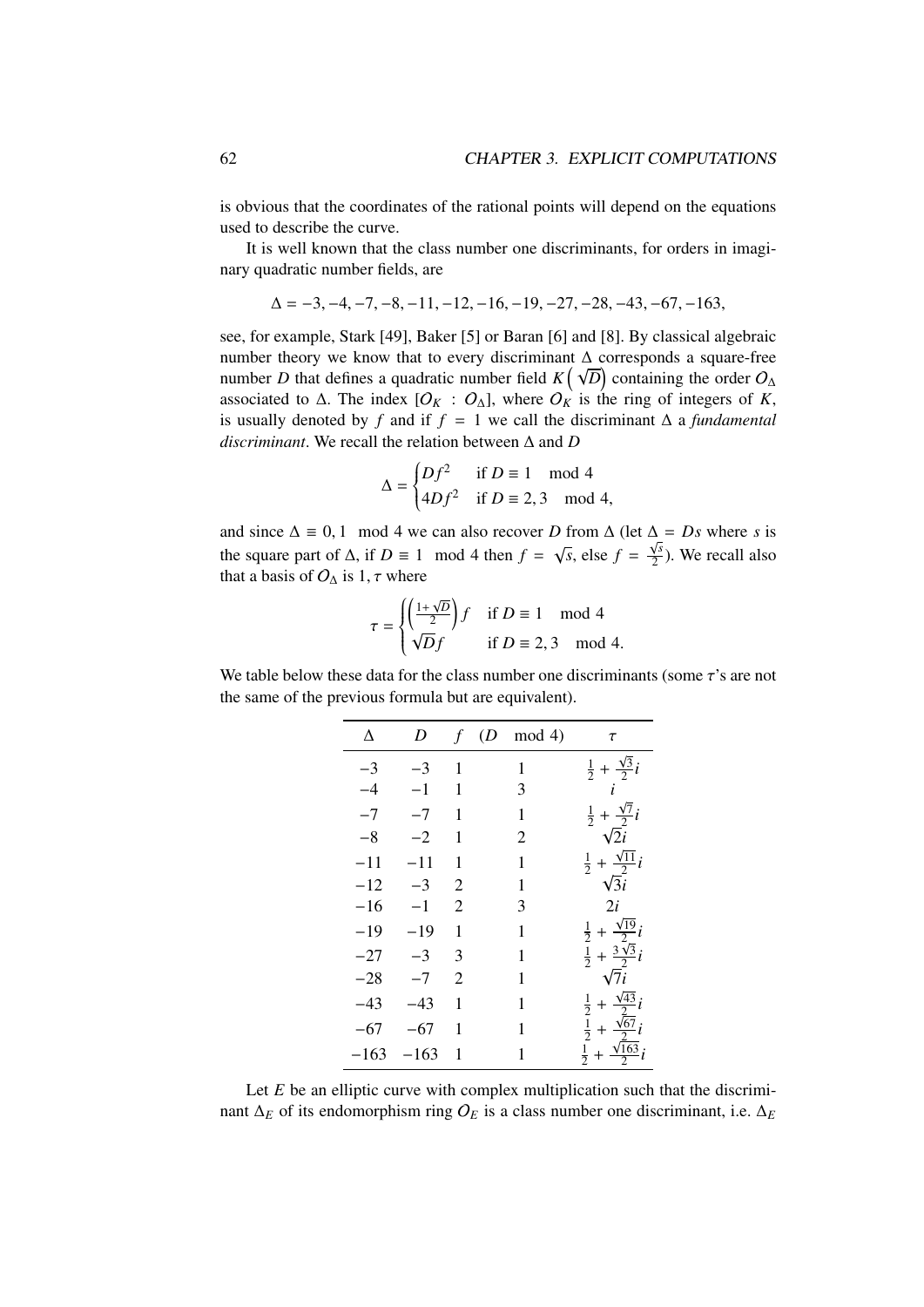is equal to one of the list above. This implies that *E* is unique up to isomorphism. It is known that it produces a rational point on  $X_0^+(p)$  or  $X_{ns}^+(p)$ . More specifically, if the prime  $p$  splits or ramifies in  $O_E$  then  $E$  corresponds to a rational point on  $X_0^+(p)$ , see Galbraith [24], else, i.e. if *p* is inert in  $O_E$ , we have that *E* corresponds to a rational point on  $X_{ns}^+(p)$ , see Mazur [37]. In the case  $X_0^+(p)$  we have also that the unique cusp is always rational. See Ogg [39] for more details about this.

From the previous discussion it follows that we can find how much the expected rational points are on the modular curve  $X_0^+(p)$  or  $X_{ns}^+(p)$ . It is enough to check if *p* divides the class number one discriminants, and if *p* is a square or not in the associated orders. Once we have found the class number one discriminants that generate rational points, we know the corresponding  $\tau_E \in \mathcal{H}$ . See the table above for some explicit  $\tau_E$ 's. A suitable element of the orbit of  $\tau_E$  under the action of  $SL_2(\mathbb{Z})$  on H will be the  $\tau$  such that  $(f_1(\tau) : \cdots : f_g(\tau))$  is a rational point for the modular curve, where *g* is the genus of the modular curve and  $f_1, \ldots, f_g$  is the basis of newforms used to find the explicit equations defining the curve in  $\mathbb{P}^{g-1}$ . Moreover, the point  $(f_1(\tau) : \cdots : f_g(\tau))$  has rational coordinates in the projective model of the modular curve.

We focus on the case  $X_{ns}^+(p)$ . Let  $\Gamma_{ns}^+$  be the lifting in  $SL_2(\mathbb{Z})$  of  $C_{ns}^+$ . We know that

$$
[SL_2(\mathbb{Z}) : \Gamma_{ns}^+] = [GL_2(\mathbb{F}_p) : C_{ns}^+],
$$

for every prime *p*. Therefore, we can explicitly get, for example using MAGMA, all the finitely many representatives of  $SL_2(\mathbb{Z})/\Gamma_{ns}^+$ . We can do this computing<br>the representatives of  $GL_2(\mathbb{F})/\Gamma_{ns}^+$  and then finding the lifting in SL  $_2(\mathbb{Z})$  for each the representatives of  $GL_2(\mathbb{F}_p)/C_{ns}^+$  and then finding the lifting in  $SL_2(\mathbb{Z})$  for each representative. To have more computational stability it is better to choose the lifting representative. To have more computational stability it is better to choose the lifting  $\begin{pmatrix} a & b \\ c & d \end{pmatrix} \in SL_2(\mathbb{Z})$ , with the lower entries *c* and *d* as small as possible (in absolute value). This is because the convergence of series is better when  $|c\tau + d|$  is small.

Now we use these representatives to get the corresponding elements in the orbit of  $\tau_E$ , i.e. for each representative  $\gamma$  we compute  $\gamma \tau_E$ . Then we compute ( $f_1(\gamma \tau_E)$ ):  $\cdots$ : *f<sub>g</sub>*(γ $\tau_E$ )) for every γ representative of  $SL_2(\mathbb{Z})/\Gamma_{ns}^+$  and, if one use enough Equrier coefficients it is quite simple recognize the rational points within this set Fourier coefficients, it is quite simple recognize the rational points within this set of points. Often it is useful to divide by one non-zero coordinate before to search the rational points.

For the case  $X_0^+(p)$  we can work in a similar way.

### 3.5 Computation of *E*-map

In this section we suppose to know *m* Fourier coefficients of the modular forms involved, where *m* is "large enough" for our purposes.

Let *E* be an elliptic curve over Q with conductor a positive integer *N*. By Mod-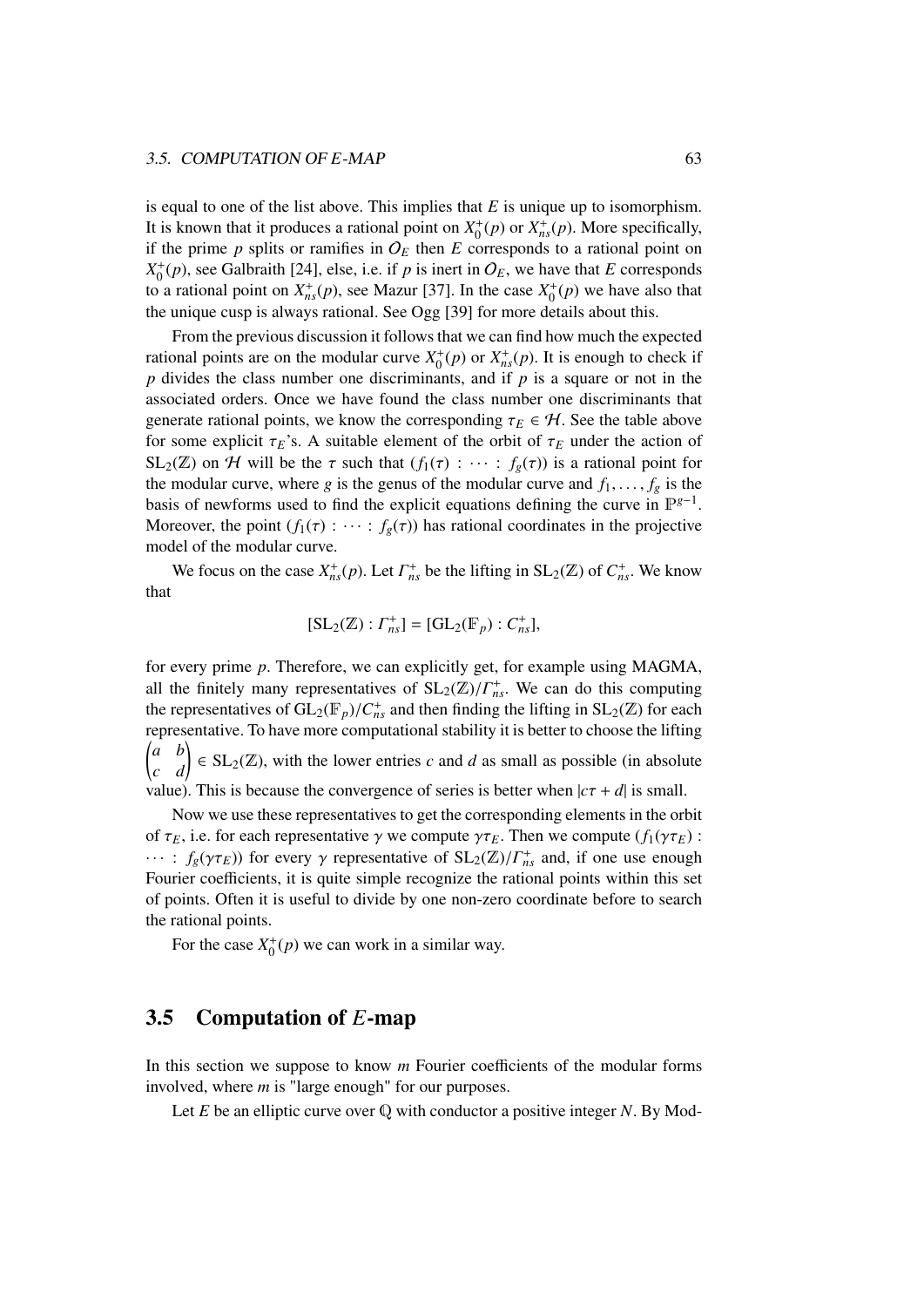ularity Theorem, we know that there is a map, called *modular parametrization*,

$$
\phi \colon X_0(N) \to E(\mathbb{C})
$$
  

$$
\Gamma_0(N)\tau \mapsto \phi(\tau) = (\phi_x(\tau), \phi_y(\tau)),
$$

where  $\tau$  is a representative of  $\Gamma_0(N)\tau$  and  $\phi_x(\tau)$  and  $\phi_y(\tau)$  are power series with rational coefficients in the indeterminate  $q = e^{2\pi i \tau}$ .

Lemma 3.6. *If E is an elliptic curve over* Q *with conductor a positive integer N and with negative sign of functional equation of the associated zeta function, then the modular parametrization*  $\phi: X_0(N) \to E(\mathbb{C})$  *factors as*  $\phi = \pi_E \circ \pi_{w_N}$ , where  $\pi: X_0(N) \to Y^+(N)$  is the natural projection and  $\pi: Y^+(N) \to E$  is the E-man  $\pi_{w_N}: X_0(N) \to X_0^+(N)$  is the natural projection and  $\pi_E: X_0^+(N) \to E$  is the E-map.

Given the modular curve  $X_0^+(N)$  of genus  $g_+$ , we denote by  $f_1, \ldots, f_{g_+}$  a ba-<br>of newforms of  $S_0(F_0(N))$  with eigenvalues  $+1$  with respect to the Atkinsis of newforms of  $S_2(\Gamma_0(N))$  with eigenvalues +1 with respect to the Atkin-Lehner operator  $w_N$ . If there is the *E*-map  $\pi_E: X_0^+(N) \to E$  for an elliptic curve *E* with conductor *N* then there are four (not unique) homogenous polynomials *E* with conductor *N*, then there are four (not unique) homogenous polynomials  $p_x, q_x, p_y, q_y \in \mathbb{Z}[x_1, \ldots, x_{g+}]$ , such that  $p_x$  and  $q_x$  have the same degree,  $p_y$  and  $q_y$ have the same degree and

$$
\begin{cases} \phi_x(\tau) = \frac{p_x(f_1(\tau),...,f_{g_+}(\tau))}{q_x(f_1(\tau),...,f_{g_+}(\tau))} \\ \phi_y(\tau) = \frac{p_y(f_1(\tau),...,f_{g_+}(\tau))}{q_y(f_1(\tau),...,f_{g_+}(\tau))}, \end{cases}
$$

for every  $\tau$  representative of  $\Gamma_0(N)\tau$  chosen in a suitable open set of  $X_0(N)$ .

To find explicitly these polynomials we use some linear algebra and we proceed similarly to Section 3.3. The main difficulty is that we don't know the degrees of the polynomials. To describe the method we used, we suppose to know the degree *d* of  $p_x$  and  $q_x$  and apply this method to the first equation of the system above.

We can rewrite the first equation of the system above as

$$
p_x(f_1(\tau),...,f_{g_+}(\tau)) - q_x(f_1(\tau),...,f_{g_+}(\tau))\phi_x(\tau) = 0.
$$

Let  $I$  be the set of the monomials obtained as product of  $d$  elements of the basis  $f_1, \ldots, f_{g_+}$ , where repetitions are allowed, and let  $\mathcal J$  be the set with the same el-<br>prents of  $\mathcal I$  multiplied by  $\phi$ . Since the Fourier coefficients of  $\phi$ ,  $f$ ,  $f$ , are ements of I multiplied by  $\phi_x$ . Since the Fourier coefficients of  $\phi_x$ ,  $f_1$ , ...,  $f_{g_+}$  are algebraic numbers also the coefficients of elements of I and I are algebraic numalgebraic numbers, also the coefficients of elements of  $I$  and  $J$  are algebraic numbers and there is a number field  $\tilde{\gamma}$ , of degree *D* over  $\mathbb{Q}$ , which contains all these Fourier coefficients. Multiplying the elements of  $I$  and  $J$  by a suitable algebraic number, we can assume the Fourier coefficients belonging to ring of integers of  $\mathfrak{F}$ . Now we can build up the matrix *A* with 2*r* rows, where *r* is the number  $\begin{pmatrix} g_+ + d - 1 \\ g_+ \end{pmatrix}$ *d* ! of monomials of degree *d*, and *mD* columns. The matrix *A* is filled taking, for a fixed row *i*, the first *D* entries equal to the coordinates, with respect to the basis of the number field  $\tilde{\gamma}$  over  $\mathbb{Q}$ , of the first coefficient of *i*-th element of *I*. Then, we repeat this to the next *D* entries and so on up to fill the row and again for the first *r*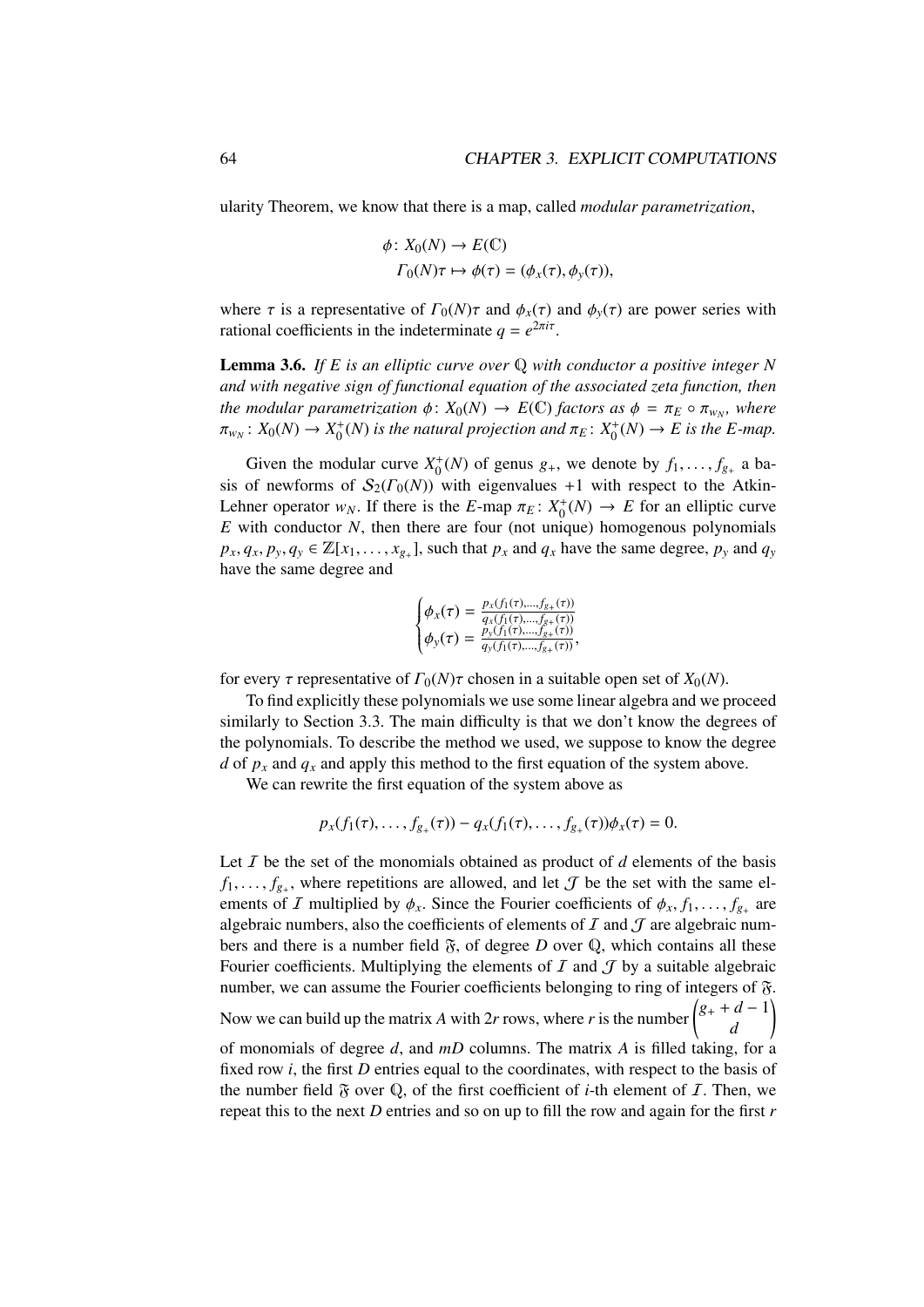rows. The last *r* rows are filled in the same way but using  $\mathcal T$  in place of  $\mathcal I$ . So we get the matrix *A* with integer entries.

Computing the kernel of the tranpose of the matrix  $A<sup>T</sup>$  we should be able to determine the polynomials  $p_x$  and  $q_x$ . Usually this kernel will not be trivial and we have to look for columns of kernel that have both the first *r* rows not all zero and the last *r* rows not all zero. If there is at least one column with this property, the first *r* entries of the column are the coefficients of  $p<sub>x</sub>$  and the last *r* entries of the column are the coefficients of  $q<sub>x</sub>$ . If there are more than one column with the requested property, they represent the same map, but defined on different open sets.

### 3.6 How to use the *E*-map to find rational points

Let *X* be a modular curve with an elliptic curve *E* as component in its jacobian. In this section we suppose to know a Weierstrass equation of *E*, an analytic expression for the *E*-map  $\pi_E$  and the generators for the Mordell-Weil group of *E*. Moreover, for every point of the projective space  $\mathbb{P}^n(\mathbb{Q})$  we choose his representative with coordinates  $(x_0 : \dots : x_n)$  such that  $x_i \in \mathbb{Z}$  for  $i = 0, \dots, n$  and  $gcd(x_0, \dots, x_n) = 1$ .

We know that  $\pi_E$  is rational, hence every rational point on the modular curve *X* must go in a rational point on the elliptic curve *E*. Therefore, to find rational points on *X*, it is enough to search in the preimage  $\pi_E^{-1}(P)$  letting *P* vary between<br>the rational points of *F* the rational points of *E*.

*Remark* 3.7*.* In all our cases the Mordell-Weil group has rank one, so we have only one generator, denoted by *P*0, that we found using Cremona's tables in [15] or the LMFDB online database [34].

By the above remark, we restrict ourself to the case that the Mordell-Weil group has rank one and its generator is *P*0. This implies that every rational point *P* of *E* has the form  $P = kP_0$  with  $k \in \mathbb{Z}$ .

Writing  $\pi_E$  in more explicit terms we have

$$
\pi_E(x_1,\ldots,x_g)=\left(\frac{p_x(x_1,\ldots,x_g)}{q_x(x_1,\ldots,x_g)},\frac{p_y(x_1,\ldots,x_g)}{q_y(x_1,\ldots,x_g)}\right),
$$

where  $p_x, q_x$  are homogenous polynomials with integer coefficients of degree  $d_x$ and  $p_y, q_y$  are homogenous polynomials with integer coefficients of degree  $d_y$ .

The following proposition tells us the range within *m* must vary to get, if they exist, all rational points on *X* up to a fixed upper bound for their integer coordinates.

Proposition 3.8. *With the notation as above, if we want to find a rational point on X such that its coordinates in the projective model are not greater than a fixed positive integer* <sup>δ</sup>*, we have to compute the multiples kP*<sup>0</sup> *of the Mordell-Weil generator up to*

$$
|k|=k_{\delta}:=\sqrt{\frac{\mu(E)+1.07+\frac{\alpha}{2}+d_{x}\log\sqrt{\delta}}{\hat{h}(P_{0})}},
$$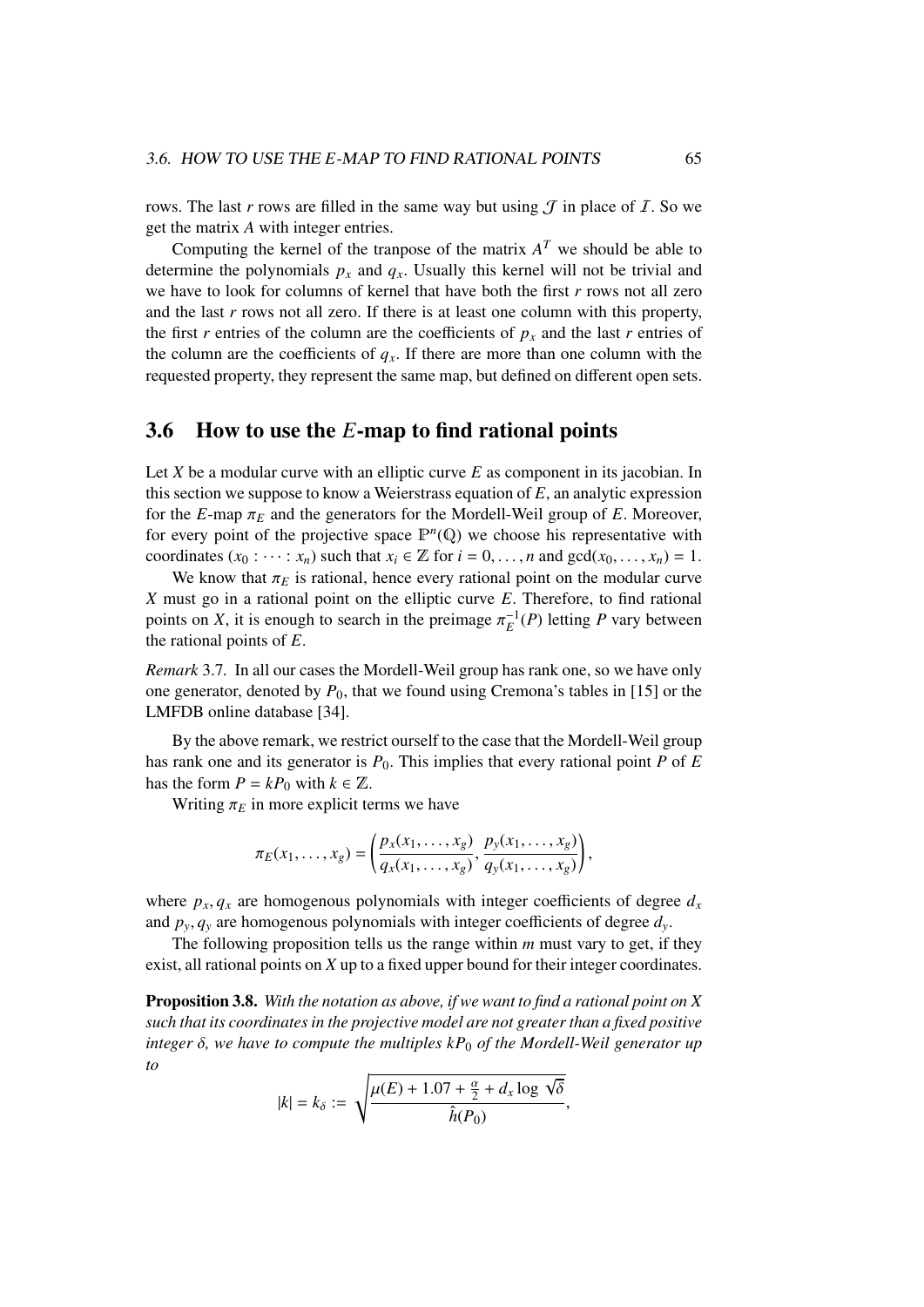*where*  $\mu(E)$  *is the function defined in Theorem 1.41,*  $\hat{h}$  *is the canonical height on E,*  $d_x$  *is the degree of the numerator and denominator polynomials of the E-map*  $\pi_E$ *and* α *are defined in the proof.*

*Proof.* Let  $\Gamma \tau$  be a rational point on *X* such that its coordinates in the projective model are  $x_1, \ldots, x_g \in \mathbb{Z}$  and  $gcd(x_1, \ldots, x_g) = 1$ . We denote by *P* the image of this rational point under the *E*-map  $\pi_E$ , i.e.

$$
\pi_E(x_1,\ldots,x_g)=P=(P_x,P_y),
$$

where

$$
P_x = \frac{p_x(x_1, \dots, x_g)}{q_x(x_1, \dots, x_g)},
$$
wheweniale af denen.

for some  $p_x$ ,  $q_x$  homogenous polynomials of degree  $d_x$  with integer coefficients  $a_i$ 's and *bi*'s respectively.

Let  $\beta$  be a positive real number. We know that the set  $\{t \in \mathbb{P}^1(\mathbb{Q}) : H(t) \leq \beta\}$  is<br>*is* Since  $\pi_n$  has finite degree, the set  $\pi^{-1}(I, P \in E(\mathbb{Q})) : H(P) \leq R\}$  is finite too. finite. Since  $\pi_E$  has finite degree, the set  $\pi_E^{-1}(\{P \in E(\mathbb{Q}) : H(P_x) \leq \beta\})$  is finite too.<br>We start showing that if  $|x| \leq \delta$  for  $i = 1$ , a then there is a positive real num

We start showing that if  $|x_i| \le \delta$  for  $i = 1, ..., g$  then there is a positive real num-<br> $\beta$  such that every well defined  $\pi_2(x, ..., x) = B$  with such  $x_i$ 's has  $H(P) \le \beta$ ber β such that every well defined  $π_E(x_1, ..., x_g) = P$  with such  $x_i$ 's has  $H(P_x) \leq β$ .

By the definition of height and using the condition on the  $x_i$ 's, we have

$$
H(P_x) = \max\{|p_x(x_1,\ldots,x_g)|, |q_x(x_1,\ldots,x_g)|\} \leq \delta^{d_x} \max\left\{\sum_i |a_i|, \sum_i |b_i|\right\},\,
$$

so it is enough to define

$$
\beta := \delta^{d_x} \max \left\{ \sum_i |a_i| \,, \sum_i |b_i| \right\}.
$$

To get the bound on *k* we take the logarithm in the previous inequality

$$
h(P_x) \le \alpha + d_x \log \delta,
$$

where

$$
\alpha := \log \max \left\{ \sum_i |a_i| \, , \, \sum_i |b_i| \right\}.
$$

If  $P = kP_0$ , where  $P_0$  is the Mordell-Weil generator, we have

$$
\hat{h}(P) = \hat{h}(kP_0) = k^2 \hat{h}(P_0)
$$

by properties of canonical height. Now, by Theorem 1.41, we have

$$
\hat{h}(P) - \frac{1}{2}h(P_x) \le \mu(E) + 1.07
$$
\n
$$
k^2 \le \frac{\mu(E) + 1.07 + \frac{\alpha}{2} + d_x \log \sqrt{\delta}}{\hat{h}(P_0)}
$$
\n
$$
|k| \le \sqrt{\frac{\mu(E) + 1.07 + \frac{\alpha}{2} + d_x \log \sqrt{\delta}}{\hat{h}(P_0)}}
$$

 $\Box$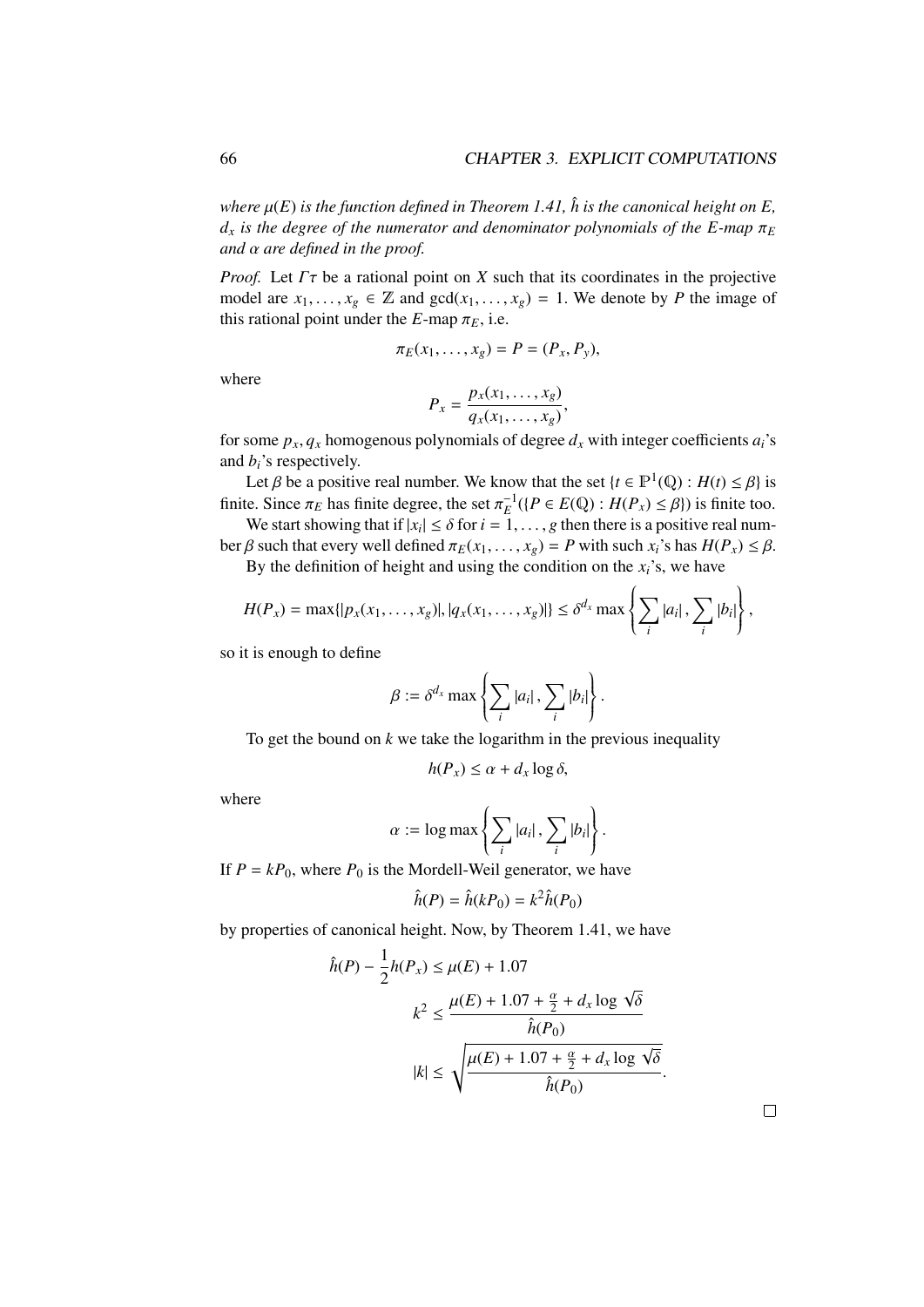## 3.7 List of explicit equations

List of explicit equations for a projective model of  $X_0^+(p)$  when

*<sup>p</sup>* <sup>=</sup> <sup>163</sup>, <sup>193</sup>, <sup>197</sup>, <sup>211</sup>, <sup>223</sup>, <sup>229</sup>, <sup>233</sup>, <sup>241</sup>, <sup>257</sup>, <sup>269</sup>, <sup>271</sup>, <sup>281</sup>, <sup>283</sup>.

We list the level, the genus, the expected rational points and, when they exist, we list also the elliptic curve *E* used, an analytic expression for the *E*-map  $\pi_E$ , the Mordell-Weil generator  $P_0$ , the bound  $\delta$  used and the corresponding  $k_{\delta}$ . For the definition of last two values see Proposition 3.8 above.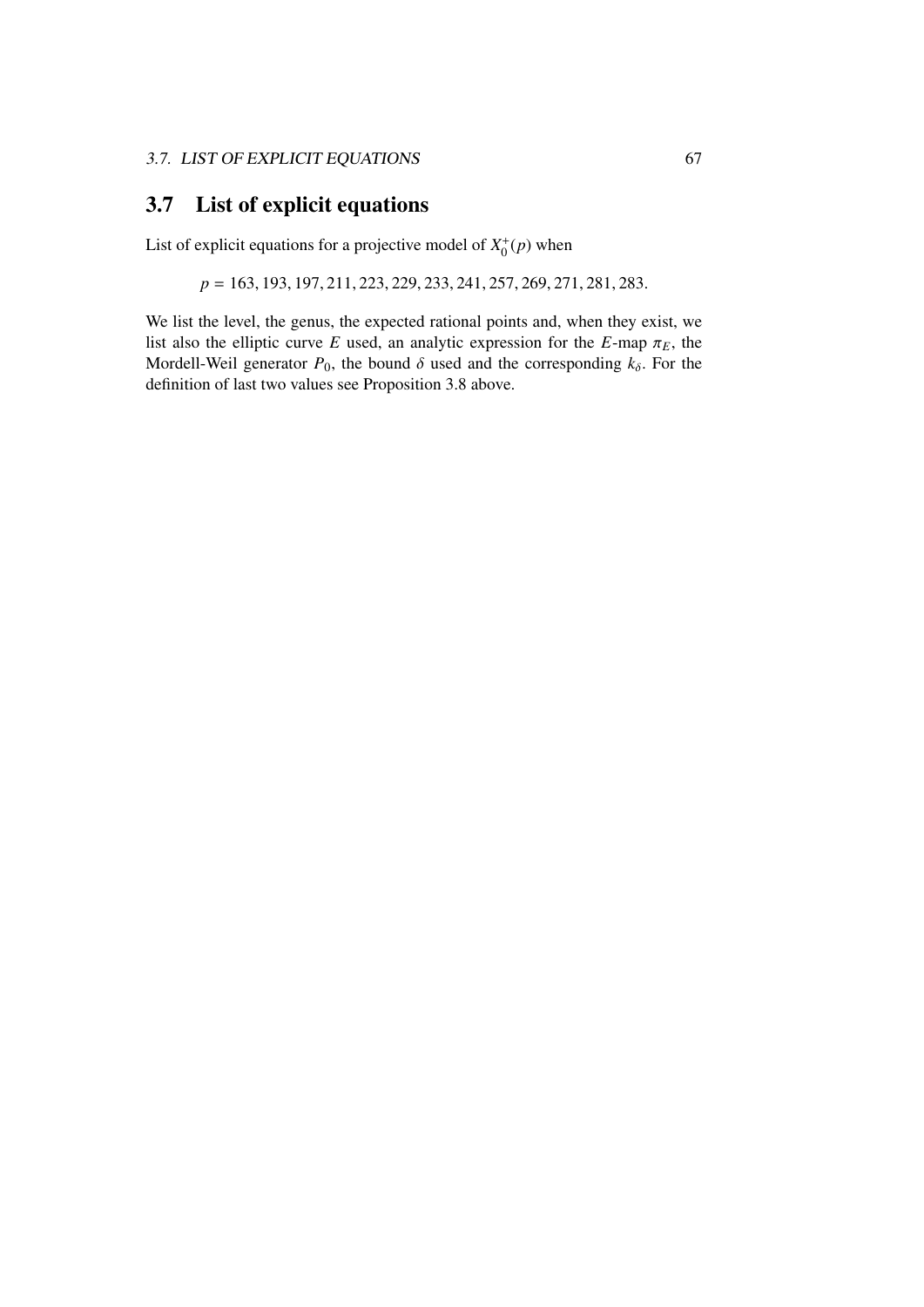Level  $p = 163$ . Genus  $g = 6$ . Equations

$$
\begin{cases}\nx_1x_5 + x_2x_3 + x_2x_4 - x_2x_5 + x_2x_6 = 0 \\
x_1^2 - x_1x_2 + x_1x_5 - x_2x_5 + x_3^2 + x_3x_4 = 0 \\
x_2x_4 - x_2x_5 + x_3x_5 = 0 \\
-x_1^2 + x_1x_2 - x_1x_4 + x_2x_4 + x_3x_6 = 0 \\
x_1x_3 + x_1x_5 + x_1x_6 + x_2x_3 - x_2x_5 + x_4x_5 = 0 \\
-x_1^2 + x_1x_2 + x_1x_3 + x_1x_4 - x_1x_5 + x_1x_6 + x_2x_5 - x_3^2 + x_4^2 + x_5x_6 = 0.\n\end{cases}
$$

Rational points and corresponding discriminants

| Rational point         | Discriminant |
|------------------------|--------------|
| (0:0:0:0:0:1)          | cusp         |
| $(24:10:13:15:-50:42)$ | $-163$       |
| $(1:0:1:-2:0:-1)$      | $-67$        |
| $(1:1:2:-2:2:0)$       | $-28$        |
| $(1:1:0:1:1:-1)$       | $-27$        |
| (0:0:0:0:1:0)          | $-19$        |
| (0:1:1:0:1:0)          | $-12$        |
| (0:1:0:0:0:0)          | $-11$        |
| $(0:0:1:-1:0:0)$       | $-8$         |
| (1:1:0:0:0:0)          | $-7$         |
| $(2:-1:3:-4:-1:-2)$    | -3           |

Elliptic curve

$$
E: y^2 + y = x^3 - 2x + 1.
$$

*E*-map

$$
\pi_E: X \to E
$$
  
(x<sub>1</sub>, x<sub>2</sub>, x<sub>3</sub>, x<sub>4</sub>, x<sub>5</sub>, x<sub>6</sub>)  $\mapsto$  (P<sub>x</sub>, P<sub>y</sub>)  

$$
P_x = \frac{-2x_3 - x_4 + x_5 - x_6}{-x_3 + x_5}
$$

$$
P_y = \frac{-x_1^2 + x_1x_2 + 2x_1x_3 + 2x_1x_4 + 2x_1x_6 - x_3^2 + x_4^2}{x_1x_3 - x_1x_5}
$$

Mordell-Weil generator  $P_0 = (1, 0)$ .<br>Bound  $\delta = 10^{10000}$ Bound  $\delta = 10^{10000}$ .<br> $k_0 = 247$  $k_{\delta} = 247.$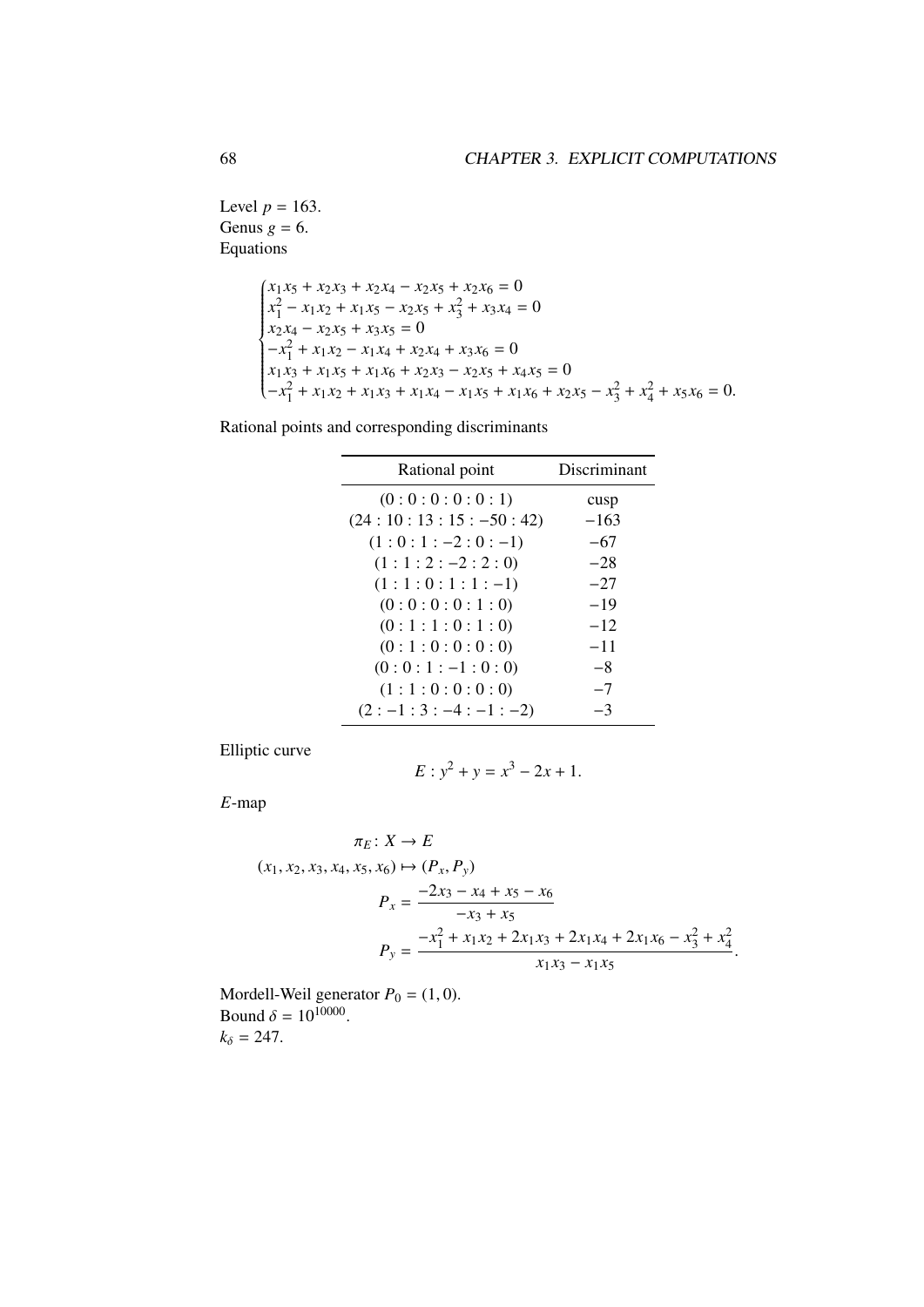## Level  $p = 193$ . Genus  $g = 7$ . Equations

 $\int$  $\left(-x_1^2 - x_1x_4 - x_1x_6 - x_1x_7 + x_2x_7 + x_3^2 + x_3x_4\right) = 0$  $\left\{ \frac{1}{2} \right\}$   $x_1 x_2 + x_1 x_4 - x_1 x_5 + x_1 x_7 - x_2 x_3 - x_2 x_4 - x_2 x_7 + x_3 x_5 = 0$  $x_1 x_2 - x_1 x_5 - x_2 x_7 + x_3 x_6 = 0$  $-x_1 x_2 - x_1 x_3 + 2x_1 x_5 + x_1 x_6 + 2x_2 x_3 + 2x_2 x_4 - x_3^2 + x_4^2 + x_4 x_5 = 0$  $x_1^2 - x_1x_2 + 2x_1x_4 + x_1x_5 + 2x_1x_6 + x_1x_7 - x_2x_7 - x_3^2 + x_4^2 + x_4x_6 = 0$  $x_1x_3 - x_1x_4 - x_1x_5 - 2x_1x_6 - x_1x_7 - 2x_2x_3 - 2x_2x_4 + 2x_2x_7 + x_3^2 - x_4^2 + x_4x_7 = 0$  $x_1^2 + x_1 x_3 + x_1 x_4 - 2x_1 x_5 + x_1 x_7 - x_2 x_3 - 3x_2 x_4 - x_2 x_5 - x_2 x_7 - x_4^2 + x_5^2 = 0$  $-x_1^2 + 2x_1x_2 - x_1x_4 - x_1x_5 - 2x_1x_6 - x_1x_7 - x_2x_3 - x_2x_4 + x_2x_7 + x_3^2 - x_4^2 + x_5x_6 = 0$  $-x_1 x_3 + x_1 x_5 + x_1 x_6 + 2x_2 x_3 + 2x_2 x_4 - x_2 x_7 - x_3^2 + x_4^2 + x_5 x_7 = 0$  $-x_1 x_4 - x_1 x_5 - x_1 x_7 + x_2 x_3 - x_2 x_4 - x_2 x_6 + 2x_2 x_7 - x_3 x_7 - x_4^2 + x_6^2 = 0.$ 

| Rational point      | Discriminant |
|---------------------|--------------|
| (0:0:0:0:0:0:1)     | cusp         |
| $(1:1:1:-1:2:0:-1)$ | $-67$        |
| $(0:0:0:1:-1:-1:1)$ | $-43$        |
| $(0:1:2:-2:0:0:0)$  | $-28$        |
| (0:1:0:0:1:0:0)     | $-27$        |
| $(1:0:0:-1:0:-1:1)$ | $-16$        |
| $(1:0:-1:0:0:0:0)$  | $-12$        |
| (0:1:0:0:0:1:0)     | -8           |
| (0:1:0:0:0:0:0:0)   | $-7$         |
| $(1:0:0:1:0:-1:-1)$ | $-4$         |
| (3:2:3:0:2:0:0)     | -3           |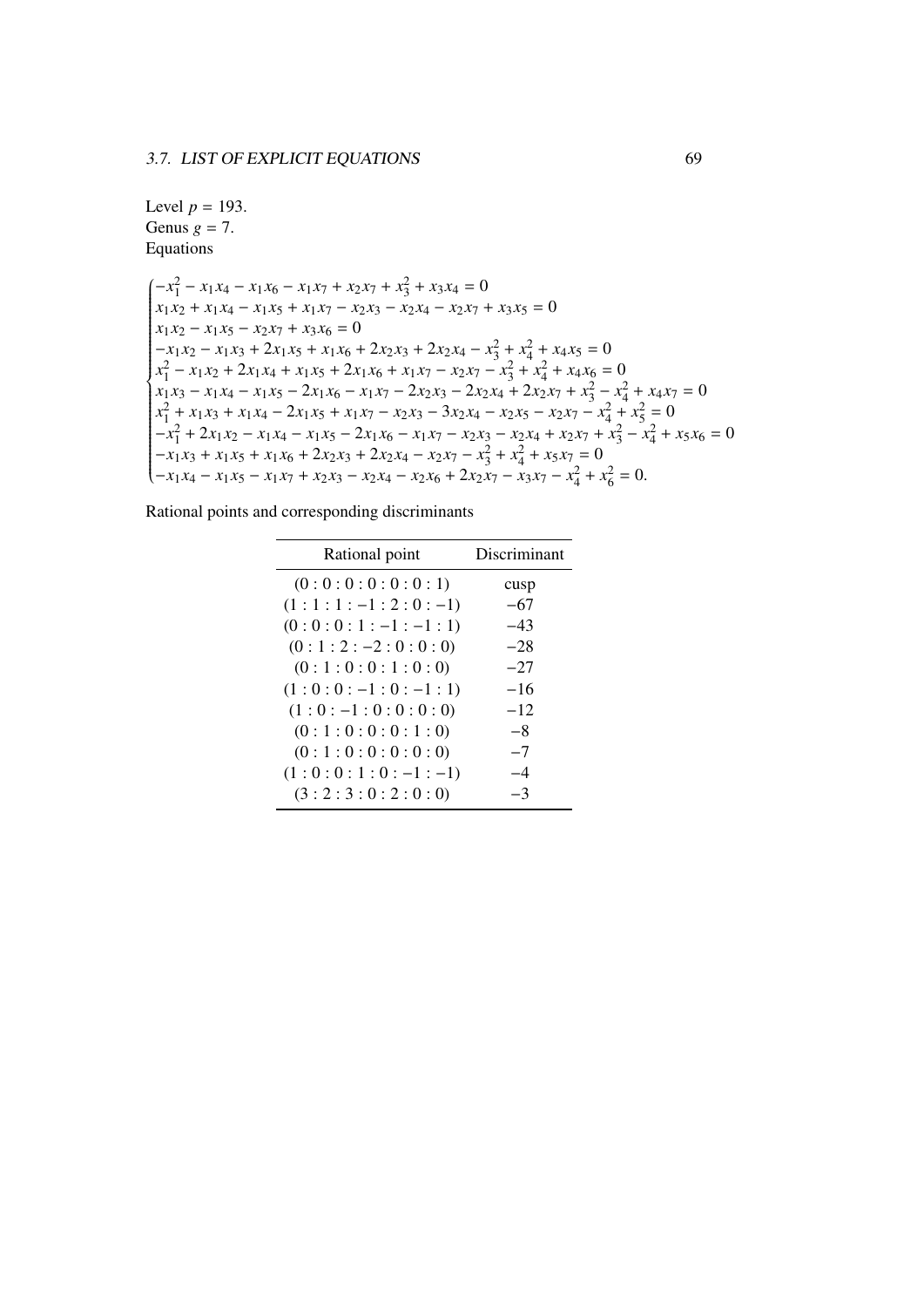Level  $p = 197$ . Genus  $g = 6$ . Equations

$$
\begin{cases}\n-x_1x_2 + x_1x_4 - x_1x_5 - x_1x_6 + x_2x_3 = 0 \\
x_1^2 - x_1x_3 - x_1x_4 + x_1x_5 + x_2x_4 = 0 \\
2x_1x_2 - 2x_1x_3 - 2x_1x_4 + x_1x_5 + x_1x_6 - x_2^2 - x_2x_6 + x_3^2 + x_3x_4 + x_4^2 = 0 \\
-x_1^2 + x_1x_2 + x_1x_3 + x_1x_6 - x_2^2 - x_2x_6 + x_4x_5 = 0 \\
x_1x_2 - x_1x_3 - x_1x_4 + x_3x_5 + x_4x_6 = 0 \\
-x_1x_2 + x_1x_3 + x_1x_4 - x_1x_6 + x_2x_5 - x_2x_6 - x_3x_5 + x_3x_6 + x_5^2 = 0.\n\end{cases}
$$

Rational points and corresponding discriminants

| Discriminant |
|--------------|
| cusp         |
| $-163$       |
| $-43$        |
| $-28$        |
| $-19$        |
| $-16$        |
| $-7$         |
|              |
|              |

Elliptic curve

$$
E: y^2 + y = x^3 - 5x + 4.
$$

*E*-map

$$
\pi_E: X \to E
$$
  
 $(x_1, x_2, x_3, x_4, x_5, x_6) \mapsto (P_x, P_y)$ 

$$
\begin{aligned}\n\text{Numerator}(P_x) &= -38x_1^2 - 25x_1x_2 - 6x_1x_3 + 13x_1x_4 - 61x_1x_5 + 11x_1x_6 + 22x_2^2 + \\
&+ 10x_2x_5 + 20x_2x_6 + 17x_3x_5 - 11x_3x_6 \\
\text{Denominator}(P_x) &= -36x_1^2 - 34x_1x_2 + 11x_1x_3 + 30x_1x_4 - 27x_1x_5 - 8x_1x_6 + 12x_2^2 + \\
&\quad + 5x_2x_5 + 11x_2x_6 \\
\text{Numerator}(P_y) &= 1715x_1^3 - 899x_1^2x_2 - 2691x_1^2x_3 - 1013x_1^2x_4 - 2889x_1^2x_5 - 81x_1^2x_6 + \\
&\quad + 1875x_1x_2^2 + 2476x_1x_2x_5 + 1176x_1x_2x_6 - 669x_1x_3x_5 + 1224x_1x_3x_6 + \\
&\quad + 2205x_1x_5x_6 - 1306x_1x_6^2 - 384x_2^2x_5 - 384x_2x_5x_6 \\
\text{Denominator}(P_y) &= 961x_1^3 - 49x_1^2x_2 + 3875x_1^2x_3 - 632x_1^2x_4 + 1195x_1^2x_5 + 356x_1^2x_6 + \\
&\quad + 593x_1x_2^2 + 655x_1x_2x_5 + 432x_1x_2x_6 - 839x_1x_3^2 - 1680x_1x_3x_4 + \\
&\quad + 154x_1x_3x_5 + 384x_1x_5^2.\n\end{aligned}
$$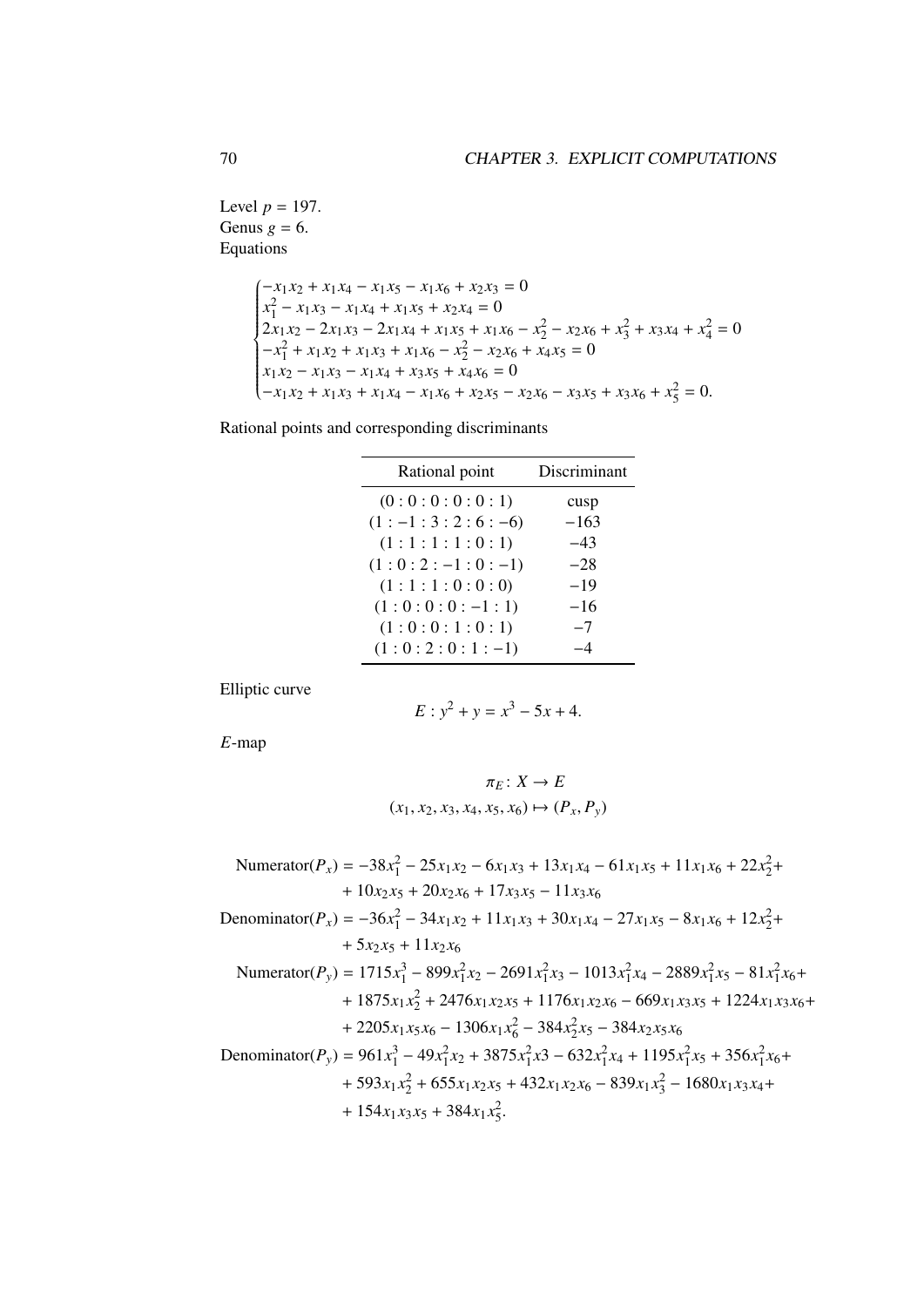Mordell-Weil generator  $P_0 = (1, 0)$ .<br>Bound  $\delta = 10^{10000}$ .  $k_{\delta} = 408.$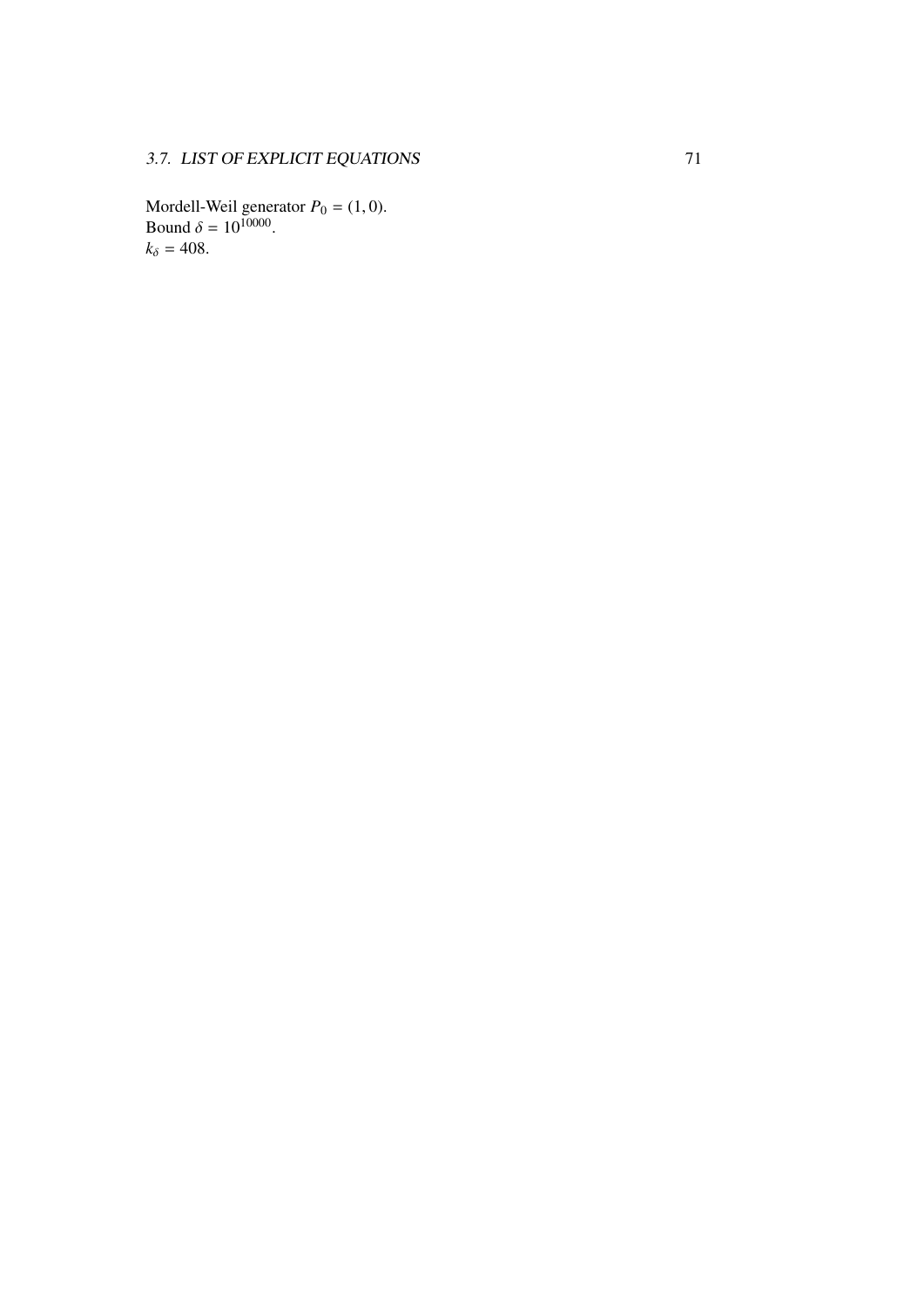Level  $p = 211$ . Genus  $g = 6$ . Equations

$$
\begin{cases}\n-x_1^2 - x_1x_4 - x_1x_5 + x_2x_3 - x_2x_6 + x_3x_4 = 0 \\
-x_1x_3 - x_1x_4 - x_1x_5 + x_2x_3 - x_2x_6 + x_3x_5 = 0 \\
x_1^2 - x_1x_2 + x_1x_3 + x_1x_4 - x_2x_3 + x_3x_6 = 0 \\
2x_1^2 - 2x_1x_2 + x_1x_3 + 3x_1x_4 + x_1x_5 - 2x_2x_3 - x_2x_4 + 2x_2x_6 + x_4^2 = 0 \\
x_1x_3 + x_1x_4 + 2x_1x_5 - x_1x_6 - 2x_2x_3 - x_2x_5 + 2x_2x_6 + x_4x_5 = 0 \\
x_1^2 - 2x_1x_2 + x_1x_3 + 2x_1x_4 + x_1x_5 - x_1x_6 - 2x_2x_3 - x_2x_4 + x_2x_5 + 2x_2x_6 - x_4x_6 + x_5^2 = 0.\n\end{cases}
$$

| Discriminant |
|--------------|
| cusp         |
| $-67$        |
| $-28$        |
| $-27$        |
| $-12$        |
| $-8$         |
| $-7$         |
| -3           |
|              |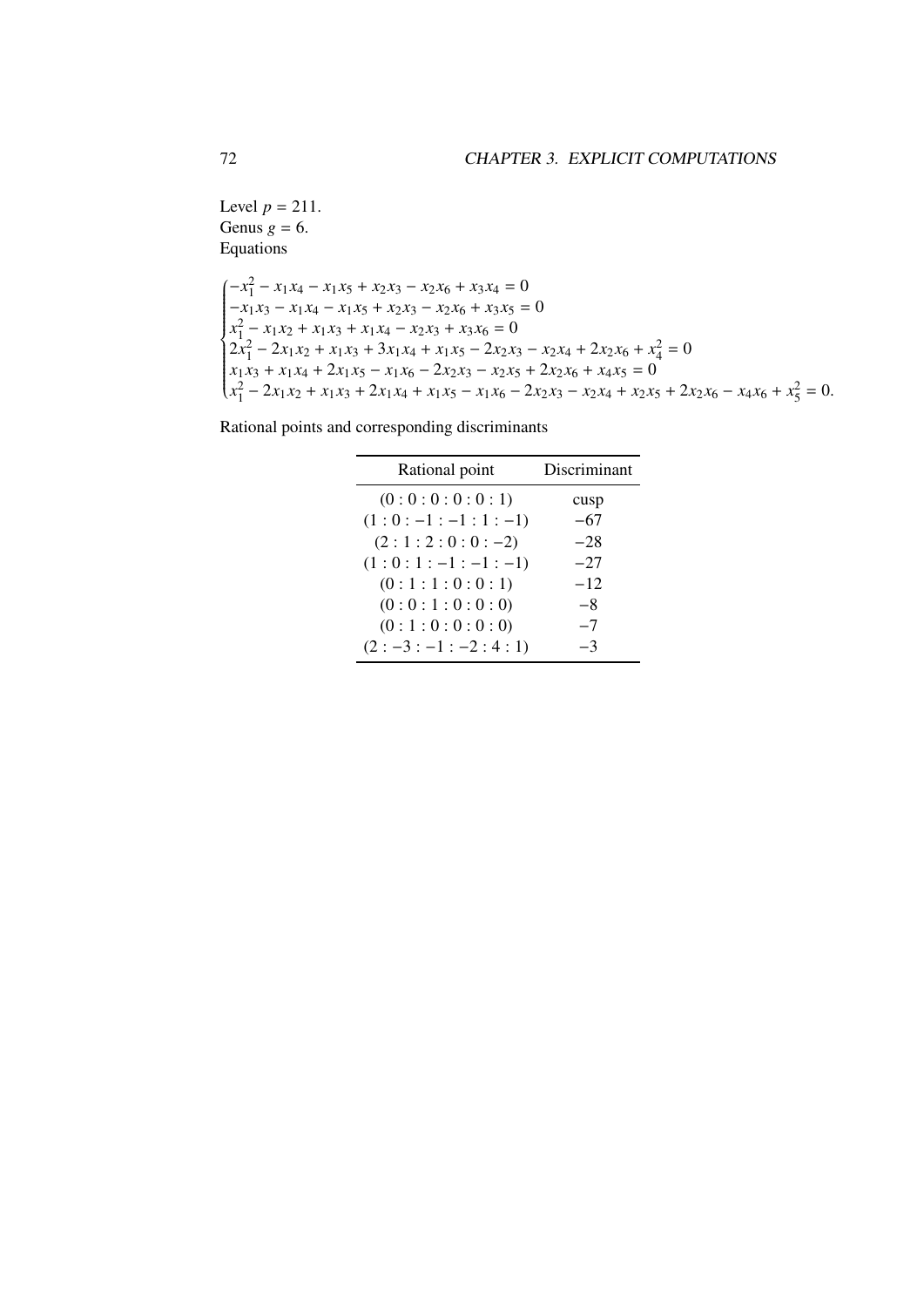Level  $p = 223$ . Genus  $g = 6$ . Equations

```
\int \frac{-x_1^2 + x_1x_4 - x_2x_3 - x_2x_4 + x_2x_5 = 0\left\{\rule{0cm}{0.15cm}\right\}\begin{array}{c} \hline \rule{0pt}{2.5ex} \rule{0pt}{2.5ex} \rule{0pt}{2.5ex} \rule{0pt}{2.5ex} \rule{0pt}{2.5ex} \rule{0pt}{2.5ex} \rule{0pt}{2.5ex} \rule{0pt}{2.5ex} \rule{0pt}{2.5ex} \rule{0pt}{2.5ex} \rule{0pt}{2.5ex} \rule{0pt}{2.5ex} \rule{0pt}{2.5ex} \rule{0pt}{2.5ex} \rule{0pt}{2.5ex} \rule{0pt}{2.5ex} \rule{0pt}{2.5ex} \rule{0pt}{2.5ex} \rule{0pt}{2.5ex} \x_1^2 + 2x_1x_3 - x_1x_4 + x_1x_5 + x_2^2 + 2x_2x_4 + x_2x_6 + x_3^2 = 0-x_1^2 - x_1x_2 - x_1x_3 + x_1x_4 - x_2x_4 + x_2x_6 + x_3x_4 = 0x_1^2 - x_1x_2 + 2x_1x_5 - x_1x_6 + x_2^2 + x_2x_4 + 2x_2x_6 + x_3x_5 = 0-x_1^2 - x_1x_2 + x_1x_3 + x_1x_4 + x_2x_6 - x_3x_6 + x_4x_5 = 0-2x_1^2 - 2x_1x_2 + x_1x_3 + 3x_1x_4 + 2x_1x_5 + x_1x_6 + x_2^2 + 4x_2x_6 - x_3x_6 - x_4^2 - x_4x_6 + x_5^2 = 0.
```

| Rational point      | Discriminant |
|---------------------|--------------|
| (0:0:0:0:0:1)       | cusp         |
| $(2:-2:2:3:6:7)$    | $-163$       |
| $(1:0:-2:1:0:1)$    | -67          |
| (1:0:0:1:0:1)       | $-27$        |
| $(0:1:1:-1:0:0)$    | $-12$        |
| $(0:0:0:1:0:-1)$    | $-11$        |
| $(2:-3:-3:-1:-6:2)$ | -3           |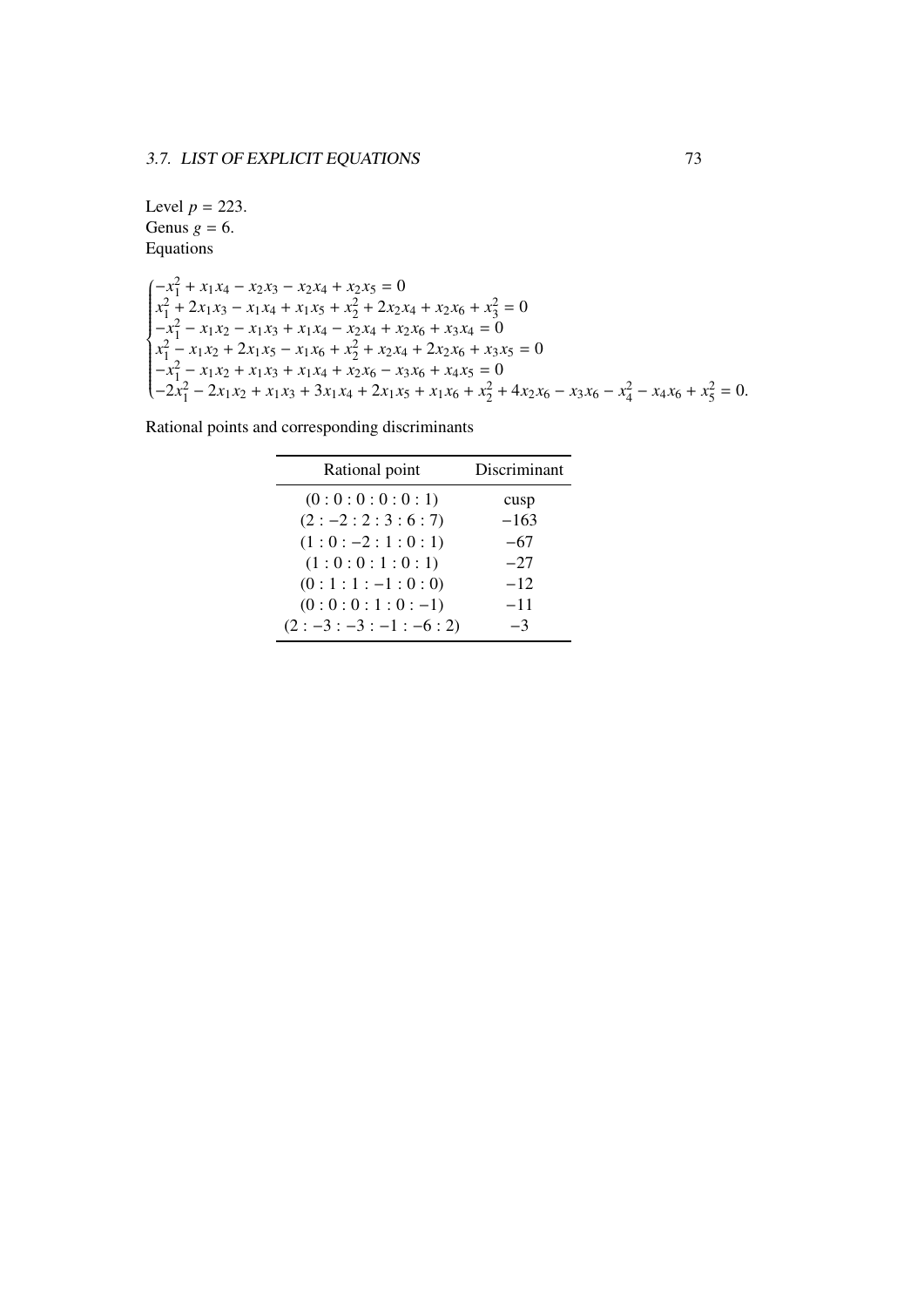Level  $p = 229$ . Genus  $g = 7$ . Equations

 $(-x_1 x_5 + x_2 x_4 - x_2 x_6 + x_2 x_7 = 0$  $\overline{\phantom{a}}$   $x_1 x_2 - x_1 x_3 - x_1 x_4 - x_1 x_5 + x_2 x_3 + x_2 x_4 - x_2 x_6 + x_3^2 + x_3 x_4 = 0$  $-x_1 x_5 + x_2^2 + x_2 x_3 + x_2 x_4 - x_2 x_5 - x_2 x_6 + x_3 x_5 = 0$  $x_1 x_2 - x_1 x_3 - x_1 x_4 - x_1 x_6 - x_2^2 + x_2 x_4 + x_3^2 + x_3 x_6 = 0$  $x_1 x_2 + x_1 x_3 - x_1 x_6 - x_1 x_7 - x_2^2 - x_2 x_3 + x_2 x_6 + x_3 x_7 = 0$  $-2x_1x_2 + x_1x_4 + x_1x_5 + x_1x_6 + x_1x_7 - x_2x_3 - x_2x_4 + x_2x_6 - x_3^2 + x_4^2 = 0$  $-x_1 x_3 + x_1 x_6 - x_2^2 - x_2 x_3 - x_2 x_4 + x_2 x_5 + x_4 x_5 = 0$  $-x_1 x_2 + x_1 x_5 + x_1 x_7 + x_2 x_4 - x_2 x_5 + x_5 x_6 = 0$  $x_1x_2 - 2x_1x_5 - x_1x_6 - x_1x_7 + x_2x_3 + 2x_2x_4 - x_2x_5 - x_2x_6 + x_3^2 - x_4x_6 + x_5x_7 = 0$  $x_1 x_5 - x_2 x_3 - x_2 x_4 - x_3^2 - x_4 x_7 + x_6^2 = 0.$ 

Rational points and corresponding discriminants

| Discriminant |
|--------------|
| cusp         |
| $-43$        |
| $-27$        |
| $-19$        |
| $-16$        |
| $-12$        |
| $-11$        |
| -4           |
|              |
|              |

Elliptic curve

$$
E: y^2 + xy = x^3 - 2x - 1.
$$

*E*-map

$$
\pi_E: X \to E
$$
  
\n
$$
(x_1, x_2, x_3, x_4, x_5, x_6, x_7) \mapsto (P_x, P_y)
$$
  
\n
$$
P_x = \frac{-x_2 - x_5 + x_6}{x_2 + x_5}
$$
  
\nNumerator $(P_y) = x_1^2 + 3x_1x_2 + 7x_1x_3 + 6x_1x_4 + x_1x_5 - x_1x_6 - 4x_1x_7 - 2x_2x_3 - 2x_2x_4 + 3x_2x_6 - 2x_3^2 + x_4x_6 - 2x_4x_7 - x_6x_7$   
\nDenominator $(P_y) = x_1^2 + 5x_1x_2 + x_1x_4 + 2x_1x_5 - x_1x_6 - x_1x_7 - x_3^2 - x_4x_7 + x_6^2$ .  
\nMordell-Weil generator  $P_0 = (-1, 1)$ .  
\nBound  $\delta = 10^{10000}$ .  
\n $k_0 = 210$ 

 $k_{\delta} = 210.$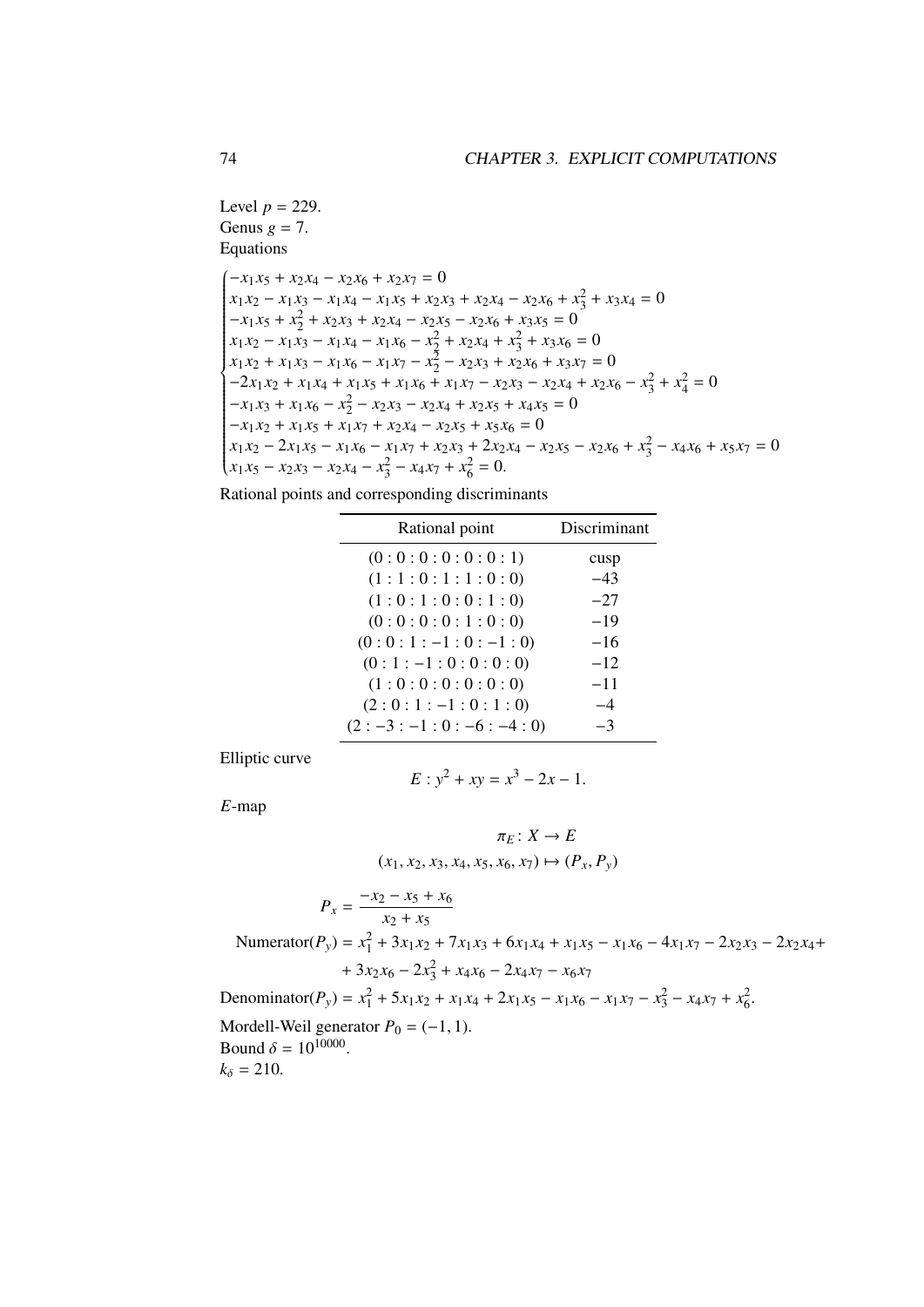## Level  $p = 233$ . Genus  $g = 7$ . Equations

 $\int$   $-x_1 x_2 - x_1 x_3 - x_1 x_4 + x_2^2 - x_2 x_3 - x_2 x_5 - x_2 x_6 + x_2 x_7 = 0$  $\left\{ \frac{1}{2} \right\}$   $x_1 x_2 + x_1 x_4 - x_2^2 + x_2 x_6 + x_3 x_5 = 0$  $x_1^2 - 2x_1x_2 - x_1x_3 + x_1x_5 + 2x_2^2 - 2x_2x_3 - x_2x_4 - 2x_2x_5 - x_2x_6 + x_3x_6 = 0$  $-\frac{2}{x_1 x_3} - x_1 x_6 + x_2^2 - x_2 x_3 - x_2 x_4 - x_2 x_5 + x_3 x_7 = 0$  $x_1^2 - 2x_1x_2 + x_1x_4 + x_1x_5 + 2x_2^2 - 2x_2x_3 - 2x_2x_5 - x_2x_6 + x_3x_4 + x_4^2 = 0$  $x_1 x_3 + x_1 x_6 - x_2^2 + x_2 x_3 + x_2 x_5 + x_4 x_5 = 0$  $x_1 x_2 + x_1 x_3 - x_1 x_7 - x_2^2 + x_2 x_3 - x_2 x_4 + x_2 x_5 + x_2 x_6 + x_4 x_6 = 0$  $-x_1x_2 - x_1x_3 - x_1x_4 + x_1x_5 - x_1x_6 - x_1x_7 + 2x_2^2 - x_2x_3 - x_2x_4 - 2x_2x_5 - x_2x_6 + x_5^2 = 0$  $-x_1^2 + x_1x_2 + 2x_1x_3 - x_1x_5 + x_1x_6 + x_1x_7 - 2x_2^2 + 2x_2x_3 + x_2x_4 + 2x_2x_5 + x_4x_7 + x_5x_6 = 0$  $-x_1^2 + x_1x_2 - x_1x_5 + x_2x_4 - x_2x_6 + x_5x_7 + x_6^2 = 0.$ 

| Rational points and corresponding discriminants |  |  |
|-------------------------------------------------|--|--|
|                                                 |  |  |

| Rational point     | Discriminant |
|--------------------|--------------|
| (0:0:0:0:0:0:1)    | cusp         |
| $(1:0:2:-2:1:0:2)$ | $-28$        |
| $(0:0:1:-1:0:0:0)$ | $-19$        |
| (1:1:0:0:1:0:1)    | $-16$        |
| (0:0:1:0:0:0:0)    | -8           |
| $(1:0:0:0:-1:0:0)$ | $-7$         |
| $(1:1:0:-2:1:2:1)$ |              |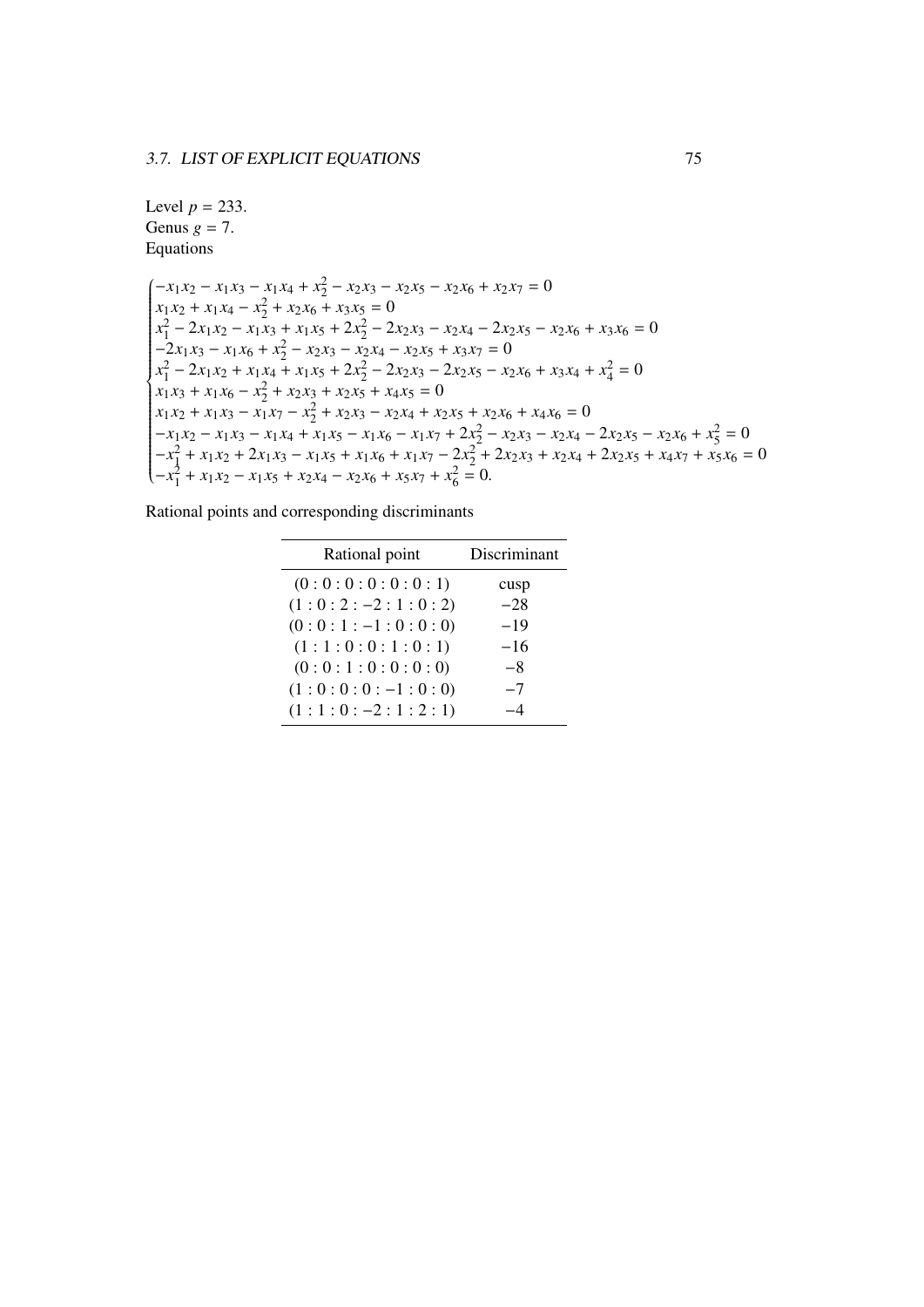Level  $p = 241$ . Genus  $g = 7$ . Equations

$$
\begin{cases}\nx_1^2 + x_1x_4 - x_2^2 - x_2x_4 + x_2x_6 = 0 \\
x_1x_5 - x_2x_3 - x_2x_5 + x_2x_7 = 0 \\
x_1x_2 + 2x_1x_3 + x_1x_6 - x_1x_7 - x_2^2 + x_3^2 = 0 \\
x_1x_3 - x_1x_7 + x_2x_4 + x_3x_4 = 0 \\
-x_1x_4 - x_1x_5 - x_2x_4 + x_2x_5 - x_3x_5 - x_4^2 + x_4x_5 = 0 \\
-x_1^2 + x_1x_2 - x_1x_3 + x_1x_4 + x_1x_5 + x_1x_7 + x_2x_3 - 2x_2x_4 - x_2x_5 + x_3x_5 - x_3x_6 + x_4x_6 = 0 \\
-x_1^2 - x_1x_3 + x_1x_4 - x_1x_6 + x_2^2 + x_2x_3 - x_2x_4 + x_3x_5 - x_3x_6 - x_3x_7 + x_4x_7 = 0 \\
-x_1x_2 + x_1x_3 - 3x_1x_4 - x_1x_5 + x_1x_6 + x_2^2 + x_2x_4 - x_3x_5 + x_3x_6 - x_4^2 + x_5^2 = 0 \\
-x_1^2 - x_1x_3 + x_1x_4 + x_1x_5 - x_1x_6 + x_2^2 + x_2x_3 - 2x_2x_4 - x_2x_5 + x_3x_5 - x_3x_6 - x_3x_7 + x_5x_6 = 0 \\
-x_1^2 + x_1x_2 - x_1x_3 + x_1x_4 + 2x_1x_5 + x_1x_7 + x_2x_3 - 2x_2x_4 - 2x_2x_5 + x_5x_7 + x_6^2 = 0.\n\end{cases}
$$

Rational points and corresponding discriminants

| Rational point       | Discriminant |
|----------------------|--------------|
| (0:0:0:0:0:0:1)      | cusp         |
| $(1:0:-2:-1:0:0:0)$  | $-67$        |
| $(0:1:-1:0:0:1:-1)$  | $-27$        |
| (1:1:0:0:0:0:0:0)    | $-16$        |
| (1:1:0:0:1:0:0)      | $-12$        |
| (0:0:0:1:1:0:0)      | -8           |
| $(1:-1:-2:0:0:0:-2)$ | $-4$         |
| $(3:1:-4:-6:-3:4:2)$ | -3           |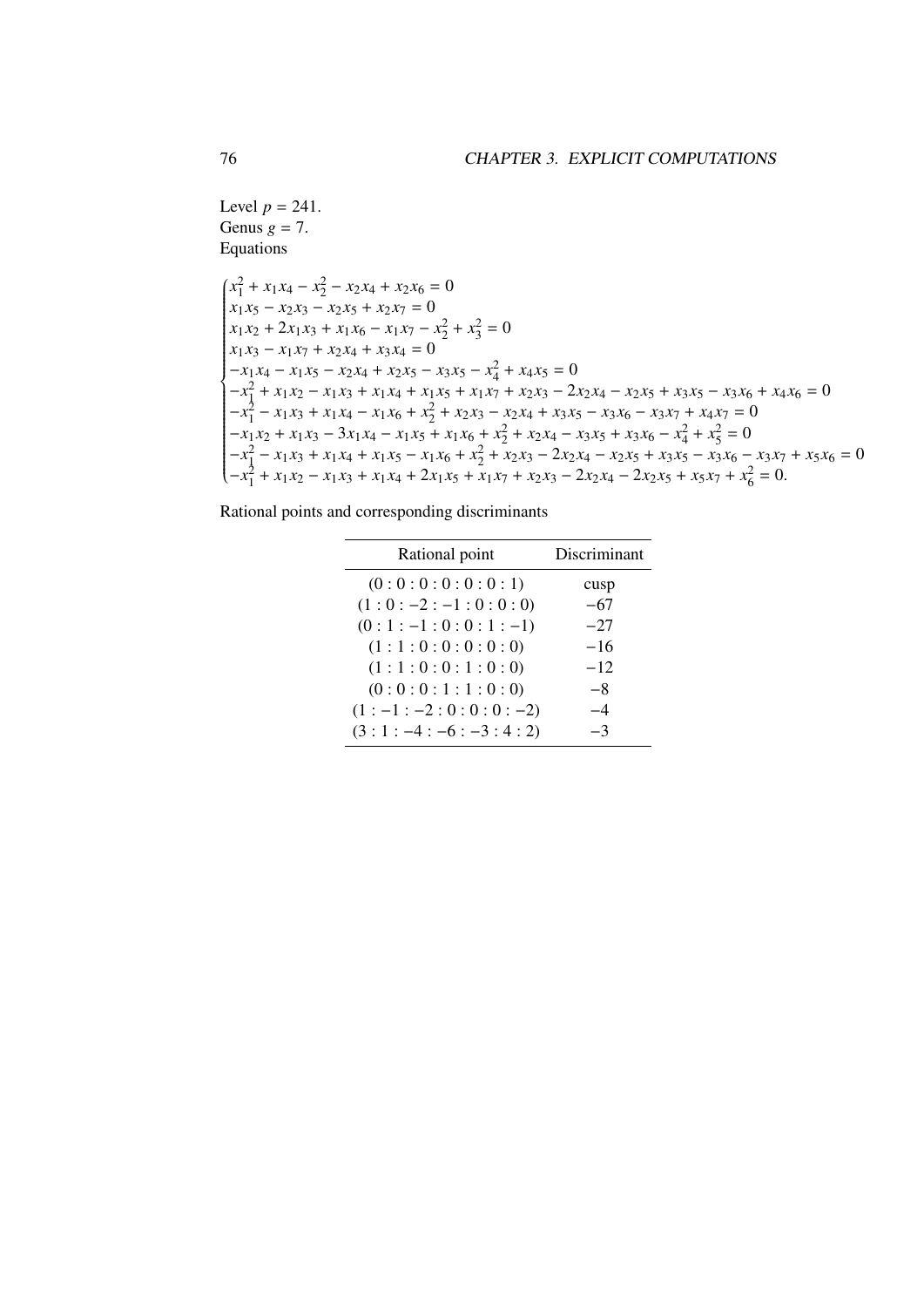Level 
$$
p = 257
$$
.  
Genus  $g = 7$ .  
Equations

 $\left(-x_1^2 - x_1x_2 + x_1x_4 - x_2^2 - x_2x_4 + x_2x_5\right) = 0$  $\left\{ \frac{1}{2} \right\}$   $-x_1^2 - 2x_1x_2 + x_1x_3 + x_1x_4 - x_1x_5 - 2x_2^2 - x_2x_4 + x_2x_6 = 0$  $-x_1 x_2 - x_1 x_6 - x_2 x_3 + x_2 x_7 = 0$  $x_1 x_2 - x_1 x_3 + x_1 x_6 + x_2^2 + x_2 x_4 + x_3 x_4 = 0$  $-x_1 x_3 - x_1 x_4 + x_1 x_6 - x_1 x_7 + x_2^2 - x_2 x_3 + x_2 x_4 + x_3 x_5 = 0$  $x_1^2 + x_1x_2 - x_1x_3 - x_1x_4 + 2x_2^2 - x_2x_3 + 2x_2x_4 - x_3x_6 + x_4x_5 = 0$  $x_1^2 + x_1x_2 - 2x_1x_4 + x_1x_5 - x_1x_7 + 2x_2^2 - x_2x_3 + x_2x_4 + x_3^2 - x_3x_6 - x_3x_7 + x_4x_6 = 0$  $x_1^2 - x_1x_3 - x_1x_4 - x_1x_5 - x_1x_6 + x_2^2 - x_2x_3 + x_2x_4 - x_3^2 - x_3x_6 + x_3x_7 + x_5^2 = 0$  $x_1^2 + x_1x_3 - 2x_1x_4 - 2x_1x_7 + x_2^2 - x_2x_3 + x_2x_4 + x_3^2 - x_3x_6 - x_3x_7 + x_4x_7 + x_5x_6 = 0$  $-2x_1x_2 + 2x_1x_3 - 2x_1x_6 - x_1x_7 - 2x_2^2 - x_2x_4 - x_3x_6 + x_4x_7 - x_5x_7 + x_6^2 = 0.$ 

| Rational points and corresponding discriminants |  |  |  |  |
|-------------------------------------------------|--|--|--|--|
|                                                 |  |  |  |  |

| Rational point     | Discriminant |
|--------------------|--------------|
| (0:0:0:0:0:0:1)    | cusp         |
| $(1:0:0:1:0:0:-1)$ | $-67$        |
| $(0:1:0:-1:0:1:0)$ | $-16$        |
| (0:0:1:0:0:0:1)    | $-11$        |
| (0:0:0:1:0:0:0)    | -8           |
| $(2:-1:0:1:0:1:0)$ |              |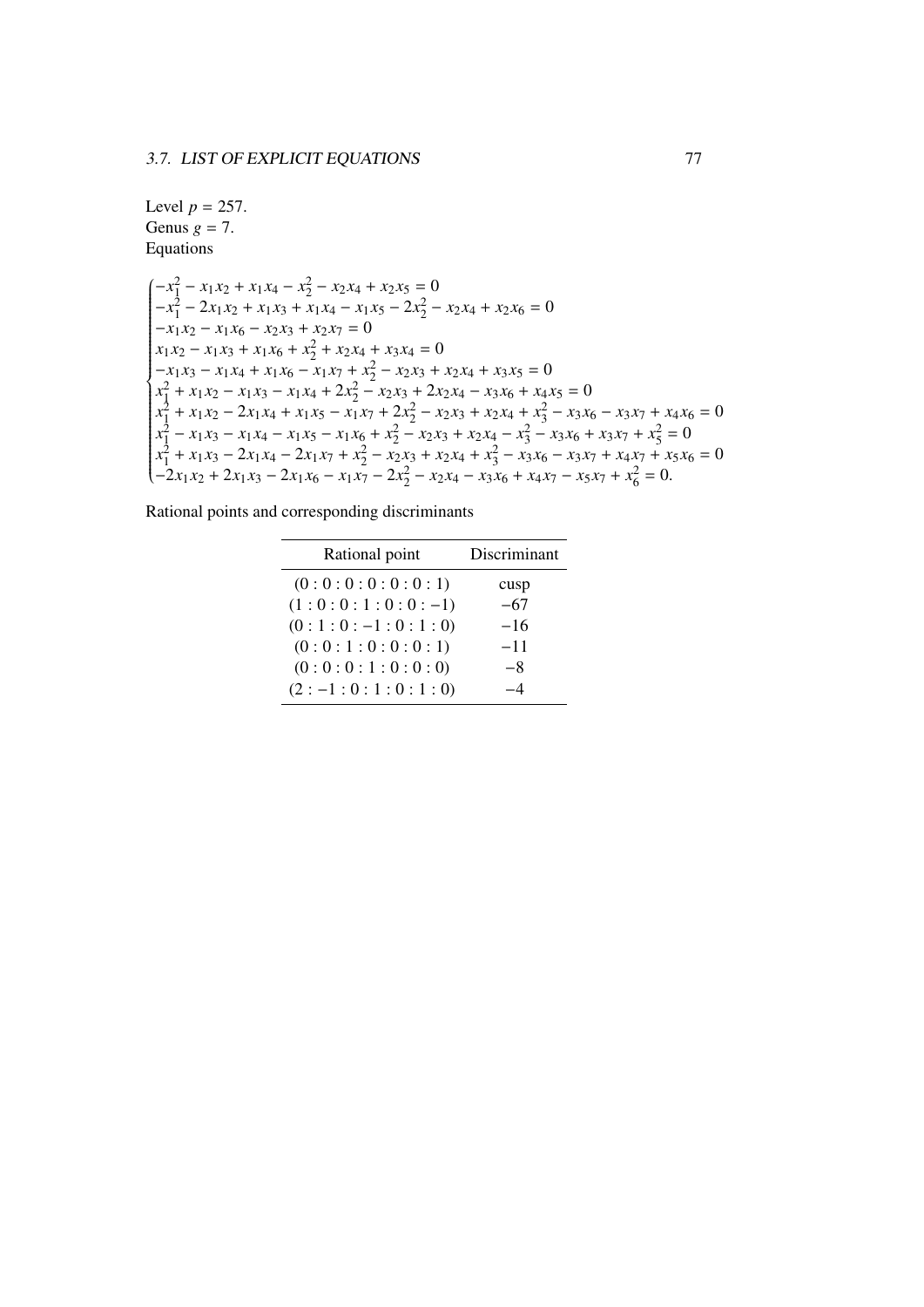Level  $p = 269$ . Genus  $g = 6$ . Equations

$$
\begin{cases}\nx_1x_4 + x_2^2 + x_2x_3 + x_3^2 + x_3x_5 = 0 \\
-x_1x_2 - x_1x_5 + x_2^2 + x_2x_3 + x_2x_5 + x_3x_6 = 0 \\
x_1x_2 + 2x_1x_4 + x_1x_6 + x_3^2 + x_3x_4 + x_4^2 = 0 \\
x_1x_2 - x_1x_4 + x_1x_5 - x_2^2 - x_2x_3 + x_2x_4 + x_3x_4 + x_4x_5 = 0 \\
x_1x_2 + x_1x_3 + x_1x_4 + x_1x_5 + x_1x_6 - x_2x_3 - x_2x_5 + x_4x_6 = 0 \\
-x_1x_2 - x_1x_3 - 2x_1x_4 - x_1x_5 - x_1x_6 - x_2^2 + 2x_2x_5 - x_2x_6 - x_3^2 + x_5^2 = 0.\n\end{cases}
$$

Rational points and corresponding discriminants

| Rational point    | Discriminant |
|-------------------|--------------|
| (0:0:0:0:0:1)     | cusp         |
| $(1:-1:0:-1:1:2)$ | -67          |
| $(1:1:0:-1:-1:0)$ | -43          |
| $(1:1:0:-1:0:0)$  | $-16$        |
| (1:0:0:0:0:0)     | $-11$        |
| $(1:-1:2:-3:0:0)$ |              |

Elliptic curve

$$
E: y^2 + y = x^3 - 2x - 1.
$$

*E*-map

$$
\pi_E: X \to E
$$
  
(x<sub>1</sub>, x<sub>2</sub>, x<sub>3</sub>, x<sub>4</sub>, x<sub>5</sub>, x<sub>6</sub>)  $\mapsto (P_x, P_y)$   

$$
P_x = \frac{x_4 + x_6}{x_2}
$$
  

$$
P_y = \frac{x_1 x_5 - x_2 x_3 + x_3 x_4}{x_1 x_2}
$$

Mordell-Weil generator  $P_0 = (-1, 0)$ .<br>Bound  $\delta = 10^{10000}$ Bound  $\delta = 10^{10000}$ .<br> $k_0 = 187$  $k_{\delta} = 187.$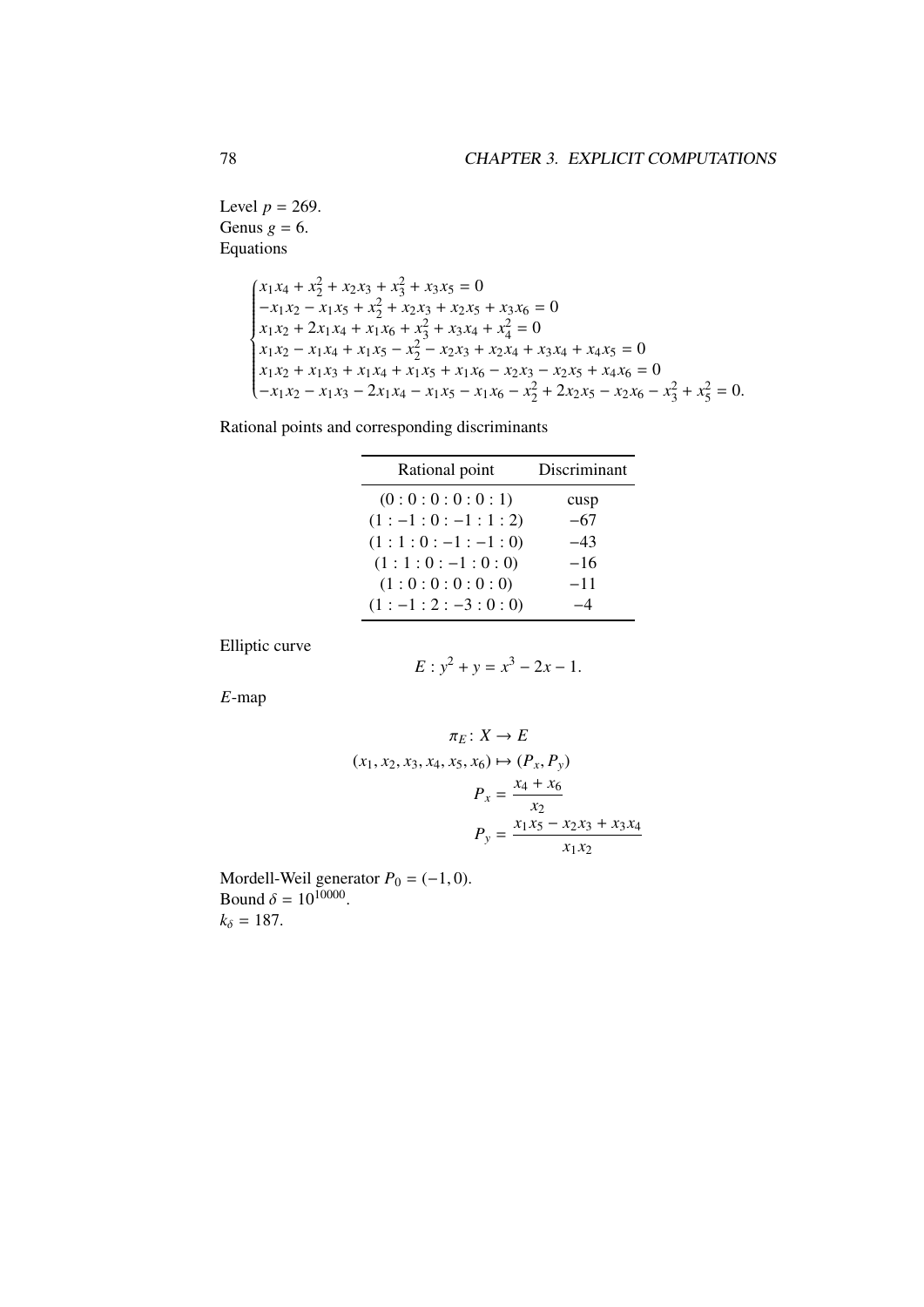```
Level p = 271.
Genus g = 6.
Equations
```

```
\int (x_1^2 + 2x_1x_2 + x_1x_5 - x_1x_6 - x_2x_4 - 2x_2x_5 - x_2x_6 + x_3x_5 = 0\left\{\rule{0cm}{0.15cm}\right\}\begin{array}{c} \hline \rule{0pt}{2.2ex} \\ \rule{0pt}{2.2ex} \end{array}x_1^2 + x_1x_2 - x_1x_4 - x_1x_6 - x_2x_3 - x_2x_4 - x_2x_5 - x_2x_6 + x_4^2 = 0-x_1^2 - 2x_1x_2 - x_1x_5 + x_1x_6 + x_2x_3 + x_2x_4 + x_2x_5 + x_4x_5 = 0x_1 x_2 - x_1 x_4 - x_1 x_6 - x_2 x_3 + x_2 x_6 + x_3^2 + x_4 x_6 = 0x_1^2 + 3x_1x_2 + 2x_1x_3 + x_1x_5 - 3x_1x_6 - 2x_2x_4 - x_2x_5 + x_5^2 = 0-x_1x_2 - x_1x_3 - x_1x_4 - x_1x_5 + x_1x_6 - x_2x_3 + x_2x_4 + x_2x_5 + x_2x_6 + x_3x_4 + x_5x_6 = 0.
```

| Rational point      | Discriminant |
|---------------------|--------------|
| (0:0:0:0:0:1)       | cusp         |
| (1:0:1:1:0:1)       | $-43$        |
| $(0:1:1:1:-1:0)$    | $-27$        |
| (0:1:0:0:0:0)       | $-19$        |
| (1:0:1:0:0:1)       | $-12$        |
| $(3:-2:-5:4:-4:-3)$ |              |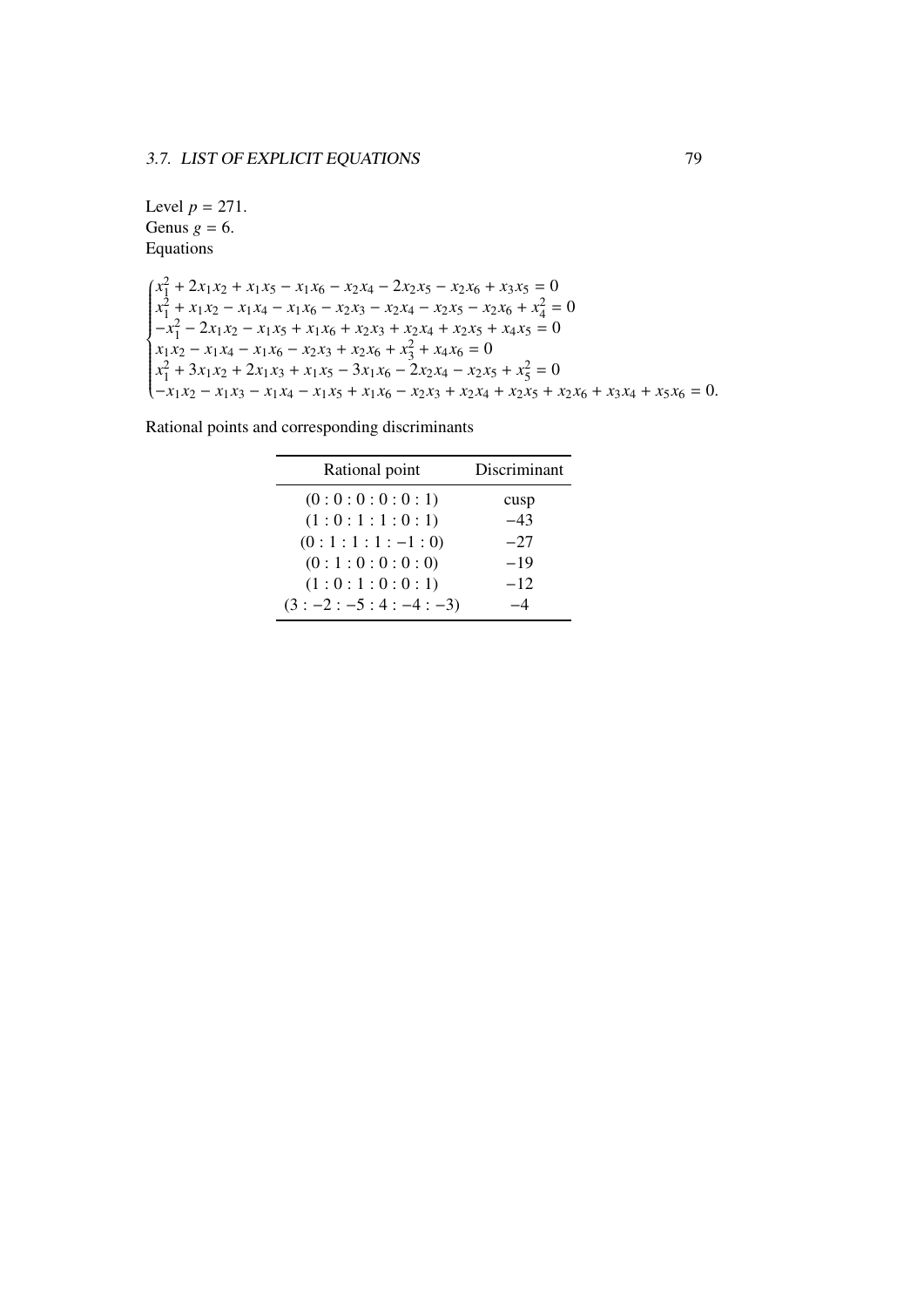Level  $p = 281$ . Genus  $g = 7$ . Equations

$$
\begin{cases}\n-x_1x_2 + x_1x_3 + x_2x_3 + x_2x_4 - x_3x_4 + x_3x_6 = 0 \\
-x_1x_6 - x_2x_3 - x_2x_4 - x_2x_5 + x_3^2 + x_3x_5 + x_3x_7 = 0 \\
x_1x_2 + x_1x_7 + 2x_3x_4 - x_3x_5 + x_4^2 = 0 \\
-x_1x_2 - 2x_1x_3 - x_1x_4 - x_1x_5 - x_1x_7 - x_2x_3 + 2x_3x_5 + x_4x_5 = 0 \\
x_1x_2 - x_1x_3 + x_2x_5 + 2x_3x_4 + x_4x_6 = 0 \\
2x_1x_3 + 2x_1x_4 + x_1x_5 + x_1x_6 + x_1x_7 - x_2^2 + x_2x_3 + x_2x_4 + x_2x_5 + x_3x_4 - 2x_3x_5 + x_4x_7 = 0 \\
x_1x_2 + 2x_1x_3 + x_1x_4 + x_1x_5 + x_1x_6 + x_1x_7 + x_2x_3 - x_2x_4 - x_3x_5 + x_5^2 = 0 \\
x_1x_2 - x_1x_3 + x_2^2 - x_2x_3 - x_2x_4 - x_2x_5 + x_3x_5 + x_5x_6 = 0 \\
x_1x_2 - x_1x_3 - x_1x_4 - x_1x_7 + x_2^2 + x_2x_6 + x_3x_5 + x_5x_7 = 0 \\
x_1x_2 - x_1x_3 + x_1x_6 - x_2x_3 - x_2x_4 - x_2x_7 + 2x_3x_4 + x_6^2 = 0.\n\end{cases}
$$

| Rational point        | Discriminant |
|-----------------------|--------------|
| (0:0:0:0:0:0:1)       | cusp         |
| $(2:-5:-5:-1:1:5:-3)$ | $-163$       |
| $(0:1:-1:1:1:1:-1)$   | $-43$        |
| $(0:0:1:-2:0:-2:-1)$  | $-28$        |
| (1:0:0:0:0:0:0:0)     | $-16$        |
| $(1:0:0:1:0:0:-1)$    | -8           |
| $(0:0:1:0:0:0:-1)$    | $-7$         |
| $(1:2:-2:2:2:0:-2)$   |              |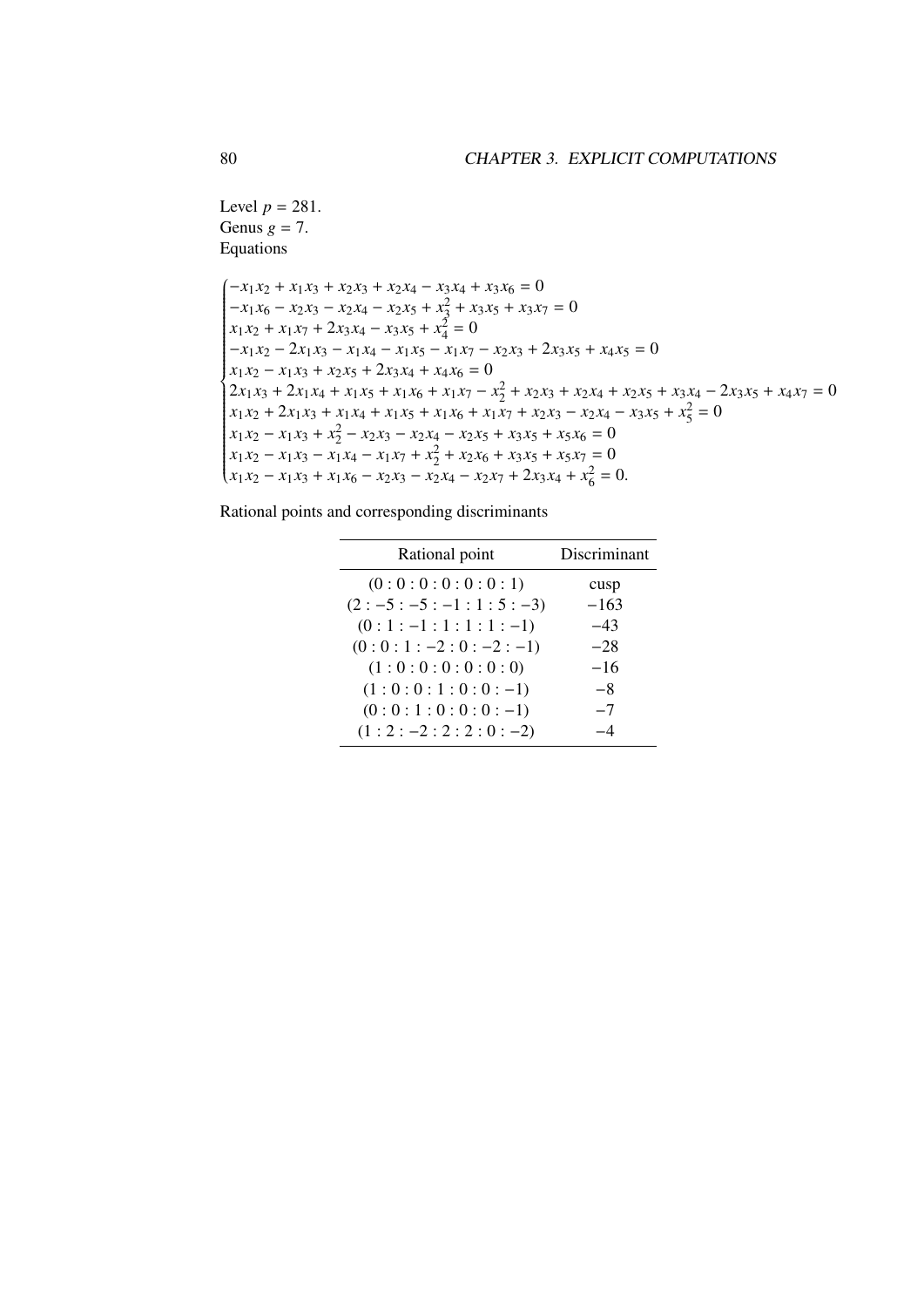```
Level p = 283.
Genus g = 9.
Equations
```
 $(x_1 x_2 + x_1 x_3 + x_1 x_4 - x_1 x_5 + x_1 x_7 + x_3 x_5 = 0$  $\sqrt{\phantom{a}}$   $-x_1 x_2 - x_1 x_3 - 2x_1 x_7 - x_1 x_8 - x_1 x_9 - x_3^2 + x_3 x_6 = 0$  $\begin{aligned} x_1 x_2 - x_1 x_3 - x_1 x_7 - x_1 x_8 - x_1 x_9 - x_3 + x_3 x_6 - 0\\ x_1 x_3 - x_1 x_5 - x_1 x_6 + x_1 x_7 - x_2^2 - x_2 x_3 + x_2 x_5 + x_3^2 + x_3 x_4 + x_3 x_7 = 0 \end{aligned}$  $x_1x_2 + 3x_1x_3 - x_1x_5 - x_1x_6 + 3x_1x_7 + x_1x_8 + x_1x_9 - x_2^2 - x_2x_3 + x_2x_5 + x_2x_6 - x_2x_7 +$  $+2x_3^2 + 2x_3x_4 + x_3x_8 = 0$  $2x_1x_2 + 2x_1x_3 + x_1x_4 + x_1x_6 + 2x_1x_7 + 2x_1x_8 + 2x_1x_9 + x_2x_3 - x_2x_7 - x_2x_8 + x_3^2 + x_3x_4 + x_3x_9 = 0$  $-x_1 x_2 - x_1 x_5 - x_1 x_6 - x_1 x_8 - x_2 x_3 + x_2 x_5 + x_2 x_6 + x_3 x_4 + x_4^2 = 0$  $-x_1 x_2 - 2x_1 x_3 - 2x_1 x_7 - 2x_1 x_8 - x_1 x_9 - x_2 x_4 - x_3^2 - x_3 x_4 + x_4 x_5 = 0$  $2x_1 x_2 + x_1 x_3 + x_1 x_4 + x_1 x_6 + x_1 x_7 + x_1 x_8 - x_3 x_4 + x_4 x_6 = 0$  $2x_1 x_2 + x_1 x_3 + x_1 x_4 + x_1 x_6 + x_1 x_7 + x_1 x_8 + x_1 x_9 + x_2 x_3 + x_4 x_7 = 0$  $-x_1^2 - x_1x_2 - 3x_1x_3 - x_1x_4 + x_1x_5 - 2x_1x_7 - 2x_1x_8 - x_1x_9 + x_2^2 + x_2x_3 - x_2x_5 - x_3^2 - x_3x_4 + x_4x_8 = 0$  $x_1^2 - 3x_1x_2 - 2x_1x_3 - x_1x_4 + x_1x_5 - 2x_1x_7 - x_1x_9 + x_2^2 + x_2x_3 + x_2x_4 - x_2x_5 - x_2x_6 + x_2x_7 + x_4x_9 = 0$  $x_1 x_9 - x_5 x_6 + x_5 x_7 = 0$  $-x_1^2 - x_1x_2 - x_1x_3 - 2x_1x_4 + x_1x_5 - x_1x_6 - x_1x_8 - x_2x_3 + x_2x_6 + x_5x_8 = 0$  $x_1^2 - x_1x_2 + x_1x_3 + x_1x_7 + 2x_1x_8 + x_1x_9 + x_2x_5 + x_3^2 + x_3x_4 + x_5x_9 = 0$  $-2x_1x_2 - 3x_1x_3 - x_1x_4 + x_1x_5 - 4x_1x_7 - 2x_1x_8 - 2x_1x_9 - x_3^2 + x_5x_6 + x_6^2 = 0$  $-x_1x_2 - x_1x_3 - x_1x_4 - x_1x_6 - x_1x_7 - x_1x_8 - 2x_1x_9 - x_2^2 - x_2x_3 + x_2x_5 + x_5x_6 + x_6x_7 = 0$  $x_1^2 + x_1x_2 + 4x_1x_3 + x_1x_4 - x_1x_5 + 4x_1x_7 + 3x_1x_8 + 2x_1x_9 - x_2^2 - x_2x_3 + x_2x_5 - x_2x_7 +$  $+2x_3^2 + 2x_3x_4 + x_6x_8 = 0$  $-x_1^2$  +  $4x_1x_2$  +  $4x_1x_3$  +  $x_1x_4$  -  $x_1x_5$  +  $4x_1x_7$  +  $2x_1x_8$  +  $3x_1x_9$  -  $x_2^2$  -  $x_2x_3$  +  $x_2x_5$ +  $+x_1x_2 + x_1x_3 + x_1x_4 + x_1x_5 + x_1x_7 + 2x_1x_8 + x_1x_9 + x_2$ <br>+ $x_2x_6 - x_2x_7 - x_2x_8 + x_3^2 + x_3x_4 + x_6x_9 = 0$  $-x_1x_3 + x_1x_5 + x_1x_6 - 2x_1x_7 - x_1x_9 - x_2x_6 - x_2x_8 - x_3^2 - x_3x_4 + x_5x_6 + x_7^2 = 0$  $-x_1 x_3 + x_1 x_5 + x_1 x_6 - x_1 x_7 - x_2 x_5 - x_2 x_6 - x_2 x_9 - x_3^2 - x_3 x_4 + x_7 x_8 = 0$  $-x_1^2 - x_1x_2 - 5x_1x_3 - x_1x_4 + x_1x_5 + x_1x_6 - 5x_1x_7 - 3x_1x_8 - 2x_1x_9 + x_2^2 +$  $+x_2 x_3 - x_2 x_5 - x_2 x_6 + x_2 x_7 - 3x_3^2 - 3x_3 x_4 - x_7 x_9 + x_8^2 = 0$ 

| Rational point           | Discriminant |
|--------------------------|--------------|
| (0:0:0:0:0:0:0:0:0:1)    | cusp         |
| $(1:0:2:-1:0:1:-1:-2:0)$ | $-67$        |
| $(0:1:0:0:1:-1:-1:1:-1)$ | $-43$        |
| $(0:0:0:0:1:-1:-1:0:0)$  | $-27$        |
| (0:0:0:0:1:0:0:0:0)      | $-19$        |
| $(1:0:1:-1:0:1:0:-1:0)$  | $-12$        |
| $(0:0:1:-1:0:1:0:0:0)$   | -8           |
| $(3:0:-3:3:2:-5:4:3:-6)$ | -3           |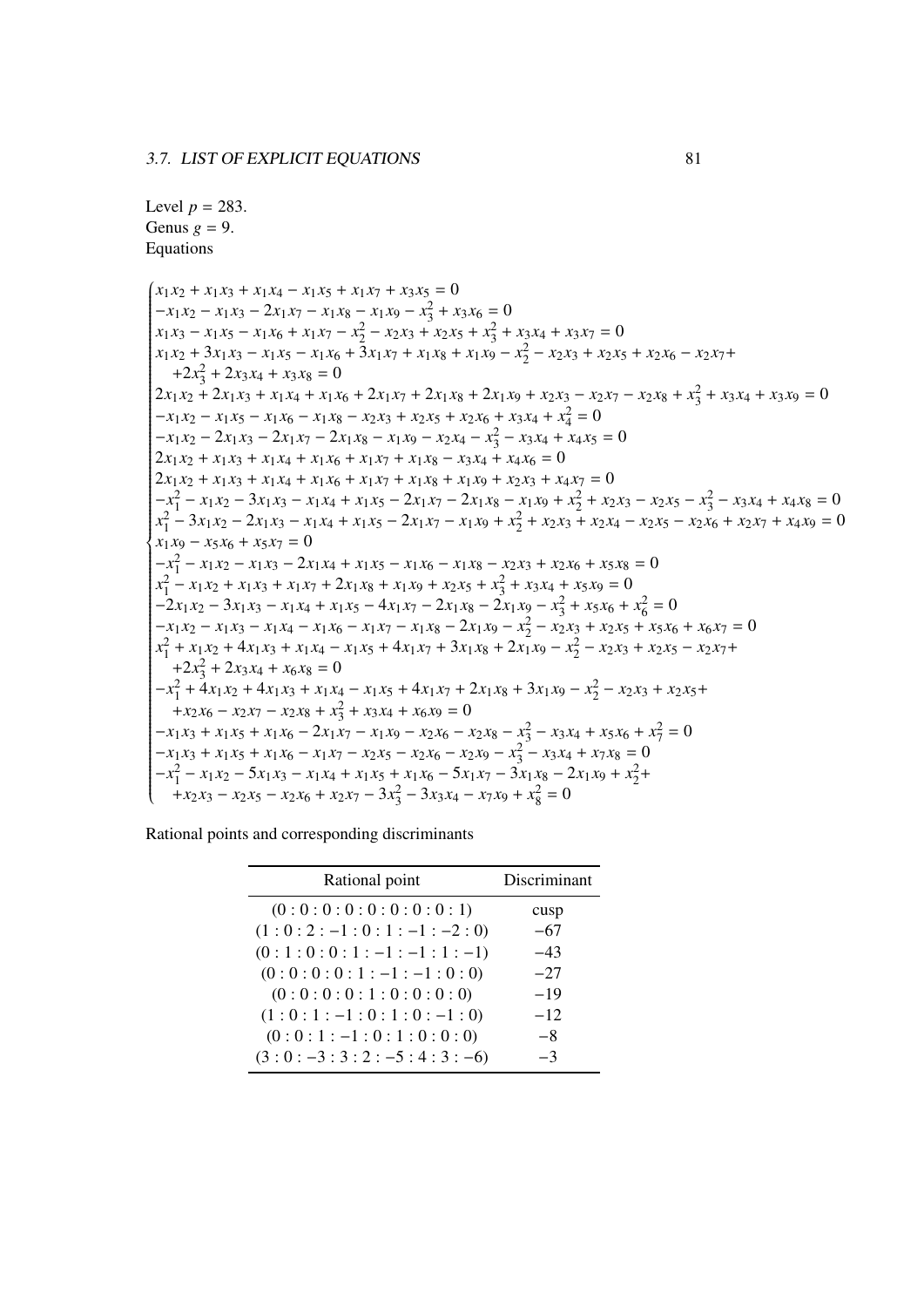List of explicit equations for a projective model of  $X_{ns}^+(p)$  where

$$
p=17.
$$

We list the level, the genus and the rational points associated to Heegner points.

Level  $p = 17$ . Genus  $g = 6$ . Equations

$$
\begin{cases}\n-3x_1x_2 + x_1x_3 + x_1x_4 + x_1x_5 + x_2x_3 + 2x_2x_4 + x_2x_5 - x_2x_6 - 2x_3^2 + \\
+2x_3x_4 + 2x_3x_5 + x_3x_6 + x_4x_5 - x_4x_6 + x_5^2 - x_5x_6 = 0 \\
x_1x_2 - 2x_1x_3 - 2x_1x_4 + x_1x_6 + x_2x_5 + 2x_2x_6 - x_3x_4 - 2x_3x_5 + \\
+x_4^2 - x_4x_5 + x_4x_6 - 2x_5^2 + x_6^2 = 0\n\end{cases}
$$
\n
$$
3x_1^2 + 3x_1x_2 + x_1x_3 - x_1x_4 + x_1x_6 + x_2x_3 - x_2x_4 + x_2x_5 + 2x_2x_6 + \\
+x_3^2 - x_3x_4 - x_4^2 - x_4x_5 - x_4x_6 + x_5^2 + 2x_5x_6 = 0
$$
\n
$$
2x_1^2 + 2x_1x_2 - 2x_1x_3 + x_1x_4 - 2x_1x_5 + x_1x_6 - x_2x_3 - x_2x_5 + \\
+3x_2x_6 - x_3^2 + 3x_3x_4 - 3x_3x_5 - x_4^2 - x_4x_5 + 2x_5^2 - x_5x_6 + x_6^2 = 0
$$
\n
$$
x_1x_2 + 5x_1x_3 + 2x_1x_4 - x_1x_5 + x_2^2 + 3x_2x_3 + 2x_2x_4 - x_2x_5 - x_3^2 + \\
+2x_3x_4 - 3x_3x_5 + x_4^2 + 3x_4x_6 - x_5^2 - 2x_5x_6 - x_6^2 = 0
$$
\n
$$
-3x_1x_2 + x_1x_3 - 2x_1x_4 + 4x_1x_5 - 3x_1x_6 - 3x_2^2 - 2x_2x_3 - 5x_2x_4 + \\
+x_2x_5 - x_2x_6 + x_3^2 + x_3x_4 - 3x_3x_5 + x_
$$

| Rational point          | Discriminant |
|-------------------------|--------------|
| $(-7:9:35:21:5:1)$      | $-163$       |
| (0:0:0:1:1:1)           | $-28$        |
| $(2:-5:-10:-6:1:7)$     | $-27$        |
| $(-4:10:3:-5:-2:3)$     | $-12$        |
| $(3:1:2:-9:-7:2)$       | $-11$        |
| $(-6: -2: -4:1: -3:13)$ | $-7$         |
| $(2:-2:-1:3:-2:1)$      | $-3$         |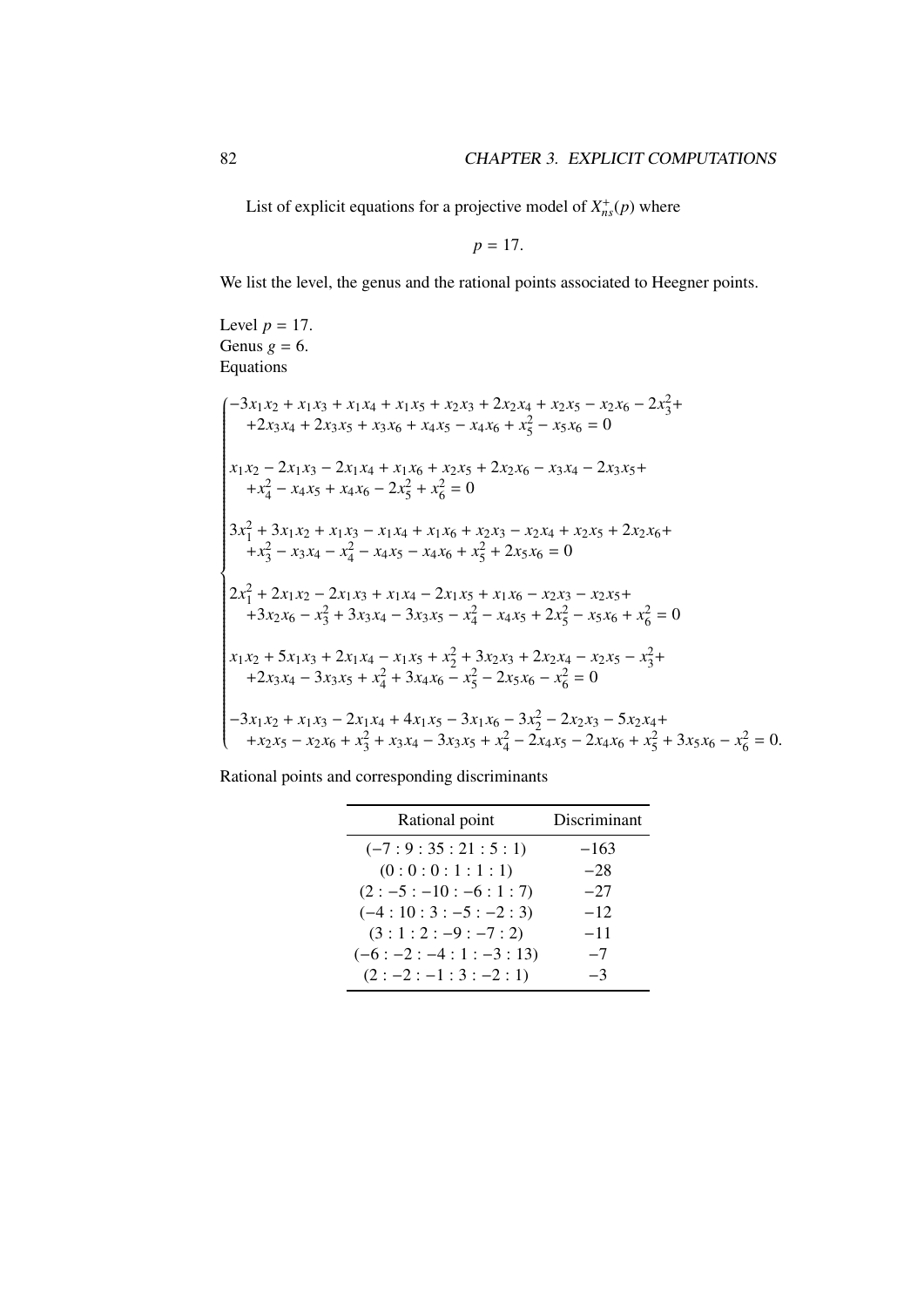## Bibliography

- [1] T.M. Apostol, *Modular Functions and Dirichlet Series in Number Theory*, Springer-Verlag, New York (1976).
- [2] A.O.L. Atkin and J. Lehner, *Hecke Operators on*  $\Gamma_0(m)$ , Math. Ann. **185** (1970), 134-160.
- [3] A.O.L. Atkin and W.C.W. Li, *Twists of Newforms and Pseudo-Eigenvalues of W-Operators*, Inv. Math. 48 (1978), 221-234.
- [4] A. Bajolet and Y. Bilu, *Computing Integral Points on*  $X_{ns}^+(p)$ , http://arxiv.org/pdf/1212.0665v1.pdf (2012).
- [5] A. Baker, *Linear forms in the logarithms of algebraic numbers*, Mathematika 13 (1966), 204-216.
- [6] B. Baran, *A Modular Curve of Level 9 and the Class Number One Problem*, http://arxiv.org/pdf/0801.4693v2.pdf (2009).
- [7] B. Baran, *An Exceptional Isomorphism Between Modular Curves of Level 13*, to appear (2012).
- [8] B. Baran, *Normalizers of non-split Cartan subgroups, modular curves and the class number one problem*, Journal of Number Theory 130 issue 12 (2010), 2753-2772.
- [9] B.C. Berndt, R.J. Evans and K.S. Williams, *Gauss and Jacobi sums*, John Wiley & Sons, Inc., New York (1998).
- [10] Y. Bilu and P. Parent, *Serre's uniformity problem in the split Cartan case*, Annals of Mathematics 173 (2011), 569-584.
- [11] Y. Bilu, P. Parent and M. Rebolledo, *Rational points on*  $X_0^+(p^r)$ , http://arxiv.org/pdf/1104.4641.pdf (2011).
- [12] B.J. Birch and W. Kuyk, [eds.] *Modular Functions of One Variable IV* (Proc. Internat. Summer School, Univ. of Antwerp, RUCA, 1972), Lecture Notes in Math. 476, Springer-Verlag, Berlin, Heidelberg, New York (1975), Table 5, 135-141.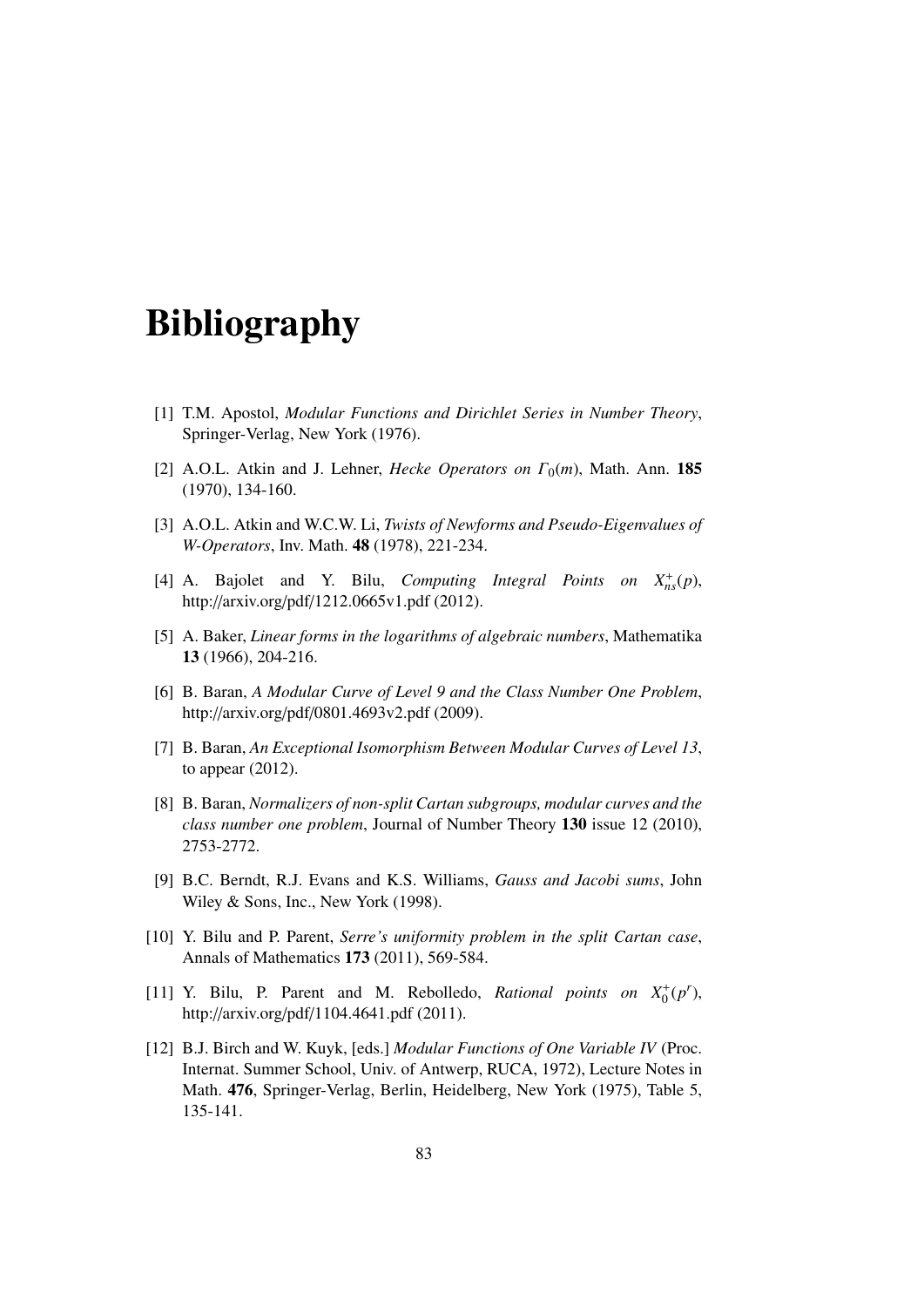- [13] A. Brumer and K. Kramer, *The Rank of Elliptic curves*, Duke Mathematical Journal Vol. 44 No. 4 (1977), 715-743.
- [14] I. Chen, *The jacobian of the modular curve*  $X^+_{non-split}(p)$ , Oxford (1994).
- [15] J.E. Cremona, *Algorithms for modular elliptic curves* (2nd ed.), Cambridge University Press, Cambridge (1997).
- [16] B. de Smit and B. Edixhoven, *Sur un résultat d'Imin Chen*, Math. Res. Lett. (7) 2-3 (2000), 147-153.
- [17] P. Deligne and M. Rapoport, *Les schémas de modules de courbes elliptiques*, Modular Functions of One Variable II (Proc. Internat. Summer School, Univ. of Antwerp, RUCA, 1972), Lecture Notes in Math. 349, Springer-Verlag, Berlin, Heidelberg, New York (1973), 143-316.
- [18] F. Diamond and J. Shurman, *A First Course in Modular Forms*, Graduate Texts in Mathematics 228, Springer, New York (2005).
- [19] B. Edixhoven, *Modular parametrizations at primes of bad reduction*, unpublished (2001).
- [20] B. Edixhoven, *On a result of Imin Chen*, http://arxiv.org/pdf/alggeom/9604008v1.pdf (2013).
- [21] E. Freitag and R. Busam, *Complex Analysis*, Springer-Verlag, Berlin, Heidelberg (2005).
- [22] W. Fulton and J. Harris, *Representation Theory. A First Course*, Springer-Verlag, New York (1991).
- [23] S.D. Galbraith, *Equations For Modular Curves*, Ph.D. thesis (1996).
- [24] S.D. Galbraith, *Rational Points on*  $X_0^+(p)$ , Experimental Mathematics Vol. 8 No. 4 (1999).
- [25] P. Griffiths and J. Harris, *Principles of Algebraic Geometry*, John Wiley & Sons, New York Toronto (1978).
- [26] R. Gunning, *Lectures on Modular Forms*, Princeton University Press: Princeton, New Jersey (1962).
- [27] R. Hartshorne, *Algebraic Geometry*, Springer-Verlag, New York (1977).
- [28] K. Heegner, *Diophantische analysis und modulfunktionen*, Math. Zeit. (1952), 227-253.
- [29] N.M. Katz and B. Mazur, *Arithmetic Moduli of Elliptic Curves*, Princeton University Press: Princeton, New Jersey (1985).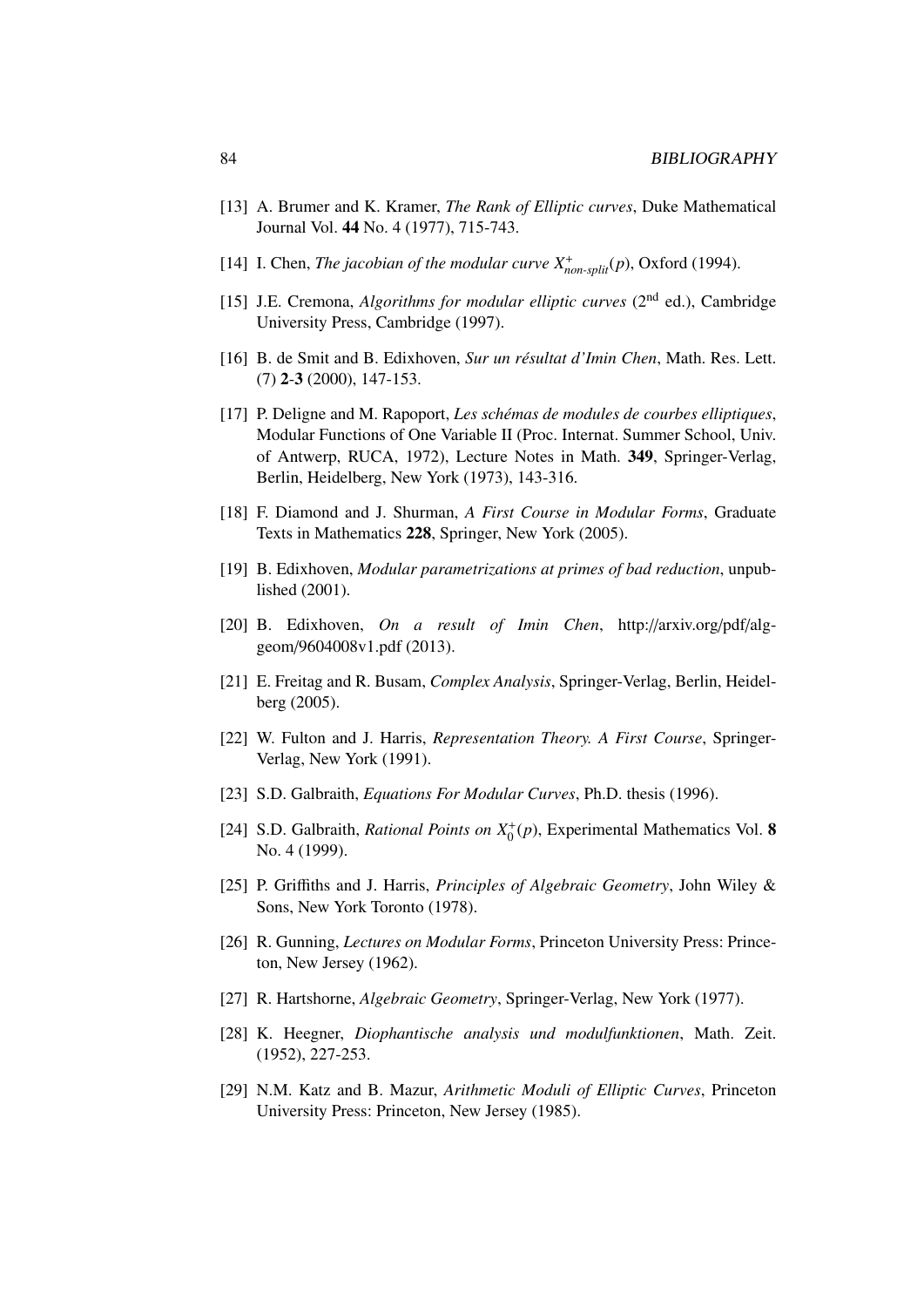- [30] A.W. Knapp, *Elliptic Curves*, Princeton University Press: Princeton, New Jersey (1992).
- [31] S. Lang, *Algebra* (3<sup>rd</sup> ed.), Graduate Texts in Mathematics 211, Springer-Verlag, New York (2002).
- [32] S. Lang, *Introduction to Modular Forms*, Springer-Verlag, Berlin Heidelberg (1976).
- [33] G. Ligozat, *Courbes modulaires de niveau 11*, Modular Functions of One Variable V (Proc. Internat. Conference, Univ. Bonn, Bonn, 1977), Lecture Notes in Math. 601, Springer-Verlag, Berlin (1977), 149-238.
- [34] The database of L-functions, modular forms, and related objects, http://www.lmfdb.org/.
- [35] B. Mazur, *Modular curves and the Eisenstein ideal*, IHES Publ. Math. 47 (1976), 33-186.
- [36] B. Mazur, *Rational Isogenies of Prime Degree*, Inv. Math. 44 (1978), 129- 162.
- [37] B. Mazur, *Rational Points on Modular Curves*, Modular Functions of One Variable V (Proc. Internat. Conference, Univ. Bonn, Bonn, 1977), Lecture Notes in Math. 601, Springer-Verlag, Berlin (1977), 107-148.
- [38] T. Miyake, *Modular Forms*, Springer-Verlag, Berlin Heidelberg (2006).
- [39] A.P. Ogg, *Rationals points on certain elliptic modular curves*, Analytic number theory (St. Louis, MO, 1972), Proc. Sympos. Pure Math. 24, Amer. Math. Soc., Providence (1973), 221-231.
- [40] I. Piatetski-Shapiro, *Complex Representations of* GL(2, *<sup>K</sup>*) *for Finite Fields K*, Contemp. Math. 16, AMS, New York (1983).
- [41] B. Saint-Donat, *On Petri's analysis of the linear system of quadrics through a canonical curve*, Math. Ann. 206 (1973), 157-175.
- [42] J.-P. Serre, *A Course in Arithmetic*, Graduate Texts in Mathematics 7, Springer-Verlag, New York (1973).
- [43] J.-P. Serre, *Lectures on the Mordell-Weil Theorem* (3rd ed.), Aspects of Mathematics E 15, Vieweg, Braunschweig/Wiesbaden (1989).
- [44] J.-P. Serre, *Propriétés galoisiennes des points d'ordre fini des courbes elliptiques*, Inv. Math. 15 (1972), 259-331.
- [45] G. Shimura, *Introduction To The Arithmetic Theory Of Automorphic Functions*, Iwanami Shoten and Princeton University Press (1971).